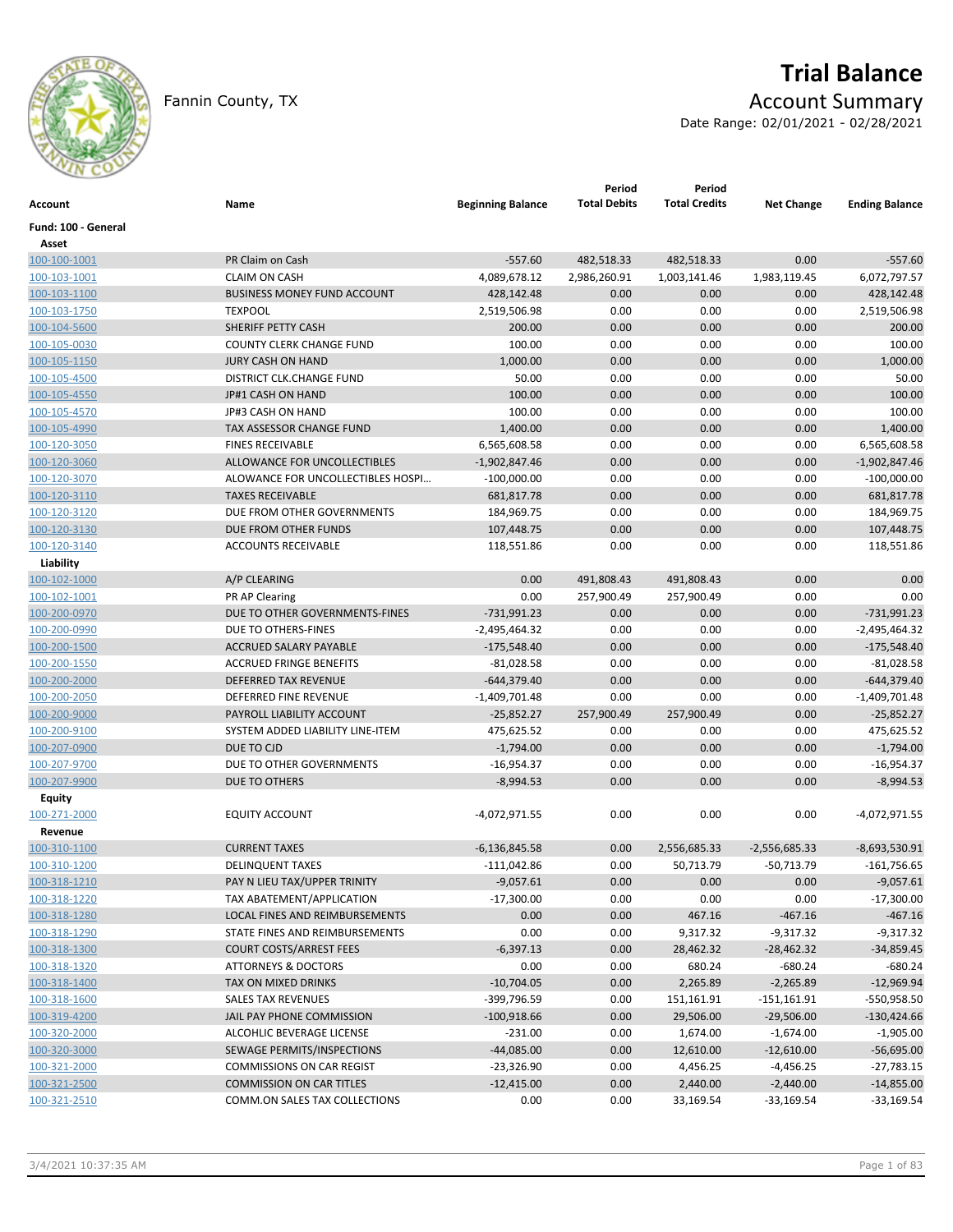|                              |                                                     |                          | Period              | Period               |                   |                             |
|------------------------------|-----------------------------------------------------|--------------------------|---------------------|----------------------|-------------------|-----------------------------|
| Account                      | Name                                                | <b>Beginning Balance</b> | <b>Total Debits</b> | <b>Total Credits</b> | <b>Net Change</b> | <b>Ending Balance</b>       |
| 100-321-2520                 | <b>TOLL COLLECTIONS</b>                             | $-554.24$                | 0.00                | 0.00                 | 0.00              | $-554.24$                   |
| 100-321-9010                 | <b>TAX CERTIFICATES</b>                             | $-3,539.05$              | 0.00                | 769.60               | $-769.60$         | $-4,308.65$                 |
| 100-330-4370                 | <b>INDIGENT DEFENSE GRANT</b>                       | $-10,068.00$             | 0.00                | 0.00                 | 0.00              | $-10,068.00$                |
| 100-330-5590                 | <b>TEXAS VINE PROGRAM</b>                           | $-9,297.49$              | 0.00                | 0.00                 | 0.00              | $-9,297.49$                 |
| 100-340-1350                 | <b>FAMILY PROTECTION FEE</b>                        | $-196.87$                | 0.00                | 0.00                 | 0.00              | $-196.87$                   |
| 100-340-4000                 | <b>COUNTY JUDGE FEES</b>                            | 0.00                     | 0.00                | 144.00               | $-144.00$         | $-144.00$                   |
| 100-340-4030                 | <b>COUNTY CLERK FEES</b>                            | $-50.00$                 | 0.00                | 46,866.33            | $-46,866.33$      | $-46,916.33$                |
| 100-340-4500                 | <b>DISTRICT CLERK FEES</b>                          | $-6,672.44$              | 0.00                | 0.00                 | 0.00              | $-6,672.44$                 |
| 100-340-4550                 | J. P. #1 FEES                                       | 0.00                     | 0.00                | 7,774.61             | $-7,774.61$       | $-7,774.61$                 |
| 100-340-4560                 | J. P. #2 FEES                                       | 0.00                     | 0.00                | 1,426.75             | $-1,426.75$       | $-1,426.75$                 |
| 100-340-4570                 | J. P. #3 FEES                                       | 0.00                     | 0.00                | 3,946.63             | $-3,946.63$       | $-3,946.63$                 |
| 100-340-4750                 | <b>DISTRICT ATTORNEY FEES</b>                       | $-4.00$                  | 0.00                | 226.84               | $-226.84$         | $-230.84$                   |
| 100-340-4840                 | <b>ELECTION REIMBURSEMENTS</b>                      | $-4,557.79$              | 0.00                | 2,192.80             | $-2,192.80$       | $-6,750.59$                 |
| 100-340-5510                 | <b>CONSTABLE PCT. 1 FEES</b>                        | $-210.00$                | 0.00                | 6,117.25             | $-6,117.25$       | $-6,327.25$                 |
| 100-340-5520                 | <b>CONSTABLE PCT. 2 FEES</b>                        | $-140.00$                | 0.00                | 660.00               | $-660.00$         | $-800.00$                   |
| 100-340-5530                 | <b>CONSTABLE PCT. 3 FEES</b><br><b>SHERIFF FEES</b> | $-140.00$<br>$-720.70$   | 0.00                | 1,480.52<br>6,208.32 | $-1,480.52$       | $-1,620.52$                 |
| 100-340-5600                 | <b>BOND SUPERVISION FEES</b>                        | $-17,685.00$             | 0.00<br>0.00        | 710.00               | $-6,208.32$       | $-6,929.02$<br>$-18,395.00$ |
| 100-340-5730<br>100-340-6000 | <b>D.C.6TH COURT OF APPEALS FEE</b>                 | $-130.18$                | 0.00                | 0.00                 | $-710.00$<br>0.00 | $-130.18$                   |
| 100-340-6010                 | C.C.6TH COURT OF APPEALS FEE                        | 0.00                     | 0.00                | 165.00               | $-165.00$         | $-165.00$                   |
| 100-340-6520                 | <b>SUBDIVISION FEES</b>                             | $-3,120.00$              | 0.00                | 250.00               | $-250.00$         | $-3,370.00$                 |
| 100-340-6530                 | <b>ZONING APPLICATION FEES</b>                      | $-300.00$                | 0.00                | 0.00                 | 0.00              | $-300.00$                   |
| 100-340-6540                 | <b>FLOOD PLAIN FEES</b>                             | $-210.00$                | 0.00                | 0.00                 | 0.00              | $-210.00$                   |
| 100-340-6550                 | <b>BUILDING PERMITS</b>                             | $-150.00$                | 0.00                | 150.00               | $-150.00$         | $-300.00$                   |
| 100-350-4550                 | J. P. #1 FINES                                      | 0.00                     | 0.00                | 686.60               | $-686.60$         | $-686.60$                   |
| 100-352-2010                 | <b>BOND FORFEITURES</b>                             | 0.00                     | 0.00                | 14.00                | $-14.00$          | $-14.00$                    |
| 100-360-1000                 | <b>INTEREST EARNINGS</b>                            | $-285.88$                | 0.00                | 2.19                 | $-2.19$           | $-288.07$                   |
| 100-360-1100                 | <b>INTEREST EARNINGS BUSINESS MONEY FU</b>          | $-136.11$                | 0.00                | 0.00                 | 0.00              | $-136.11$                   |
| 100-364-1630                 | <b>SALE OF EQUIPMENT</b>                            | $-5,210.00$              | 0.00                | 0.00                 | 0.00              | $-5,210.00$                 |
| 100-370-1000                 | <b>KFYN-RADIO TOWER RENT</b>                        | $-600.00$                | 0.00                | 0.00                 | 0.00              | $-600.00$                   |
| 100-370-1150                 | <b>RENT- VERIZON TOWER</b>                          | $-4,258.44$              | 0.00                | 1,064.61             | $-1,064.61$       | $-5,323.05$                 |
| 100-370-1200                 | <b>CONTRIBUTION IHC TRUST</b>                       | $-16,749.44$             | 0.00                | 0.00                 | 0.00              | $-16,749.44$                |
| 100-370-1300                 | <b>REFUNDS &amp; MISCELLANEOUS</b>                  | $-7,308.26$              | 0.00                | 584.11               | $-584.11$         | $-7,892.37$                 |
| 100-370-1310                 | AUTOMOBILE INSURANCE LOSS PAYMEN                    | $-18,288.62$             | 0.00                | 0.00                 | 0.00              | $-18,288.62$                |
| 100-370-1390                 | <b>STATE JUROR REIMB.FEE</b>                        | $-646.00$                | 0.00                | 1,190.00             | $-1,190.00$       | $-1,836.00$                 |
| 100-370-1420                 | <b>CULVERT PERMITTING PROCESS</b>                   | $-720.00$                | 0.00                | 190.00               | $-190.00$         | $-910.00$                   |
| 100-370-1421                 | ROW PERMIT APPLICATION                              | $-20.00$                 | 0.00                | 0.00                 | 0.00              | $-20.00$                    |
| 100-370-1430                 | D.A.SALARY REIMB.                                   | $-9,166.66$              | 0.00                | 9,166.66             | $-9,166.66$       | $-18,333.32$                |
| 100-370-1460                 | SALE OF RECYCLED MATERIALS                          | $-29.40$                 | 0.00                | 0.00                 | 0.00              | $-29.40$                    |
| 100-370-1470                 | UTILITIES REIMBURSEMENT                             | $-1,903.72$              | 0.00                | 1,063.69             | $-1,063.69$       | $-2,967.41$                 |
| 100-370-1510                 | ASST. DA LONGEVITY PAY                              | $-1,380.00$              | 0.00                | 1,380.00             | $-1,380.00$       | $-2,760.00$                 |
| 100-370-1620                 | <b>COURT REPORTER SERVICE FEE</b>                   | $-391.87$                | 0.00                | 498.00               | $-498.00$         | $-889.87$                   |
| 100-370-4100                 | CO CT AT LAW SUPPLEMENT                             | $-21,000.00$             | 0.00                | 0.00                 | 0.00              | $-21,000.00$                |
| 100-370-4170                 | <b>EMS ALLOCATION</b>                               | $-600,000.00$            | 0.00                | 0.00                 | 0.00              | $-600,000.00$               |
| 100-370-4320                 | PROCEEDS OF SALE OF LIVESTOCK                       | $-24.32$                 | 0.00                | 0.00                 | 0.00              | $-24.32$                    |
| 100-370-4530                 | REIMB.CEC ODYSSEY SAAS                              | $-6,020.50$              | 0.00                | 7,145.63             | $-7,145.63$       | $-13,166.13$                |
| 100-370-5620                 | STATE REIMB.OFFENDER TRANSPORT                      | $-6,537.00$              | 0.00                | 0.00                 | 0.00              | $-6,537.00$                 |
| Expense                      |                                                     |                          |                     |                      |                   |                             |
| 100-400-1010                 | SALARY ELECTED OFFICIAL                             | 23,254.02                | 5,167.56            | 0.00                 | 5,167.56          | 28,421.58                   |
| 100-400-1050                 | SALARY SECRETARY                                    | 10,668.78                | 2,370.85            | 0.00                 | 2,370.85          | 13,039.63                   |
| 100-400-2010                 | SOCIAL SECURITY TAXES                               | 775.22                   | 502.74              | 0.00                 | 502.74            | 1,277.96                    |
| 100-400-2020                 | <b>GROUP HEALTH INSURANCE</b>                       | 4,181.92                 | 1,045.48            | 0.00                 | 1,045.48          | 5,227.40                    |
| 100-400-2030                 | RETIREMENT                                          | 4,099.25                 | 938.53              | 0.00                 | 938.53            | 5,037.78                    |
| 100-400-2040                 | <b>WORKERS' COMPENSATION</b>                        | 144.04                   | 0.00                | 0.00                 | 0.00              | 144.04                      |
| 100-400-2050                 | <b>MEDICARE TAX</b>                                 | 2,016.54                 | 117.58              | 0.00                 | 117.58            | 2,134.12                    |
| 100-400-2250                 | <b>TRAVEL ALLOWANCE</b>                             | 1,400.00                 | 350.00              | 0.00                 | 350.00            | 1,750.00                    |
| 100-400-3100                 | OFFICE SUPPLIES                                     | 149.46                   | 0.00                | 0.00                 | 0.00              | 149.46                      |
| 100-400-3110                 | POSTAGE                                             | 1.20                     | 1.20                | 0.00                 | 1.20              | 2.40                        |
| 100-400-4270                 | OUT OF COUNTY TRAVEL/TRAINING                       | 50.00                    | 0.00                | 0.00                 | 0.00              | 50.00                       |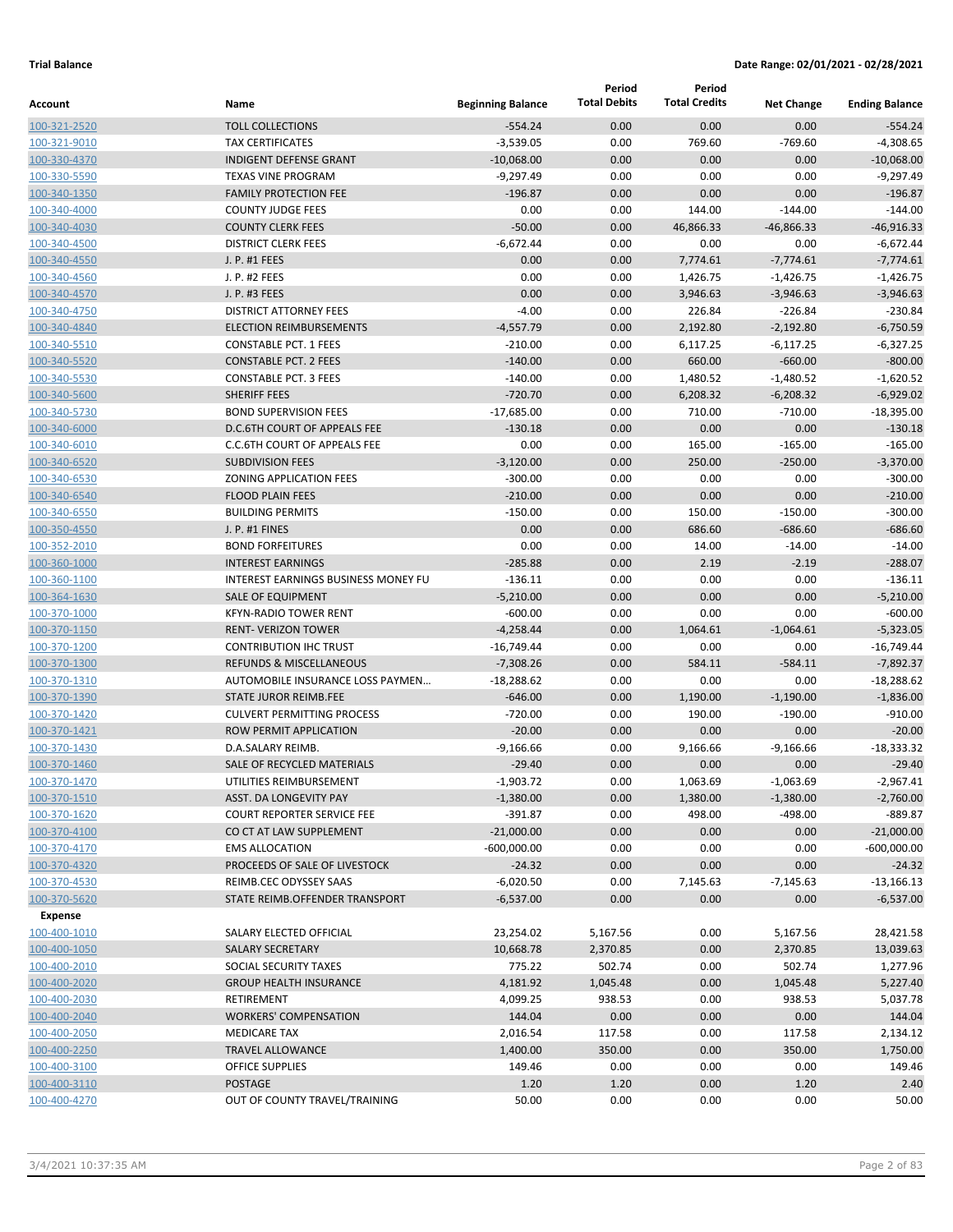|              |                                      |                          | Period              | Period               |                   |                       |
|--------------|--------------------------------------|--------------------------|---------------------|----------------------|-------------------|-----------------------|
| Account      | Name                                 | <b>Beginning Balance</b> | <b>Total Debits</b> | <b>Total Credits</b> | <b>Net Change</b> | <b>Ending Balance</b> |
| 100-400-4680 | <b>JUVENILE BOARD SALARY</b>         | 800.00                   | 200.00              | 0.00                 | 200.00            | 1,000.00              |
| 100-400-4810 | <b>DUES</b>                          | 200.00                   | 0.00                | 0.00                 | 0.00              | 200.00                |
| 100-401-4030 | <b>TCOG RURAL ADDRESSING</b>         | 0.00                     | 23,000.00           | 0.00                 | 23,000.00         | 23,000.00             |
| 100-403-1010 | SALARY ELECTED OFFICIAL              | 20,159.28                | 4,479.84            | 0.00                 | 4,479.84          | 24,639.12             |
| 100-403-1030 | <b>SALALRY CHIEF DEPUTY</b>          | 3,573.49                 | 2,382.32            | 0.00                 | 2,382.32          | 5,955.81              |
| 100-403-1040 | <b>SALARY DEPUTIES</b>               | 55,208.53                | 10,671.76           | 0.00                 | 10,671.76         | 65,880.29             |
| 100-403-1070 | <b>SALARY PART-TIME</b>              | 6,468.00                 | 1,392.00            | 0.00                 | 1,392.00          | 7,860.00              |
| 100-403-2010 | SOCIAL SECURITY TAXES                | 1,701.76                 | 1,132.91            | 0.00                 | 1,132.91          | 2,834.67              |
| 100-403-2020 | <b>GROUP HEALTH INSURANCE</b>        | 28,482.16                | 7,120.54            | 0.00                 | 7,120.54          | 35,602.70             |
| 100-403-2030 | <b>RETIREMENT</b>                    | 10,083.01                | 2,244.62            | 0.00                 | 2,244.62          | 12,327.63             |
| 100-403-2040 | <b>WORKERS COMPENSATION</b>          | 353.98                   | 0.00                | 0.00                 | 0.00              | 353.98                |
| 100-403-2050 | <b>MEDICARE TAX</b>                  | 4,629.82                 | 264.96              | 0.00                 | 264.96            | 4,894.78              |
| 100-403-3100 | <b>OFFICE SUPPLIES</b>               | 1,822.65                 | 189.48              | 0.00                 | 189.48            | 2,012.13              |
| 100-403-3110 | POSTAGE                              | 244.65                   | 79.96               | 0.00                 | 79.96             | 324.61                |
| 100-403-4270 | OUT OF COUNTY TRAVEL/TRAINING        | 250.00                   | 0.00                | 0.00                 | 0.00              | 250.00                |
| 100-403-4350 | PRINTING                             | 1,363.16                 | 0.00                | 0.00                 | 0.00              | 1,363.16              |
| 100-403-4810 | <b>DUES</b>                          | 175.00                   | 0.00                | 0.00                 | 0.00              | 175.00                |
| 100-403-5720 | OFFICE EQUIPMENT                     | 0.00                     | 228.26              | 0.00                 | 228.26            | 228.26                |
| 100-404-1090 | SALARY-ELECTION WORKERS              | 20,489.00                | 0.00                | 0.00                 | 0.00              | 20,489.00             |
| 100-404-2050 | <b>MEDICARE TAX</b>                  | 91.24                    | 0.00                | 0.00                 | 0.00              | 91.24                 |
| 100-404-3100 | <b>ELECTION SUPPLIES</b>             | 3,144.91                 | 40.30               | 0.00                 | 40.30             | 3,185.21              |
| 100-404-3110 | POSTAGE                              | 1,661.38                 | 33.55               | 0.00                 | 33.55             | 1,694.93              |
| 100-404-4210 | <b>ELECTION INTERNET</b>             | 341.91                   | 113.97              | 0.00                 | 113.97            | 455.88                |
| 100-404-4270 | ELECTION TRAVEL/TRAINING             | 104.63                   | 0.00                | 0.00                 | 0.00              | 104.63                |
| 100-404-4300 | <b>BIDS AND NOTICES</b>              | 426.69                   | 224.00              | 112.00               | 112.00            | 538.69                |
| 100-404-4420 | PROFESSIONAL SERVICE/TRANSLATOR      | 62.50                    | 0.00                | 0.00                 | 0.00              | 62.50                 |
| 100-404-4850 | ELECTION MAINT. AGREEMENT            | 14,661.00                | 0.00                | 0.00                 | 0.00              | 14,661.00             |
| 100-405-1020 | SALARY VETERANS' SERVICE OFFICER     | 13,976.29                | 3,105.84            | 0.00                 | 3,105.84          | 17,082.13             |
| 100-405-2010 | SOCIAL SECURITY TAXES                | 284.37                   | 189.58              | 0.00                 | 189.58            | 473.95                |
| 100-405-2020 | <b>GROUP HEALTH INSURANCE</b>        | 4,068.88                 | 1,017.22            | 0.00                 | 1,017.22          | 5,086.10              |
| 100-405-2030 | <b>RETIREMENT</b>                    | 1,649.99                 | 368.36              | 0.00                 | 368.36            | 2,018.35              |
| 100-405-2040 | <b>WORKERS' COMPENSATION</b>         | 57.93                    | 0.00                | 0.00                 | 0.00              | 57.93                 |
| 100-405-2050 | <b>MEDICARE TAX</b>                  | 770.11                   | 44.34               | 0.00                 | 44.34             | 814.45                |
| 100-405-3100 | <b>OFFICE SUPPLIES</b>               | 112.73                   | 0.00                | 0.00                 | 0.00              | 112.73                |
| 100-406-1020 | SALARY-EMERGENCY MANAGEMENT CO       | 11,500.28                | 2,555.63            | 0.00                 | 2,555.63          | 14.055.91             |
| 100-406-2010 | SOCIAL SECURITY TAXES                | 237.66                   | 158.44              | 0.00                 | 158.44            | 396.10                |
| 100-406-2020 | <b>GROUP HEALTH INSURANCE</b>        | 6,103.32                 | 1,017.22            | 0.00                 | 1,017.22          | 7,120.54              |
| 100-406-2030 | RETIREMENT                           | 1,357.65                 | 303.10              | 0.00                 | 303.10            | 1,660.75              |
| 100-406-2040 | <b>WORKERS' COMPENSATION</b>         | 48.42                    | 0.00                | 0.00                 | 0.00              | 48.42                 |
| 100-406-2050 | <b>MEDICARE TAX</b>                  | 642.09                   | 37.06               | 0.00                 | 37.06             | 679.15                |
| 100-406-3100 | <b>OFFICE SUPPLIES</b>               | 59.99                    | 50.99               | 0.00                 | 50.99             | 110.98                |
| 100-406-3300 | AUTO EXPENSE-GAS & OIL               | 131.73                   | 0.00                | 0.00                 | 0.00              | 131.73                |
| 100-406-4210 | <b>EMERGENCY INTERNET</b>            | 114.01                   | 37.99               | 0.00                 | 37.99             | 152.00                |
| 100-406-4870 | TRAILER/AUTO INSURANCE               | 619.00                   | 0.00                | 0.00                 | 0.00              | 619.00                |
| 100-406-4890 | <b>CODE RED EARLY WARNING SYSTEM</b> | 13,406.40                | 0.00                | 0.00                 | 0.00              | 13,406.40             |
| 100-409-2040 | <b>WORKERS' COMPENSATION</b>         | 365.35                   | 0.00                | 0.00                 | 0.00              | 365.35                |
| 100-409-2060 | <b>UNEMPLOYMENT EXPENSE</b>          | 0.00                     | 6,413.50            | 0.00                 | 6,413.50          | 6,413.50              |
| 100-409-4040 | 911 EMERGENCY SERVICE                | 4,458.50                 | 0.00                | 0.00                 | 0.00              | 4,458.50              |
| 100-409-4060 | TAX APPRAISAL DISTRICT               | 188,936.00               | 0.00                | 0.00                 | 0.00              | 188,936.00            |
| 100-409-4080 | COUNTY WELLNESS PROGRAM              | 304.94                   | 0.00                | 0.00                 | 0.00              | 304.94                |
| 100-409-4300 | <b>BIDS &amp; NOTICES</b>            | 404.16                   | 328.18              | 0.00                 | 328.18            | 732.34                |
| 100-409-4810 | <b>DUES</b>                          | 2,600.67                 | 1,225.00            | 0.00                 | 1,225.00          | 3,825.67              |
| 100-409-4830 | PUBLIC OFFICIALS INS.                | 14,225.80                | 0.00                | 0.00                 | 0.00              | 14,225.80             |
| 100-409-4840 | <b>GENERAL LIABILITY INSURANCE</b>   | 7,252.00                 | 0.00                | 0.00                 | 0.00              | 7,252.00              |
| 100-409-4890 | <b>COURT COSTS/ARREST FEES</b>       | 270.84                   | 33,433.94           | 0.00                 | 33,433.94         | 33,704.78             |
| 100-409-4920 | 6TH COURT OF APPEALS FEE             | 487.80                   | 0.00                | 0.00                 | 0.00              | 487.80                |
| 100-409-4940 | TCEQ PERMITS ENVIRONMENTAL DEV       | 1,630.00                 | 0.00                | 0.00                 | 0.00              | 1,630.00              |
| 100-409-4990 | <b>BANK SERVICE FEES</b>             | 2,851.00                 | 700.00              | 0.00                 | 700.00            | 3,551.00              |
| 100-410-1010 | SALARY ELECTED OFFICIAL              | 57,807.72                | 12,846.16           | 0.00                 | 12,846.16         | 70,653.88             |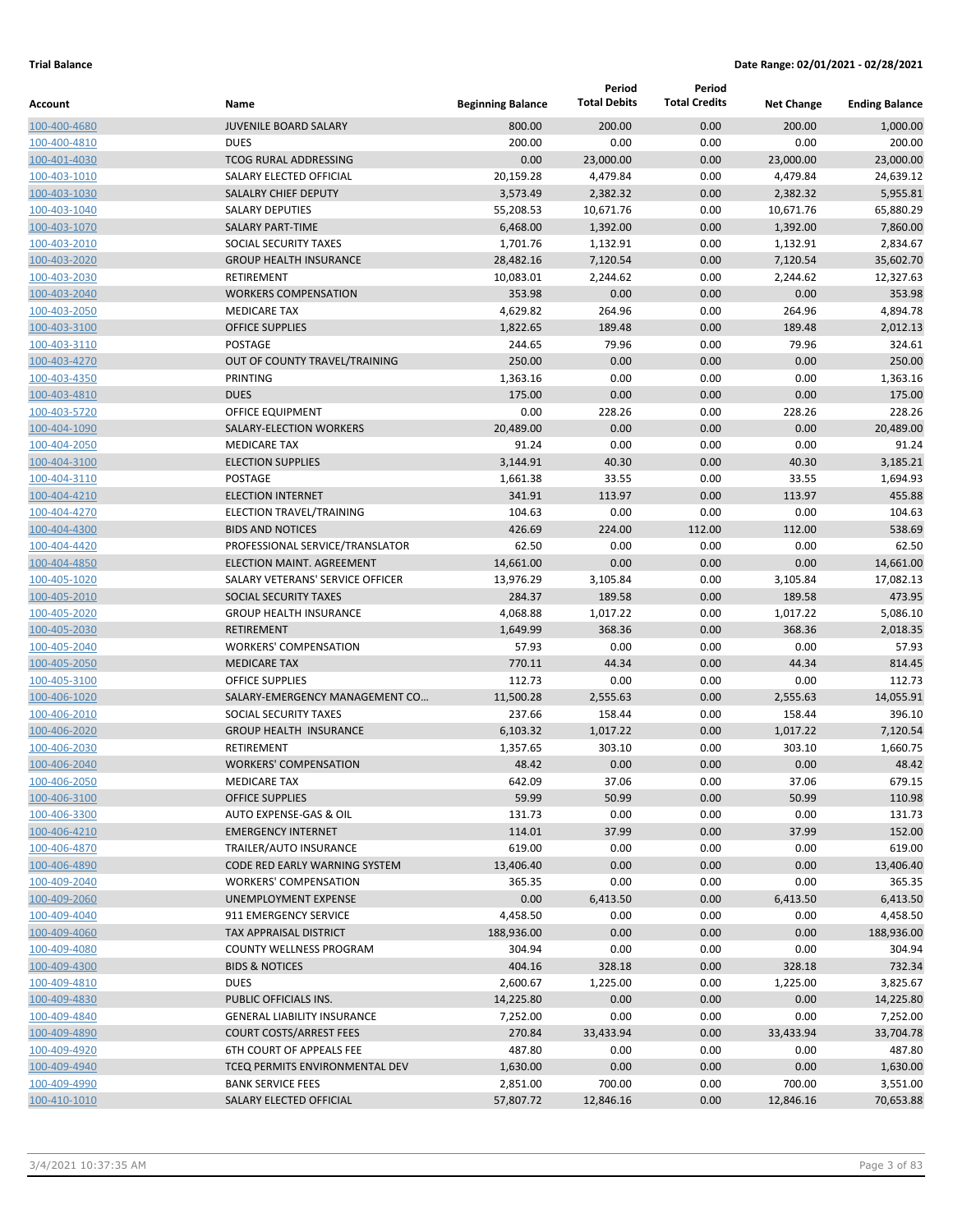|                              |                                                              |                          | Period                | Period               |                   |                        |
|------------------------------|--------------------------------------------------------------|--------------------------|-----------------------|----------------------|-------------------|------------------------|
| Account                      | Name                                                         | <b>Beginning Balance</b> | <b>Total Debits</b>   | <b>Total Credits</b> | <b>Net Change</b> | <b>Ending Balance</b>  |
| 100-410-1030                 | SALARY COURT COORDINATOR                                     | 11,339.72                | 2,519.93              | 0.00                 | 2,519.93          | 13,859.65              |
| 100-410-1100                 | <b>SALARY COURT REPORTER</b>                                 | 23,388.30                | 4,836.83              | 0.00                 | 4,836.83          | 28,225.13              |
| 100-410-1300                 | <b>BAILIFF</b>                                               | 14,146.77                | 3,143.73              | 0.00                 | 3,143.73          | 17,290.50              |
| 100-410-2010                 | SOCIAL SECURITY TAXES                                        | 1,815.69                 | 1,454.35              | 0.00                 | 1,454.35          | 3,270.04               |
| 100-410-2020                 | <b>GROUP HEALTH INSURANCE</b>                                | 14,362.30                | 2,573.34              | 0.00                 | 2,573.34          | 16,935.64              |
| 100-410-2030                 | <b>RETIREMENT</b>                                            | 12,638.93                | 2,786.35              | 0.00                 | 2,786.35          | 15,425.28              |
| 100-410-2040                 | <b>WORKERS COMPENSATION</b>                                  | 445.61                   | 0.00                  | 0.00                 | 0.00              | 445.61                 |
| 100-410-2050                 | <b>MEDICARE TAX</b>                                          | 4,425.61                 | 340.15                | 0.00                 | 340.15            | 4,765.76               |
| 100-410-3150                 | <b>COPIER RENTAL</b>                                         | 308.42                   | 195.44                | 0.00                 | 195.44            | 503.86                 |
| 100-410-4240                 | <b>INDIGENT ATTORNEY FEES</b>                                | 10,050.00                | 2,450.00              | 0.00                 | 2,450.00          | 12,500.00              |
| 100-410-4250                 | PROFESSIONAL SERVICES                                        | 770.00                   | 0.00                  | 0.00                 | 0.00              | 770.00                 |
| 100-410-4680                 | <b>JUVENILE BOARD SALARY</b>                                 | 800.00                   | 200.00                | 0.00                 | 200.00            | 1,000.00               |
| 100-410-5740                 | <b>TECHNOLOGY</b>                                            | 2,445.00                 | 555.00                | 0.00                 | 555.00            | 3,000.00               |
| 100-425-3110                 | <b>JURY POSTAGE</b>                                          | 667.75                   | 0.00                  | 0.00                 | 0.00              | 667.75                 |
| 100-425-3140                 | PETIT JURY EXPENSE                                           | 310.00                   | 0.00                  | 0.00                 | 0.00              | 310.00                 |
| 100-425-4220                 | REGIONAL INDIGENT DEFENSE PROGRAM                            | 14,461.00                | 0.00                  | 0.00                 | 0.00              | 14,461.00              |
| 100-425-4660                 | <b>AUTOPSIES</b>                                             | 11,969.75                | 475.00                | 0.00                 | 475.00            | 12,444.75              |
| 100-435-1030                 | <b>SALARY COURT COORDINATOR</b>                              | 13,144.62                | 2,921.02              | 0.00                 | 2,921.02          | 16,065.64              |
| 100-435-1100                 | <b>SALARY COURT REPORTER</b>                                 | 30,161.90                | 6,815.58              | 0.00                 | 6,815.58          | 36,977.48              |
| 100-435-1300                 | <b>BAILIFF</b>                                               | 14,468.23                | 3,215.16              | 0.00                 | 3,215.16          | 17,683.39              |
| 100-435-2010                 | <b>SOCIAL SECURITY</b>                                       | 1,166.52                 | 772.57                | 0.00                 | 772.57            | 1,939.09               |
| 100-435-2020                 | <b>GROUP HEALTH INSURANCE</b>                                | 12,206.64                | 3,051.66              | 0.00                 | 3,051.66          | 15,258.30              |
| 100-435-2030                 | <b>RETIREMENT</b>                                            | 6,962.41                 | 1,571.66              | 0.00                 | 1,571.66          | 8,534.07               |
| 100-435-2040                 | <b>WORKERS COMPENSATION</b>                                  | 241.57                   | 0.00                  | 0.00                 | 0.00              | 241.57                 |
| 100-435-2050                 | <b>MEDICARE TAX</b>                                          | 3,301.26                 | 180.70                | 0.00                 | 180.70            | 3,481.96               |
| 100-435-3100                 | <b>OFFICE SUPPLIES</b>                                       | 365.64                   | 0.00                  | 0.00                 | 0.00              | 365.64                 |
| 100-435-3110                 | <b>POSTAGE</b>                                               | 4.30                     | 2.03                  | 0.00                 | 2.03              | 6.33                   |
| 100-435-3120                 | <b>DISTRICT JURY SUPPLIES</b>                                | 169.18                   | 0.00                  | 0.00                 | 0.00              | 169.18                 |
| 100-435-3520                 | <b>GPS/SCRAM MONITORS</b>                                    | 948.00                   | 0.00                  | 0.00                 | 0.00              | 948.00                 |
| 100-435-4270                 | OUT OF CO TRAVEL/TRAINING                                    | 130.00                   | 0.00                  | 0.00                 | 0.00              | 130.00                 |
| 100-435-4320                 | <b>ATTORNEY FEES JUVENILE</b>                                | 1,817.50                 | 0.00                  | 0.00                 | 0.00              | 1,817.50               |
| 100-435-4340                 | APPEAL COURT TRANSCRIPTS                                     | 66.00                    | 0.00                  | 0.00                 | 0.00              | 66.00                  |
| 100-435-4350                 | ATTORNEYS FEES APPEALS CT<br><b>ATTORNEY FEES- CPS CASES</b> | 1,250.00<br>70,087.50    | 0.00                  | 0.00                 | 0.00              | 1,250.00<br>113,444.55 |
| 100-435-4360                 | <b>ATTORNEY FEES</b>                                         |                          | 43,357.05<br>7,055.50 | 0.00                 | 43,357.05         |                        |
| 100-435-4370<br>100-435-4380 | <b>COURT REPORTER EXPENSE</b>                                | 32,946.82                |                       | 0.00                 | 7,055.50          | 40,002.32<br>2,585.50  |
|                              | OTHER PROFESSIONAL SERV.                                     | 2,178.50                 | 407.00                | 0.00                 | 407.00            | 5,412.50               |
| 100-435-4420                 | <b>COMPUTER SOFTWARE</b>                                     | 4,137.50                 | 1,275.00              | 0.00<br>0.00         | 1,275.00          |                        |
| 100-435-4530<br>100-435-4680 | <b>JUVENILE BOARD SALARY</b>                                 | 512.50<br>1,200.00       | 512.50<br>300.00      | 0.00                 | 512.50<br>300.00  | 1,025.00<br>1,500.00   |
| 100-450-1010                 | SALARY ELECTED OFFICIAL                                      | 20,339.28                | 4,519.84              | 0.00                 | 4,519.84          | 24,859.12              |
| 100-450-1030                 | SALARY CHIEF DEPUTY                                          | 14,222.27                | 3,160.51              | 0.00                 | 3,160.51          | 17,382.78              |
| 100-450-1040                 | SALARIES DEPUTIES                                            | 60,173.89                | 13,372.04             | 0.00                 | 13,372.04         | 73,545.93              |
| 100-450-1070                 | SALARY PART-TIME                                             | 7,500.00                 | 2,304.00              | 0.00                 | 2,304.00          | 9,804.00               |
| 100-450-2010                 | SOCIAL SECURITY TAXES                                        | 2,041.84                 | 1,364.17              | 0.00                 | 1,364.17          | 3,406.01               |
| 100-450-2020                 | <b>GROUP HEALTH INSURANCE</b>                                | 31,832.16                | 7,958.04              | 0.00                 | 7,958.04          | 39,790.20              |
| 100-450-2030                 | <b>RETIREMENT</b>                                            | 12,069.90                | 2,770.10              | 0.00                 | 2,770.10          | 14,840.00              |
| 100-450-2040                 | <b>WORKERS COMPENSATION</b>                                  | 435.63                   | 0.00                  | 0.00                 | 0.00              | 435.63                 |
| 100-450-2050                 | <b>MEDICARE TAX</b>                                          | 5,362.29                 | 319.06                | 0.00                 | 319.06            | 5,681.35               |
| 100-450-3100                 | <b>OFFICE SUPPLIES</b>                                       | 1,245.66                 | 122.64                | 0.00                 | 122.64            | 1,368.30               |
| 100-450-3110                 | POSTAGE                                                      | 670.90                   | 213.97                | 0.00                 | 213.97            | 884.87                 |
| 100-450-4270                 | OUT OF COUNTY TRAVEL/TRAINING                                | 1,497.83                 | 0.00                  | 0.00                 | 0.00              | 1,497.83               |
| 100-450-4810                 | <b>DUES</b>                                                  | 175.00                   | 0.00                  | 0.00                 | 0.00              | 175.00                 |
| 100-450-5720                 | OFFICE EQUIPMENT                                             | 198.65                   | 0.00                  | 0.00                 | 0.00              | 198.65                 |
| 100-455-1010                 | SALARY ELECTED OFFICIAL                                      | 15,578.10                | 3,461.80              | 0.00                 | 3,461.80          | 19,039.90              |
| 100-455-1030                 | SALARY CHIEF DEPUTY                                          | 13,823.38                | 3,071.86              | 0.00                 | 3,071.86          | 16,895.24              |
| 100-455-1040                 | <b>SALARY DEPUTY</b>                                         | 9,748.10                 | 2,166.24              | 0.00                 | 2,166.24          | 11,914.34              |
| 100-455-2010                 | SOCIAL SECURITY TAXES                                        | 818.70                   | 545.80                | 0.00                 | 545.80            | 1,364.50               |
| 100-455-2020                 | <b>GROUP HEALTH INSURANCE</b>                                | 8,147.92                 | 2,036.98              | 0.00                 | 2,036.98          | 10,184.90              |
| 100-455-2030                 | RETIREMENT                                                   | 4,621.82                 | 1,043.66              | 0.00                 | 1,043.66          | 5,665.48               |
|                              |                                                              |                          |                       |                      |                   |                        |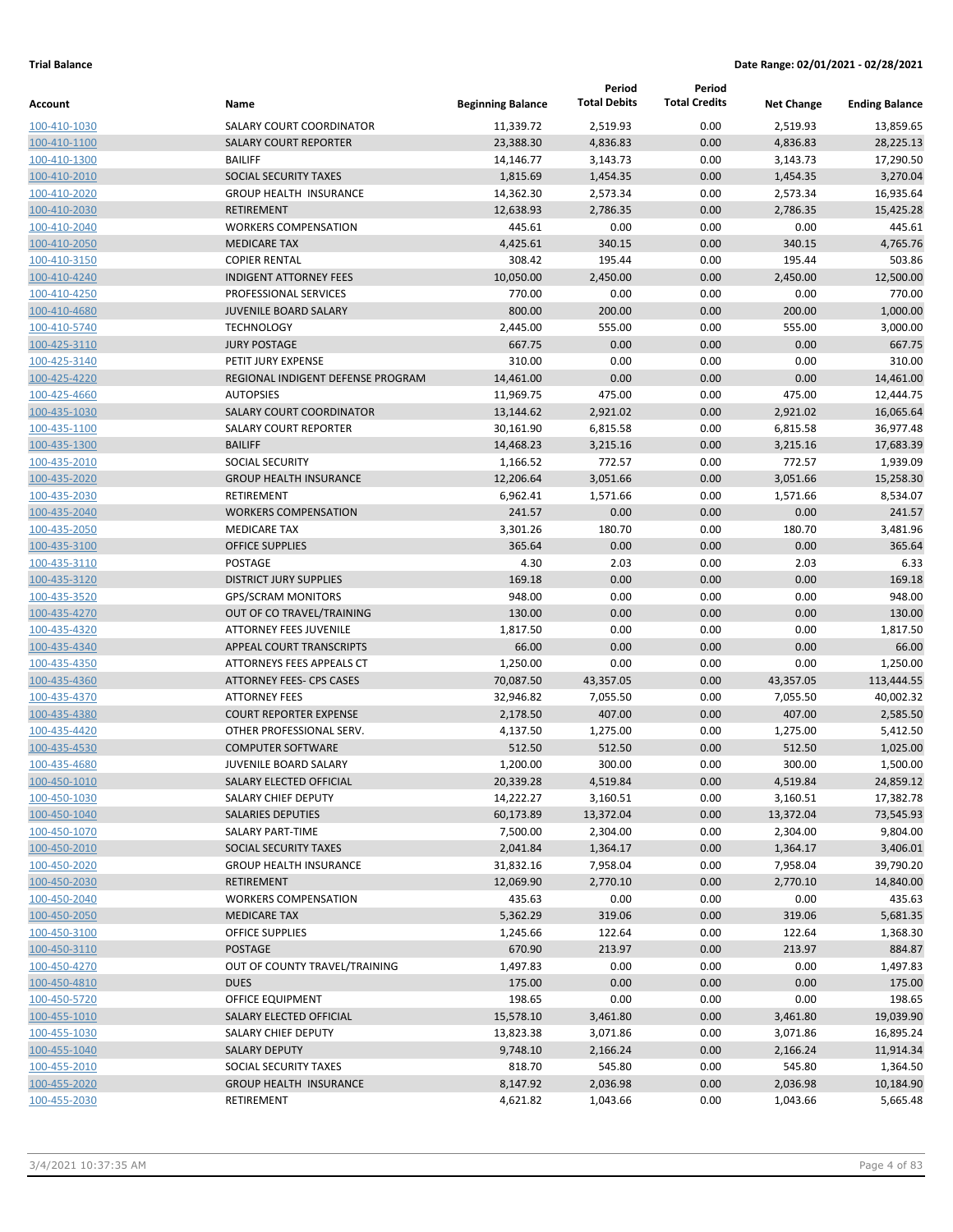| Account                      | Name                                        | <b>Beginning Balance</b> | Period<br><b>Total Debits</b> | Period<br><b>Total Credits</b> | <b>Net Change</b>     | <b>Ending Balance</b>  |
|------------------------------|---------------------------------------------|--------------------------|-------------------------------|--------------------------------|-----------------------|------------------------|
| 100-455-2040                 | <b>WORKERS' COMPENSATION</b>                | 158.22                   | 0.00                          | 0.00                           | 0.00                  | 158.22                 |
| 100-455-2050                 | <b>MEDICARE TAX</b>                         | 2,207.93                 | 127.66                        | 0.00                           | 127.66                | 2,335.59               |
| 100-455-2250                 | <b>TRAVEL ALLOWANCE</b>                     | 800.00                   | 200.00                        | 0.00                           | 200.00                | 1,000.00               |
| 100-455-3100                 | <b>OFFICE SUPPLIES</b>                      | 126.14                   | 0.00                          | 0.00                           | 0.00                  | 126.14                 |
| 100-455-3110                 | <b>POSTAGE</b>                              | 98.10                    | 36.33                         | 0.00                           | 36.33                 | 134.43                 |
| 100-455-4270                 | OUT OF COUNTY TRAVEL/TRAINING               | 50.00                    | 0.00                          | 0.00                           | 0.00                  | 50.00                  |
| 100-455-4350                 | PRINTING                                    | 0.00                     | 105.00                        | 0.00                           | 105.00                | 105.00                 |
| 100-455-4810                 | <b>DUES</b>                                 | 60.00                    | 0.00                          | 0.00                           | 0.00                  | 60.00                  |
| 100-455-5720                 | <b>OFFICE EQUIPMENT</b>                     | 27.99                    | 0.00                          | 0.00                           | 0.00                  | 27.99                  |
| 100-456-1010                 | SALARY ELECTED OFFICIAL                     | 15,578.10                | 3,461.80                      | 0.00                           | 3,461.80              | 19,039.90              |
| 100-456-1030                 | <b>SALARY CHIEF DEPUTY</b>                  | 14,221.74                | 3,160.38                      | 0.00                           | 3,160.38              | 17,382.12              |
| 100-456-2010                 | SOCIAL SECURITY TAXES                       | 634.47                   | 422.98                        | 0.00                           | 422.98                | 1,057.45               |
| 100-456-2020                 | <b>GROUP HEALTH INSURANCE</b>               | 8,130.16                 | 2,032.54                      | 0.00                           | 2,032.54              | 10,162.70              |
| 100-456-2030                 | RETIREMENT                                  | 3,518.02                 | 797.24                        | 0.00                           | 797.24                | 4,315.26               |
| 100-456-2040                 | <b>WORKERS' COMPENSATION</b>                | 123.51                   | 0.00                          | 0.00                           | 0.00                  | 123.51                 |
| 100-456-2050                 | <b>MEDICARE TAX</b>                         | 1,706.43                 | 98.92                         | 0.00                           | 98.92                 | 1,805.35               |
| 100-456-2250                 | <b>TRAVEL ALLOWANCE</b>                     | 800.00                   | 200.00                        | 0.00                           | 200.00                | 1,000.00               |
| 100-456-3100                 | <b>OFFICE SUPPLIES</b>                      | 234.57                   | 0.00                          | 0.00                           | 0.00                  | 234.57                 |
| 100-456-4210                 | <b>INTERNET</b>                             | 327.80                   | 81.95                         | 0.00                           | 81.95                 | 409.75                 |
| 100-456-4600                 | <b>OFFICE RENTAL</b>                        | 1,400.00                 | 350.00                        | 0.00                           | 350.00                | 1,750.00               |
| 100-456-4800                 | <b>BOND</b>                                 | 100.00                   | 0.00                          | 0.00                           | 0.00                  | 100.00                 |
| 100-456-4810                 | <b>DUES</b>                                 | 95.00                    | 0.00                          | 0.00                           | 0.00                  | 95.00                  |
| 100-456-5910                 | <b>ONLINE RESEARCH</b>                      | 93.73                    | 0.00                          | 0.00                           | 0.00                  | 93.73                  |
| 100-457-1010                 | SALARY ELECTED OFFICIAL                     | 15,578.10                | 3,461.80                      | 0.00                           | 3,461.80              | 19,039.90              |
| 100-457-1030                 | <b>SALARY CHIEF DEPUTY</b>                  | 9,872.30                 | 2,193.84                      | 0.00                           | 2,193.84              | 12,066.14              |
| 100-457-2010                 | SOCIAL SECURITY TAXES                       | 544.59                   | 363.06                        | 0.00                           | 363.06                | 907.65                 |
| 100-457-2020                 | <b>GROUP HEALTH INSURANCE</b>               | 8,137.76                 | 2,034.44                      | 0.00                           | 2,034.44              | 10,172.20              |
| 100-457-2030                 | RETIREMENT                                  | 3,004.54                 | 682.60                        | 0.00                           | 682.60                | 3,687.14               |
| 100-457-2040                 | <b>WORKERS' COMPENSATION</b>                | 105.48                   | 0.00                          | 0.00                           | 0.00                  | 105.48                 |
| 100-457-2050                 | <b>MEDICARE TAX</b>                         | 1,463.67                 | 84.92                         | 0.00                           | 84.92                 | 1,548.59               |
| 100-457-2250                 | <b>TRAVEL ALLOWANCE</b>                     | 800.00                   | 200.00                        | 0.00                           | 200.00                | 1,000.00               |
| 100-457-3100                 | <b>OFFICE SUPPLIES</b>                      | 33.98                    | 9.80                          | 0.00                           | 9.80                  | 43.78                  |
| 100-457-3110                 | <b>POSTAGE</b>                              | 38.00                    | 0.00                          | 0.00                           | 0.00                  | 38.00                  |
| 100-457-4210                 | <b>INTERNET</b>                             | 113.97                   | 37.99                         | 0.00                           | 37.99                 | 151.96                 |
| 100-475-1011                 | DA. SALARY SUPPLEMENT                       | 2,343.42                 | 520.76                        | 0.00                           | 520.76                | 2,864.18               |
| 100-475-1012                 | DA SALARY REIMB. GC CH 46                   | 9,519.21                 | 2,115.38                      | 0.00                           | 2,115.38              | 11,634.59              |
| 100-475-1030                 | SALARY ASSISTANT D.A.                       | 106,409.24               | 23,622.91                     | 0.00                           | 23,622.91             | 130,032.15             |
| 100-475-1031                 | <b>INVESTIGATOR</b>                         | 21,448.96                | 4,766.44                      | 0.00                           | 4,766.44              | 26,215.40              |
| 100-475-1032                 | ASST. DA LONGEVITY PAY                      | 1,970.00                 | 480.00                        | 0.00                           | 480.00                | 2,450.00               |
| 100-475-1050                 | SALARIES SECRETARIES                        | 63,571.02                | 13,828.49                     | 0.00                           | 13,828.49             | 77,399.51              |
| 100-475-1051                 | <b>DISCOVERY CLERK</b>                      | 13,060.80                | 2,902.40                      | 0.00                           | 2,902.40              | 15,963.20              |
| 100-475-1070                 | SALARY PART-TIME                            | 6,786.00                 | 1,632.00                      | 0.00                           | 1,632.00              | 8,418.00               |
| 100-475-2010<br>100-475-2020 | SOCIAL SECURITY TAXES                       | 4,544.30<br>44,164.80    | 2,993.52<br>11,041.24         | 0.00<br>0.00                   | 2,993.52              | 7,537.82               |
| 100-475-2030                 | <b>GROUP HEALTH INSURANCE</b><br>RETIREMENT | 26,577.99                | 5,929.79                      | 0.00                           | 11,041.24<br>5,929.79 | 55,206.04<br>32,507.78 |
| 100-475-2040                 | <b>WORKERS' COMPENSATION</b>                | 601.99                   | 0.00                          | 0.00                           | 0.00                  | 601.99                 |
| 100-475-2050                 | <b>MEDICARE TAX</b>                         | 12,198.65                | 700.12                        | 0.00                           | 700.12                | 12,898.77              |
| 100-475-2250                 | <b>TRAVEL ALLOWANCE</b>                     | 1,020.00                 | 255.00                        | 0.00                           | 255.00                | 1,275.00               |
| 100-475-3100                 | <b>OFFICE SUPPLIES</b>                      | 2,042.00                 | 472.94                        | 0.00                           | 472.94                | 2,514.94               |
| 100-475-3110                 | POSTAGE                                     | 282.71                   | 53.71                         | 6.96                           | 46.75                 | 329.46                 |
| 100-475-3130                 | <b>GRAND JURY EXPENSE</b>                   | 1,670.00                 | 387.16                        | 0.00                           | 387.16                | 2,057.16               |
| 100-475-3150                 | <b>COPIER EXPENSE</b>                       | 325.00                   | 203.04                        | 0.00                           | 203.04                | 528.04                 |
| 100-475-4270                 | OUT OF COUNTY TRAVEL/TRAINING               | 371.42                   | 800.00                        | 0.00                           | 800.00                | 1,171.42               |
| 100-475-4350                 | PRINTING                                    | 214.20                   | 0.00                          | 0.00                           | 0.00                  | 214.20                 |
| 100-475-4380                 | CT.REPORTER-TRANSCRIPTS                     | 198.00                   | 0.00                          | 0.00                           | 0.00                  | 198.00                 |
| 100-475-4800                 | <b>BOND</b>                                 | 276.50                   | 0.00                          | 0.00                           | 0.00                  | 276.50                 |
| 100-475-4810                 | <b>DUES</b>                                 | 135.00                   | 0.00                          | 0.00                           | 0.00                  | 135.00                 |
| 100-475-5910                 | <b>ONLINE RESEARCH</b>                      | 2,251.38                 | 756.37                        | 0.00                           | 756.37                | 3,007.75               |
| 100-495-1020                 | SALARY APPOINTED OFFICIAL                   | 25,538.67                | 5,675.26                      | 0.00                           | 5,675.26              | 31,213.93              |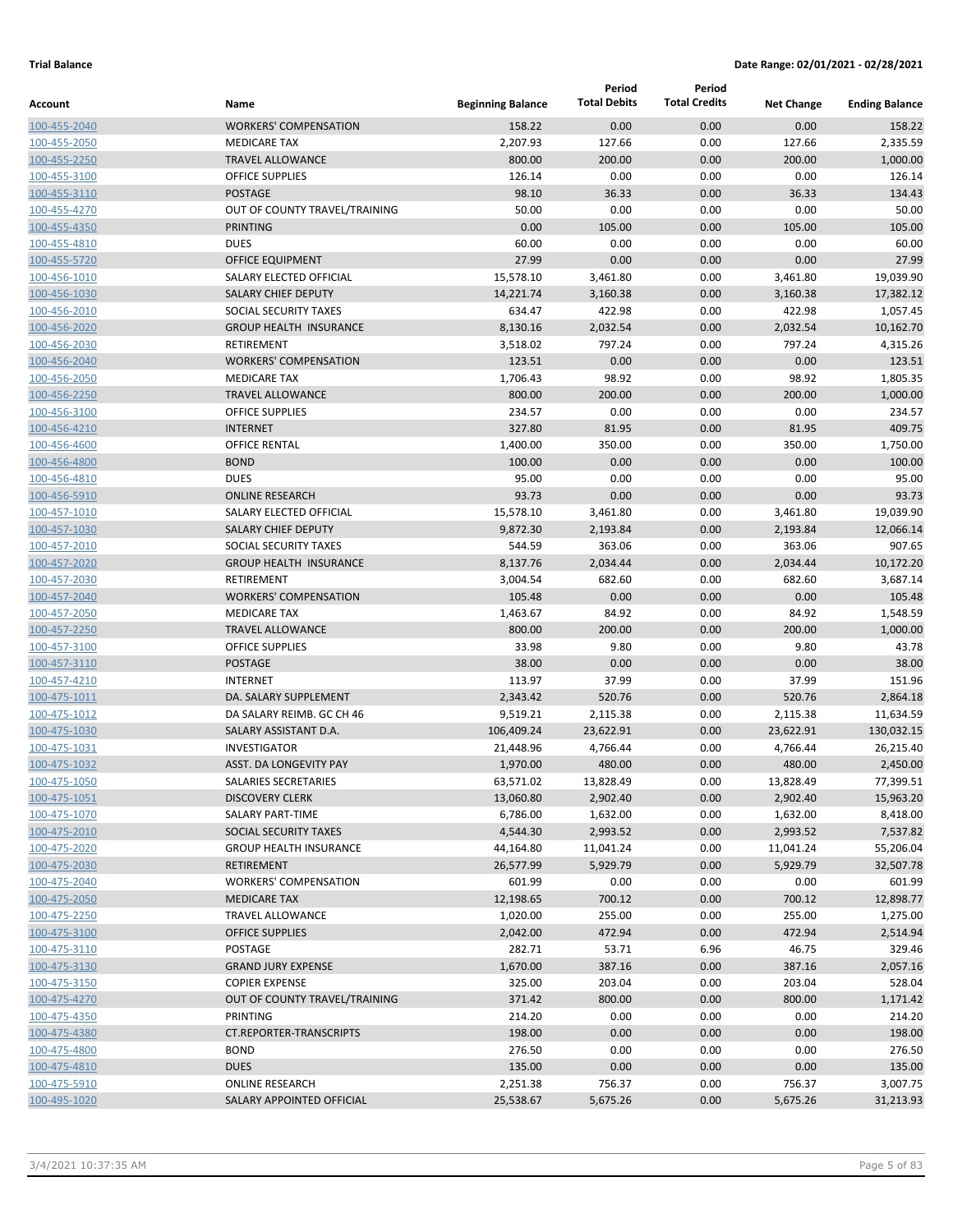|                              |                                                  |                          | Period              | Period               |                      |                       |
|------------------------------|--------------------------------------------------|--------------------------|---------------------|----------------------|----------------------|-----------------------|
| Account                      | Name                                             | <b>Beginning Balance</b> | <b>Total Debits</b> | <b>Total Credits</b> | <b>Net Change</b>    | <b>Ending Balance</b> |
| 100-495-1030                 | SALARIES ASSISTANTS                              | 52,015.82                | 11,550.62           | 0.00                 | 11,550.62            | 63,566.44             |
| 100-495-2010                 | SOCIAL SECURITY TAXES                            | 1,431.65                 | 950.90              | 0.00                 | 950.90               | 2,382.55              |
| 100-495-2020                 | <b>GROUP HEALTH INSURANCE</b>                    | 16,275.52                | 4,068.88            | 0.00                 | 4,068.88             | 20,344.40             |
| 100-495-2030                 | <b>RETIREMENT</b>                                | 9,155.81                 | 2,042.98            | 0.00                 | 2,042.98             | 11,198.79             |
| 100-495-2040                 | <b>WORKERS COMPENSATION</b>                      | 321.29                   | 0.00                | 0.00                 | 0.00                 | 321.29                |
| 100-495-2050                 | <b>MEDICARE TAX</b>                              | 3,924.71                 | 222.38              | 0.00                 | 222.38               | 4,147.09              |
| 100-495-3100                 | <b>OFFICE SUPPLIES</b>                           | 49.72                    | 0.00                | 0.00                 | 0.00                 | 49.72                 |
| 100-495-4800                 | <b>BOND</b>                                      | 329.00                   | 0.00                | 0.00                 | 0.00                 | 329.00                |
| 100-495-4810                 | <b>DUES</b>                                      | 340.00                   | 0.00                | 0.00                 | 0.00                 | 340.00                |
| 100-496-1020                 | SALARY PURCHASING AGENT                          | 18,434.35                | 4,096.53            | 0.00                 | 4,096.53             | 22,530.88             |
| 100-496-2010                 | SOCIAL SECURITY TAXES                            | 376.35                   | 249.96              | 0.00                 | 249.96               | 626.31                |
| 100-496-2020                 | <b>GROUP HEALTH INSURANCE</b>                    | 4,068.88                 | 1,017.22            | 0.00                 | 1,017.22             | 5,086.10              |
| 100-496-2030                 | RETIREMENT                                       | 2,176.27                 | 485.84              | 0.00                 | 485.84               | 2,662.11              |
| 100-496-2040                 | <b>WORKERS' COMPENSATION</b>                     | 76.41                    | 0.00                | 0.00                 | 0.00                 | 76.41                 |
| 100-496-2050                 | <b>MEDICARE TAX</b>                              | 1,012.75                 | 58.46               | 0.00                 | 58.46                | 1,071.21              |
| 100-496-3100                 | <b>OFFICE SUPPLIES</b>                           | 20.99                    | 0.00                | 0.00                 | 0.00                 | 20.99                 |
| 100-496-4800                 | <b>BOND</b>                                      | 93.00                    | 0.00                | 0.00                 | 0.00                 | 93.00                 |
| 100-496-4810                 | <b>DUES</b>                                      | 75.00                    | 0.00                | 0.00                 | 0.00                 | 75.00                 |
| 100-497-1010                 | SALARY ELECTED OFFICIAL                          | 20,339.28                | 4,519.84            | 0.00                 | 4,519.84             | 24,859.12             |
| 100-497-2010                 | SOCIAL SECURITY TAXES                            | 345.44                   | 222.46              | 0.00                 | 222.46               | 567.90                |
| 100-497-2020                 | <b>GROUP HEALTH INSURANCE</b>                    | 4,065.36                 | 1,016.34            | 0.00                 | 1,016.34             | 5,081.70              |
| 100-497-2030                 | <b>RETIREMENT</b>                                | 2,401.14                 | 536.06              | 0.00                 | 536.06               | 2,937.20              |
| 100-497-2040                 | <b>WORKERS' COMPENSATION</b>                     | 84.30                    | 0.00                | 0.00                 | 0.00                 | 84.30                 |
| 100-497-2050                 | <b>MEDICARE TAX</b>                              | 936.67                   | 52.02               | 0.00                 | 52.02                | 988.69                |
| 100-497-3100                 | <b>OFFICE SUPPLIES</b>                           | 218.49                   | 0.00                | 0.00                 | 0.00                 | 218.49                |
| 100-497-4270                 | OUT OF COUNTY TRAVEL/TRAINING                    | 180.00                   | 0.00                | 0.00                 | 0.00                 | 180.00                |
| 100-497-4810                 | <b>DUES</b>                                      | 150.00                   | 0.00                | 0.00                 | 0.00                 | 150.00                |
| 100-499-1010                 | SALARY ELECTED OFFICIAL                          | 20,339.28                | 4,519.84            | 0.00                 | 4,519.84             | 24,859.12             |
| 100-499-1030                 | SALARIES CHIEF DEPUTY                            | 14,632.76                | 3,251.73            | 0.00                 | 3,251.73             | 17,884.49             |
| 100-499-1040                 | <b>SALARIES DEPUTIES</b>                         | 35,455.23                | 7,878.96            | 0.00                 | 7,878.96<br>0.00     | 43,334.19             |
| 100-499-1070                 | <b>SALARY PART-TIME</b><br>SOCIAL SECURITY TAXES | 1,365.72                 | 0.00<br>937.34      | 0.00<br>0.00         |                      | 1,365.72              |
| 100-499-2010                 | <b>GROUP HEALTH INSURANCE</b>                    | 1,500.06<br>20,344.40    | 5,086.10            | 0.00                 | 937.34               | 2,437.40<br>25,430.50 |
| 100-499-2020<br>100-499-2030 | <b>RETIREMENT</b>                                | 8,475.88                 | 1,856.16            | 0.00                 | 5,086.10<br>1,856.16 | 10,332.04             |
| 100-499-2040                 | <b>WORKERS COMPENSATION</b>                      | 317.87                   | 0.00                | 0.00                 | 0.00                 | 317.87                |
| 100-499-2050                 | <b>MEDICARE TAX</b>                              | 3,792.19                 | 219.22              | 0.00                 | 219.22               | 4,011.41              |
| 100-499-3100                 | <b>OFFICE SUPPLIES</b>                           | 234.31                   | 0.00                | 0.00                 | 0.00                 | 234.31                |
| 100-499-3110                 | <b>POSTAGE</b>                                   | 655.43                   | 208.57              | 0.00                 | 208.57               | 864.00                |
| 100-499-3150                 | <b>COPIER EXPENSE</b>                            | 282.71                   | 179.50              | 0.00                 | 179.50               | 462.21                |
| 100-499-4270                 | OUT OF COUNTY TRAVEL/TRAINING                    | 1,465.84                 | 0.00                | 0.00                 | 0.00                 | 1,465.84              |
| 100-499-4600                 | LEONARD OFFICE RENT                              | 300.00                   | 0.00                | 0.00                 | 0.00                 | 300.00                |
| 100-499-4800                 | <b>BOND</b>                                      | 3,550.00                 | 0.00                | 0.00                 | 0.00                 | 3,550.00              |
| 100-499-4810                 | <b>DUES</b>                                      | 0.00                     | 175.00              | 0.00                 | 175.00               | 175.00                |
| 100-503-1020                 | SALARY-TECHNICIAN                                | 14,821.30                | 3,293.63            | 0.00                 | 3,293.63             | 18,114.93             |
| 100-503-1070                 | SALARY PART-TIME TECHNICIAN                      | 2,700.00                 | 0.00                | 0.00                 | 0.00                 | 2,700.00              |
| 100-503-2010                 | <b>SOCIAL SECURITY</b>                           | 270.69                   | 180.46              | 0.00                 | 180.46               | 451.15                |
| 100-503-2020                 | <b>GROUP HEALTH INSURANCE</b>                    | 4,068.88                 | 1,017.22            | 0.00                 | 1,017.22             | 5,086.10              |
| 100-503-2030                 | <b>RETIREMENT</b>                                | 1,749.74                 | 392.99              | 0.00                 | 392.99               | 2,142.73              |
| 100-503-2040                 | <b>WORKERS COMPENSATION</b>                      | 63.24                    | 0.00                | 0.00                 | 0.00                 | 63.24                 |
| 100-503-2050                 | <b>MEDICARE TAX</b>                              | 745.93                   | 42.20               | 0.00                 | 42.20                | 788.13                |
| 100-503-2250                 | TRAVEL ALLOWANCE                                 | 160.00                   | 40.00               | 0.00                 | 40.00                | 200.00                |
| 100-503-4210                 | <b>EMERGENCY INTERNET</b>                        | 114.01                   | 37.99               | 0.00                 | 37.99                | 152.00                |
| 100-503-5720                 | OFFICE EQUIPMENT                                 | 29.96                    | 32.99               | 0.00                 | 32.99                | 62.95                 |
| 100-503-5740                 | COMPUTER/WEB SOFTWARE                            | 2,435.44                 | 945.00              | 0.00                 | 945.00               | 3,380.44              |
| 100-503-5760                 | COUNTY COMPUTER REPLACEMENT                      | 263.59                   | 0.00                | 0.00                 | 0.00                 | 263.59                |
| 100-510-1070                 | SALARY PART-TIME                                 | 6,165.12                 | 1,344.00            | 0.00                 | 1,344.00             | 7,509.12              |
| 100-510-1150                 | SALARY JANITOR                                   | 14,222.74                | 3,160.61            | 0.00                 | 3,160.61             | 17,383.35             |
| 100-510-2010                 | SOCIAL SECURITY TAXES                            | 410.74                   | 276.30              | 0.00                 | 276.30               | 687.04                |
| 100-510-2020                 | <b>GROUP HEALTH INSURANCE</b>                    | 4,068.88                 | 1,017.22            | 0.00                 | 1,017.22             | 5,086.10              |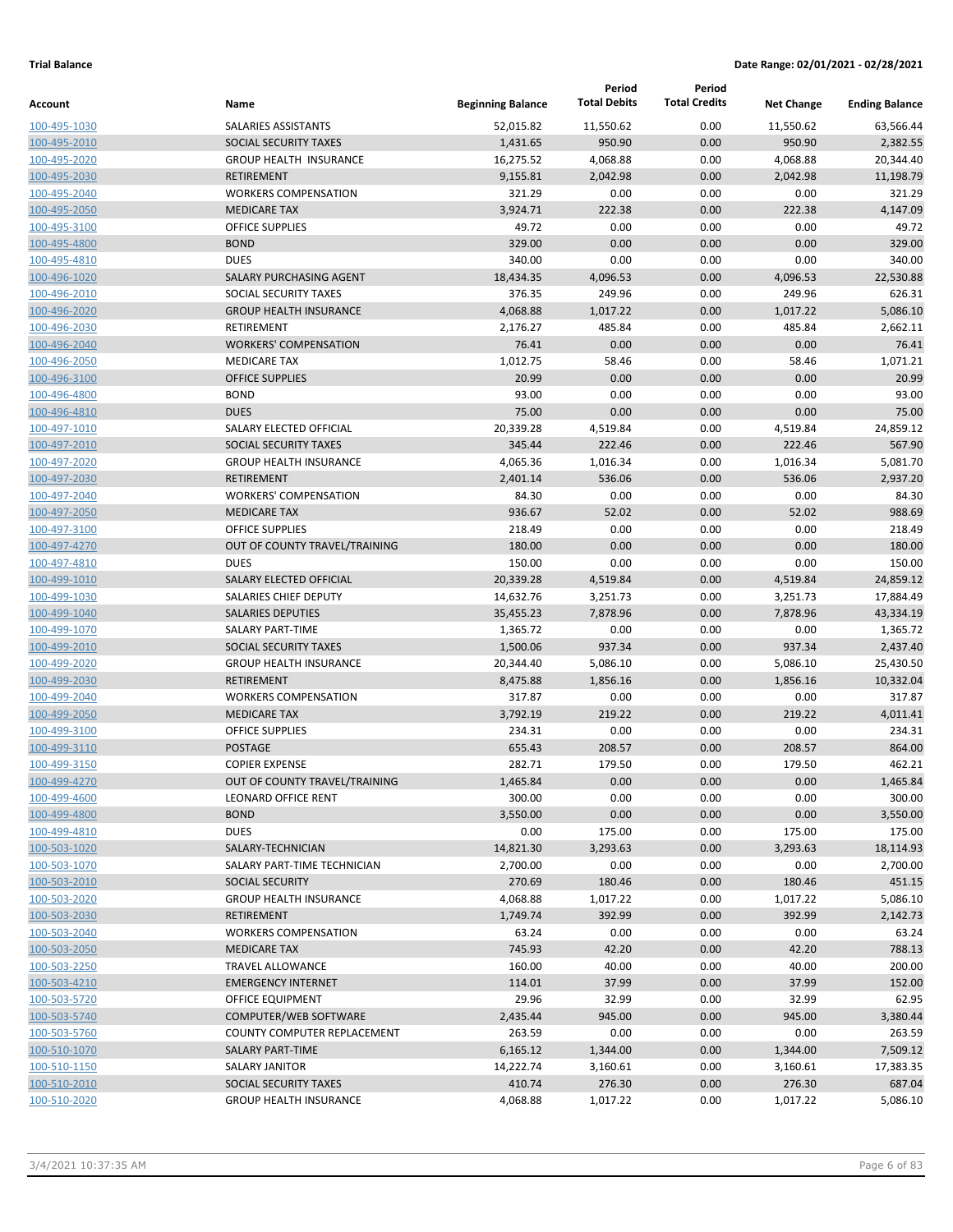|                              |                                                |                          | Period              | Period               |                   |                       |
|------------------------------|------------------------------------------------|--------------------------|---------------------|----------------------|-------------------|-----------------------|
| Account                      | Name                                           | <b>Beginning Balance</b> | <b>Total Debits</b> | <b>Total Credits</b> | <b>Net Change</b> | <b>Ending Balance</b> |
| 100-510-2030                 | <b>RETIREMENT</b>                              | 2,406.90                 | 534.24              | 0.00                 | 534.24            | 2,941.14              |
| 100-510-2040                 | <b>WORKERS' COMPENSATION</b>                   | 981.49                   | 0.00                | 0.00                 | 0.00              | 981.49                |
| 100-510-2050                 | <b>MEDICARE TAX</b>                            | 1,134.26                 | 64.62               | 0.00                 | 64.62             | 1,198.88              |
| 100-510-3100                 | <b>OFFICE SUPPLIES</b>                         | 954.81                   | 126.68              | 38.90                | 87.78             | 1,042.59              |
| 100-510-3110                 | <b>POSTAGE</b>                                 | $-2,798.87$              | 165.26              | 579.33               | $-414.07$         | $-3,212.94$           |
| 100-510-3150                 | <b>COPIER RENTAL</b>                           | 2,970.44                 | 743.22              | 0.00                 | 743.22            | 3,713.66              |
| 100-510-3160                 | <b>EMPLOYEE AWARDS BANQUET</b>                 | 482.60                   | 0.00                | 0.00                 | 0.00              | 482.60                |
| 100-510-4200                 | <b>TELEPHONE</b>                               | 14,510.25                | 105.00              | 0.00                 | 105.00            | 14,615.25             |
| 100-510-4231                 | <b>CELL PHONE - JANITOR</b>                    | $-8.11$                  | 0.00                | 0.00                 | 0.00              | $-8.11$               |
| 100-510-4400                 | UTILITIES ELECTRICITY                          | 698.45                   | 0.00                | 0.00                 | 0.00              | 698.45                |
| 100-510-4430                 | <b>TRASH PICK-UP</b>                           | 262.68                   | 87.56               | 0.00                 | 87.56             | 350.24                |
| 100-510-4530                 | <b>COMPUTER SOFTWARE</b>                       | 71,881.47                | 68,713.47           | 0.00                 | 68,713.47         | 140,594.94            |
| 100-511-2251                 | <b>JANITOR TRAVEL</b>                          | 21.39                    | 0.00                | 0.00                 | 0.00              | 21.39                 |
| 100-511-3320                 | <b>JANITOR SUPPLIES</b>                        | 195.71                   | 41.71               | 0.00                 | 41.71             | 237.42                |
| 100-511-4400                 | UTILITIES ELECTRICITY                          | 1,208.85                 | 0.00                | 0.00                 | 0.00              | 1,208.85              |
| 100-511-4410                 | UTILITIES GAS                                  | 238.67                   | 147.55              | 0.00                 | 147.55            | 386.22<br>230.32      |
| 100-511-4420                 | UTILITIES WATER                                | 172.74                   | 57.58               | 0.00                 | 57.58             | 175.12                |
| 100-511-4430                 | <b>TRASH PICK-UP SERVICE</b><br>R & M BUILDING | 131.34<br>50.00          | 43.78<br>50.00      | 0.00<br>0.00         | 43.78<br>50.00    | 100.00                |
| 100-511-4500                 | PEST CONTROL                                   |                          |                     |                      |                   | 67.00                 |
| 100-511-4501                 | UTILITIES ELECTRICITY                          | 67.00<br>1,807.93        | 0.00<br>0.00        | 0.00<br>0.00         | 0.00<br>0.00      | 1,807.93              |
| 100-512-4400<br>100-512-4420 | UTILITIES WATER                                | 172.74                   | 57.58               | 0.00                 | 57.58             | 230.32                |
| 100-512-4501                 | PEST CONTROL                                   | 70.00                    | 0.00                | 0.00                 | 0.00              | 70.00                 |
| 100-513-3110                 | POSTAGE                                        | $-924.58$                | 77.75               | 246.93               | $-169.18$         | $-1,093.76$           |
| 100-513-3150                 | <b>COPIER RENTAL</b>                           | 333.87                   | 195.44              | 0.00                 | 195.44            | 529.31                |
| 100-513-3320                 | <b>JANITOR SUPPLIES</b>                        | 477.99                   | 0.00                | 0.00                 | 0.00              | 477.99                |
| 100-513-4210                 | <b>INTERNET</b>                                | 925.72                   | 0.00                | 0.00                 | 0.00              | 925.72                |
| 100-513-4400                 | UTILITIES ELECTRICITY                          | 1,545.18                 | 0.00                | 0.00                 | 0.00              | 1,545.18              |
| 100-513-4410                 | UTILITIES GAS                                  | 621.95                   | 0.00                | 0.00                 | 0.00              | 621.95                |
| 100-513-4420                 | UTILITIES WATER                                | 264.61                   | 57.58               | 0.00                 | 57.58             | 322.19                |
| 100-513-4430                 | <b>TRASH PICKUP SERVICE</b>                    | 262.68                   | 87.56               | 0.00                 | 87.56             | 350.24                |
| 100-513-4500                 | <b>R&amp;M BUILDING</b>                        | 398.00                   | 0.00                | 0.00                 | 0.00              | 398.00                |
| 100-513-4501                 | PEST CONTROL                                   | 95.00                    | 0.00                | 0.00                 | 0.00              | 95.00                 |
| 100-514-4210                 | <b>INTERNET</b>                                | 330.76                   | 0.00                | 0.00                 | 0.00              | 330.76                |
| 100-515-4210                 | <b>INTERNET</b>                                | 187.80                   | 46.95               | 0.00                 | 46.95             | 234.75                |
| 100-515-4400                 | UTILITIES ELECTRICITY                          | 897.30                   | 0.00                | 0.00                 | 0.00              | 897.30                |
| 100-515-4410                 | <b>UTILITIES GAS</b>                           | 365.62                   | 213.98              | 0.00                 | 213.98            | 579.60                |
| 100-515-4420                 | UTILITIES WATER                                | 124.50                   | 41.50               | 0.00                 | 41.50             | 166.00                |
| 100-515-4502                 | <b>LAWN MAINTENANCE</b>                        | 140.00                   | 0.00                | 0.00                 | 0.00              | 140.00                |
| 100-516-2251                 | <b>JANITOR TRAVEL</b>                          | 28.98                    | 0.00                | 0.00                 | 0.00              | 28.98                 |
| 100-516-3320                 | <b>JANITOR SUPPLIES</b>                        | 186.47                   | 0.00                | 0.00                 | 0.00              | 186.47                |
| 100-516-4400                 | UTILITIES ELECTRICITY                          | 1,669.74                 | 0.00                | 0.00                 | 0.00              | 1,669.74              |
| 100-516-4420                 | UTILITIES WATER                                | 172.74                   | 57.58               | 0.00                 | 57.58             | 230.32                |
| 100-516-4500                 | <b>R&amp;M BUILDING</b>                        | 0.00                     | 100.00              | 0.00                 | 100.00            | 100.00                |
| 100-516-4501                 | PEST CONTROL                                   | 114.00                   | 0.00                | 0.00                 | 0.00              | 114.00                |
| 100-518-3110                 | POSTAGE                                        | 336.00                   | 0.00                | 0.00                 | 0.00              | 336.00                |
| 100-518-3320                 | <b>JANITOR SUPPLIES</b>                        | 1,384.00                 | 0.00                | 0.00                 | 0.00              | 1,384.00              |
| 100-518-4210                 | <b>INTERNET</b>                                | 4,192.72                 | 0.00                | 0.00                 | 0.00              | 4,192.72              |
| 100-518-4400                 | UTILITIES ELECTRICITY                          | 6,936.01                 | 794.69              | 0.00                 | 794.69            | 7,730.70              |
| 100-518-4410                 | UTILITIES GAS                                  | 698.75                   | 365.33              | 0.00                 | 365.33            | 1,064.08              |
| 100-518-4420                 | UTILITIES WATER                                | 1,425.60                 | 432.70              | 0.00                 | 432.70            | 1,858.30              |
| 100-518-4430                 | <b>TRASH PICKUP SERVICE</b>                    | 484.79                   | 184.26              | 0.00                 | 184.26            | 669.05                |
| 100-518-4500                 | R & M BUILDING                                 | 133.12                   | 1,299.50            | 0.00                 | 1,299.50          | 1,432.62              |
| 100-518-4501                 | PEST CONTROL                                   | 235.00                   | 145.00              | 0.00                 | 145.00            | 380.00                |
| 100-518-4700                 | OFFICE SPACE LEASE                             | 52,000.00                | 9,400.00            | 0.00                 | 9,400.00          | 61,400.00             |
| 100-518-4830                 | <b>ALARM MONITORING</b>                        | 885.60                   | 0.00                | 0.00                 | 0.00              | 885.60                |
| 100-520-4890                 | <b>LOCAL FUNDING</b>                           | 5,000.00                 | 0.00                | 0.00                 | 0.00              | 5,000.00              |
| 100-540-4170                 | <b>EMS SERVICE</b>                             | 246,666.68               | 61,666.67           | 0.00                 | 61,666.67         | 308,333.35            |
| 100-540-4400                 | UTILITIES ELECTRICITY                          | 906.11                   | 0.00                | 0.00                 | 0.00              | 906.11                |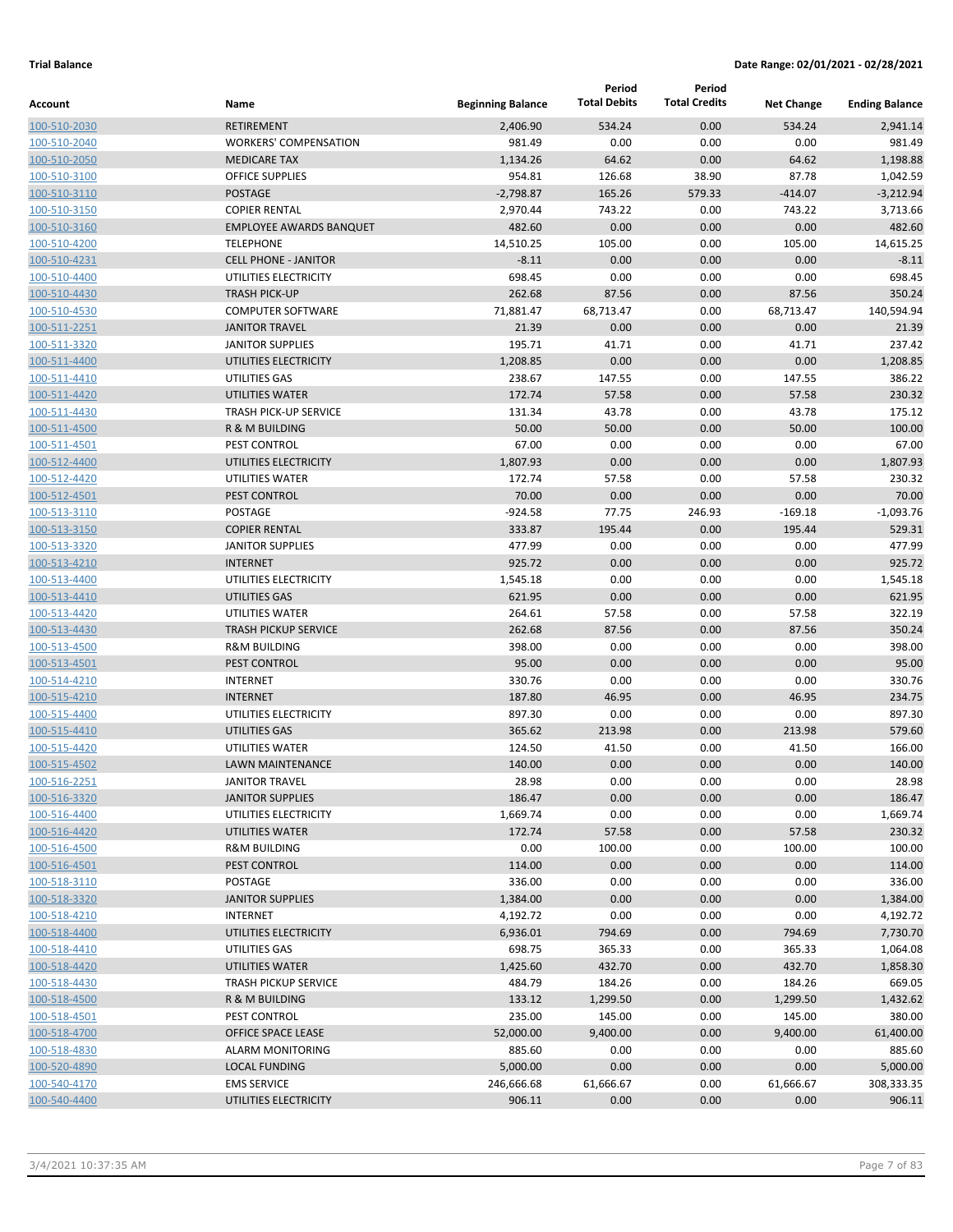|                              |                                                |                          | Period              | Period               |                   |                       |
|------------------------------|------------------------------------------------|--------------------------|---------------------|----------------------|-------------------|-----------------------|
| Account                      | Name                                           | <b>Beginning Balance</b> | <b>Total Debits</b> | <b>Total Credits</b> | <b>Net Change</b> | <b>Ending Balance</b> |
| 100-543-4160                 | FIRE PROTECTION SERVICE                        | 32,829.94                | 32,829.94           | 0.00                 | 32,829.94         | 65,659.88             |
| 100-543-4220                 | <b>R&amp;M RADIO/TOWER</b>                     | 136.90                   | 0.00                | 0.00                 | 0.00              | 136.90                |
| 100-551-1010                 | SALARY ELECTED OFFICIAL                        | 11,656.62                | 2,590.36            | 0.00                 | 2,590.36          | 14,246.98             |
| 100-551-2010                 | SOCIAL SECURITY TAXES                          | 255.08                   | 166.20              | 0.00                 | 166.20            | 421.28                |
| 100-551-2020                 | <b>GROUP HEALTH INSURANCE</b>                  | 1,913.22                 | 478.32              | 0.00                 | 478.32            | 2,391.54              |
| 100-551-2030                 | <b>RETIREMENT</b>                              | 1,426.15                 | 325.36              | 0.00                 | 325.36            | 1,751.51              |
| 100-551-2040                 | <b>WORKERS' COMPENSATION</b>                   | 272.83                   | 0.00                | 0.00                 | 0.00              | 272.83                |
| 100-551-2050                 | <b>MEDICARE TAX</b>                            | 670.05                   | 38.86               | 0.00                 | 38.86             | 708.91                |
| 100-551-2250                 | TRAVEL ALLOWANCE                               | 800.00                   | 200.00              | 0.00                 | 200.00            | 1,000.00              |
| 100-551-3110                 | <b>POSTAGE</b>                                 | 6.25                     | 0.00                | 0.00                 | 0.00              | 6.25                  |
| 100-551-3300                 | AUTO EXPENSE-GAS AND OIL                       | 46.62                    | 0.00                | 0.00                 | 0.00              | 46.62                 |
| 100-551-4800                 | <b>BOND</b>                                    | 177.50                   | 0.00                | 0.00                 | 0.00              | 177.50                |
| 100-551-4880                 | LAW ENFORCEMENT INSURANCE                      | 462.96                   | 0.00                | 0.00                 | 0.00              | 462.96                |
| 100-551-5910                 | <b>ONLINE RESEARCH</b>                         | 150.00                   | 0.00                | 0.00                 | 0.00              | 150.00                |
| 100-552-1010                 | SALARY ELECTED OFFICIAL                        | 5,752.71                 | 1,278.38            | 0.00                 | 1,278.38          | 7,031.09              |
| 100-552-2010                 | SOCIAL SECURITY TAXES                          | 118.89                   | 79.26               | 0.00                 | 79.26             | 198.15                |
| 100-552-2020                 | <b>GROUP HEALTH INSURANCE</b>                  | 4,068.88                 | 1,017.22            | 0.00                 | 1,017.22          | 5,086.10              |
| 100-552-2030                 | RETIREMENT                                     | 679.14                   | 151.62              | 0.00                 | 151.62            | 830.76                |
| 100-552-2040                 | <b>WORKERS' COMPENSATION</b>                   | 134.65                   | 0.00                | 0.00                 | 0.00              | 134.65                |
| 100-552-2050                 | <b>MEDICARE TAX</b>                            | 321.21                   | 18.54               | 0.00                 | 18.54             | 339.75                |
| 100-552-3300                 | AUTO EXPENSE-GAS AND OIL                       | 30.00                    | 0.00                | 0.00                 | 0.00              | 30.00                 |
| 100-552-4870                 | <b>AUTO INSURANCE</b>                          | 403.00                   | 0.00                | 0.00                 | 0.00              | 403.00                |
| 100-552-4880                 | LAW ENFOREMENT INSURANCE                       | 462.96                   | 0.00                | 0.00                 | 0.00              | 462.96                |
| 100-553-1010                 | SALARY ELECTED OFFICIAL                        | 5,133.69                 | 1,140.82            | 0.00                 | 1,140.82          | 6,274.51              |
| 100-553-2010                 | SOCIAL SECURITY TAXES                          | 124.71                   | 83.14               | 0.00                 | 83.14             | 207.85                |
| 100-553-2020                 | <b>GROUP HEALTH INSURANCE</b>                  | 4,068.88                 | 1,017.22            | 0.00                 | 1,017.22          | 5,086.10              |
| 100-553-2030                 | RETIREMENT                                     | 606.05                   | 147.16              | 0.00                 | 147.16            | 753.21                |
| 100-553-2040                 | <b>WORKERS' COMPENSATION</b>                   | 120.16<br>329.25         | 0.00                | 0.00                 | 0.00              | 120.16                |
| 100-553-2050                 | <b>MEDICARE TAX</b><br><b>TRAVEL ALLOWANCE</b> | 800.00                   | 19.44               | 0.00<br>0.00         | 19.44             | 348.69                |
| 100-553-2250<br>100-553-4530 | <b>COMPUTER SOFTWARE</b>                       | 60.00                    | 200.00<br>0.00      | 0.00                 | 200.00<br>0.00    | 1,000.00<br>60.00     |
| 100-553-4800                 | <b>BOND</b>                                    | 178.00                   | 0.00                | 0.00                 | 0.00              | 178.00                |
| 100-553-4880                 | LAW ENFORCEMENT INSURANCE                      | 462.96                   | 0.00                | 0.00                 | 0.00              | 462.96                |
| 100-555-4410                 | ANIMAL CONTROL OFFICER/SERVICES                | 807.68                   | 0.00                | 0.00                 | 0.00              | 807.68                |
| 100-559-4950                 | VINE AUTOMATED VICTIM NOTIF. SERV.             | 4,642.78                 | 0.00                | 0.00                 | 0.00              | 4,642.78              |
| 100-560-1010                 | SALARY ELECTED OFFICIAL                        | 20,947.14                | 4,654.92            | 0.00                 | 4,654.92          | 25,602.06             |
| 100-560-1030                 | SALARY CHIEF DEPUTY                            | 18,173.04                | 4,038.46            | 0.00                 | 4,038.46          | 22,211.50             |
| 100-560-1040                 | <b>SALARIES DEPUTIES</b>                       | 227,431.12               | 47,588.50           | 0.00                 | 47,588.50         | 275,019.62            |
| 100-560-1050                 | SALARY ADMINISTRATIVE SECRETARY                | 14,891.54                | 3,309.22            | 0.00                 | 3,309.22          | 18,200.76             |
| 100-560-1051                 | <b>SALARY EVIDENCE CLERK</b>                   | 8,820.00                 | 1,960.00            | 0.00                 | 1,960.00          | 10,780.00             |
| 100-560-1070                 | SALARY PART-TIME                               | 6,756.00                 | 1,392.00            | 0.00                 | 1,392.00          | 8,148.00              |
| 100-560-1080                 | <b>COMPENSATION/HOLIDAY PAY</b>                | 10,273.97                | 1,781.38            | 0.00                 | 1,781.38          | 12,055.35             |
| 100-560-1110                 | <b>SALARY LIEUTENANT</b>                       | 16,361.13                | 3,744.23            | 0.00                 | 3,744.23          | 20,105.36             |
| 100-560-1130                 | SALARY TRANSPORT OFFICER                       | 13,586.58                | 3,092.88            | 0.00                 | 3,092.88          | 16,679.46             |
| 100-560-1140                 | SALARY PROF. STANDARDS OFFICER                 | 13,255.20                | 2,945.60            | 0.00                 | 2,945.60          | 16,200.80             |
| 100-560-1200                 | <b>SALARY DISPATCHER</b>                       | 77,780.87                | 16,955.09           | 0.00                 | 16,955.09         | 94,735.96             |
| 100-560-2010                 | SOCIAL SECURITY TAXES                          | 8,700.33                 | 5,434.84            | 0.00                 | 5,434.84          | 14,135.17             |
| 100-560-2020                 | <b>GROUP HEALTH INSURANCE</b>                  | 113,371.56               | 28,595.83           | 0.00                 | 28,595.83         | 141,967.39            |
| 100-560-2030                 | RETIREMENT                                     | 50,563.75                | 10,847.37           | 0.00                 | 10,847.37         | 61,411.12             |
| 100-560-2040                 | <b>WORKERS' COMPENSATION</b>                   | 7,715.18                 | 0.00                | 0.00                 | 0.00              | 7,715.18              |
| 100-560-2050                 | <b>MEDICARE TAX</b>                            | 22,884.09                | 1,271.06            | 0.00                 | 1,271.06          | 24,155.15             |
| 100-560-2060                 | UNEMPLOYMENT EXPENSE                           | 0.00                     | 0.00                | 92.59                | $-92.59$          | $-92.59$              |
| 100-560-2500                 | <b>EMPLOYEE PHYSICALS</b>                      | 375.00                   | 103.00              | 0.00                 | 103.00            | 478.00                |
| 100-560-3100                 | <b>OFFICE SUPPLIES</b>                         | 3,488.91                 | 0.00                | 0.00                 | 0.00              | 3,488.91              |
| 100-560-3110                 | POSTAGE                                        | 658.08                   | 209.34              | 0.00                 | 209.34            | 867.42                |
| 100-560-3200                 | <b>WEAPONS SUPPLIES</b>                        | 2,070.09                 | 0.00                | 0.00                 | 0.00              | 2,070.09              |
| 100-560-3210                 | PATROL SUPPLIES                                | 486.39                   | 143.50              | 0.00                 | 143.50            | 629.89                |
| 100-560-3300                 | <b>AUTO EXPENSE GAS &amp; OIL</b>              | 14,157.89                | 0.00                | 0.00                 | 0.00              | 14,157.89             |
| 100-560-3320                 | SHERIFF JANITOR SUPPLIES                       | 436.77                   | 164.76              | 0.00                 | 164.76            | 601.53                |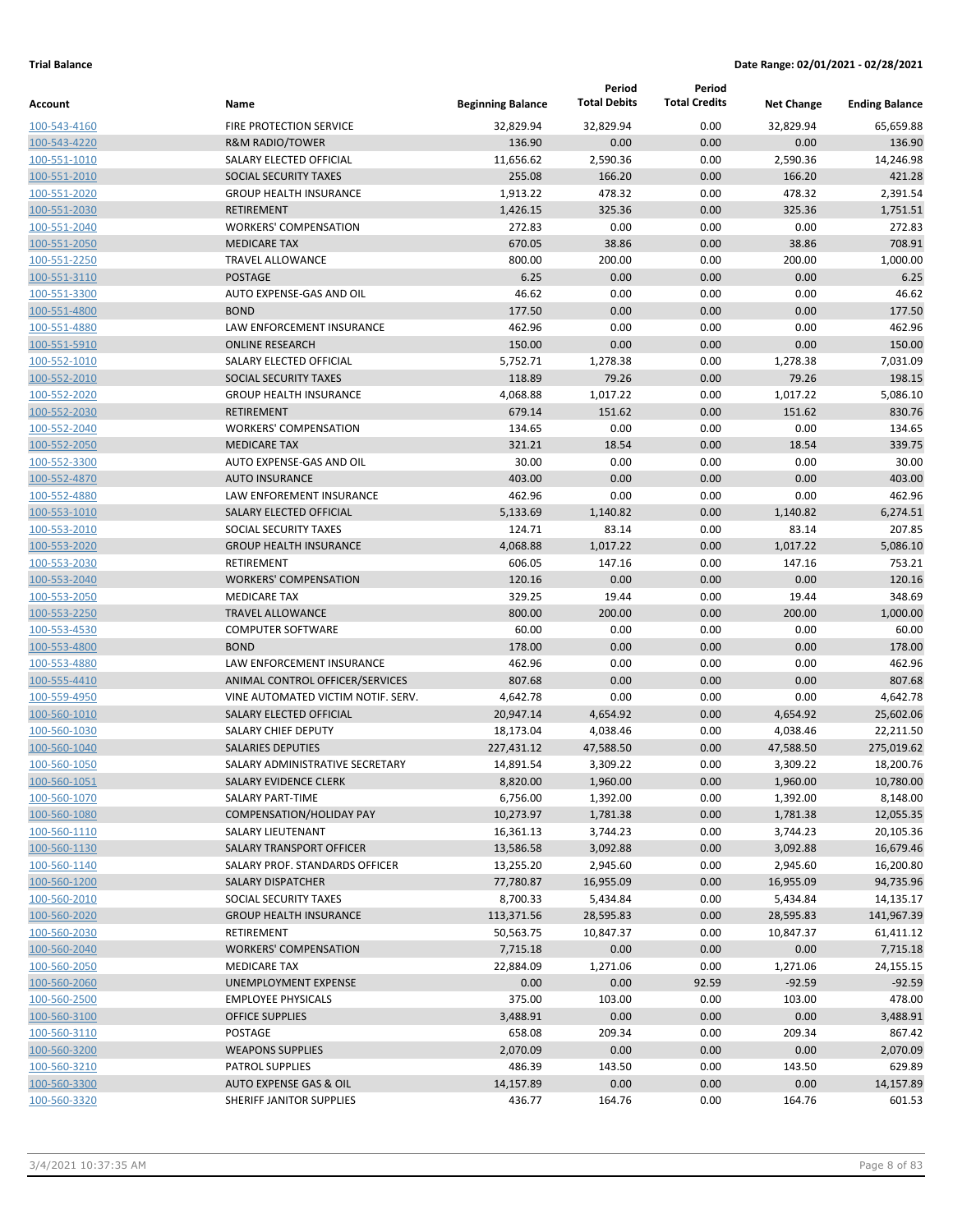|                              |                                              |                          | Period                 | Period               |                     |                        |
|------------------------------|----------------------------------------------|--------------------------|------------------------|----------------------|---------------------|------------------------|
| Account                      | Name                                         | <b>Beginning Balance</b> | <b>Total Debits</b>    | <b>Total Credits</b> | <b>Net Change</b>   | <b>Ending Balance</b>  |
| 100-560-3950                 | UNIFORMS/OTHER                               | 1,523.86                 | 0.00                   | 0.00                 | 0.00                | 1,523.86               |
| 100-560-4210                 | <b>INTERNET SERVICE</b>                      | 2,615.00                 | 566.97                 | 0.00                 | 566.97              | 3,181.97               |
| 100-560-4280                 | PRISONER TRANSPORT                           | 3,410.02                 | 585.50                 | 0.00                 | 585.50              | 3,995.52               |
| 100-560-4320                 | <b>IMPOUNDMENT OF ESTRAY LIVESTOCK</b>       | 3,325.00                 | 0.00                   | 0.00                 | 0.00                | 3,325.00               |
| 100-560-4420                 | <b>UTILITIES WATER</b>                       | 410.47                   | 134.46                 | 0.00                 | 134.46              | 544.93                 |
| 100-560-4430                 | SHERIFF TRASH PICKUP                         | 362.52                   | 120.84                 | 0.00                 | 120.84              | 483.36                 |
| 100-560-4500                 | R & M BUILDING                               | 2,083.68                 | 60.45                  | 0.00                 | 60.45               | 2,144.13               |
| 100-560-4501                 | PEST CONTROL                                 | 80.00                    | 0.00                   | 0.00                 | 0.00                | 80.00                  |
| 100-560-4530                 | TYLER/CAD MAINTENANCE                        | 15,050.30                | 0.00                   | 0.00                 | 0.00                | 15,050.30              |
| 100-560-4540                 | <b>R &amp; M AUTOMOBILES</b>                 | 27,470.62                | 3,393.89               | 0.00                 | 3,393.89            | 30,864.51              |
| 100-560-4800                 | <b>BOND</b>                                  | 435.00                   | 0.00                   | 0.00                 | 0.00                | 435.00                 |
| 100-560-4870                 | <b>AUTOMOBILE INSURANCE</b>                  | 9,266.00                 | 0.00                   | 0.00                 | 0.00                | 9,266.00               |
| 100-560-4880                 | <b>LAW ENFORCEMENT INSURANCE</b>             | 15,983.68                | 0.00                   | 0.00                 | 0.00                | 15,983.68              |
| 100-560-4890                 | <b>LOCAL FUNDING 562</b>                     | 36,287.76                | 0.00                   | 0.00                 | 0.00                | 36,287.76              |
| 100-560-5720                 | <b>OFFICE EQUIPMENT</b>                      | 59.95                    | 0.00                   | 0.00                 | 0.00                | 59.95                  |
| 100-560-5740                 | <b>TECHNOLOGY</b><br>PRISONER HOUSING        | 9,398.93                 | 0.00                   | 0.00<br>0.00         | 0.00                | 9,398.93               |
| 100-565-3800                 |                                              | 563,630.00               | 168,762.50             |                      | 168,762.50          | 732,392.50             |
| 100-565-4000                 | PRISONER TRANSPORT/GUARD<br>PRISONER MEDICAL | 3,932.75<br>37,863.86    | 10,897.44<br>15,105.52 | 0.00<br>0.00         | 10,897.44           | 14,830.19<br>52,969.38 |
| 100-565-4050                 | <b>R&amp;M BUILDING</b>                      | 438.25                   | 142.49                 | 0.00                 | 15,105.52<br>142.49 | 580.74                 |
| 100-565-4500                 | SALARY-BOND SUPERVISOR                       | 13,238.63                | 2,941.92               | 0.00                 | 2,941.92            | 16,180.55              |
| 100-573-1020<br>100-573-2010 | SOCIAL SECURITY TAXES                        | 270.72                   | 180.48                 | 0.00                 | 180.48              | 451.20                 |
| 100-573-2020                 | <b>GROUP HEALTH INSURANCE</b>                | 4,068.88                 | 1,017.22               | 0.00                 | 1,017.22            | 5,086.10               |
| 100-573-2030                 | <b>RETIREMENT</b>                            | 1,562.92                 | 348.92                 | 0.00                 | 348.92              | 1,911.84               |
| 100-573-2040                 | <b>WORKERS' COMPENSATION</b>                 | 54.87                    | 0.00                   | 0.00                 | 0.00                | 54.87                  |
| 100-573-2050                 | <b>MEDICARE TAX</b>                          | 731.34                   | 42.20                  | 0.00                 | 42.20               | 773.54                 |
| 100-573-4530                 | <b>COMPUTER SOFTWARE</b>                     | 535.00                   | 107.00                 | 0.00                 | 107.00              | 642.00                 |
| 100-575-3110                 | POSTAGE                                      | 18.10                    | 0.00                   | 0.00                 | 0.00                | 18.10                  |
| 100-575-3150                 | <b>COPIER RENTAL</b>                         | 78.01                    | 48.86                  | 0.00                 | 48.86               | 126.87                 |
| 100-575-9950                 | JUVENILE PROBATION FUNDING                   | 170,000.00               | 0.00                   | 0.00                 | 0.00                | 170,000.00             |
| 100-590-1020                 | <b>SALARY DIRECTOR</b>                       | 10,470.77                | 2,326.85               | 0.00                 | 2,326.85            | 12,797.62              |
| 100-590-1040                 | <b>SALARIES DEPUTIES</b>                     | 14,082.13                | 3,129.36               | 0.00                 | 3,129.36            | 17,211.49              |
| 100-590-1070                 | <b>SALARY PART-TIME</b>                      | 792.00                   | 348.00                 | 0.00                 | 348.00              | 1,140.00               |
| 100-590-2010                 | SOCIAL SECURITY TAXES                        | 510.58                   | 351.44                 | 0.00                 | 351.44              | 862.02                 |
| 100-590-2020                 | <b>GROUP HEALTH INSURANCE</b>                | 8,308.62                 | 2,034.44               | 0.00                 | 2,034.44            | 10,343.06              |
| 100-590-2030                 | RETIREMENT                                   | 2,992.03                 | 688.37                 | 0.00                 | 688.37              | 3,680.40               |
| 100-590-2040                 | <b>WORKERS' COMPENSATION</b>                 | 122.62                   | 0.00                   | 0.00                 | 0.00                | 122.62                 |
| 100-590-2050                 | <b>MEDICARE TAX</b>                          | 1,400.99                 | 82.19                  | 0.00                 | 82.19               | 1,483.18               |
| 100-590-3100                 | <b>OFFICE SUPPLIES</b>                       | 511.39                   | 13.99                  | 0.00                 | 13.99               | 525.38                 |
| 100-590-3110                 | POSTAGE                                      | 338.40                   | 103.35                 | 0.00                 | 103.35              | 441.75                 |
| 100-590-3150                 | <b>COPIER RENTAL</b>                         | 224.15                   | 146.58                 | 0.00                 | 146.58              | 370.73                 |
| 100-590-3300                 | AUTO EXPENSE GAS & OIL                       | 100.58                   | 0.00                   | 0.00                 | 0.00                | 100.58                 |
| 100-590-4540                 | <b>R&amp;M AUTO</b>                          | 316.95                   | 0.00                   | 0.00                 | 0.00                | 316.95                 |
| 100-590-4870                 | AUTOMOBILE INSURANCE                         | 188.00                   | 0.00                   | 0.00                 | 0.00                | 188.00                 |
| 100-591-1020                 | <b>SALARY DIRECTOR</b>                       | 12,098.79                | 2,326.84               | 0.00                 | 2,326.84            | 14,425.63              |
| 100-591-2010                 | SOCIAL SECURITY TAXES                        | 729.87                   | 144.26                 | 0.00                 | 144.26              | 874.13                 |
| 100-591-2020                 | <b>GROUP HEALTH INSURANCE</b>                | 4,915.24                 | 1,017.22               | 0.00                 | 1,017.22            | 5,932.46               |
| 100-591-2030                 | RETIREMENT                                   | 1,428.09                 | 275.96                 | 0.00                 | 275.96              | 1,704.05               |
| 100-591-2040                 | <b>WORKERS' COMPENSATION</b>                 | 52.85                    | 0.00                   | 0.00                 | 0.00                | 52.85                  |
| 100-591-2050                 | <b>MEDICARE TAX</b>                          | 606.80                   | 33.74                  | 0.00                 | 33.74               | 640.54                 |
| 100-591-3300                 | <b>AUTO EXPENSE GAS &amp; OIL</b>            | 138.33                   | 0.00                   | 0.00                 | 0.00                | 138.33                 |
| 100-591-4350                 | PRINTING                                     | 23.00                    | 0.00                   | 0.00                 | 0.00                | 23.00                  |
| 100-591-4540                 | <b>R&amp;M AUTO</b>                          | 14.50                    | 0.00                   | 0.00                 | 0.00                | 14.50                  |
| 100-591-4870                 | AUTOMOBILE INSURANCE                         | 220.00                   | 0.00                   | 0.00                 | 0.00                | 220.00                 |
| 100-640-4100                 | FANNIN CO. CHILDRENS CTR                     | 1,000.00                 | 0.00                   | 0.00                 | 0.00                | 1,000.00               |
| 100-640-4120                 | FANNIN CO. HISTORICAL SOC                    | 4,500.00                 | 0.00                   | 0.00                 | 0.00                | 4,500.00               |
| 100-640-4130                 | TEXOMA COMMUNITY CENTER(M.H.M.R.)            | 22,500.00                | 0.00                   | 0.00                 | 0.00                | 22,500.00              |
| 100-640-4150                 | <b>TAPS PUBLIC TRANSIT</b>                   | 5,000.00                 | 0.00                   | 0.00                 | 0.00                | 5,000.00               |
| 100-640-4400                 | UTILITIES ELECTRICITY                        | 1,868.54                 | 0.00                   | 0.00                 | 0.00                | 1,868.54               |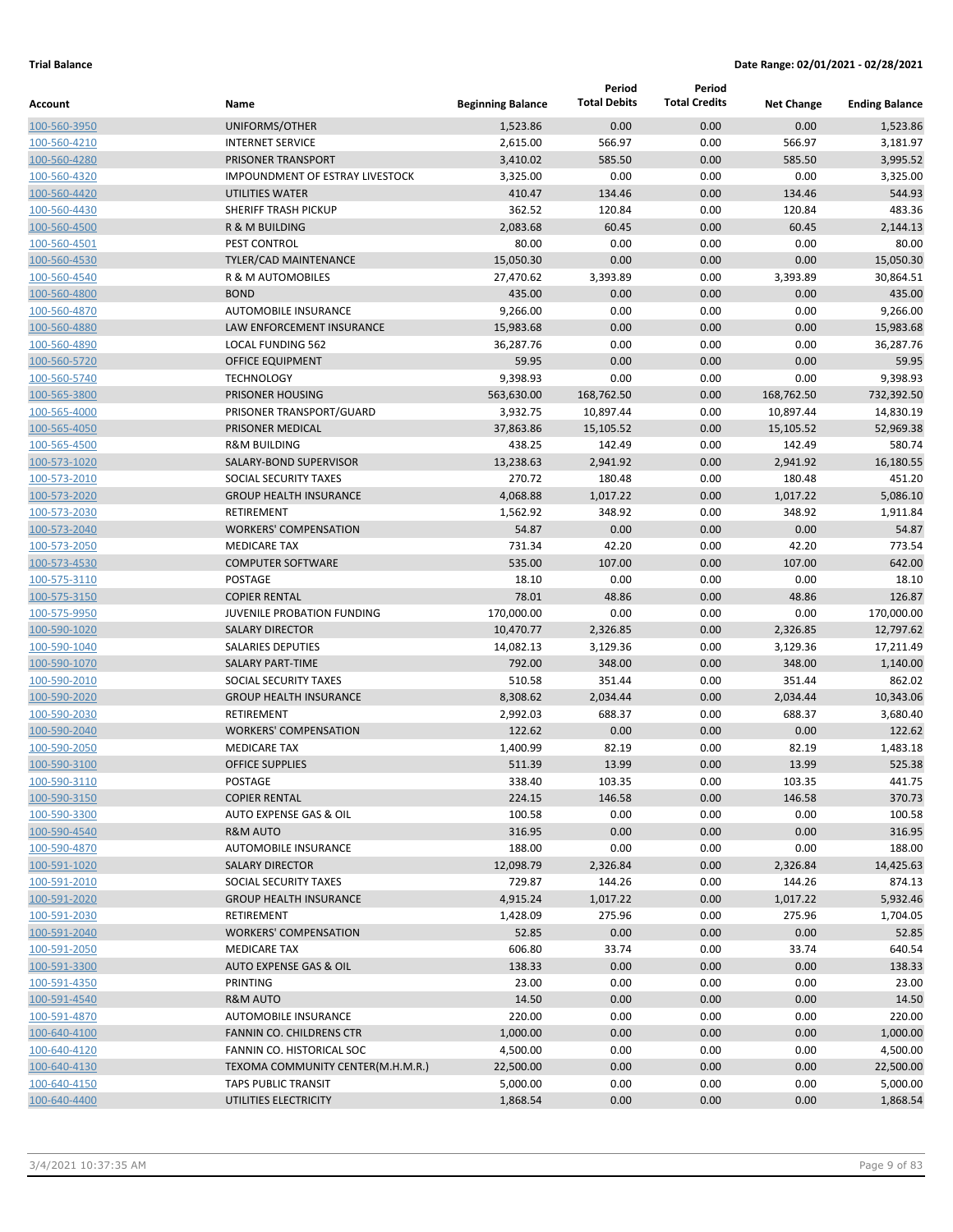| Account      | Name                             | <b>Beginning Balance</b> | Period<br><b>Total Debits</b> | Period<br><b>Total Credits</b> | <b>Net Change</b> | <b>Ending Balance</b> |
|--------------|----------------------------------|--------------------------|-------------------------------|--------------------------------|-------------------|-----------------------|
| 100-640-4410 | UTILITIES GAS                    | 483.80                   | 346.02                        | 0.00                           | 346.02            | 829.82                |
| 100-640-4420 | UTILITIES WATER                  | 906.51                   | 302.17                        | 0.00                           | 302.17            | 1,208.68              |
| 100-640-4430 | <b>TRASH PICK-UP</b>             | 131.34                   | 43.78                         | 0.00                           | 43.78             | 175.12                |
| 100-641-1020 | SALARY APPOINTED OFFICIAL        | 800.00                   | 200.00                        | 0.00                           | 200.00            | 1,000.00              |
| 100-645-1020 | <b>SALARY IHC DIRECTOR</b>       | 6,264.00                 | 1,392.00                      | 0.00                           | 1,392.00          | 7,656.00              |
| 100-645-2010 | SOCIAL SECURITY TAX              | 129.45                   | 86.30                         | 0.00                           | 86.30             | 215.75                |
| 100-645-2030 | <b>RETIREMENT</b>                | 739.52                   | 165.10                        | 0.00                           | 165.10            | 904.62                |
| 100-645-2040 | <b>WORKER'S COMP</b>             | 25.96                    | 0.00                          | 0.00                           | 0.00              | 25.96                 |
| 100-645-2050 | <b>MEDICARE TAX</b>              | 349.71                   | 20.18                         | 0.00                           | 20.18             | 369.89                |
| 100-645-3100 | <b>OFFICE SUPPLIES</b>           | 179.17                   | 0.00                          | 0.00                           | 0.00              | 179.17                |
| 100-645-3110 | POSTAGE                          | 55.00                    | 0.00                          | 0.00                           | 0.00              | 55.00                 |
| 100-645-4090 | <b>DIABETIC SUPPLIES</b>         | 294.88                   | 217.66                        | 0.00                           | 217.66            | 512.54                |
| 100-645-4110 | PHYSICIAN, NON-EMERGENCY         | 13,086.21                | 5,997.18                      | 258.68                         | 5,738.50          | 18,824.71             |
| 100-645-4120 | PRESCRIPTIONS, DRUGS             | 6,993.92                 | 2,364.81                      | 0.00                           | 2,364.81          | 9,358.73              |
| 100-645-4140 | HOSPITAL, OUTPATIENT             | 43,841.15                | 3,707.67                      | 0.00                           | 3,707.67          | 47,548.82             |
| 100-645-4150 | LABORATORY/X-RAY                 | 309.13                   | 465.55                        | 67.89                          | 397.66            | 706.79                |
| 100-645-4210 | <b>INTERNET</b>                  | 345.76                   | 0.00                          | 0.00                           | 0.00              | 345.76                |
| 100-645-4530 | <b>COMPUTER SOFTWARE</b>         | 5,295.00                 | 1,059.00                      | 0.00                           | 1,059.00          | 6,354.00              |
| 100-665-1050 | <b>SALARY SECRETARY</b>          | 4,720.11                 | 2,176.69                      | 0.00                           | 2,176.69          | 6,896.80              |
| 100-665-1500 | CO. AGENTS SALARIES              | 17,934.84                | 3,985.52                      | 0.00                           | 3,985.52          | 21,920.36             |
| 100-665-2010 | SOCIAL SECURITY TAXES            | 374.99                   | 323.26                        | 0.00                           | 323.26            | 698.25                |
| 100-665-2020 | <b>GROUP HEALTH INSURANCE</b>    | 4,068.88                 | 1,017.22                      | 0.00                           | 1,017.22          | 5,086.10              |
| 100-665-2030 | RETIREMENT                       | 556.88                   | 258.16                        | 0.00                           | 258.16            | 815.04                |
| 100-665-2040 | <b>WORKERS' COMPENSATION</b>     | 40.60                    | 0.00                          | 0.00                           | 0.00              | 40.60                 |
| 100-665-2050 | <b>MEDICARE TAX</b>              | 1,213.05                 | 75.62                         | 0.00                           | 75.62             | 1,288.67              |
| 100-665-3100 | <b>OFFICE SUPPLIES</b>           | 293.45                   | 0.00                          | 0.00                           | 0.00              | 293.45                |
| 100-665-3150 | <b>COPIER RENTAL</b>             | 308.05                   | 179.50                        | 0.00                           | 179.50            | 487.55                |
| 100-665-4210 | <b>INTERNET</b>                  | 259.96                   | 0.00                          | 0.00                           | 0.00              | 259.96                |
| 100-665-4270 | IN/OUT CO.TRAVEL/TRAINING-AG.    | 120.00                   | 0.00                          | 0.00                           | 0.00              | 120.00                |
| 100-665-4280 | IN/OUT CO.TRAVEL/TRAINING-F.C.S. | 150.00                   | 0.00                          | 0.00                           | 0.00              | 150.00                |
| 100-665-4290 | IN/OUT CO.TRAVEL/TRAINING-4-H    | 110.00                   | 0.00                          | 0.00                           | 0.00              | 110.00                |
|              | Fund 100 Total:                  | 0.00                     | 5,480,356.37                  | 5,480,356.37                   | 0.00              | 0.00                  |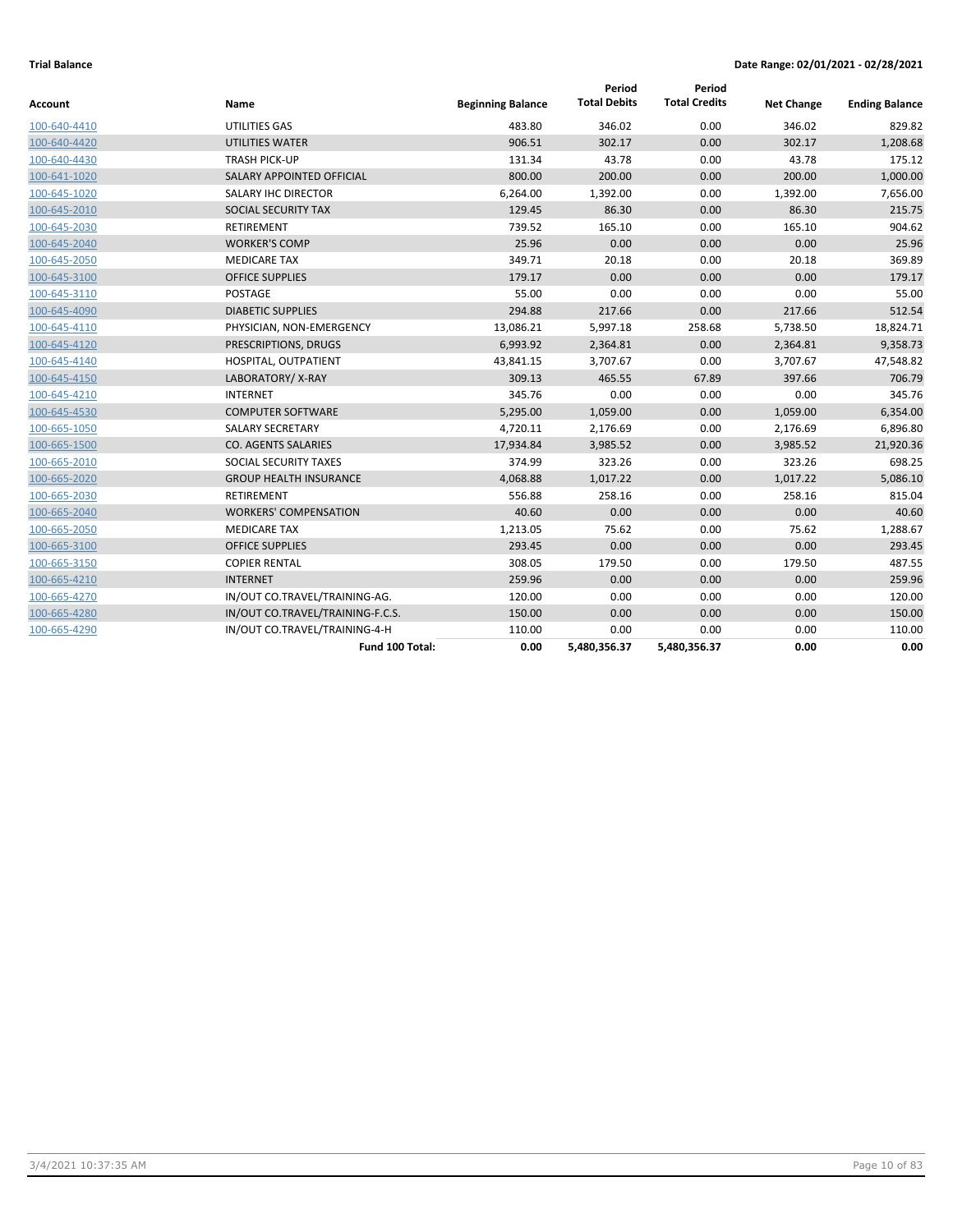| Account                         | Name                         |                 | <b>Beginning Balance</b> | Period<br><b>Total Debits</b> | Period<br><b>Total Credits</b> | <b>Net Change</b> | <b>Ending Balance</b> |
|---------------------------------|------------------------------|-----------------|--------------------------|-------------------------------|--------------------------------|-------------------|-----------------------|
| Fund: 110 - Courthouse Security |                              |                 |                          |                               |                                |                   |                       |
| Asset                           |                              |                 |                          |                               |                                |                   |                       |
| 110-103-1001                    | <b>CLAIM ON CASH</b>         |                 | 133,515.09               | 2,824.04                      | 0.00                           | 2,824.04          | 136,339.13            |
| 110-120-3130                    | DUE FROM OTHER FUNDS         |                 | 2,394.37                 | 0.00                          | 0.00                           | 0.00              | 2,394.37              |
| Equity                          |                              |                 |                          |                               |                                |                   |                       |
| 110-271-2000                    | <b>EQUITY ACCOUNT</b>        |                 | $-135,692.15$            | 0.00                          | 0.00                           | 0.00              | $-135,692.15$         |
| Revenue                         |                              |                 |                          |                               |                                |                   |                       |
| 110-340-6000                    | <b>COUNTY CLERK FEES</b>     |                 | 0.00                     | 0.00                          | 2,713.21                       | $-2,713.21$       | $-2,713.21$           |
| 110-340-6500                    | <b>DISTRICT CLERK FEES</b>   |                 | $-217.31$                | 0.00                          | 0.00                           | 0.00              | $-217.31$             |
| 110-340-6510                    | <b>JUSTICE OF PEACE FEES</b> |                 | 0.00                     | 0.00                          | 110.83                         | $-110.83$         | $-110.83$             |
|                                 |                              | Fund 110 Total: | 0.00                     | 2.824.04                      | 2.824.04                       | 0.00              | 0.00                  |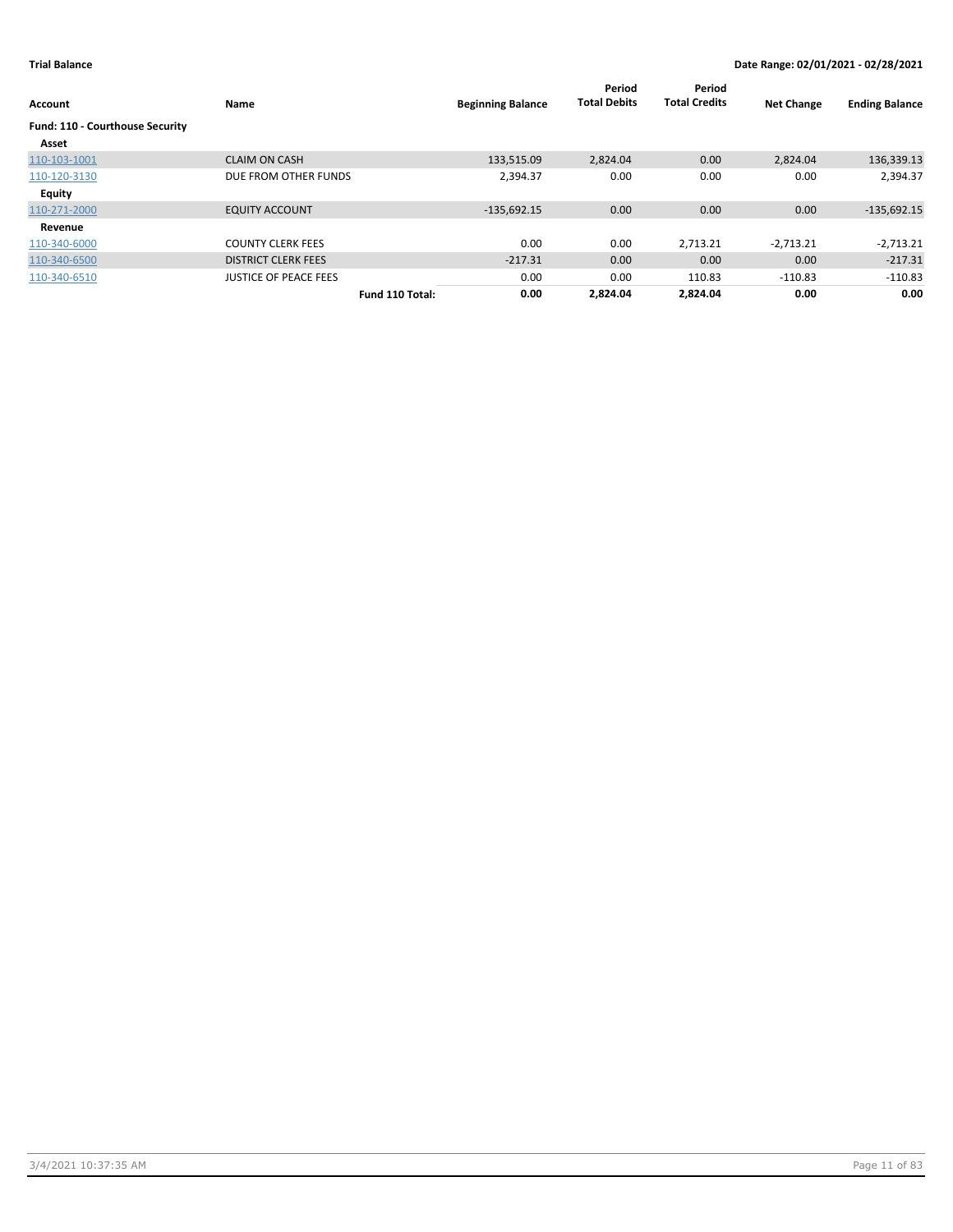| Account                                     | Name                    |                 | <b>Beginning Balance</b> | Period<br><b>Total Debits</b> | Period<br><b>Total Credits</b> | <b>Net Change</b> | <b>Ending Balance</b> |
|---------------------------------------------|-------------------------|-----------------|--------------------------|-------------------------------|--------------------------------|-------------------|-----------------------|
| Fund: 111 - Justice Court Building Security |                         |                 |                          |                               |                                |                   |                       |
| Asset                                       |                         |                 |                          |                               |                                |                   |                       |
| 111-103-1001                                | <b>CLAIM ON CASH</b>    |                 | 19,217.64                | 915.92                        | 0.00                           | 915.92            | 20,133.56             |
| 111-120-3130                                | DUE FROM OTHER FUNDS    |                 | 195.21                   | 0.00                          | 0.00                           | 0.00              | 195.21                |
| <b>Equity</b>                               |                         |                 |                          |                               |                                |                   |                       |
| 111-271-2000                                | <b>EQUITY ACCOUNT</b>   |                 | $-19,412.85$             | 0.00                          | 0.00                           | 0.00              | $-19,412.85$          |
| Revenue                                     |                         |                 |                          |                               |                                |                   |                       |
| 111-370-4550                                | JP1 SECURITY FEE        |                 | 0.00                     | 0.00                          | 467.72                         | $-467.72$         | $-467.72$             |
| 111-370-4560                                | <b>JP2 SECURITY FEE</b> |                 | 0.00                     | 0.00                          | 85.90                          | $-85.90$          | $-85.90$              |
| 111-370-4570                                | <b>JP3 SECURITY FEE</b> |                 | 0.00                     | 0.00                          | 362.30                         | $-362.30$         | $-362.30$             |
|                                             |                         | Fund 111 Total: | 0.00                     | 915.92                        | 915.92                         | 0.00              | 0.00                  |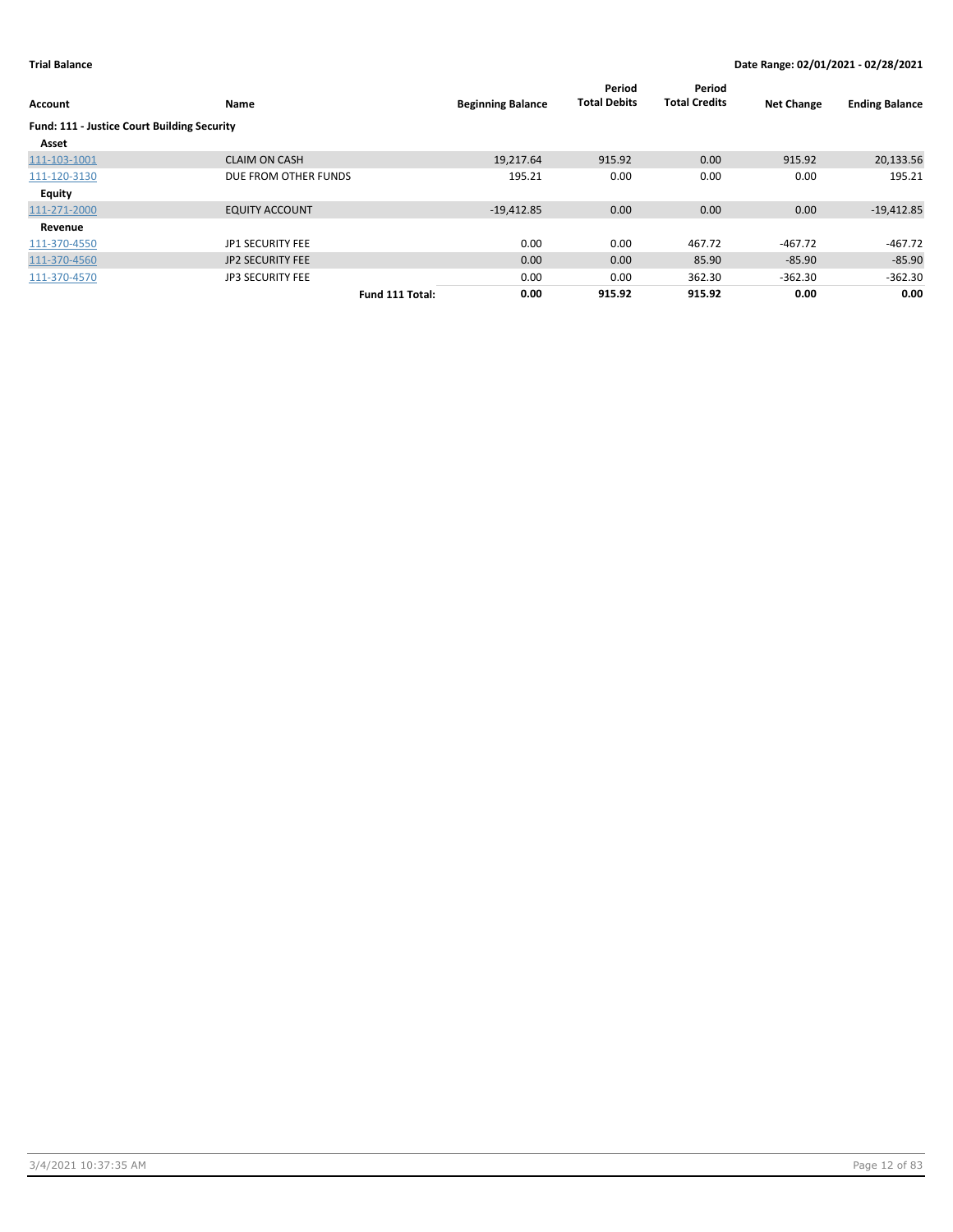| Account                                          | Name                             | <b>Beginning Balance</b> | Period<br><b>Total Debits</b> | Period<br><b>Total Credits</b> | <b>Net Change</b> | <b>Ending Balance</b> |
|--------------------------------------------------|----------------------------------|--------------------------|-------------------------------|--------------------------------|-------------------|-----------------------|
| <b>Fund: 120 - County Clerk Vital Statistics</b> |                                  |                          |                               |                                |                   |                       |
| Asset                                            |                                  |                          |                               |                                |                   |                       |
| 120-103-1001                                     | <b>CLAIM ON CASH</b>             | $-225.62$                | 130.00                        | 0.00                           | 130.00            | $-95.62$              |
| 120-120-3130                                     | DUE FROM OTHER FUNDS             | 81.00                    | 0.00                          | 0.00                           | 0.00              | 81.00                 |
| Liability                                        |                                  |                          |                               |                                |                   |                       |
| 120-200-9100                                     | SYSTEM ADDED LIABILITY LINE-ITEM | 2,691.03                 | 0.00                          | 0.00                           | 0.00              | 2,691.03              |
| Equity                                           |                                  |                          |                               |                                |                   |                       |
| 120-271-2000                                     | <b>EQUITY ACCOUNT</b>            | $-2,699.41$              | 0.00                          | 0.00                           | 0.00              | $-2,699.41$           |
| Revenue                                          |                                  |                          |                               |                                |                   |                       |
| 120-370-1340                                     | <b>CO.CLK.VITAL STAT.FEE</b>     | 0.00                     | 0.00                          | 130.00                         | $-130.00$         | $-130.00$             |
| Expense                                          |                                  |                          |                               |                                |                   |                       |
| 120-411-3100                                     | <b>OFFICE SUPPLIES</b>           | 153.00                   | 0.00                          | 0.00                           | 0.00              | 153.00                |
|                                                  | Fund 120 Total:                  | 0.00                     | 130.00                        | 130.00                         | 0.00              | 0.00                  |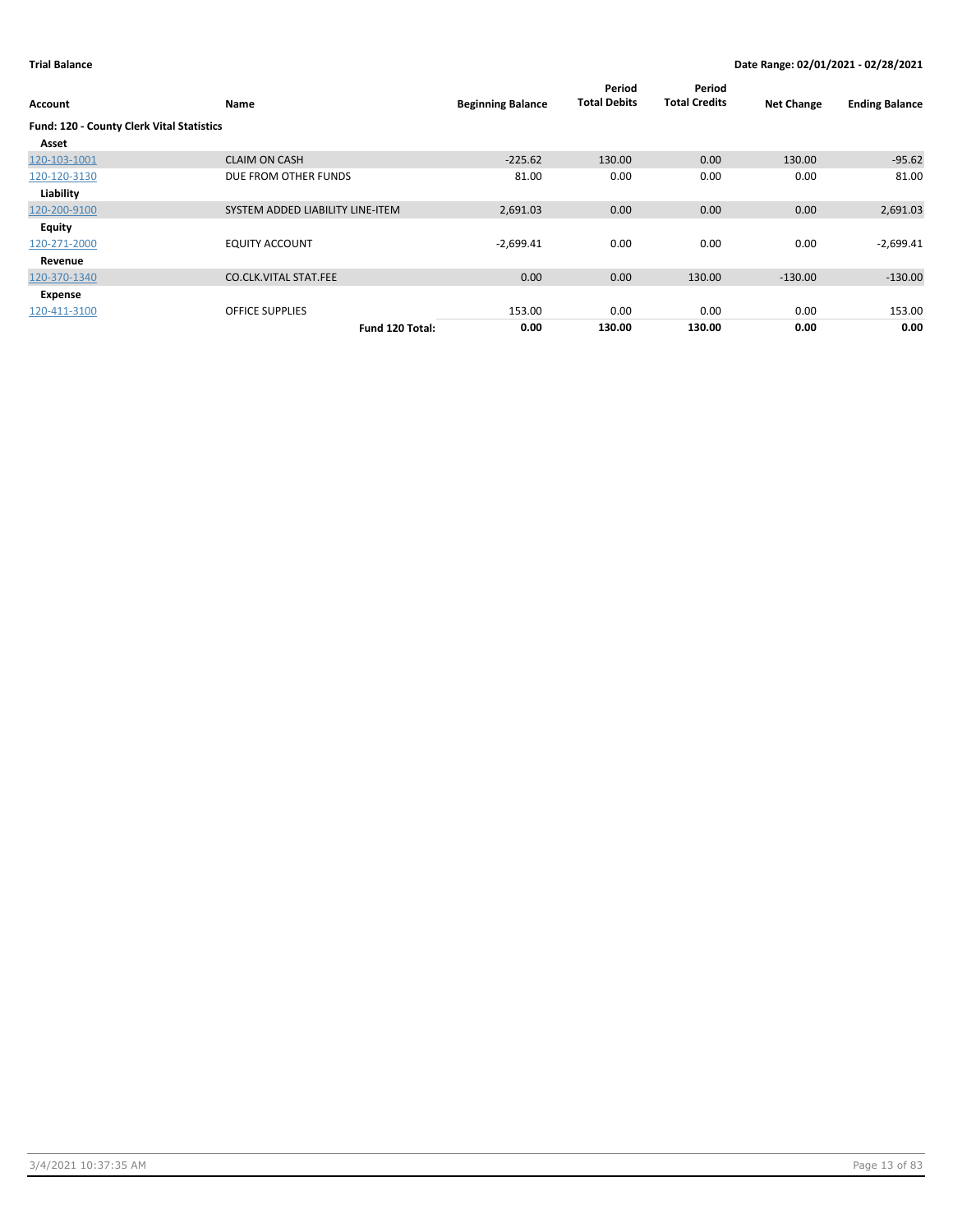| <b>Account</b>                              | Name                             | <b>Beginning Balance</b> | Period<br><b>Total Debits</b> | Period<br><b>Total Credits</b> | <b>Net Change</b> | <b>Ending Balance</b> |
|---------------------------------------------|----------------------------------|--------------------------|-------------------------------|--------------------------------|-------------------|-----------------------|
| Fund: 121 - County Clerk Records Management |                                  |                          |                               |                                |                   |                       |
| Asset                                       |                                  |                          |                               |                                |                   |                       |
| 121-100-1001                                | PR Claim on Cash                 | 0.00                     | 3,383.82                      | 3,383.82                       | 0.00              | 0.00                  |
| 121-103-1001                                | <b>CLAIM ON CASH</b>             | 42,195.38                | 10,490.97                     | 3,383.82                       | 7,107.15          | 49,302.53             |
| 121-120-3130                                | DUE FROM OTHER FUNDS             | 7,397.84                 | 0.00                          | 0.00                           | 0.00              | 7,397.84              |
| Liability                                   |                                  |                          |                               |                                |                   |                       |
| 121-102-1001                                | PR AP Clearing                   | 0.00                     | 1,887.92                      | 1,887.92                       | 0.00              | 0.00                  |
| 121-200-1500                                | <b>ACCRUED SALARY PAYABLE</b>    | $-1,067.12$              | 0.00                          | 0.00                           | 0.00              | $-1,067.12$           |
| 121-200-1550                                | <b>ACCRUED FRINGE BENEFITS</b>   | $-747.32$                | 0.00                          | 0.00                           | 0.00              | $-747.32$             |
| 121-200-9000                                | Payroll Liability Account        | $-186.05$                | 1,887.92                      | 1,887.92                       | 0.00              | $-186.05$             |
| 121-200-9100                                | SYSTEM ADDED LIABILITY LINE-ITEM | 7,706.52                 | 0.00                          | 0.00                           | 0.00              | 7,706.52              |
| <b>Equity</b>                               |                                  |                          |                               |                                |                   |                       |
| 121-271-2000                                | <b>EQUITY ACCOUNT</b>            | $-78,481.91$             | 0.00                          | 0.00                           | 0.00              | $-78,481.91$          |
| Revenue                                     |                                  |                          |                               |                                |                   |                       |
| 121-370-1310                                | <b>SUBSCRIPTION/IMAGES FEES</b>  | $-4,432.00$              | 0.00                          | 2,297.00                       | $-2,297.00$       | $-6,729.00$           |
| 121-370-1330                                | <b>CO.CLERK PRESERVE REC FEE</b> | 0.00                     | 0.00                          | 8,193.97                       | $-8,193.97$       | $-8,193.97$           |
| <b>Expense</b>                              |                                  |                          |                               |                                |                   |                       |
| 121-402-1040                                | <b>SALARY DEPUTY</b>             | 8,911.07                 | 1,980.24                      | 0.00                           | 1,980.24          | 10,891.31             |
| 121-402-2010                                | SOCIAL SECURITY TAXES            | 184.17                   | 122.78                        | 0.00                           | 122.78            | 306.95                |
| 121-402-2020                                | <b>GROUP HEALTH INSURANCE</b>    | 4,068.88                 | 1,017.22                      | 0.00                           | 1,017.22          | 5,086.10              |
| 121-402-2030                                | <b>RETIREMENT</b>                | 1,052.03                 | 234.86                        | 0.00                           | 234.86            | 1,286.89              |
| 121-402-2040                                | <b>WORKERS COMPENSATION</b>      | 36.93                    | 0.00                          | 0.00                           | 0.00              | 36.93                 |
| 121-402-2050                                | <b>MEDICARE TAX</b>              | 497.58                   | 28.72                         | 0.00                           | 28.72             | 526.30                |
| 121-402-3120                                | <b>IMAGING SYSTEM</b>            | 12,864.00                | 0.00                          | 0.00                           | 0.00              | 12,864.00             |
|                                             | Fund 121 Total:                  | 0.00                     | 21,034.45                     | 21,034.45                      | 0.00              | 0.00                  |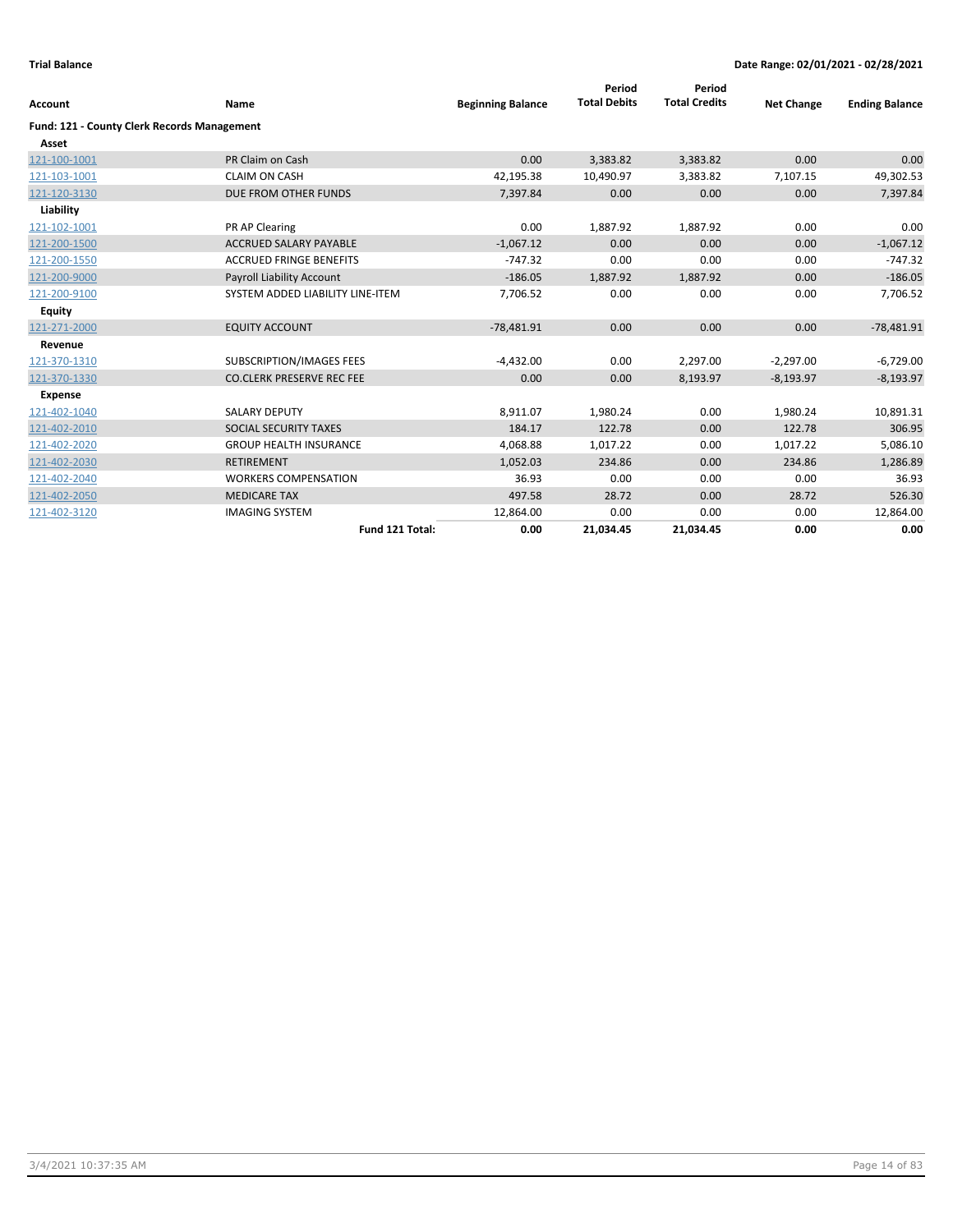| Account                      | Name                             | <b>Beginning Balance</b> | Period<br><b>Total Debits</b> | Period<br><b>Total Credits</b> | <b>Net Change</b> | <b>Ending Balance</b> |
|------------------------------|----------------------------------|--------------------------|-------------------------------|--------------------------------|-------------------|-----------------------|
| Fund: 122 - Chapter 19 Funds |                                  |                          |                               |                                |                   |                       |
| Asset                        |                                  |                          |                               |                                |                   |                       |
| 122-103-1001                 | <b>CLAIM ON CASH</b>             | 12,634.81                | 0.00                          | 0.00                           | 0.00              | 12,634.81             |
| Liability                    |                                  |                          |                               |                                |                   |                       |
| 122-200-1500                 | ACCRUED SALARY PAYABLE           | 168.00                   | 0.00                          | 0.00                           | 0.00              | 168.00                |
| 122-200-1550                 | <b>ACCRUED FRINGE BENEFITS</b>   | 35.96                    | 0.00                          | 0.00                           | 0.00              | 35.96                 |
| 122-200-9100                 | SYSTEM ADDED LIABILITY LINE-ITEM | $-3,975.00$              | 0.00                          | 0.00                           | 0.00              | $-3,975.00$           |
| <b>Equity</b>                |                                  |                          |                               |                                |                   |                       |
| 122-271-2000                 | <b>EQUITY ACCOUNT</b>            | $-26,233.84$             | 0.00                          | 0.00                           | 0.00              | $-26,233.84$          |
| <b>Expense</b>               |                                  |                          |                               |                                |                   |                       |
| 122-478-1033                 | <b>SECURITY</b>                  | 1,400.00                 | 0.00                          | 0.00                           | 0.00              | 1,400.00              |
| 122-478-1090                 | <b>SALARY ELECTION</b>           | 11,373.00                | 0.00                          | 0.00                           | 0.00              | 11,373.00             |
| 122-478-2030                 | <b>RETIREMENT</b>                | 165.06                   | 0.00                          | 0.00                           | 0.00              | 165.06                |
| 122-478-2050                 | <b>MEDICARE TAX</b>              | 136.02                   | 0.00                          | 0.00                           | 0.00              | 136.02                |
| 122-478-3100                 | <b>OFFICE SUPPLIES</b>           | 9.83                     | 0.00                          | 0.00                           | 0.00              | 9.83                  |
| 122-478-3970                 | <b>SANITIZING SUPPLIES</b>       | 1,547.27                 | 0.00                          | 0.00                           | 0.00              | 1,547.27              |
| 122-478-3980                 | PERSONAL PROTECTIVE EQUIPMENT    | 302.51                   | 0.00                          | 0.00                           | 0.00              | 302.51                |
| 122-478-3990                 | <b>OFFICE PROTECTION</b>         | 957.84                   | 0.00                          | 0.00                           | 0.00              | 957.84                |
| 122-478-4420                 | OTHER PROFESSIONAL SERVICES      | 1,266.94                 | 0.00                          | 0.00                           | 0.00              | 1,266.94              |
| 122-478-5720                 | <b>OFFICE EQUIPMENT</b>          | 211.60                   | 0.00                          | 0.00                           | 0.00              | 211.60                |
|                              | Fund 122 Total:                  | 0.00                     | 0.00                          | 0.00                           | 0.00              | 0.00                  |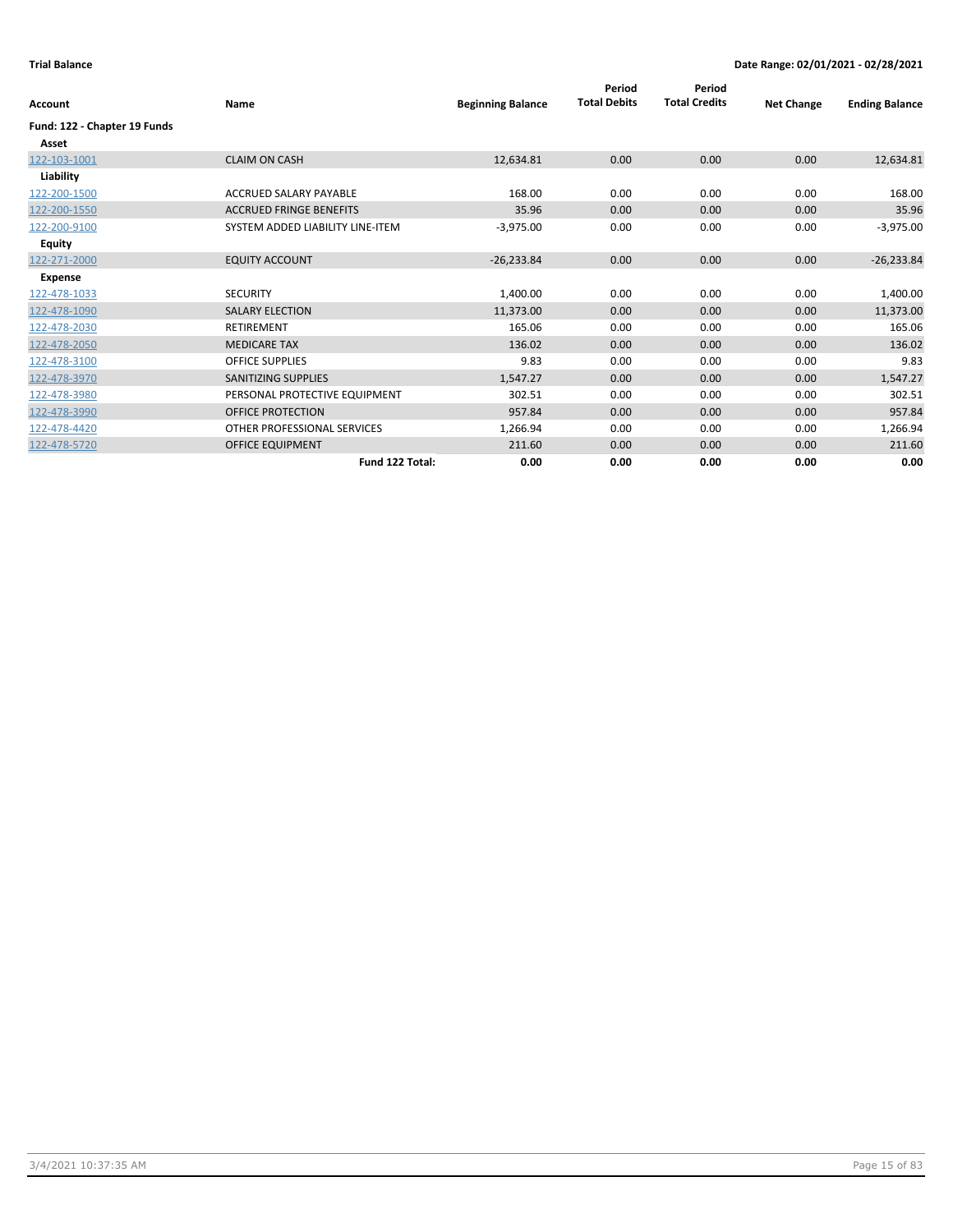| Account                             | Name                             | <b>Beginning Balance</b> | Period<br><b>Total Debits</b> | Period<br><b>Total Credits</b> | <b>Net Change</b> | <b>Ending Balance</b> |
|-------------------------------------|----------------------------------|--------------------------|-------------------------------|--------------------------------|-------------------|-----------------------|
| Fund: 123 - Election Equipment Fund |                                  |                          |                               |                                |                   |                       |
| Asset                               |                                  |                          |                               |                                |                   |                       |
| 123-103-1001                        | <b>CLAIM ON CASH</b>             | 154,751.29               | 670.13                        | 0.00                           | 670.13            | 155,421.42            |
| Liability                           |                                  |                          |                               |                                |                   |                       |
| 123-200-9100                        | SYSTEM ADDED LIABILITY LINE-ITEM | 1,191.29                 | 0.00                          | 0.00                           | 0.00              | 1,191.29              |
| <b>Equity</b>                       |                                  |                          |                               |                                |                   |                       |
| 123-271-2000                        | <b>EQUITY ACCOUNT</b>            | $-154,762.78$            | 0.00                          | 0.00                           | 0.00              | $-154,762.78$         |
| Revenue                             |                                  |                          |                               |                                |                   |                       |
| 123-340-4840                        | <b>ELECTION REIMBURSEMENTS</b>   | $-1,179.80$              | 0.00                          | 670.13                         | $-670.13$         | $-1,849.93$           |
|                                     | Fund 123 Total:                  | 0.00                     | 670.13                        | 670.13                         | 0.00              | 0.00                  |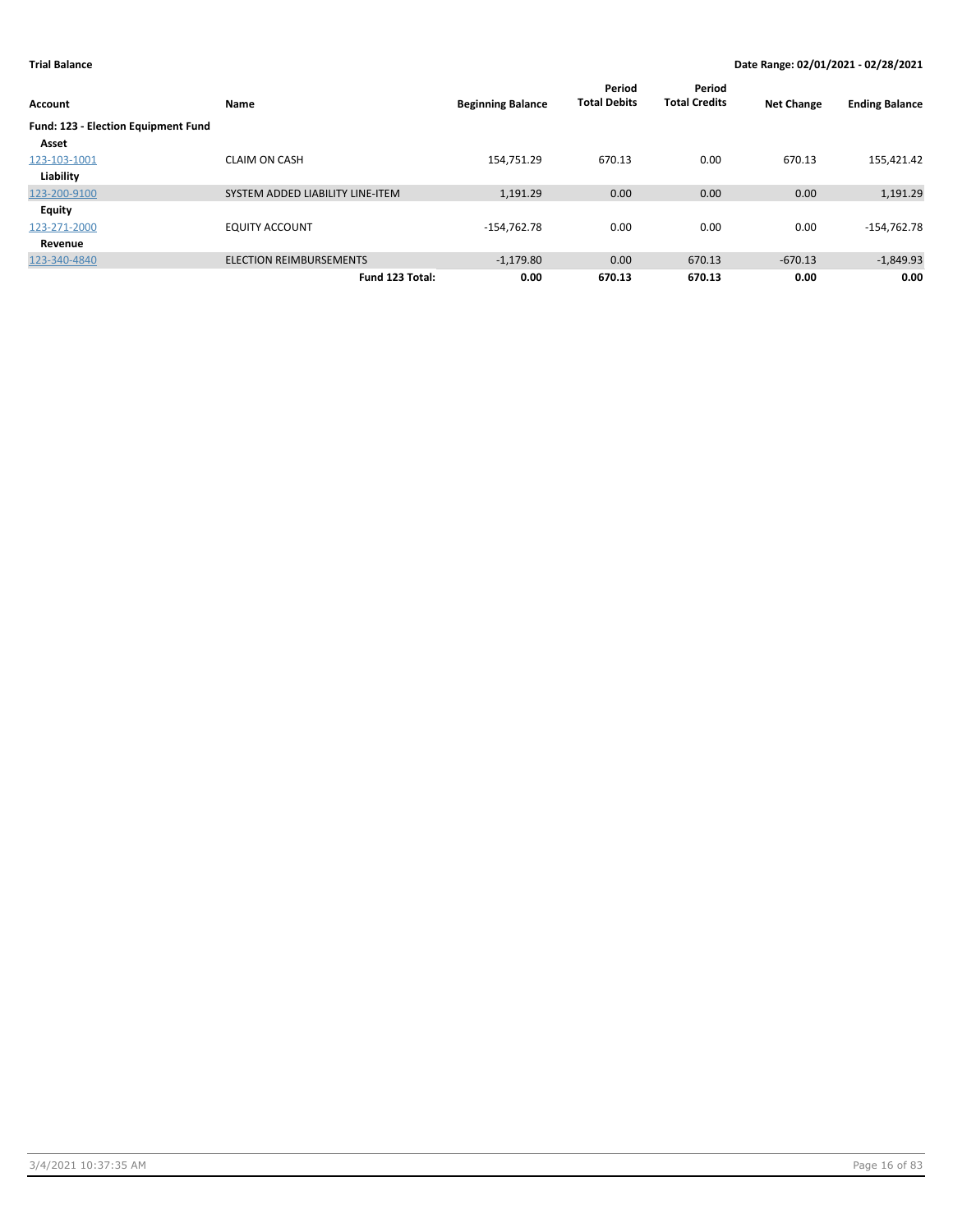| Account      | Name                                               | <b>Beginning Balance</b> | Period<br><b>Total Debits</b> | Period<br><b>Total Credits</b> | <b>Net Change</b> | <b>Ending Balance</b> |
|--------------|----------------------------------------------------|--------------------------|-------------------------------|--------------------------------|-------------------|-----------------------|
|              | Fund: 125 - County Clerk Co.& Dist.CourtTechnology |                          |                               |                                |                   |                       |
| Asset        |                                                    |                          |                               |                                |                   |                       |
| 125-103-1001 | <b>CLAIM ON CASH</b>                               | 7,951.01                 | 34.43                         | 300.00                         | $-265.57$         | 7,685.44              |
| 125-120-3130 | DUE FROM OTHER FUNDS                               | 60.36                    | 0.00                          | 0.00                           | 0.00              | 60.36                 |
| Liability    |                                                    |                          |                               |                                |                   |                       |
| 125-102-1000 | A/P Clearing                                       | 0.00                     | 300.00                        | 300.00                         | 0.00              | 0.00                  |
| Equity       |                                                    |                          |                               |                                |                   |                       |
| 125-271-2000 | <b>EQUITY ACCOUNT</b>                              | $-8,011.37$              | 0.00                          | 0.00                           | 0.00              | $-8,011.37$           |
| Revenue      |                                                    |                          |                               |                                |                   |                       |
| 125-370-4400 | CO. CLK. CO. & DIST. CT. TECHNOLOGY F              | 0.00                     | 0.00                          | 34.43                          | $-34.43$          | $-34.43$              |
| Expense      |                                                    |                          |                               |                                |                   |                       |
| 125-440-5720 | <b>OFFICE EQUIPMENT</b>                            | 0.00                     | 300.00                        | 0.00                           | 300.00            | 300.00                |
|              | Fund 125 Total:                                    | 0.00                     | 634.43                        | 634.43                         | 0.00              | 0.00                  |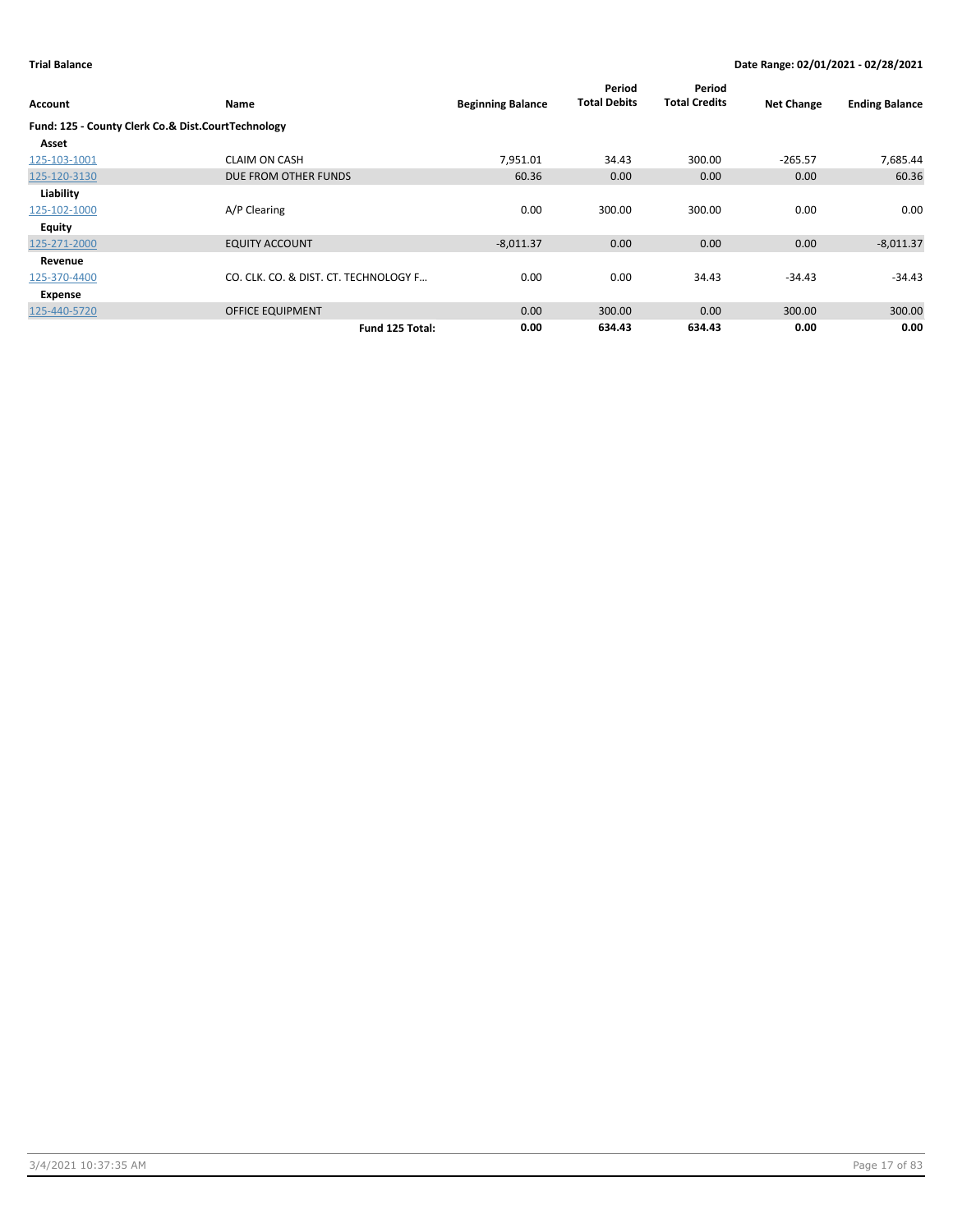| Account                                             | Name                                     | <b>Beginning Balance</b> | Period<br><b>Total Debits</b> | Period<br><b>Total Credits</b> | <b>Net Change</b> | <b>Ending Balance</b> |
|-----------------------------------------------------|------------------------------------------|--------------------------|-------------------------------|--------------------------------|-------------------|-----------------------|
| Fund: 126 - County Clerk Court Records Preservation |                                          |                          |                               |                                |                   |                       |
| Asset                                               |                                          |                          |                               |                                |                   |                       |
| 126-103-1001                                        | <b>CLAIM ON CASH</b>                     | 16.323.79                | 310.00                        | 0.00                           | 310.00            | 16,633.79             |
| 126-120-3130                                        | DUE FROM OTHER FUNDS                     | 180.00                   | 0.00                          | 0.00                           | 0.00              | 180.00                |
| Liability                                           |                                          |                          |                               |                                |                   |                       |
| 126-200-9100                                        | SYSTEM ADDED LIABILITY LINE-ITEM         | $-619.64$                | 0.00                          | 0.00                           | 0.00              | $-619.64$             |
| Equity                                              |                                          |                          |                               |                                |                   |                       |
| 126-271-2000                                        | <b>EQUITY ACCOUNT</b>                    | $-15.884.15$             | 0.00                          | 0.00                           | 0.00              | $-15,884.15$          |
| Revenue                                             |                                          |                          |                               |                                |                   |                       |
| 126-370-1330                                        | <b>CO.CLK.COURT RECORDS PRESERVATION</b> | 0.00                     | 0.00                          | 310.00                         | $-310.00$         | $-310.00$             |
|                                                     | Fund 126 Total:                          | 0.00                     | 310.00                        | 310.00                         | 0.00              | 0.00                  |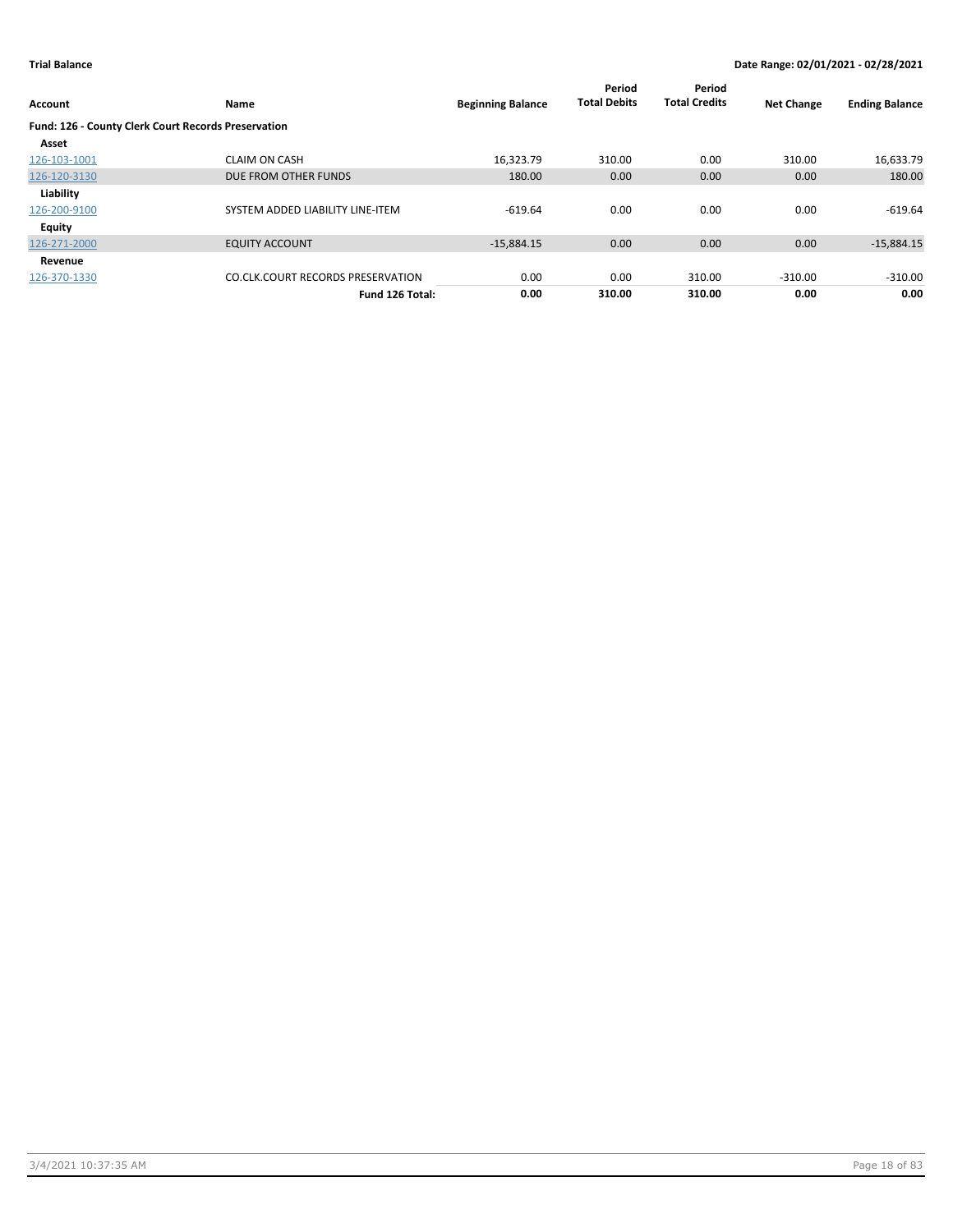| Account                                  | Name                             | <b>Beginning Balance</b> | Period<br><b>Total Debits</b> | Period<br><b>Total Credits</b> | <b>Net Change</b> | <b>Ending Balance</b> |
|------------------------------------------|----------------------------------|--------------------------|-------------------------------|--------------------------------|-------------------|-----------------------|
| Fund: 127 - County Clerk Records Archive |                                  |                          |                               |                                |                   |                       |
| Asset                                    |                                  |                          |                               |                                |                   |                       |
| 127-103-1001                             | <b>CLAIM ON CASH</b>             | 302,076.90               | 16,770.00                     | 0.00                           | 16,770.00         | 318,846.90            |
| 127-120-3130                             | DUE FROM OTHER FUNDS             | 7,350.00                 | 0.00                          | 0.00                           | 0.00              | 7,350.00              |
| Liability                                |                                  |                          |                               |                                |                   |                       |
| 127-200-9100                             | SYSTEM ADDED LIABILITY LINE-ITEM | $-32,895.20$             | 0.00                          | 0.00                           | 0.00              | $-32,895.20$          |
| <b>Equity</b>                            |                                  |                          |                               |                                |                   |                       |
| 127-271-2000                             | <b>EQUITY ACCOUNT</b>            | $-281,757.02$            | 0.00                          | 0.00                           | 0.00              | $-281,757.02$         |
| Revenue                                  |                                  |                          |                               |                                |                   |                       |
| 127-370-1330                             | CO. CLERK RECORDS ARCHIVE FEE    | 0.00                     | 0.00                          | 16,770.00                      | $-16,770.00$      | $-16,770.00$          |
| Expense                                  |                                  |                          |                               |                                |                   |                       |
| 127-403-4370                             | <b>DIGITAL IMAGING</b>           | 5,225.32                 | 0.00                          | 0.00                           | 0.00              | 5,225.32              |
|                                          | Fund 127 Total:                  | 0.00                     | 16,770.00                     | 16,770.00                      | 0.00              | 0.00                  |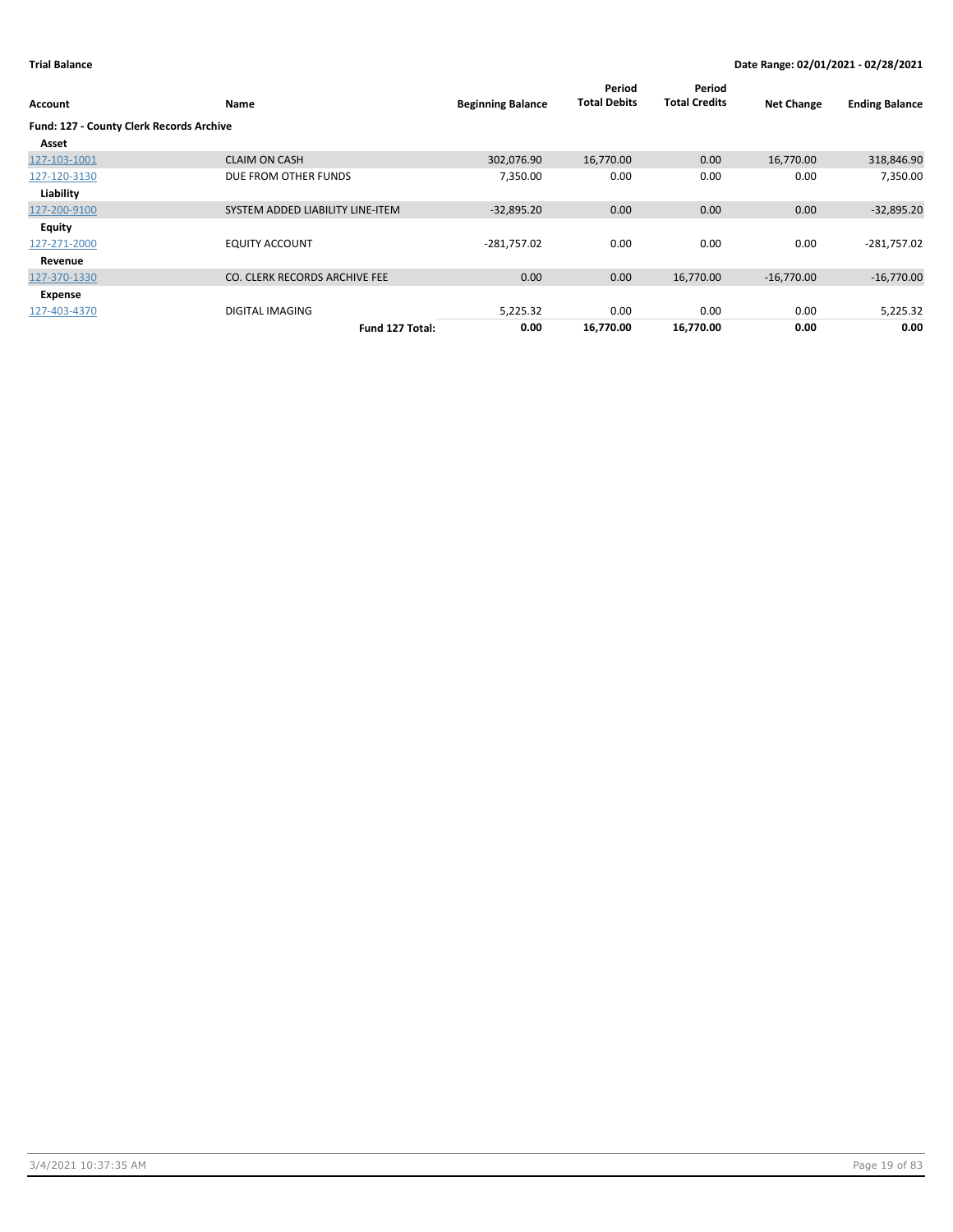| Account                                 | Name                        | <b>Beginning Balance</b> | Period<br><b>Total Debits</b> | Period<br><b>Total Credits</b> | <b>Net Change</b> | <b>Ending Balance</b> |
|-----------------------------------------|-----------------------------|--------------------------|-------------------------------|--------------------------------|-------------------|-----------------------|
| <b>Fund: 130 - Bail Bond Trust Fund</b> |                             |                          |                               |                                |                   |                       |
| Asset                                   |                             |                          |                               |                                |                   |                       |
| 130-103-1130                            | <b>SURETY BAIL BOND FEE</b> | 7.140.00                 | 360.00                        | 0.00                           | 360.00            | 7,500.00              |
| Liability                               |                             |                          |                               |                                |                   |                       |
| 130-207-0970                            | DUE TO OTHER GOVERNMENTS    | $-5,100.00$              | 0.00                          | 0.00                           | 0.00              | $-5,100.00$           |
| <b>Equity</b>                           |                             |                          |                               |                                |                   |                       |
| 130-271-2000                            | <b>EQUITY ACCOUNT</b>       | $-225.00$                | 0.00                          | 0.00                           | 0.00              | $-225.00$             |
| Revenue                                 |                             |                          |                               |                                |                   |                       |
| 130-345-1130                            | <b>SURETY BAIL BOND FEE</b> | $-1,815.00$              | 0.00                          | 360.00                         | $-360.00$         | $-2,175.00$           |
|                                         | Fund 130 Total:             | 0.00                     | 360.00                        | 360.00                         | 0.00              | 0.00                  |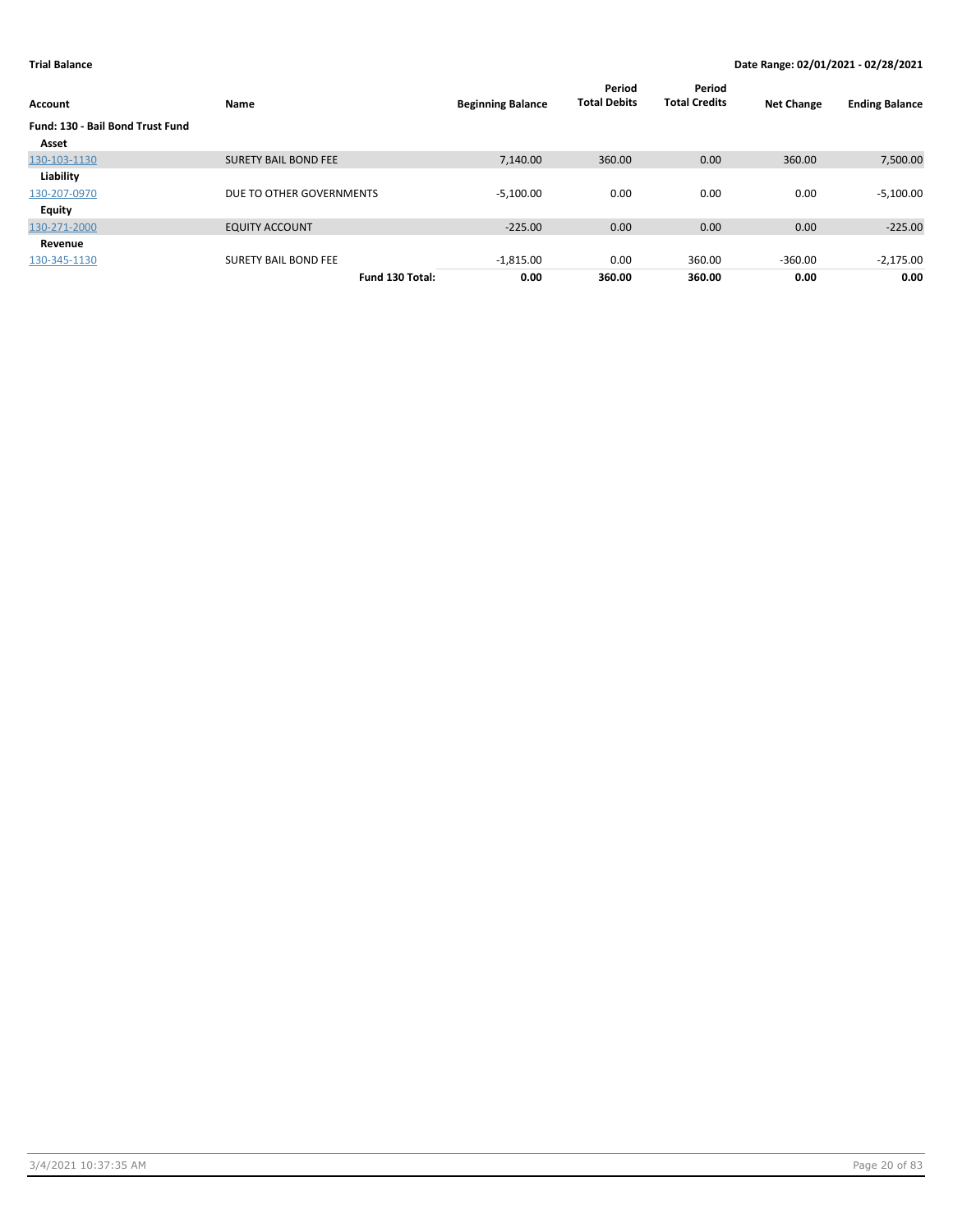| Account                                    | Name                             | <b>Beginning Balance</b> | Period<br><b>Total Debits</b> | Period<br><b>Total Credits</b> | <b>Net Change</b> | <b>Ending Balance</b> |
|--------------------------------------------|----------------------------------|--------------------------|-------------------------------|--------------------------------|-------------------|-----------------------|
| Fund: 160 - County Judge Excess Supplement |                                  |                          |                               |                                |                   |                       |
| Asset                                      |                                  |                          |                               |                                |                   |                       |
| 160-103-1001                               | <b>CLAIM ON CASH</b>             | 16,184.75                | 0.00                          | 0.00                           | 0.00              | 16,184.75             |
| Liability                                  |                                  |                          |                               |                                |                   |                       |
| 160-200-9100                               | SYSTEM ADDED LIABILITY LINE-ITEM | 217.00                   | 0.00                          | 0.00                           | 0.00              | 217.00                |
| Equity                                     |                                  |                          |                               |                                |                   |                       |
| 160-271-2000                               | <b>EQUITY ACCOUNT</b>            | $-16,444.55$             | 0.00                          | 0.00                           | 0.00              | $-16,444.55$          |
| Expense                                    |                                  |                          |                               |                                |                   |                       |
| 160-452-3100                               | <b>OFFICE SUPPLIES</b>           | 38.80                    | 0.00                          | 0.00                           | 0.00              | 38.80                 |
| 160-452-3110                               | <b>POSTAGE</b>                   | 4.00                     | 0.00                          | 0.00                           | 0.00              | 4.00                  |
|                                            | Fund 160 Total:                  | 0.00                     | 0.00                          | 0.00                           | 0.00              | 0.00                  |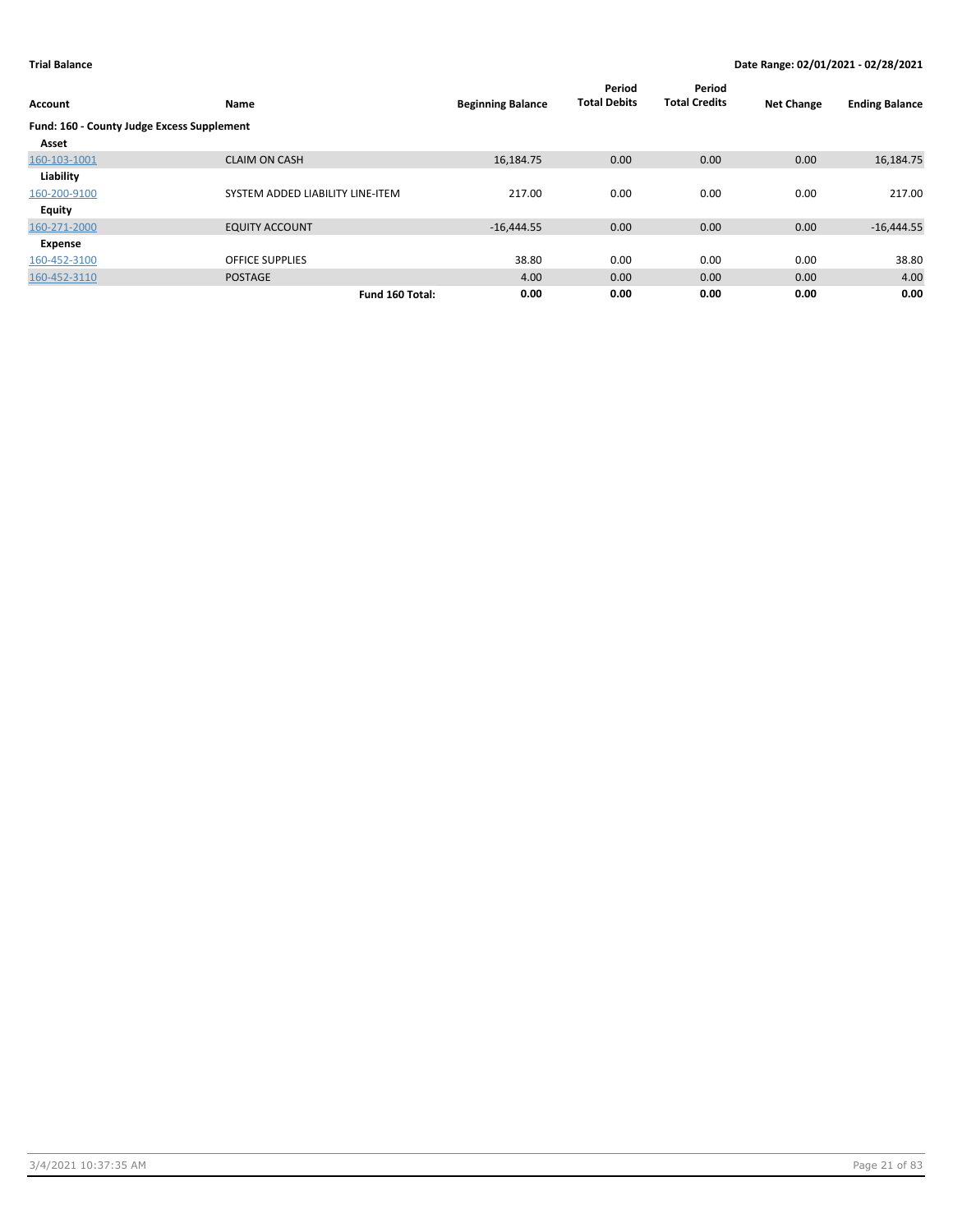| Account                              | Name                     | <b>Beginning Balance</b> | Period<br><b>Total Debits</b> | Period<br><b>Total Credits</b> | <b>Net Change</b> | <b>Ending Balance</b> |
|--------------------------------------|--------------------------|--------------------------|-------------------------------|--------------------------------|-------------------|-----------------------|
| Fund: 161 - Probate Judges Education |                          |                          |                               |                                |                   |                       |
| Asset                                |                          |                          |                               |                                |                   |                       |
| 161-103-1001                         | <b>CLAIM ON CASH</b>     | 5,837.52                 | 145.00                        | 0.00                           | 145.00            | 5,982.52              |
| 161-120-3130                         | DUE FROM OTHER FUNDS     | 60.00                    | 0.00                          | 0.00                           | 0.00              | 60.00                 |
| Equity                               |                          |                          |                               |                                |                   |                       |
| 161-271-2000                         | <b>EQUITY ACCOUNT</b>    | $-5,897.52$              | 0.00                          | 0.00                           | 0.00              | $-5,897.52$           |
| Revenue                              |                          |                          |                               |                                |                   |                       |
| 161-340-1310                         | PROBATE JUDGES EDUCATION | 0.00                     | 0.00                          | 145.00                         | $-145.00$         | $-145.00$             |
|                                      | Fund 161 Total:          | 0.00                     | 145.00                        | 145.00                         | 0.00              | 0.00                  |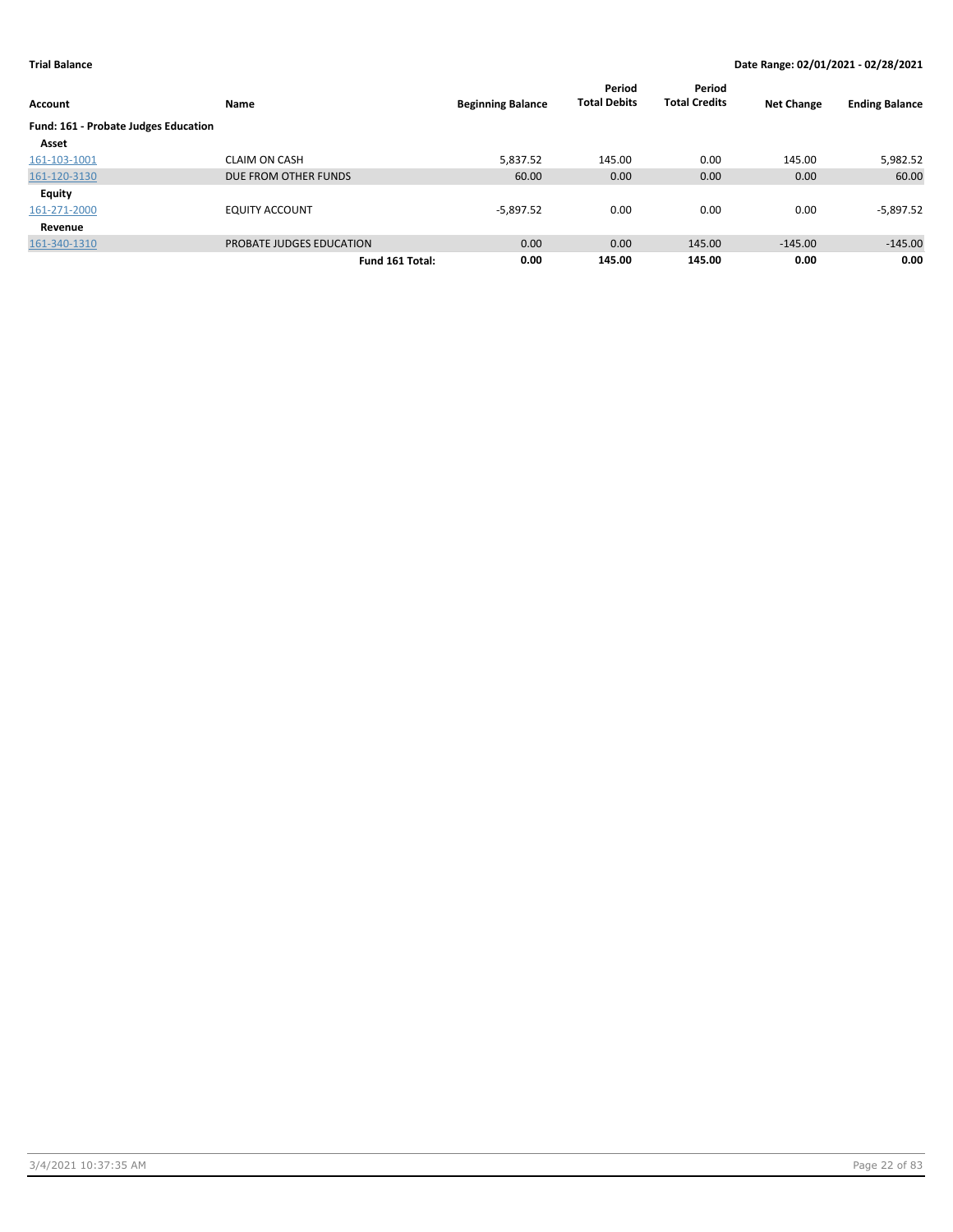|                                                      |                                  |                          | Period              | Period               |                   |                       |
|------------------------------------------------------|----------------------------------|--------------------------|---------------------|----------------------|-------------------|-----------------------|
| Account                                              | Name                             | <b>Beginning Balance</b> | <b>Total Debits</b> | <b>Total Credits</b> | <b>Net Change</b> | <b>Ending Balance</b> |
| <b>Fund: 190 - District Clerk Records Management</b> |                                  |                          |                     |                      |                   |                       |
| Asset                                                |                                  |                          |                     |                      |                   |                       |
| 190-100-1001                                         | PR Claim on Cash                 | 0.00                     | 741.06              | 741.06               | 0.00              | 0.00                  |
| 190-103-1001                                         | <b>CLAIM ON CASH</b>             | 149.64                   | 0.00                | 881.91               | $-881.91$         | $-732.27$             |
| 190-120-3130                                         | DUE FROM OTHER FUNDS             | 281.70                   | 0.00                | 0.00                 | 0.00              | 281.70                |
| Liability                                            |                                  |                          |                     |                      |                   |                       |
| 190-102-1000                                         | A/P CLEARING                     | 0.00                     | 140.85              | 140.85               | 0.00              | 0.00                  |
| 190-102-1001                                         | PR AP Clearing                   | 0.00                     | 408.60              | 408.60               | 0.00              | 0.00                  |
| 190-200-1500                                         | <b>ACCRUED SALARY PAYABLE</b>    | $-18.81$                 | 0.00                | 0.00                 | 0.00              | $-18.81$              |
| 190-200-1550                                         | <b>ACCRUED FRINGE BENEFITS</b>   | $-38.94$                 | 0.00                | 0.00                 | 0.00              | $-38.94$              |
| 190-200-9000                                         | <b>Payroll Liability Account</b> | $-44.16$                 | 408.60              | 408.60               | 0.00              | $-44.16$              |
| <b>Equity</b>                                        |                                  |                          |                     |                      |                   |                       |
| 190-271-2000                                         | <b>EQUITY ACCOUNT</b>            | $-3,346.58$              | 0.00                | 0.00                 | 0.00              | $-3,346.58$           |
| Revenue                                              |                                  |                          |                     |                      |                   |                       |
| 190-370-1360                                         | DST.CLK.PRES.REC.FEE             | $-226.56$                | 0.00                | 0.00                 | 0.00              | $-226.56$             |
| <b>Expense</b>                                       |                                  |                          |                     |                      |                   |                       |
| 190-450-1070                                         | SALARY PART-TIME                 | 2,115.54                 | 470.12              | 0.00                 | 470.12            | 2,585.66              |
| 190-450-2010                                         | <b>SOCIAL SECURITY TAXES</b>     | 43.11                    | 28.74               | 0.00                 | 28.74             | 71.85                 |
| 190-450-2020                                         | <b>GROUP HEALTH INSURANCE</b>    | 718.88                   | 179.72              | 0.00                 | 179.72            | 898.60                |
| 190-450-2030                                         | <b>RETIREMENT</b>                | 249.73                   | 55.76               | 0.00                 | 55.76             | 305.49                |
| 190-450-2050                                         | <b>MEDICARE TAX</b>              | 116.45                   | 6.72                | 0.00                 | 6.72              | 123.17                |
| 190-450-3100                                         | <b>OFFICE SUPPLIES</b>           | 0.00                     | 140.85              | 0.00                 | 140.85            | 140.85                |
|                                                      | Fund 190 Total:                  | 0.00                     | 2,581.02            | 2,581.02             | 0.00              | 0.00                  |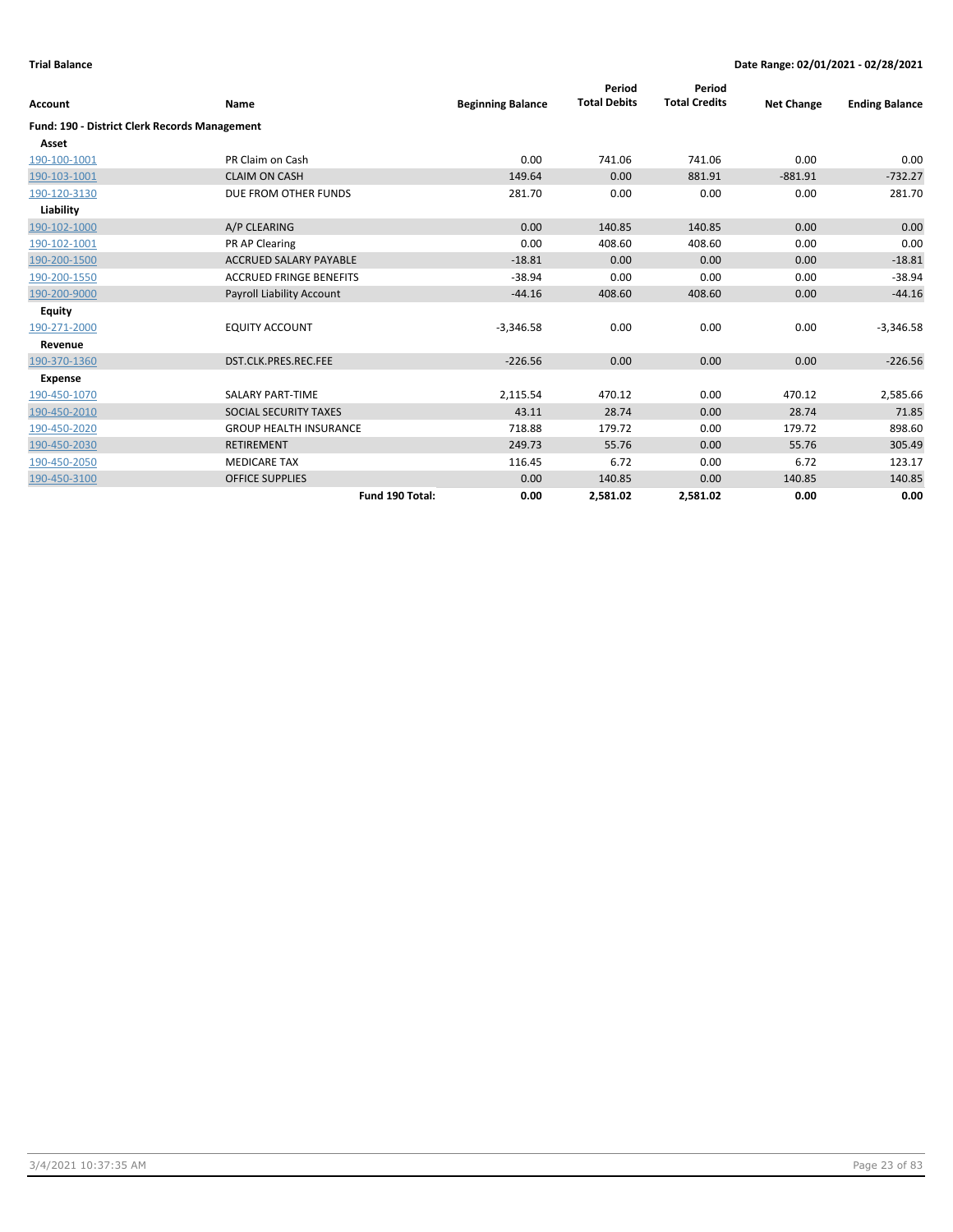| Account                                           | Name                            | <b>Beginning Balance</b> | Period<br><b>Total Debits</b> | Period<br><b>Total Credits</b> | <b>Net Change</b> | <b>Ending Balance</b> |
|---------------------------------------------------|---------------------------------|--------------------------|-------------------------------|--------------------------------|-------------------|-----------------------|
| <b>Fund: 191 - District Court Records Archive</b> |                                 |                          |                               |                                |                   |                       |
| Asset                                             |                                 |                          |                               |                                |                   |                       |
| 191-103-1001                                      | Claim On Cash                   | 31,077.51                | 0.00                          | 0.00                           | 0.00              | 31,077.51             |
| 191-120-3130                                      | DUE FROM OTHER FUNDS            | 515.26                   | 0.00                          | 0.00                           | 0.00              | 515.26                |
| Liability                                         |                                 |                          |                               |                                |                   |                       |
| 191-102-1000                                      | A/P CLEARING                    | $-56.34$                 | 0.00                          | 0.00                           | 0.00              | $-56.34$              |
| Equity                                            |                                 |                          |                               |                                |                   |                       |
| 191-271-2000                                      | <b>EQUITY ACCOUNT</b>           | $-37,643.10$             | 0.00                          | 0.00                           | 0.00              | $-37,643.10$          |
| Revenue                                           |                                 |                          |                               |                                |                   |                       |
| 191-370-4500                                      | DISTRICT CT.RECORDS ARCHIVE FEE | $-330.18$                | 0.00                          | 0.00                           | 0.00              | $-330.18$             |
| Expense                                           |                                 |                          |                               |                                |                   |                       |
| 191-450-5720                                      | <b>OFFICE EQUIPMENT</b>         | 6,436.85                 | 0.00                          | 0.00                           | 0.00              | 6,436.85              |
|                                                   | Fund 191 Total:                 | 0.00                     | 0.00                          | 0.00                           | 0.00              | 0.00                  |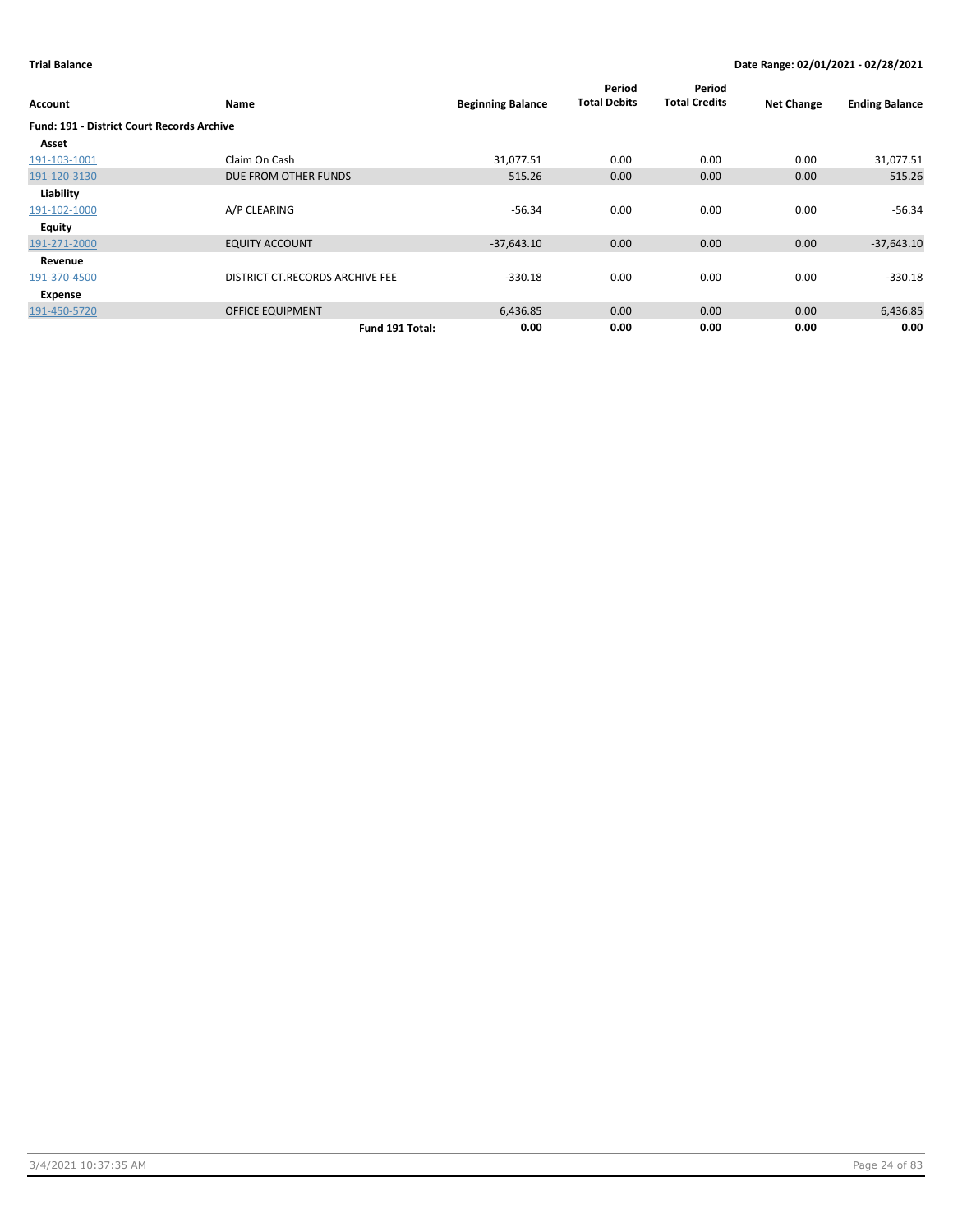| Account                                               | <b>Name</b>                       | <b>Beginning Balance</b> | Period<br><b>Total Debits</b> | Period<br><b>Total Credits</b> | <b>Net Change</b> | <b>Ending Balance</b> |
|-------------------------------------------------------|-----------------------------------|--------------------------|-------------------------------|--------------------------------|-------------------|-----------------------|
| Fund: 192 - District Clerk Co.& Dist.Court Technology |                                   |                          |                               |                                |                   |                       |
| Asset                                                 |                                   |                          |                               |                                |                   |                       |
| 192-103-1001                                          | Claim On Cash                     | 3,894.53                 | 0.00                          | 0.00                           | 0.00              | 3,894.53              |
| 192-120-3130                                          | DUE FROM OTHER FUNDS              | 27.72                    | 0.00                          | 0.00                           | 0.00              | 27.72                 |
| Equity                                                |                                   |                          |                               |                                |                   |                       |
| 192-271-2000                                          | <b>EQUITY ACCOUNT</b>             | $-3,873.58$              | 0.00                          | 0.00                           | 0.00              | $-3,873.58$           |
| Revenue                                               |                                   |                          |                               |                                |                   |                       |
| 192-370-4400                                          | DST.CLK.CO.&DST.CT.TECHNOLOGY FEE | $-48.67$                 | 0.00                          | 0.00                           | 0.00              | $-48.67$              |
|                                                       | Fund 192 Total:                   | 0.00                     | 0.00                          | 0.00                           | 0.00              | 0.00                  |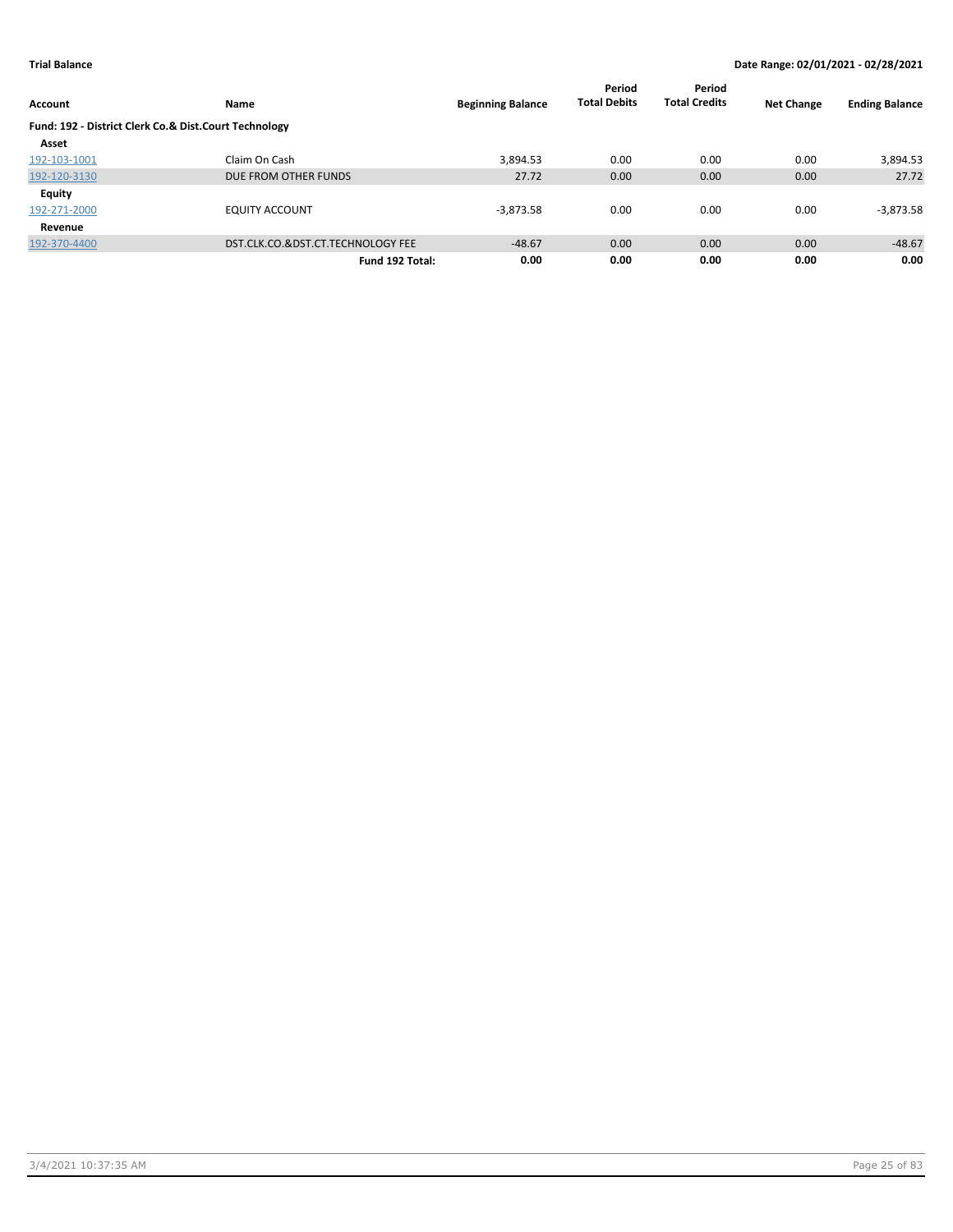|                                                              |                                     |                          | Period              | Period               |                   |                       |
|--------------------------------------------------------------|-------------------------------------|--------------------------|---------------------|----------------------|-------------------|-----------------------|
| <b>Account</b>                                               | Name                                | <b>Beginning Balance</b> | <b>Total Debits</b> | <b>Total Credits</b> | <b>Net Change</b> | <b>Ending Balance</b> |
| <b>Fund: 193 - District Clerk Court Records Preservation</b> |                                     |                          |                     |                      |                   |                       |
| Asset                                                        |                                     |                          |                     |                      |                   |                       |
| 193-103-1001                                                 | Claim on Cash                       | 38,093.67                | 0.00                | 0.00                 | 0.00              | 38,093.67             |
| 193-120-3130                                                 | DUE FROM OTHER FUNDS                | 385.33                   | 0.00                | 0.00                 | 0.00              | 385.33                |
| <b>Equity</b>                                                |                                     |                          |                     |                      |                   |                       |
| 193-271-2000                                                 | <b>EQUITY ACCOUNT</b>               | $-38,208.65$             | 0.00                | 0.00                 | 0.00              | $-38,208.65$          |
| Revenue                                                      |                                     |                          |                     |                      |                   |                       |
| 193-370-1330                                                 | DIST.CLK.COURT RECORDS PRESERVATION | $-270.35$                | 0.00                | 0.00                 | 0.00              | $-270.35$             |
|                                                              | Fund 193 Total:                     | 0.00                     | 0.00                | 0.00                 | 0.00              | 0.00                  |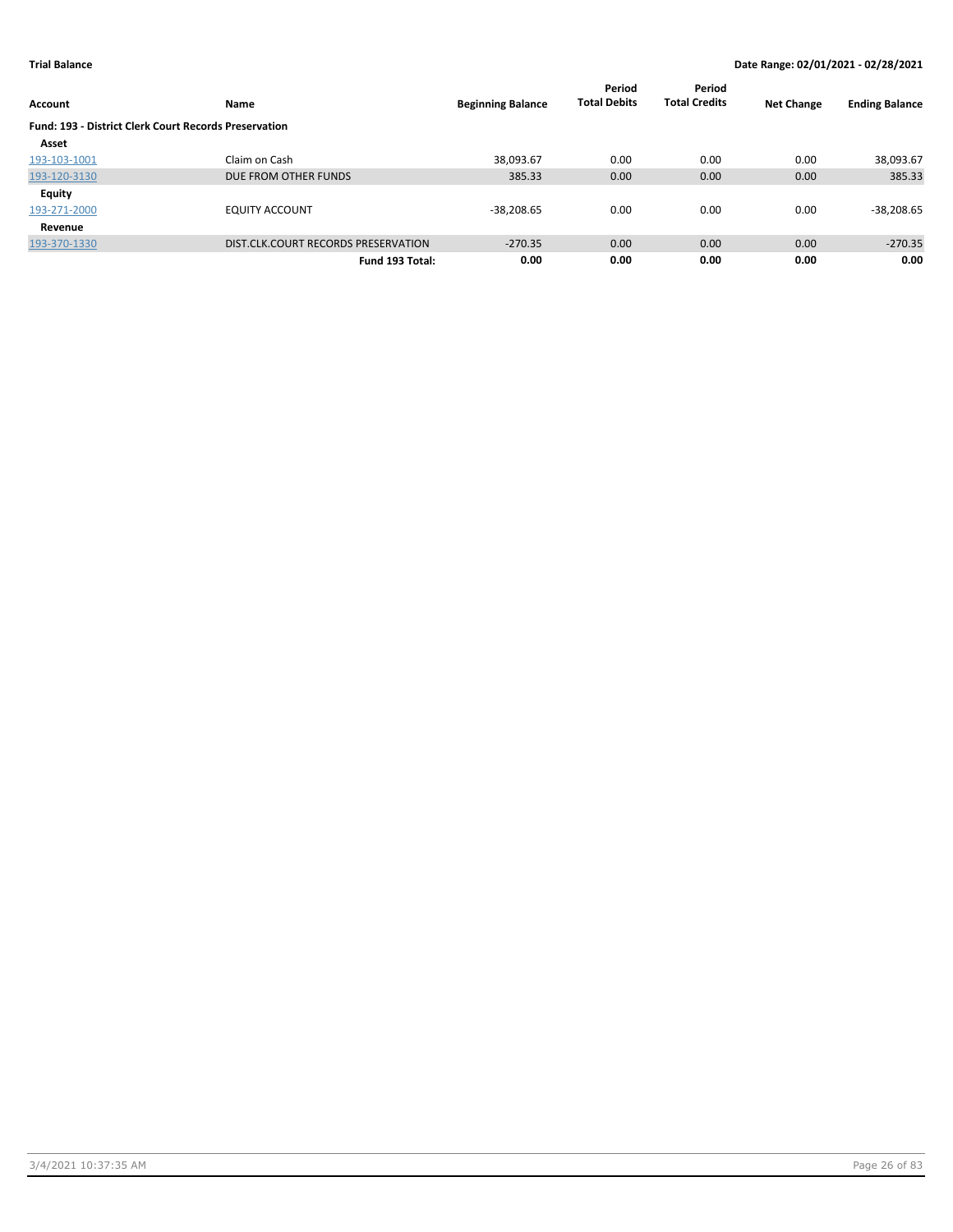| Account                                      | <b>Name</b>                      | <b>Beginning Balance</b> | Period<br><b>Total Debits</b> | Period<br><b>Total Credits</b> | <b>Net Change</b> | <b>Ending Balance</b> |
|----------------------------------------------|----------------------------------|--------------------------|-------------------------------|--------------------------------|-------------------|-----------------------|
| Fund: 200 - County Offices Records Mangement |                                  |                          |                               |                                |                   |                       |
| Asset                                        |                                  |                          |                               |                                |                   |                       |
| 200-100-1001                                 | PR CLAIM ON CASH                 | 0.00                     | 860.48                        | 860.48                         | 0.00              | 0.00                  |
| 200-103-1001                                 | <b>CLAIM ON CASH</b>             | 61,675.72                | 8,544.56                      | 1,080.04                       | 7,464.52          | 69,140.24             |
| 200-120-3130                                 | DUE FROM OTHER FUNDS             | 814.28                   | 0.00                          | 0.00                           | 0.00              | 814.28                |
| Liability                                    |                                  |                          |                               |                                |                   |                       |
| 200-102-1000                                 | A/P CLEARING                     | 0.00                     | 219.56                        | 219.56                         | 0.00              | 0.00                  |
| 200-102-1001                                 | <b>PR AP CLEARING</b>            | 0.00                     | 245.96                        | 245.96                         | 0.00              | 0.00                  |
| 200-200-9000                                 | Payroll Liability Account        | $-79.48$                 | 245.96                        | 245.96                         | 0.00              | $-79.48$              |
| 200-200-9100                                 | SYSTEM ADDED LIABILITY LINE-ITEM | $-26,127.67$             | 0.00                          | 0.00                           | 0.00              | $-26,127.67$          |
| Equity                                       |                                  |                          |                               |                                |                   |                       |
| 200-271-2000                                 | <b>EQUITY ACCOUNT</b>            | $-39,158.89$             | 0.00                          | 0.00                           | 0.00              | $-39,158.89$          |
| Revenue                                      |                                  |                          |                               |                                |                   |                       |
| 200-370-1350                                 | <b>CO.OFFICE REC.MNGMT.FEE</b>   | $-406.23$                | 0.00                          | 8,544.56                       | $-8,544.56$       | $-8,950.79$           |
| <b>Expense</b>                               |                                  |                          |                               |                                |                   |                       |
| 200-449-1070                                 | <b>SALARY PART-TIME</b>          | 2,115.00                 | 720.00                        | 0.00                           | 720.00            | 2,835.00              |
| 200-449-2010                                 | SOCIAL SECURITY TAXES            | 58.78                    | 44.64                         | 0.00                           | 44.64             | 103.42                |
| 200-449-2030                                 | <b>RETIREMENT</b>                | 249.73                   | 85.40                         | 0.00                           | 85.40             | 335.13                |
| 200-449-2040                                 | <b>WORKERS COMPENSATION</b>      | 12.64                    | 0.00                          | 0.00                           | 0.00              | 12.64                 |
| 200-449-2050                                 | <b>MEDICARE TAX</b>              | 103.03                   | 10.44                         | 0.00                           | 10.44             | 113.47                |
| 200-449-3500                                 | <b>RECORDS DISPOSAL</b>          | 743.09                   | 219.56                        | 0.00                           | 219.56            | 962.65                |
|                                              | Fund 200 Total:                  | 0.00                     | 11,196.56                     | 11,196.56                      | 0.00              | 0.00                  |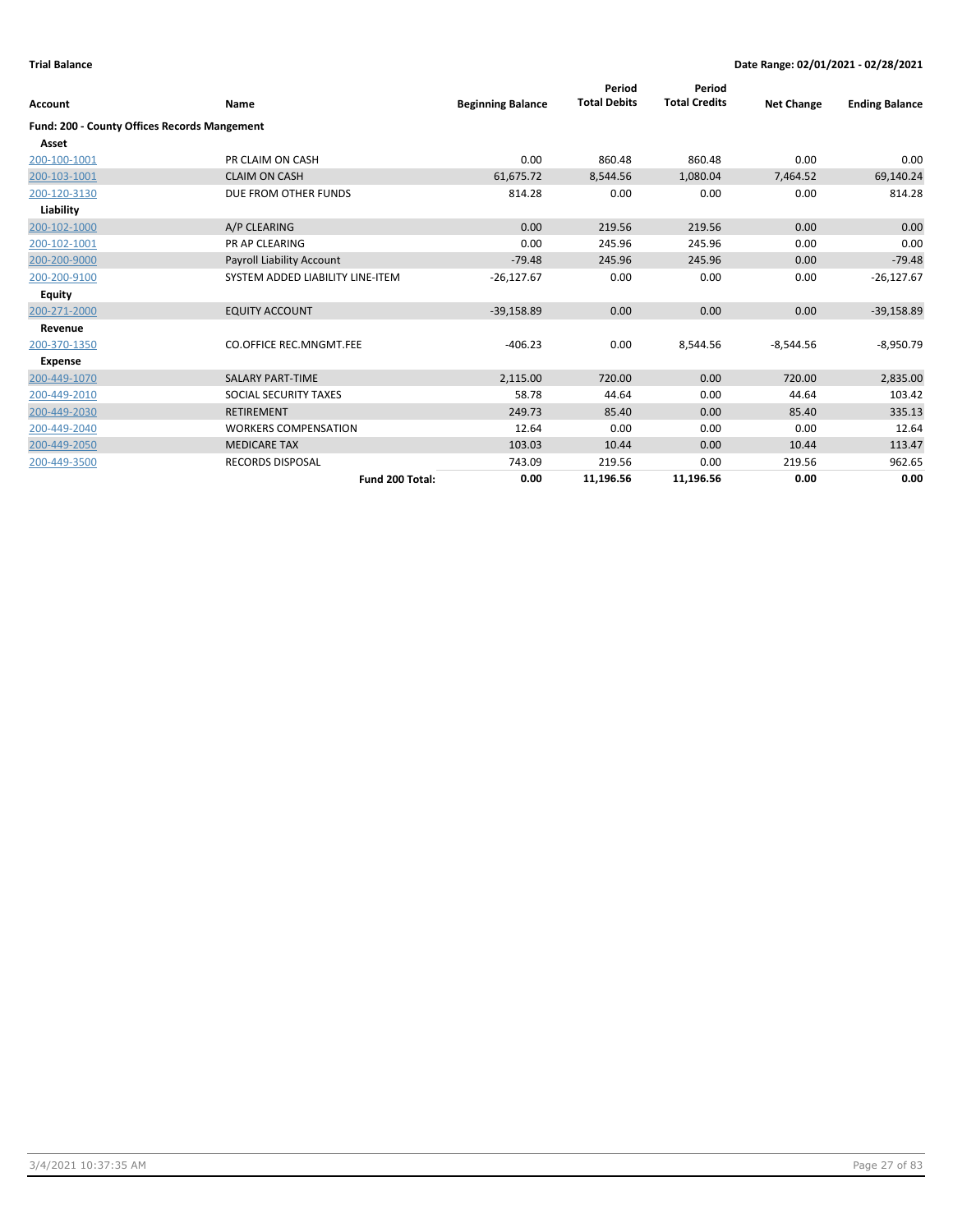|                              |                                   |                          | Period              | Period               |                   |                       |
|------------------------------|-----------------------------------|--------------------------|---------------------|----------------------|-------------------|-----------------------|
| Account                      | Name                              | <b>Beginning Balance</b> | <b>Total Debits</b> | <b>Total Credits</b> | <b>Net Change</b> | <b>Ending Balance</b> |
| Fund: 210 - Road & Bridge #1 |                                   |                          |                     |                      |                   |                       |
| Asset                        |                                   |                          |                     |                      |                   |                       |
| 210-100-1001                 | PR Claim on Cash                  | $-15.15$                 | 28,016.52           | 28,016.52            | 0.00              | $-15.15$              |
| 210-103-1001                 | <b>CLAIM ON CASH</b>              | 527,862.55               | 186,621.80          | 38,400.28            | 148,221.52        | 676,084.07            |
| 210-103-1750                 | <b>TEXPOOL</b>                    | 18,333.64                | 0.00                | 0.00                 | 0.00              | 18,333.64             |
| 210-120-3110                 | <b>TAXES RECEIVABLE</b>           | 39,142.20                | 0.00                | 0.00                 | 0.00              | 39,142.20             |
| 210-120-3120                 | DUE FROM OTHER GOVERNMENTS        | 10,884.11                | 0.00                | 0.00                 | 0.00              | 10,884.11             |
| 210-120-3130                 | DUE FROM OTHER FUNDS              | 5,688.04                 | 0.00                | 0.00                 | 0.00              | 5,688.04              |
| 210-120-3150                 | <b>INVENTORY ASSEST</b>           | 14,925.02                | 0.00                | 0.00                 | 0.00              | 14,925.02             |
| Liability                    |                                   |                          |                     |                      |                   |                       |
| 210-102-1000                 | A/P CLEARING                      | 0.00                     | 10,383.76           | 10,383.76            | 0.00              | 0.00                  |
| 210-102-1001                 | <b>PR AP Clearing</b>             | 0.00                     | 15,753.51           | 15,753.51            | 0.00              | 0.00                  |
| 210-200-1500                 | ACCRUED SALARY PAYABLE            | $-12,588.66$             | 0.00                | 0.00                 | 0.00              | $-12,588.66$          |
| 210-200-1550                 | <b>ACCRUED FRINGE BENEFITS</b>    | $-6,289.47$              | 0.00                | 0.00                 | 0.00              | $-6,289.47$           |
| 210-200-2000                 | DEFERRED TAX REVENUE              | $-36,773.45$             | 0.00                | 0.00                 | 0.00              | $-36,773.45$          |
| 210-200-9000                 | <b>Payroll Liability Account</b>  | $-1,923.78$              | 15,753.51           | 15,753.51            | 0.00              | $-1,923.78$           |
| 210-200-9100                 | SYSTEM ADDED LIABILITY LINE-ITEM  | 8,504.60                 | 0.00                | 0.00                 | 0.00              | 8,504.60              |
| Equity                       |                                   |                          |                     |                      |                   |                       |
| 210-271-2000                 | <b>EQUITY ACCOUNT</b>             | $-324,734.76$            | 0.00                | 0.00                 | 0.00              | $-324,734.76$         |
| Revenue                      |                                   |                          |                     |                      |                   |                       |
| 210-310-1100                 | <b>CURRENT TAXES</b>              | $-352,711.28$            | 0.00                | 146,943.85           | -146,943.85       | -499,655.13           |
| 210-310-1200                 | <b>DELINQUENT TAXES</b>           | $-6,382.11$              | 0.00                | 2,914.75             | $-2,914.75$       | $-9,296.86$           |
| 210-318-1210                 | PAY N LIEU TAX/UPPER TRINITY      | $-548.84$                | 0.00                | 0.00                 | 0.00              | $-548.84$             |
| 210-318-1600                 | <b>SALES TAX REVENUES</b>         | $-22,983.18$             | 0.00                | 8,689.87             | $-8,689.87$       | $-31,673.05$          |
| 210-321-2000                 | CAR REGISTRATION/SALES TAX        | $-33,856.57$             | 0.00                | 18,913.53            | $-18,913.53$      | $-52,770.10$          |
| 210-321-3000                 | COUNTY'S ADDITIONAL \$10          | $-19,499.61$             | 0.00                | 3,784.57             | $-3,784.57$       | $-23,284.18$          |
| 210-350-4030                 | <b>COUNTY CLERK FINES</b>         | 0.00                     | 0.00                | 904.22               | $-904.22$         | $-904.22$             |
| 210-350-4500                 | <b>DISTRICT CLERK FINES</b>       | $-1,194.41$              | 0.00                | 0.00                 | 0.00              | $-1,194.41$           |
| 210-350-4550                 | J. P. #1 FINES                    | 0.00                     | 0.00                | 1,759.14             | $-1,759.14$       | $-1,759.14$           |
| 210-350-4560                 | J. P. #2 FINES                    | 0.00                     | 0.00                | 1,169.82             | $-1,169.82$       | $-1,169.82$           |
| 210-350-4570                 | J. P. #3 FINES                    | 0.00                     | 0.00                | 922.05               | $-922.05$         | $-922.05$             |
| 210-360-1000                 | <b>INTEREST EARNINGS</b>          | $-2.10$                  | 0.00                | 0.00                 | 0.00              | $-2.10$               |
| 210-370-1200                 | STATE LATERAL ROAD                | $-8,432.71$              | 0.00                | 0.00                 | 0.00              | $-8,432.71$           |
| 210-370-1250                 | <b>TDT WEIGHT FEES</b>            | $-10,325.17$             | 0.00                | 0.00                 | 0.00              | $-10,325.17$          |
| 210-370-1300                 | REFUNDS & MISCELLANEOUS           | $-60.00$                 | 0.00                | 0.00                 | 0.00              | $-60.00$              |
| 210-370-1420                 | <b>CULVERT PERMITTING PROCESS</b> | $-140.00$                | 0.00                | 20.00                | $-20.00$          | $-160.00$             |
| 210-370-1450                 | REIMBURSEMENT OF MATERIALS        | $-7,323.00$              | 0.00                | 600.00               | $-600.00$         | $-7,923.00$           |
| <b>Expense</b>               |                                   |                          |                     |                      |                   |                       |
| 210-621-1010                 | SALARY ELECTED OFFICIAL           | 21,891.15                | 4,864.70            | 0.00                 | 4,864.70          | 26,755.85             |
| 210-621-1030                 | SALARY FOREMAN                    | 11,244.87                | 2,498.86            | 0.00                 | 2,498.86          | 13,743.73             |
| 210-621-1060                 | SALARY PRECINCT EMPLOYEES         | 55,452.89                | 10,682.66           | 0.00                 | 10,682.66         | 66,135.55             |
| 210-621-2010                 | SOCIAL SECURITY TAXES             | 1,786.44                 | 1,082.34            | 0.00                 | 1,082.34          | 2,868.78              |
| 210-621-2020                 | <b>GROUP HEALTH INSURANCE</b>     | 24,310.40                | 5,568.99            | 0.00                 | 5,568.99          | 29,879.39             |
| 210-621-2030                 | RETIREMENT                        | 10,458.39                | 2,140.29            | 0.00                 | 2,140.29          | 12,598.68             |
| 210-621-2040                 | <b>WORKERS COMPENSATION</b>       | 3,597.86                 | 0.00                | 0.00                 | 0.00              | 3,597.86              |
| 210-621-2050                 | <b>MEDICARE TAX</b>               | 4,811.39                 | 253.10              | 0.00                 | 253.10            | 5,064.49              |
| 210-621-3400                 | <b>SHOP SUPPLIES</b>              | 119.70                   | 105.31              | 0.00                 | 105.31            | 225.01                |
| 210-621-3410                 | R&B MAT. ROCK & GRAVEL            | 30,771.95                | 6,763.41            | 0.00                 | 6,763.41          | 37,535.36             |
| 210-621-3420                 | R&B MAT. CULVERTS                 | 483.60                   | 0.00                | 0.00                 | 0.00              | 483.60                |
| 210-621-3430                 | R&B MAT. HARDWARE & LUMBER        | 0.00                     | 194.61              | 0.00                 | 194.61            | 194.61                |
| 210-621-3440                 | R&B MAT. ASPHALT/RD OIL           | 35,013.10                | 0.00                | 0.00                 | 0.00              | 35,013.10             |
| 210-621-4210                 | <b>INTERNET</b>                   | 333.60                   | 56.90               | 0.00                 | 56.90             | 390.50                |
| 210-621-4270                 | OUT OF COUNTY TRAVEL/TRAINING     | 466.00                   | 0.00                | 0.00                 | 0.00              | 466.00                |
| 210-621-4350                 | <b>PRINTING</b>                   | 51.88                    | 0.00                | 0.00                 | 0.00              | 51.88                 |
| 210-621-4400                 | UTILITY ELECTRICITY               | 354.56                   | 0.00                | 0.00                 | 0.00              | 354.56                |
| 210-621-4420                 | UTILITY WATER                     | 51.76                    | 17.59               | 0.00                 | 17.59             | 69.35                 |
| 210-621-4430                 | <b>TRASH PICKUP</b>               | 272.49                   | 90.83               | 0.00                 | 90.83             | 363.32                |
| 210-621-4570                 | R&M MACHINERY GAS & OIL           | 5,247.01                 | 0.00                | 0.00                 | 0.00              | 5,247.01              |
| 210-621-4580                 | <b>R&amp;M MACHINERY PARTS</b>    | 3,613.14                 | 3,043.11            | 0.00                 | 3,043.11          | 6,656.25              |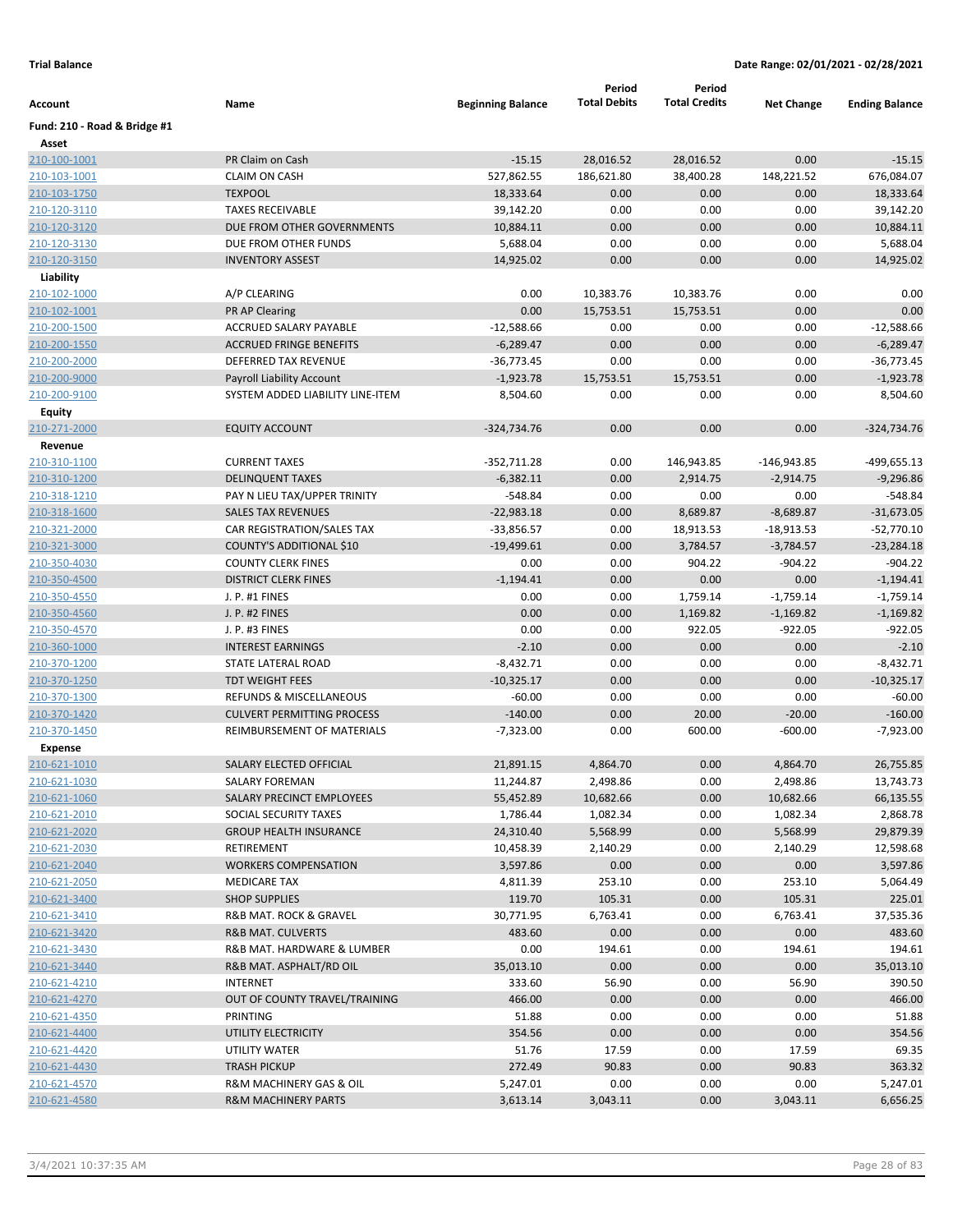| Account      | <b>Name</b>                            | <b>Beginning Balance</b> | Period<br><b>Total Debits</b> | Period<br><b>Total Credits</b> | <b>Net Change</b> | <b>Ending Balance</b> |
|--------------|----------------------------------------|--------------------------|-------------------------------|--------------------------------|-------------------|-----------------------|
| 210-621-4590 | <b>R&amp;M MACH. TIRES &amp; TUBES</b> | 1.746.00                 | 112.00                        | 0.00                           | 112.00            | 1,858.00              |
| 210-621-4800 | <b>BOND</b>                            | 177.50                   | 0.00                          | 0.00                           | 0.00              | 177.50                |
| 210-621-4820 | <b>INSURANCE</b>                       | 2,984.30                 | 0.00                          | 0.00                           | 0.00              | 2,984.30              |
| 210-625-1050 | <b>SALARY SECRETARY</b>                | 3,555.56                 | 790.12                        | 0.00                           | 790.12            | 4,345.68              |
| 210-625-2010 | SOCIAL SECURITY TAXES                  | 50.73                    | 33.82                         | 0.00                           | 33.82             | 84.55                 |
| 210-625-2020 | <b>GROUP HEALTH INSURANCE</b>          | 1,017.53                 | 0.00                          | 0.00                           | 0.00              | 1,017.53              |
| 210-625-2030 | <b>RETIREMENT</b>                      | 419.81                   | 93.72                         | 0.00                           | 93.72             | 513.53                |
| 210-625-2040 | <b>WORKERS COMPENSATION</b>            | 14.74                    | 0.00                          | 0.00                           | 0.00              | 14.74                 |
| 210-625-2050 | <b>MEDICARE TAX</b>                    | 145.74                   | 7.92                          | 0.00                           | 7.92              | 153.66                |
|              | Fund 210 Total:                        | 0.00                     | 294.929.38                    | 294.929.38                     | 0.00              | 0.00                  |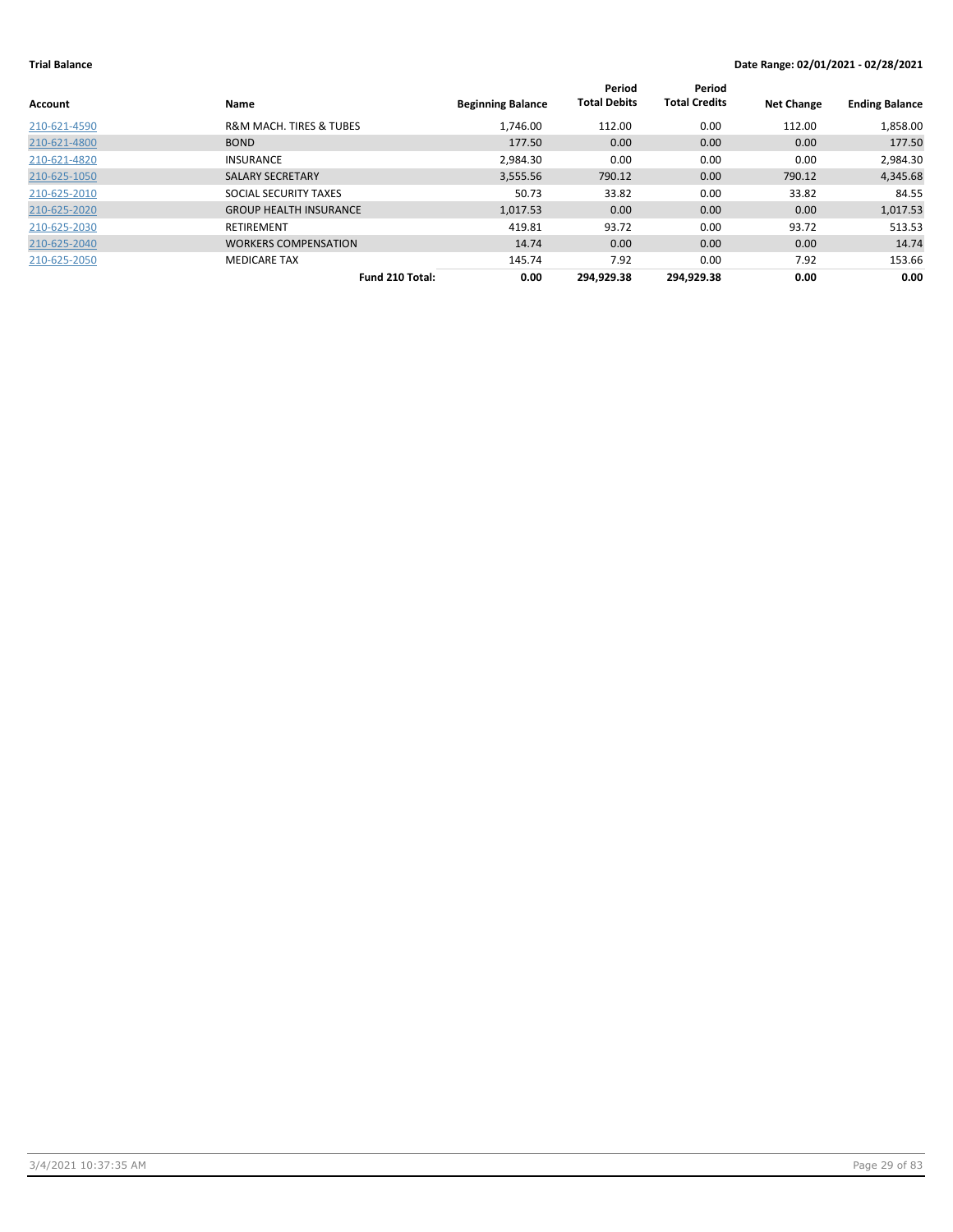|                              |                                         |                          | Period              | Period               |                   |                       |
|------------------------------|-----------------------------------------|--------------------------|---------------------|----------------------|-------------------|-----------------------|
| Account                      | Name                                    | <b>Beginning Balance</b> | <b>Total Debits</b> | <b>Total Credits</b> | <b>Net Change</b> | <b>Ending Balance</b> |
| Fund: 220 - Road & Bridge #2 |                                         |                          |                     |                      |                   |                       |
| Asset                        |                                         |                          |                     |                      |                   |                       |
| 220-100-1001                 | PR Claim on Cash                        | $-0.72$                  | 38,824.83           | 38,824.83            | 0.00              | $-0.72$               |
| 220-103-1001                 | <b>CLAIM ON CASH</b>                    | 501,343.38               | 220,325.10          | 88,473.58            | 131,851.52        | 633,194.90            |
| 220-103-1750                 | <b>TEXPOOL</b>                          | 262,214.08               | 0.00                | 0.00                 | 0.00              | 262,214.08            |
| 220-120-3110                 | <b>TAXES RECEIVABLE</b>                 | 44,829.54                | 0.00                | 0.00                 | 0.00              | 44,829.54             |
| 220-120-3120                 | DUE FROM OTHER GOVERNMENTS              | 12,210.25                | 0.00                | 0.00                 | 0.00              | 12,210.25             |
| 220-120-3130                 | DUE FROM OTHER FUNDS                    | 6,625.78                 | 0.00                | 0.00                 | 0.00              | 6,625.78              |
| 220-120-3150                 | <b>INVENTORY ASSEST</b>                 | 97,983.82                | 0.00                | 0.00                 | 0.00              | 97,983.82             |
| Liability                    |                                         |                          |                     |                      |                   |                       |
| 220-102-1000                 | A/P CLEARING                            | 0.00                     | 49,720.75           | 49,720.75            | 0.00              | 0.00                  |
| 220-102-1001                 | <b>PR AP Clearing</b>                   | 0.00                     | 21,626.62           | 21,626.62            | 0.00              | 0.00                  |
| 220-200-1500                 | ACCRUED SALARY PAYABLE                  | $-11,180.89$             | 0.00                | 0.00                 | 0.00              | $-11,180.89$          |
| 220-200-1550                 | <b>ACCRUED FRINGE BENEFITS</b>          | $-6,013.54$              | 0.00                | 0.00                 | 0.00              | $-6,013.54$           |
| 220-200-2000                 | DEFERRED TAX REVENUE                    | $-42,070.25$             | 0.00                | 0.00                 | 0.00              | -42,070.25            |
| 220-200-9000                 | PAYROLL LIABILITY ACCOUNT               | $-2,185.87$              | 21,626.62           | 21,626.62            | 0.00              | $-2,185.87$           |
| 220-200-9100                 | SYSTEM ADDED LIABILITY LINE-ITEM        | 21,189.85                | 0.00                | 0.00                 | 0.00              | 21,189.85             |
| Equity                       |                                         |                          |                     |                      |                   |                       |
| 220-271-2000                 | <b>EQUITY ACCOUNT</b>                   | -708,802.44              | 0.00                | 0.00                 | 0.00              | -708,802.44           |
| Revenue                      |                                         |                          |                     |                      |                   |                       |
| 220-310-1100                 | <b>CURRENT TAXES</b>                    | -410,932.62              | 0.00                | 171,199.59           | -171,199.59       | $-582,132.21$         |
| 220-310-1200                 | <b>DELINQUENT TAXES</b>                 | $-7,435.61$              | 0.00                | 3,395.88             | $-3,395.88$       | $-10,831.49$          |
| 220-318-1210                 | PAY N LIEU TAX/UPPER TRINITY            | $-639.17$                | 0.00                | 0.00                 | 0.00              | $-639.17$             |
| 220-318-1600                 | <b>SALES TAX REVENUES</b>               | $-26,765.87$             | 0.00                | 10,120.10            | $-10,120.10$      | $-36,885.97$          |
| 220-321-2000                 | CAR REGISTRATION/SALES TAX              | -39,438.39               | 0.00                | 22,031.78            | $-22,031.78$      | $-61,470.17$          |
| 220-321-3000                 | COUNTY'S ADDITIONAL \$10                | $-22,714.40$             | 0.00                | 4,408.53             | $-4,408.53$       | $-27,122.93$          |
| 220-350-4030                 | <b>COUNTY CLERK FINES</b>               | 0.00                     | 0.00                | 1,053.32             | $-1,053.32$       | $-1,053.32$           |
| 220-350-4500                 | <b>DISTRICT CLERK FINES</b>             | $-1,391.34$              | 0.00                | 0.00                 | 0.00              | $-1,391.34$           |
| 220-350-4550                 | J. P. #1 FINES                          | 0.00                     | 0.00                | 2,049.15             | $-2,049.15$       | $-2,049.15$           |
| 220-350-4560                 | J. P. #2 FINES                          | 0.00                     | 0.00                | 1,362.68             | $-1,362.68$       | $-1,362.68$           |
| 220-350-4570                 | J. P. #3 FINES                          | 0.00                     | 0.00                | 1,074.07             | $-1,074.07$       | $-1,074.07$           |
| 220-360-1000                 | <b>INTEREST EARNINGS</b>                | $-29.72$                 | 0.00                | 0.00                 | 0.00              | $-29.72$              |
| 220-370-1200                 | STATE LATERAL ROAD                      | $-9,822.98$              | 0.00                | 0.00                 | 0.00              | $-9,822.98$           |
| 220-370-1250                 | <b>TDT WEIGHT FEES</b>                  | $-12,027.46$             | 0.00                | 0.00                 | 0.00              | $-12,027.46$          |
| 220-370-1300                 | REFUNDS & MISCELLANEOUS                 | $-212.20$                | 0.00                | 530.00               | $-530.00$         | $-742.20$             |
| 220-370-1420                 | <b>CULVERT PERMITTING PROCESS</b>       | $-260.00$                | 0.00                | 60.00                | $-60.00$          | $-320.00$             |
| 220-370-1421                 | ROW PERMIT APPLICATION                  | $-20.00$                 | 0.00                | 0.00                 | 0.00              | $-20.00$              |
| 220-370-1450                 | REIMBURSEMENT OF MATERIALS              | $-3,440.50$              | 0.00                | 1,568.00             | $-1,568.00$       | $-5,008.50$           |
| 220-370-1500                 | <b>TRENTON HIGH MEADOWS SUBDIVISION</b> | $-2,800.00$              | 0.00                | 1,400.00             | $-1,400.00$       | $-4,200.00$           |
| <b>Expense</b>               |                                         |                          |                     |                      |                   |                       |
| 220-622-1010                 | SALARY ELECTED OFFICIAL                 | 21,891.15                | 4,864.70            | 0.00                 | 4,864.70          | 26,755.85             |
| 220-622-1030                 | SALARY FOREMAN                          | 17,598.38                | 4,652.65            | 0.00                 | 4,652.65          | 22,251.03             |
| 220-622-1060                 | SALARY PRECINCT EMPLOYEES               | 64,577.61                | 15,456.46           | 0.00                 | 15,456.46         | 80,034.07             |
| 220-622-2010                 | SOCIAL SECURITY TAXES                   | 2,135.58                 | 1,479.72            | 0.00                 | 1,479.72          | 3,615.30              |
| 220-622-2020                 | <b>GROUP HEALTH INSURANCE</b>           | 32,551.04                | 8,137.76            | 0.00                 | 8,137.76          | 40,688.80             |
| 220-622-2030                 | <b>RETIREMENT</b>                       | 12,286.73                | 2,961.89            | 0.00                 | 2,961.89          | 15,248.62             |
| 220-622-2040                 | <b>WORKERS COMPENSATION</b>             | 3,339.60                 | 0.00                | 0.00                 | 0.00              | 3,339.60              |
| 220-622-2050                 | <b>MEDICARE TAX</b>                     | 5,484.83                 | 346.07              | 0.00                 | 346.07            | 5,830.90              |
| 220-622-3140                 | <b>EMPLOYEE PHYSICALS/DOT TESTING</b>   | 140.00                   | 0.00                | 0.00                 | 0.00              | 140.00                |
| 220-622-3400                 | <b>SHOP SUPPLIES</b>                    | 2,171.58                 | 388.30              | 0.00                 | 388.30            | 2,559.88              |
| 220-622-3410                 | R&B MAT. ROCK & GRAVEL                  | 54,224.62                | 35,509.33           | 0.00                 | 35,509.33         | 89,733.95             |
| 220-622-3420                 | R&B MAT. CULVERTS                       | 10,442.51                | 3,260.97            | 0.00                 | 3,260.97          | 13,703.48             |
| 220-622-3430                 | R&B MAT. HARDWARE & LUMBER              | 3,628.66                 | 0.00                | 0.00                 | 0.00              | 3,628.66              |
| 220-622-3440                 | R&B MAT. ASPHALT/RD OIL                 | 18,079.52                | 1,823.25            | 0.00                 | 1,823.25          | 19,902.77             |
| 220-622-3950                 | <b>UNIFORMS</b>                         | 897.92                   | 236.87              | 0.00                 | 236.87            | 1,134.79              |
| 220-622-4210                 | INTERNET                                | 327.80                   | 81.95               | 0.00                 | 81.95             | 409.75                |
| 220-622-4270                 | OUT OF COUNTY TRAVEL/TRAINING           | 344.48                   | 0.00                | 0.00                 | 0.00              | 344.48                |
| 220-622-4400                 | UTILITY ELECTRICITY                     | 570.58                   | 0.00                | 0.00                 | 0.00              | 570.58                |
| 220-622-4410                 | UTILITY GAS                             | 307.20                   | 168.51              | 0.00                 | 168.51            | 475.71                |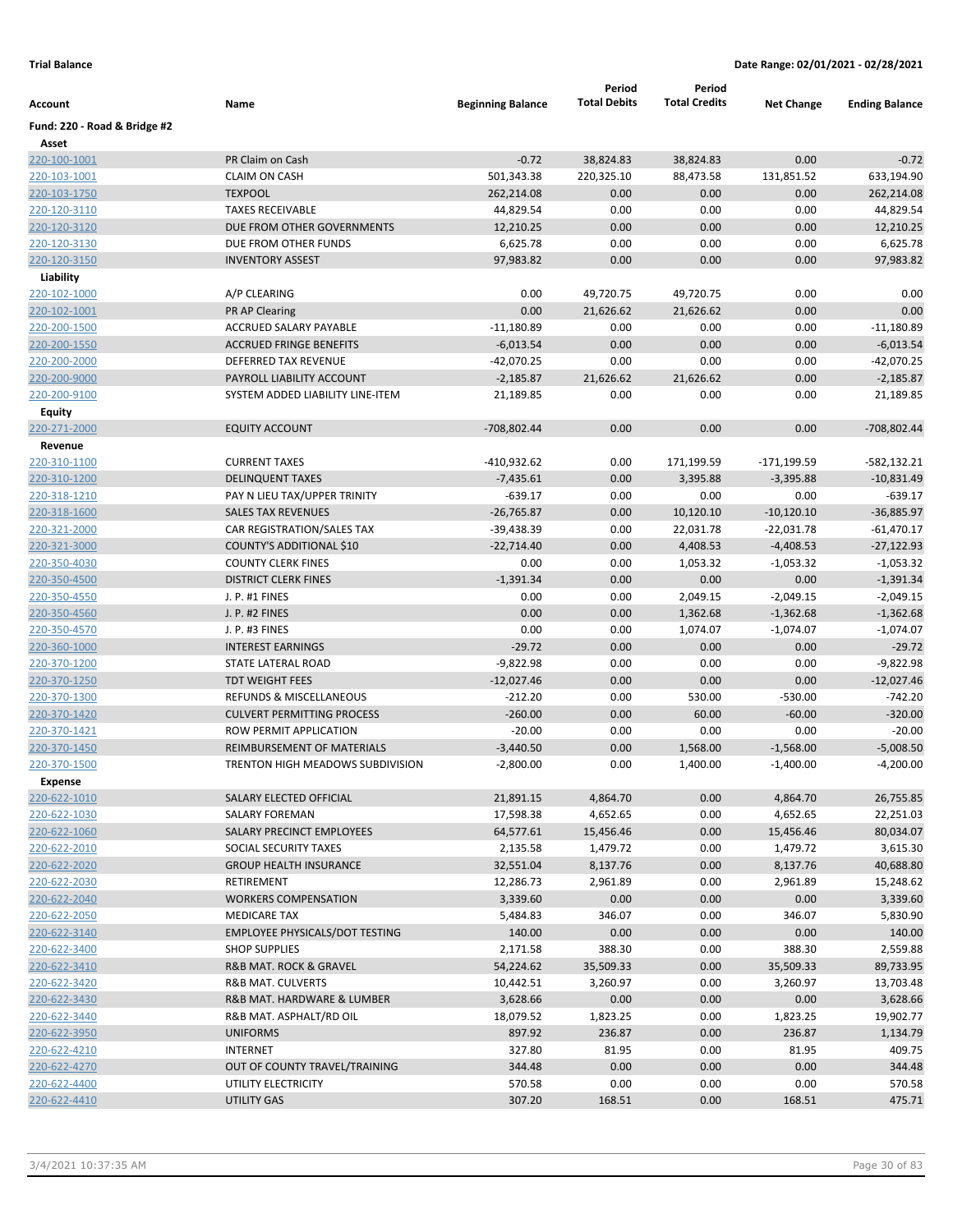|              |                                        |                          | Period              | Period               |                   |                       |
|--------------|----------------------------------------|--------------------------|---------------------|----------------------|-------------------|-----------------------|
| Account      | Name                                   | <b>Beginning Balance</b> | <b>Total Debits</b> | <b>Total Credits</b> | <b>Net Change</b> | <b>Ending Balance</b> |
| 220-622-4420 | UTILITY WATER                          | 240.72                   | 80.24               | 0.00                 | 80.24             | 320.96                |
| 220-622-4500 | <b>R&amp;M BUILDING</b>                | 5.97                     | 0.00                | 0.00                 | 0.00              | 5.97                  |
| 220-622-4570 | <b>R&amp;M MACHINERY GAS &amp; OIL</b> | 13,215.01                | 0.00                | 0.00                 | 0.00              | 13,215.01             |
| 220-622-4580 | <b>R&amp;M MACHINERY PARTS</b>         | 60,016.09                | 2,786.26            | 72.00                | 2,714.26          | 62,730.35             |
| 220-622-4590 | <b>R&amp;M MACH. TIRES &amp; TUBES</b> | 3,426.95                 | 2,808.70            | 0.00                 | 2,808.70          | 6,235.65              |
| 220-622-4600 | EQUIPMENT RENTAL/LEASE                 | 22,830.00                | 0.00                | 0.00                 | 0.00              | 22,830.00             |
| 220-622-4820 | <b>INSURANCE</b>                       | 5,836.63                 | 0.00                | 0.00                 | 0.00              | 5,836.63              |
| 220-622-5710 | PURCHASE OF MACH./EQUIP                | 0.00                     | 2,504.37            | 0.00                 | 2,504.37          | 2,504.37              |
| 220-622-5730 | RADIO EQUIPMENT                        | 12.00                    | 0.00                | 0.00                 | 0.00              | 12.00                 |
| 220-625-1050 | <b>SALARY SECRETARY</b>                | 3,555.56                 | 790.12              | 0.00                 | 790.12            | 4,345.68              |
| 220-625-2010 | SOCIAL SECURITY TAXES                  | 50.73                    | 33.82               | 0.00                 | 33.82             | 84.55                 |
| 220-625-2020 | <b>GROUP HEALTH INSURANCE</b>          | 1,017.53                 | 0.00                | 0.00                 | 0.00              | 1,017.53              |
| 220-625-2030 | <b>RETIREMENT</b>                      | 419.81                   | 93.72               | 0.00                 | 93.72             | 513.53                |
| 220-625-2040 | <b>WORKERS COMPENSATION</b>            | 14.74                    | 0.00                | 0.00                 | 0.00              | 14.74                 |
| 220-625-2050 | <b>MEDICARE TAX</b>                    | 145.74                   | 7.92                | 0.00                 | 7.92              | 153.66                |
|              | Fund 220 Total:                        | 0.00                     | 440,597.50          | 440,597.50           | 0.00              | 0.00                  |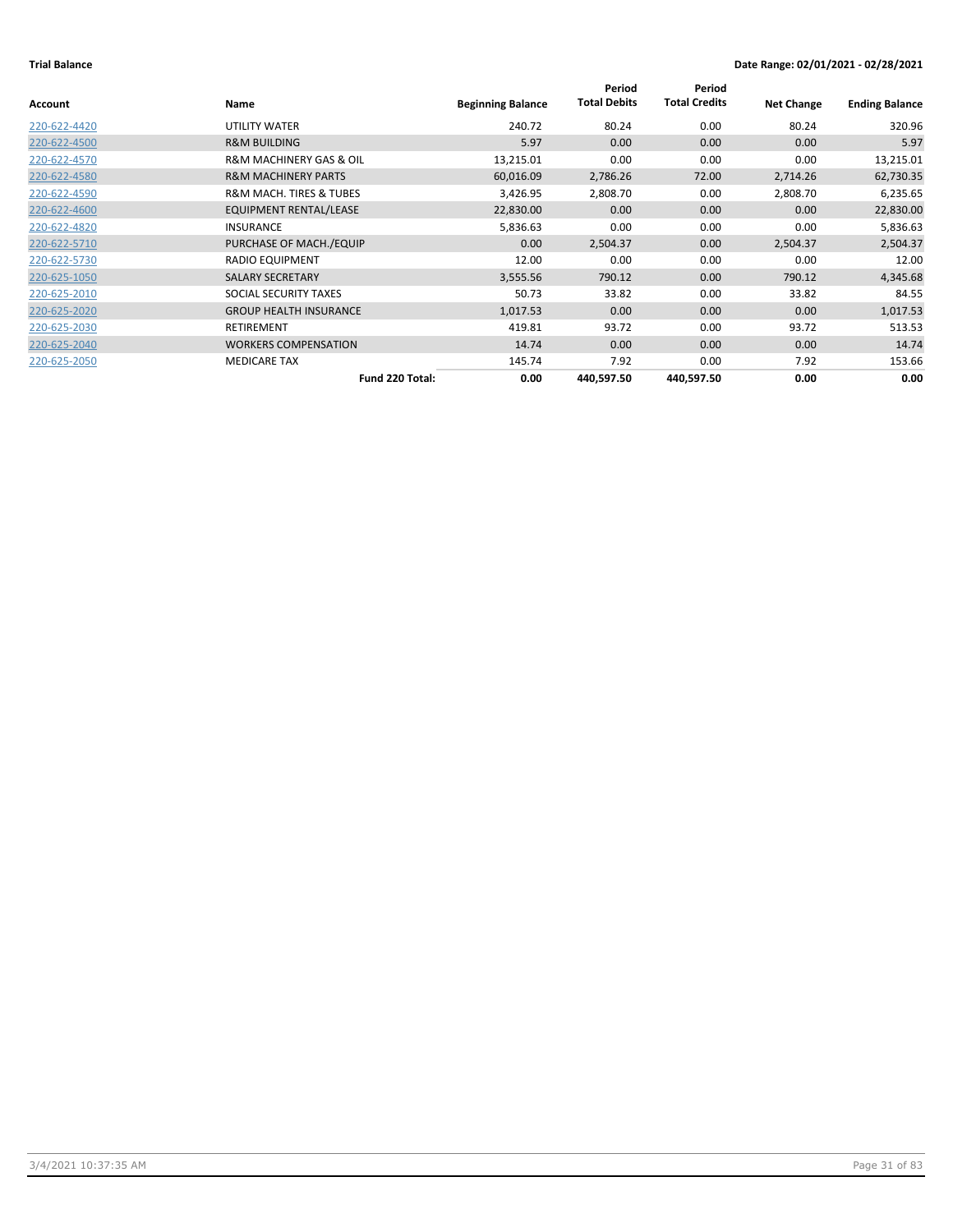| Account                                           | Name                     | <b>Beginning Balance</b> | Period<br><b>Total Debits</b> | Period<br><b>Total Credits</b> | <b>Net Change</b> | <b>Ending Balance</b> |
|---------------------------------------------------|--------------------------|--------------------------|-------------------------------|--------------------------------|-------------------|-----------------------|
| Fund: 221 - Raw Water Pipeline Road and Bridge #2 |                          |                          |                               |                                |                   |                       |
| Asset                                             |                          |                          |                               |                                |                   |                       |
| 221-103-1001                                      | <b>CLAIM ON CASH</b>     | 4,066.34                 | 0.00                          | 0.00                           | 0.00              | 4,066.34              |
| <b>Equity</b>                                     |                          |                          |                               |                                |                   |                       |
| 221-271-2000                                      | <b>EQUITY ACCOUNT</b>    | 7,933.66                 | 0.00                          | 0.00                           | 0.00              | 7,933.66              |
| Revenue                                           |                          |                          |                               |                                |                   |                       |
| 221-325-1790                                      | FOR MAINTENANCE OF ROADS | $-12,000.00$             | 0.00                          | 0.00                           | 0.00              | $-12,000.00$          |
|                                                   | Fund 221 Total:          | 0.00                     | 0.00                          | 0.00                           | 0.00              | 0.00                  |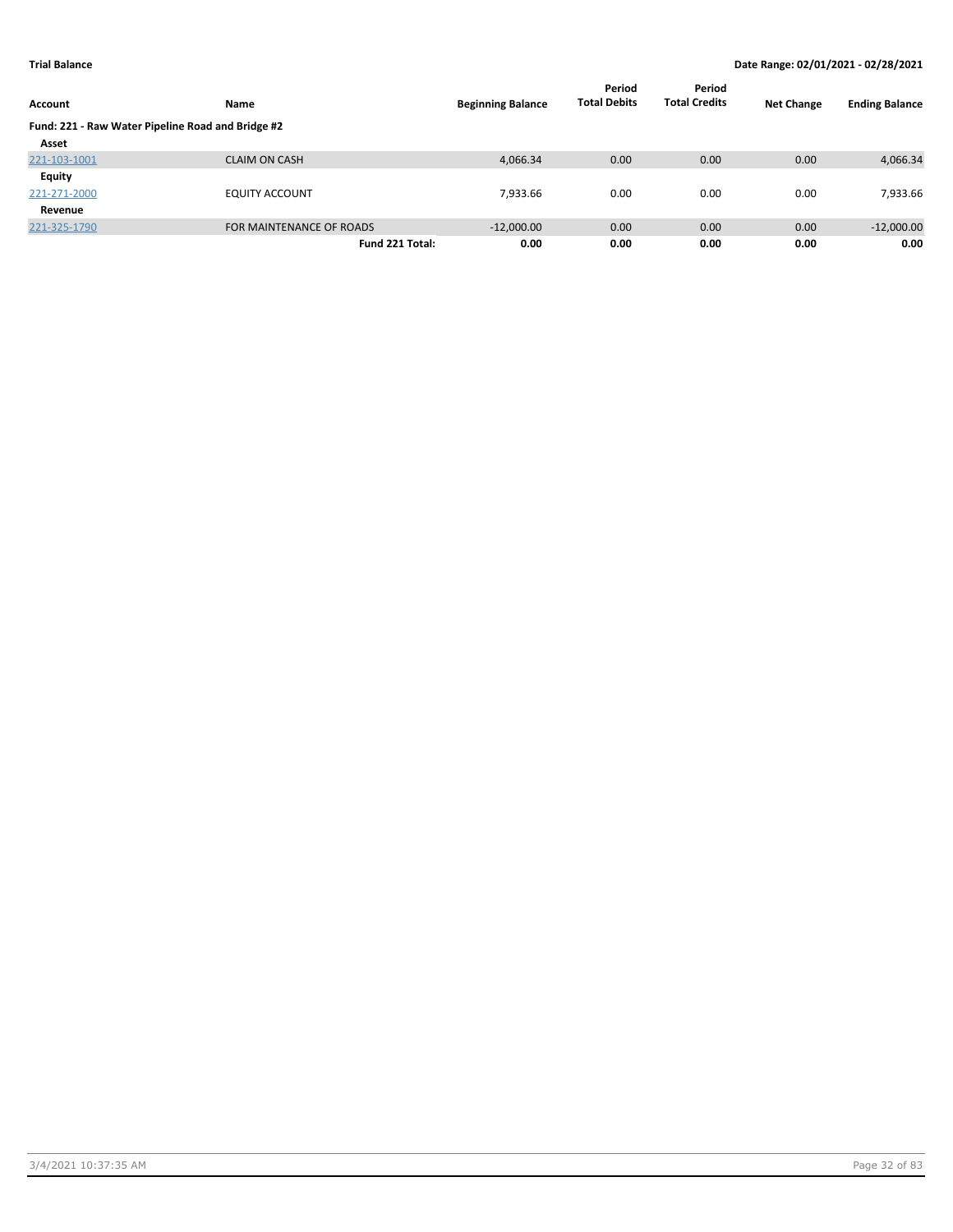|                              |                                       |                          | Period              | Period               |                   |                       |
|------------------------------|---------------------------------------|--------------------------|---------------------|----------------------|-------------------|-----------------------|
| Account                      | Name                                  | <b>Beginning Balance</b> | <b>Total Debits</b> | <b>Total Credits</b> | <b>Net Change</b> | <b>Ending Balance</b> |
| Fund: 230 - Road & Bridge #3 |                                       |                          |                     |                      |                   |                       |
| Asset                        |                                       |                          |                     |                      |                   |                       |
| 230-100-1001                 | PR Claim on Cash                      | $-24.58$                 | 46,439.39           | 46,439.39            | 0.00              | $-24.58$              |
| 230-103-1001                 | <b>CLAIM ON CASH</b>                  | 594,733.44               | 325,327.25          | 77,444.86            | 247,882.39        | 842,615.83            |
| 230-103-1750                 | <b>TEXPOOL</b>                        | 621,341.37               | 0.00                | 0.00                 | 0.00              | 621,341.37            |
| 230-120-3110                 | <b>TAXES RECEIVABLE</b>               | 67,249.35                | 0.00                | 0.00                 | 0.00              | 67,249.35             |
| 230-120-3120                 | DUE FROM OTHER GOVERNMENTS            | 19,017.79                | 0.00                | 0.00                 | 0.00              | 19,017.79             |
| 230-120-3130                 | DUE FROM OTHER FUNDS                  | 9,938.67                 | 0.00                | 0.00                 | 0.00              | 9,938.67              |
| 230-120-3150                 | <b>INVENTORY ASSEST</b>               | 39,576.00                | 0.00                | 0.00                 | 0.00              | 39,576.00             |
| Liability                    |                                       |                          |                     |                      |                   |                       |
| 230-102-1000                 | A/P CLEARING                          | 0.00                     | 31,035.47           | 31,035.47            | 0.00              | 0.00                  |
| 230-102-1001                 | PR AP Clearing                        | 0.00                     | 23,398.46           | 23,398.46            | 0.00              | 0.00                  |
| 230-200-1500                 | <b>ACCRUED SALARY PAYABLE</b>         | $-14,948.15$             | 0.00                | 0.00                 | 0.00              | $-14,948.15$          |
| 230-200-1550                 | <b>ACCRUED FRINGE BENEFITS</b>        | $-7,866.06$              | 0.00                | 0.00                 | 0.00              | $-7,866.06$           |
| 230-200-2000                 | DEFERRED TAX REVENUE                  | $-63,110.41$             | 0.00                | 0.00                 | 0.00              | $-63,110.41$          |
| 230-200-9000                 | Payroll Liability Account             | $-2,659.98$              | 23,398.46           | 23,398.46            | 0.00              | $-2,659.98$           |
| 230-200-9100                 | SYSTEM ADDED LIABILITY LINE-ITEM      | 35,302.94                | 0.00                | 0.00                 | 0.00              | 35,302.94             |
| Equity                       |                                       |                          |                     |                      |                   |                       |
| 230-271-2000                 | <b>EQUITY ACCOUNT</b>                 | $-900, 156.30$           | 0.00                | 0.00                 | 0.00              | -900,156.30           |
| Revenue                      |                                       |                          |                     |                      |                   |                       |
| 230-310-1100                 | <b>CURRENT TAXES</b>                  | $-616,359.60$            | 0.00                | 256,783.00           | $-256,783.00$     | $-873,142.60$         |
| 230-310-1200                 | <b>DELINQUENT TAXES</b>               | $-11,152.69$             | 0.00                | 5,093.48             | $-5,093.48$       | $-16,246.17$          |
| 230-318-1210                 | PAY N LIEU TAX/UPPER TRINITY          | $-958.88$                | 0.00                | 0.00                 | 0.00              | $-958.88$             |
| 230-318-1600                 | <b>SALES TAX REVENUES</b>             | $-40,153.94$             | 0.00                | 15,182.08            | $-15,182.08$      | $-55,336.02$          |
| 230-321-2000                 | CAR REGISTRATION/SALES TAX            | $-59,157.58$             | 0.00                | 33,047.67            | $-33,047.67$      | $-92,205.25$          |
| 230-321-3000                 | COUNTY'S ADDITIONAL \$10              | $-34,071.63$             | 0.00                | 6,612.78             | $-6,612.78$       | $-40,684.41$          |
| 230-350-4030                 | <b>COUNTY CLERK FINES</b>             | 0.00                     | 0.00                | 1,579.98             | $-1,579.98$       | $-1,579.98$           |
| 230-350-4500                 | <b>DISTRICT CLERK FINES</b>           | $-2,087.01$              | 0.00                | 0.00                 | 0.00              | $-2,087.01$           |
| 230-350-4550                 | J. P. #1 FINES                        | 0.00                     | 0.00                | 3,073.74             | $-3,073.74$       | $-3,073.74$           |
| 230-350-4560                 | J. P. #2 FINES                        | 0.00                     | 0.00                | 2,044.04             | $-2,044.04$       | $-2,044.04$           |
| 230-350-4570                 | J. P. #3 FINES                        | 0.00                     | 0.00                | 1,611.10             | $-1,611.10$       | $-1,611.10$           |
| 230-360-1000                 | <b>INTEREST EARNINGS</b>              | $-70.42$                 | 0.00                | 0.00                 | 0.00              | $-70.42$              |
| 230-370-1200                 | STATE LATERAL ROAD                    | $-14,734.47$             | 0.00                | 0.00                 | 0.00              | $-14,734.47$          |
| 230-370-1250                 | <b>TDT WEIGHT FEES</b>                | $-18,041.18$             | 0.00                | 0.00                 | 0.00              | $-18,041.18$          |
| 230-370-1300                 | REFUNDS & MISCELLANEOUS               | $-377.10$                | 0.00                | 0.00                 | 0.00              | $-377.10$             |
| 230-370-1420                 | <b>CULVERT PERMITTING PROCESS</b>     | $-460.00$                | 0.00                | 120.00               | $-120.00$         | $-580.00$             |
| 230-370-1450                 | <b>REIMBURSEMENT OF MATERIALS</b>     | $-3,039.53$              | 0.00                | 149.38               | $-149.38$         | $-3,188.91$           |
| <b>Expense</b>               |                                       |                          |                     |                      |                   |                       |
| 230-623-1010                 | SALARY ELECTED OFFICIAL               | 21,891.15                | 4,864.70            | 0.00                 | 4,864.70          | 26,755.85             |
| 230-623-1030                 | SALARY FOREMAN                        | 11,978.83                | 2,811.90            | 0.00                 | 2,811.90          | 14,790.73             |
| 230-623-1050                 | SALARY SECRETARY                      | 3,914.88                 | 864.00              | 0.00                 | 864.00            | 4,778.88              |
| 230-623-1060                 | SALARY PRECINCT EMPLOYEES             | 86,783.99                | 21,041.11           | 0.00                 | 21,041.11         | 107,825.10            |
| 230-623-2010                 | SOCIAL SECURITY TAXES                 | 2,631.99                 | 1,825.44            | 0.00                 | 1,825.44          | 4,457.43              |
| 230-623-2020                 | <b>GROUP HEALTH INSURANCE</b>         | 39,668.06                | 10,171.32           | 0.00                 | 10,171.32         | 49,839.38             |
| 230-623-2030                 | RETIREMENT                            | 14,706.55                | 3,508.41            | 0.00                 | 3,508.41          | 18,214.96             |
| 230-623-2040                 | <b>WORKERS COMPENSATION</b>           | 4,410.99                 | 0.00                | 0.00                 | 0.00              | 4,410.99              |
| 230-623-2050                 | <b>MEDICARE TAX</b>                   | 6,867.54                 | 426.93              | 0.00                 | 426.93            | 7,294.47              |
| 230-623-3100                 | <b>OFFICE SUPPLIES</b>                | 145.21                   | 0.00                | 0.00                 | 0.00              | 145.21                |
| 230-623-3140                 | <b>EMPLOYEE PHYSICALS/DOT TESTING</b> | 140.00                   | 0.00                | 0.00                 | 0.00              | 140.00                |
| 230-623-3400                 | <b>SHOP SUPPLIES</b>                  | 3,979.74                 | 0.00                | 0.00                 | 0.00              | 3,979.74              |
| 230-623-3410                 | R&B MAT. ROCK & GRAVEL                | 44,402.55                | 6,645.64            | 0.00                 | 6,645.64          | 51,048.19             |
| 230-623-3420                 | R&B MAT. CULVERTS                     | 5,999.20                 | 0.00                | 0.00                 | 0.00              | 5,999.20              |
| 230-623-3430                 | R&B MAT. HARDWARE & LUMBER            | 625.64                   | 16.12               | 0.00                 | 16.12             | 641.76                |
| 230-623-3440                 | R&B MAT. ASPHALT/RD OIL               | 34,546.85                | 1,600.95            | 0.00                 | 1,600.95          | 36,147.80             |
| 230-623-3450                 | CHEMICALS                             | 9,975.00                 | 0.00                | 0.00                 | 0.00              | 9,975.00              |
| 230-623-3500                 | <b>DEBRIS REMOVAL</b>                 | 427.51                   | 0.00                | 0.00                 | 0.00              | 427.51                |
| 230-623-4210                 | <b>INTERNET</b>                       | 327.80                   | 81.95               | 0.00                 | 81.95             | 409.75                |
| 230-623-4270                 | OUT OF COUNTY TRAVEL/TRAINING         | 633.40                   | 0.00                | 0.00                 | 0.00              | 633.40                |
| 230-623-4300                 | <b>BIDS, NOTICES &amp; PERMITS</b>    | 810.00                   | 0.00                | 0.00                 | 0.00              | 810.00                |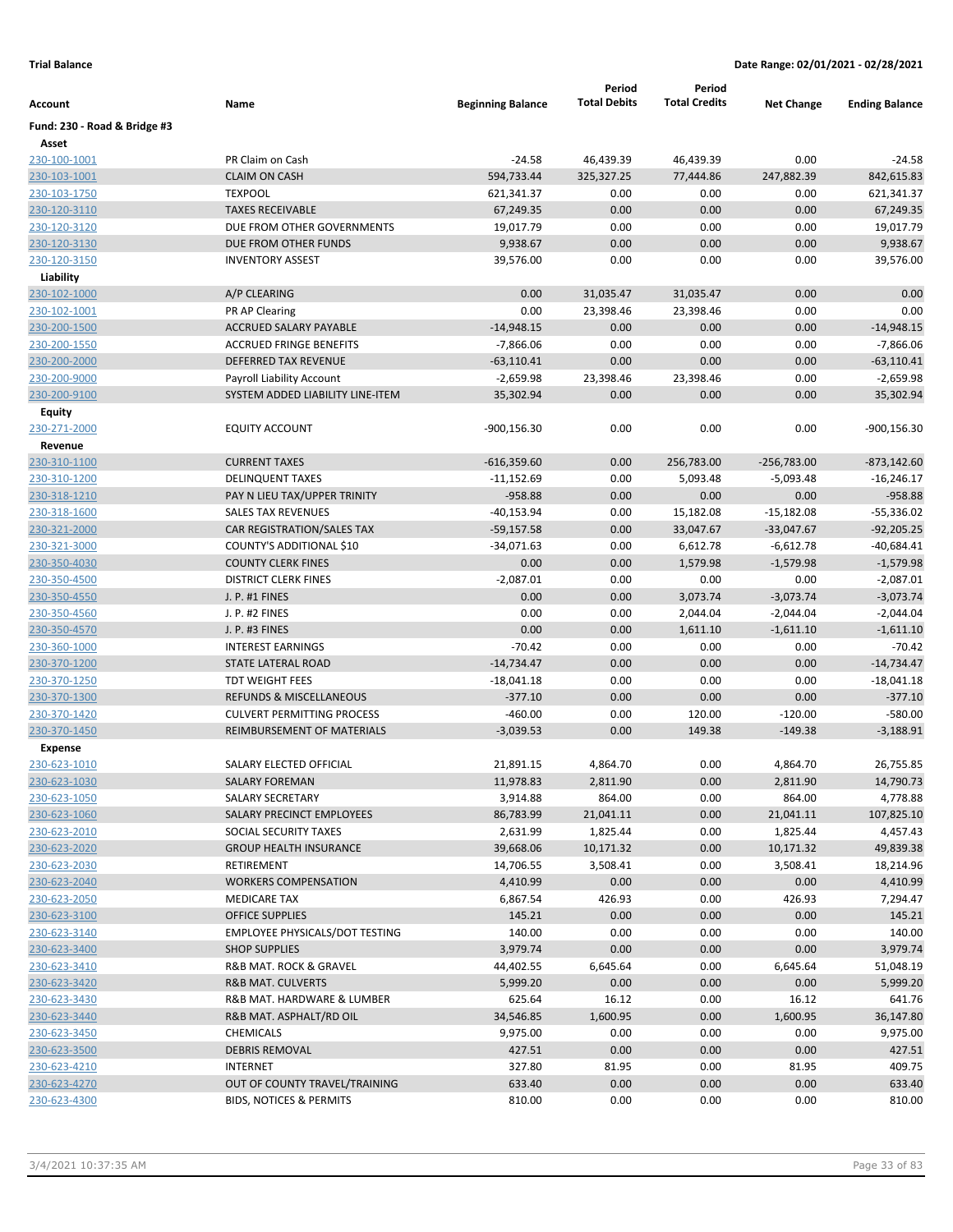|                |                                        |                          | Period              | Period               |                   |                       |
|----------------|----------------------------------------|--------------------------|---------------------|----------------------|-------------------|-----------------------|
| <b>Account</b> | <b>Name</b>                            | <b>Beginning Balance</b> | <b>Total Debits</b> | <b>Total Credits</b> | <b>Net Change</b> | <b>Ending Balance</b> |
| 230-623-4400   | UTILITY ELECTRICITY                    | 872.56                   | 320.28              | 0.00                 | 320.28            | 1,192.84              |
| 230-623-4420   | UTILITY WATER                          | 96.60                    | 32.19               | 0.00                 | 32.19             | 128.79                |
| 230-623-4430   | <b>TRASH PICK-UP</b>                   | 272.49                   | 90.83               | 0.00                 | 90.83             | 363.32                |
| 230-623-4570   | <b>R&amp;M MACHINERY GAS &amp; OIL</b> | 19,581.91                | 89.00               | 0.00                 | 89.00             | 19,670.91             |
| 230-623-4580   | <b>R&amp;M MACHINERY PARTS</b>         | 33,824.27                | 17,469.76           | 0.00                 | 17,469.76         | 51,294.03             |
| 230-623-4590   | <b>R&amp;M MACH. TIRES &amp; TUBES</b> | 12,684.00                | 1,658.75            | 30.00                | 1,628.75          | 14,312.75             |
| 230-623-4600   | <b>EQUIPMENT RENTAL/LEASE</b>          | 3,000.00                 | 3,000.00            | 0.00                 | 3,000.00          | 6,000.00              |
| 230-623-4800   | <b>BOND</b>                            | 177.50                   | 0.00                | 0.00                 | 0.00              | 177.50                |
| 230-623-4810   | <b>DUES</b>                            | 39.99                    | 0.00                | 0.00                 | 0.00              | 39.99                 |
| 230-623-4820   | <b>INSURANCE</b>                       | 5,149.64                 | 0.00                | 0.00                 | 0.00              | 5,149.64              |
| 230-623-5710   | PURCHASE OF MACH./EQUIP                | 26,500.00                | 0.00                | 0.00                 | 0.00              | 26,500.00             |
| 230-625-1050   | <b>SALARY SECRETARY</b>                | 3,555.56                 | 790.12              | 0.00                 | 790.12            | 4,345.68              |
| 230-625-2010   | SOCIAL SECURITY TAXES                  | 50.73                    | 33.82               | 0.00                 | 33.82             | 84.55                 |
| 230-625-2020   | <b>GROUP HEALTH INSURANCE</b>          | 1,017.53                 | 0.00                | 0.00                 | 0.00              | 1,017.53              |
| 230-625-2030   | <b>RETIREMENT</b>                      | 419.81                   | 93.72               | 0.00                 | 93.72             | 513.53                |
| 230-625-2040   | <b>WORKERS COMPENSATION</b>            | 14.74                    | 0.00                | 0.00                 | 0.00              | 14.74                 |
| 230-625-2050   | <b>MEDICARE TAX</b>                    | 145.74                   | 7.92                | 0.00                 | 7.92              | 153.66                |
|                | Fund 230 Total:                        | 0.00                     | 527,043.89          | 527,043.89           | 0.00              | 0.00                  |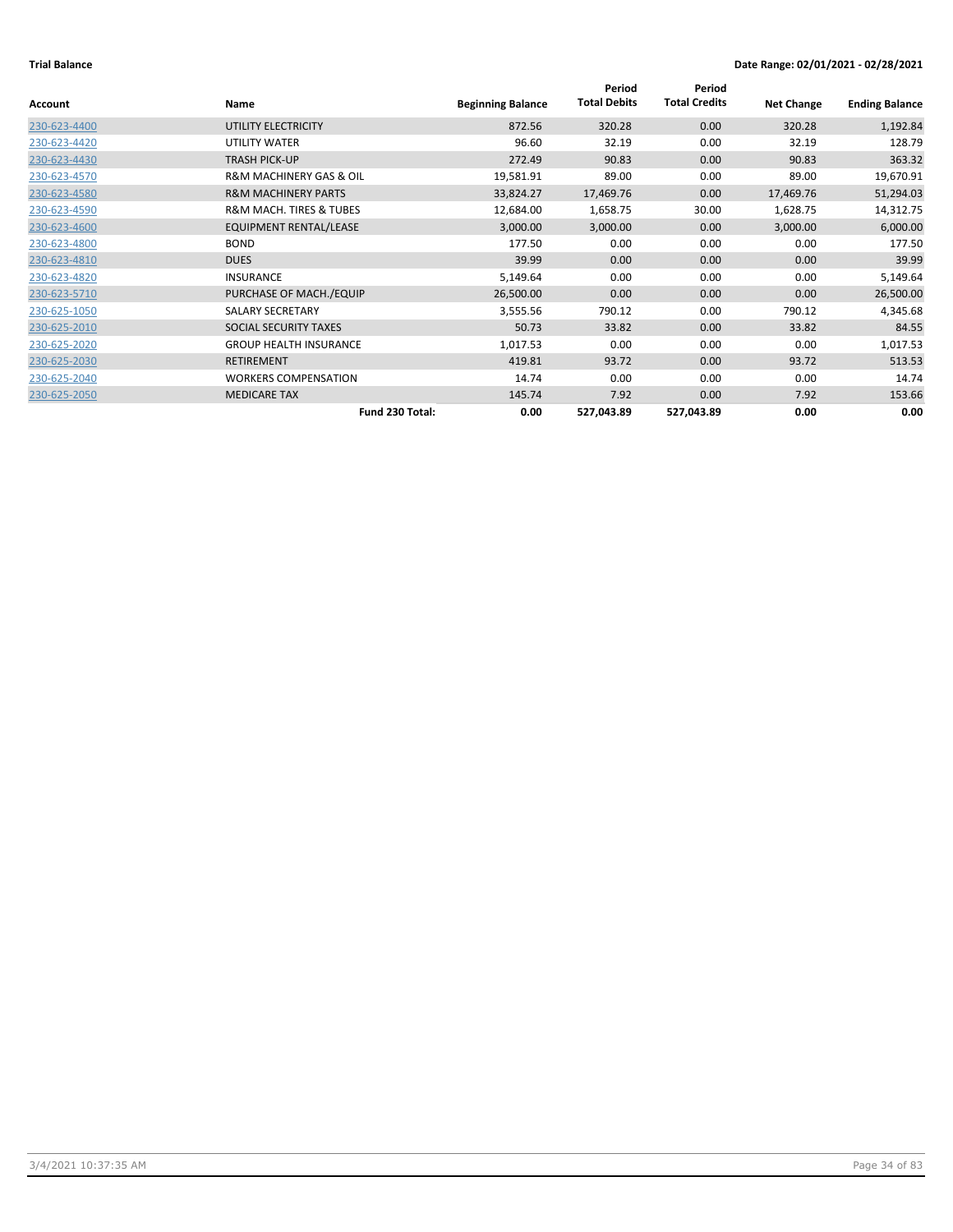| Account       | <b>Name</b>                                           | <b>Beginning Balance</b> | Period<br><b>Total Debits</b> | Period<br><b>Total Credits</b> | <b>Net Change</b> | <b>Ending Balance</b> |
|---------------|-------------------------------------------------------|--------------------------|-------------------------------|--------------------------------|-------------------|-----------------------|
|               | Fund: 231 - Lake Road Impact/Raw Water PipelinePct. 3 |                          |                               |                                |                   |                       |
| Asset         |                                                       |                          |                               |                                |                   |                       |
| 231-103-1001  | <b>CLAIM ON CASH</b>                                  | 473,881.15               | 0.00                          | 0.00                           | 0.00              | 473,881.15            |
| <b>Equity</b> |                                                       |                          |                               |                                |                   |                       |
| 231-271-2000  | <b>EQUITY ACCOUNT</b>                                 | $-389,881.15$            | 0.00                          | 0.00                           | 0.00              | -389,881.15           |
| Revenue       |                                                       |                          |                               |                                |                   |                       |
| 231-325-1790  | FOR MAINTENANCE OF ROADS                              | $-84,000.00$             | 0.00                          | 0.00                           | 0.00              | $-84,000.00$          |
|               | Fund 231 Total:                                       | 0.00                     | 0.00                          | 0.00                           | 0.00              | 0.00                  |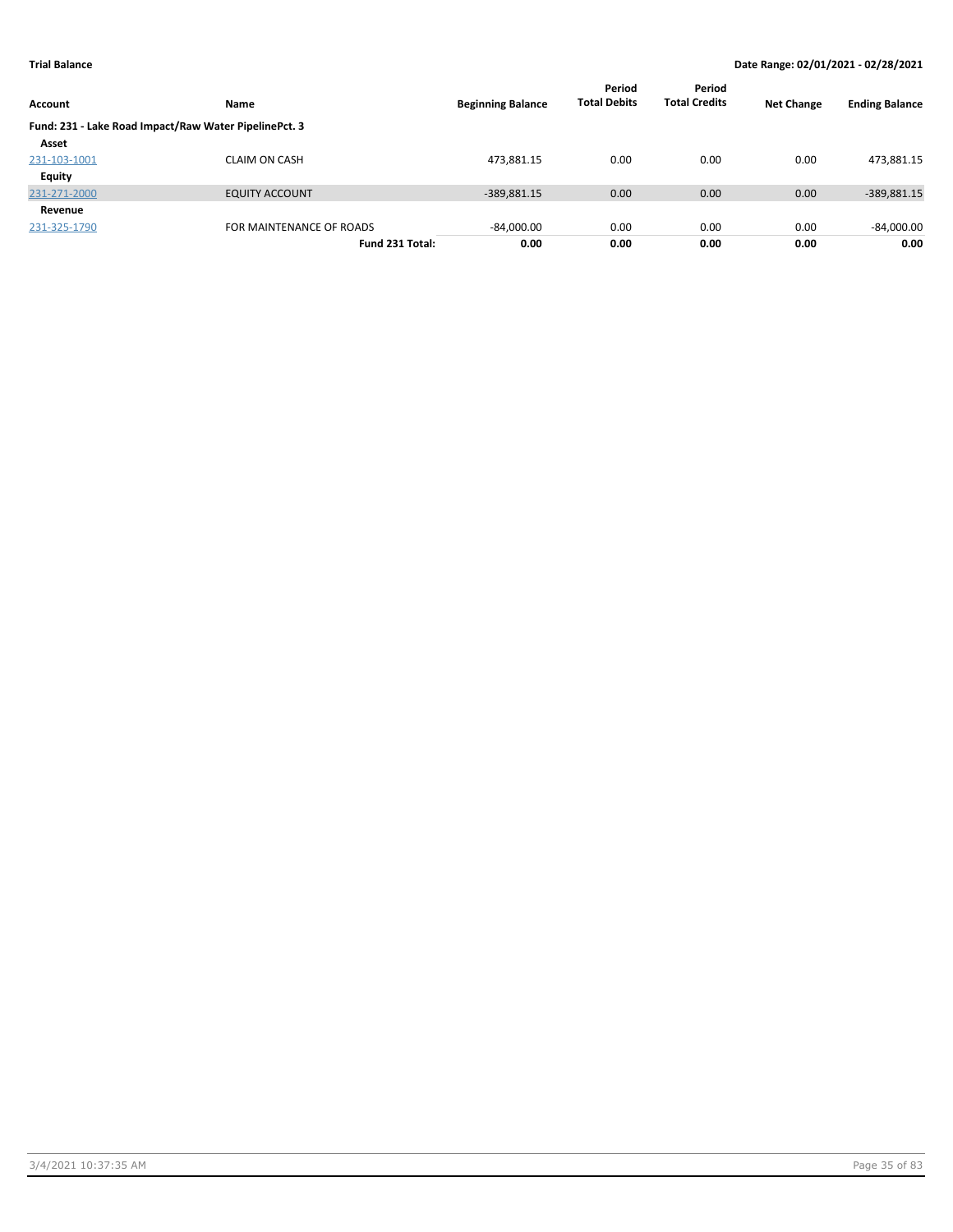|                              |                                              |                          | Period              | Period               |                   |                       |
|------------------------------|----------------------------------------------|--------------------------|---------------------|----------------------|-------------------|-----------------------|
| Account                      | Name                                         | <b>Beginning Balance</b> | <b>Total Debits</b> | <b>Total Credits</b> | <b>Net Change</b> | <b>Ending Balance</b> |
| Fund: 240 - Road & Bridge #4 |                                              |                          |                     |                      |                   |                       |
| Asset                        |                                              |                          |                     |                      |                   |                       |
| 240-100-1001                 | PR Claim on Cash                             | $-5.12$                  | 27,398.11           | 27,398.11            | 0.00              | $-5.12$               |
| 240-103-1001                 | <b>CLAIM ON CASH</b>                         | 507,027.26               | 185,218.26          | 49,771.02            | 135,447.24        | 642,474.50            |
| 240-103-1750                 | <b>TEXPOOL</b>                               | 109,808.44               | 0.00                | 0.00                 | 0.00              | 109,808.44            |
| 240-120-3110                 | <b>TAXES RECEIVABLE</b>                      | 37,864.07                | 0.00                | 0.00                 | 0.00              | 37,864.07             |
| 240-120-3120                 | DUE FROM OTHER GOVERNMENTS                   | 10,825.36                | 0.00                | 0.00                 | 0.00              | 10,825.36             |
| 240-120-3130                 | DUE FROM OTHER FUNDS                         | 5,657.34                 | 0.00                | 0.00                 | 0.00              | 5,657.34              |
| 240-120-3150                 | <b>INVENTORY ASSEST</b>                      | 5,616.62                 | 0.00                | 0.00                 | 0.00              | 5,616.62              |
| Liability                    |                                              |                          |                     |                      |                   |                       |
| 240-102-1000                 | A/P CLEARING                                 | 0.00                     | 22,372.91           | 22,372.91            | 0.00              | 0.00                  |
| 240-102-1001                 | <b>PR AP Clearing</b>                        | 0.00                     | 13,256.24           | 13,256.24            | 0.00              | 0.00                  |
| 240-200-1500                 | ACCRUED SALARY PAYABLE                       | $-9,270.42$              | 0.00                | 0.00                 | 0.00              | $-9,270.42$           |
| 240-200-1550                 | <b>ACCRUED FRINGE BENEFITS</b>               | $-5,696.90$              | 0.00                | 0.00                 | 0.00              | $-5,696.90$           |
| 240-200-2000                 | DEFERRED TAX REVENUE                         | $-35,507.79$             | 0.00                | 0.00                 | 0.00              | $-35,507.79$          |
| 240-200-9000                 | <b>Payroll Liability Account</b>             | $-1,652.20$              | 13,256.24           | 13,256.24            | 0.00              | $-1,652.20$           |
| 240-200-9100                 | SYSTEM ADDED LIABILITY LINE-ITEM             | 19,181.13                | 0.00                | 0.00                 | 0.00              | 19,181.13             |
| Equity                       |                                              |                          |                     |                      |                   |                       |
| 240-271-2000                 | <b>EQUITY ACCOUNT</b>                        | $-415, 120.75$           | 0.00                | 0.00                 | 0.00              | $-415, 120.75$        |
| Revenue                      |                                              |                          |                     |                      |                   |                       |
| 240-310-1100                 | <b>CURRENT TAXES</b>                         | $-350,901.68$            | 0.00                | 146,189.96           | $-146,189.96$     | -497,091.64           |
| 240-310-1200                 | <b>DELINQUENT TAXES</b>                      | $-6,349.38$              | 0.00                | 2,899.79             | $-2,899.79$       | $-9,249.17$           |
| 240-318-1210                 | PAY N LIEU TAX/UPPER TRINITY                 | $-545.90$                | 0.00                | 0.00                 | 0.00              | $-545.90$             |
| 240-318-1600                 | <b>SALES TAX REVENUES</b>                    | $-22,860.16$             | 0.00                | 8,643.36             | $-8,643.36$       | $-31,503.52$          |
| 240-321-2000                 | CAR REGISTRATION/SALES TAX                   | $-33,673.80$             | 0.00                | 18,811.46            | $-18,811.46$      | $-52,485.26$          |
| 240-321-3000                 | COUNTY'S ADDITIONAL \$10                     | $-19,394.36$             | 0.00                | 3,764.12             | $-3,764.12$       | $-23,158.48$          |
| 240-350-4030                 | <b>COUNTY CLERK FINES</b>                    | 0.00                     | 0.00                | 899.36               | $-899.36$         | $-899.36$             |
| 240-350-4500                 | <b>DISTRICT CLERK FINES</b>                  | $-1,187.97$              | 0.00                | 0.00                 | 0.00              | $-1,187.97$           |
| 240-350-4550                 | J. P. #1 FINES                               | 0.00                     | 0.00                | 1,749.62             | $-1,749.62$       | $-1,749.62$           |
| 240-350-4560                 | J. P. #2 FINES                               | 0.00                     | 0.00                | 1,163.51             | $-1,163.51$       | $-1,163.51$           |
| 240-350-4570                 | J. P. #3 FINES                               | 0.00                     | 0.00                | 917.08               | $-917.08$         | $-917.08$             |
| 240-360-1000                 | <b>INTEREST EARNINGS</b>                     | $-12.45$                 | 0.00                | 0.00                 | 0.00              | $-12.45$              |
| 240-370-1200                 | STATE LATERAL ROAD                           | $-8,387.19$              | 0.00                | 0.00                 | 0.00              | $-8,387.19$           |
| 240-370-1250                 | <b>TDT WEIGHT FEES</b>                       | $-10,269.44$             | 0.00                | 0.00                 | 0.00              | $-10,269.44$          |
| 240-370-1420                 | <b>CULVERT PERMITTING PROCESS</b>            | $-580.00$                | 0.00                | 180.00               | $-180.00$         | $-760.00$             |
| 240-370-1421                 | ROW PERMIT APPLICATION                       | $-20.00$                 | 0.00                | 0.00                 | 0.00              | $-20.00$              |
| 240-370-1450                 | REIMBURSEMENT OF MATERIALS                   | $-382.80$                | 0.00                | 0.00                 | 0.00              | $-382.80$             |
| 240-370-1460                 | SALE OF RECYCLED MATERIALS                   | $-483.20$                | 0.00                | 0.00                 | 0.00              | $-483.20$             |
| <b>Expense</b>               |                                              |                          |                     |                      |                   |                       |
| 240-624-1010                 | SALARY ELECTED OFFICIAL                      | 21,891.15                | 4,864.70            | 0.00                 | 4,864.70          | 26,755.85             |
| 240-624-1030                 | <b>SALARY FOREMAN</b>                        | 11,404.74                | 0.00                | 0.00                 | 0.00              | 11,404.74             |
| 240-624-1050                 | SALARY SECRETARY                             | 10,612.39                | 2,358.31            | 0.00                 | 2,358.31          | 12,970.70             |
| 240-624-1060                 | SALARY PRECINCT EMPLOYEES                    | 36,893.19                | 10,248.08           | 0.00                 | 10,248.08         | 47,141.27             |
| 240-624-2010                 | SOCIAL SECURITY TAXES                        | 1,799.24                 | 1,081.83            | 0.00                 | 1,081.83          | 2,881.07              |
| 240-624-2020                 | <b>GROUP HEALTH INSURANCE</b>                | 26,447.72                | 5,594.71            | 0.00                 | 5,594.71          | 32,042.43             |
| 240-624-2030                 | RETIREMENT                                   | 9,540.16                 | 2,072.09            | 0.00                 | 2,072.09          | 11,612.25             |
| 240-624-2040                 | <b>WORKERS COMPENSATION</b>                  | 2,943.79                 | 0.00                | 0.00                 | 0.00              | 2,943.79              |
| 240-624-2050                 | <b>MEDICARE TAX</b>                          | 4,344.10                 | 253.01              | 0.00                 | 253.01            | 4,597.11              |
| 240-624-2060                 | UNEMPLOYMENT EXPENSE                         | 0.00                     | 9.08                | 0.00                 | 9.08              | 9.08                  |
| 240-624-3100                 | <b>OFFICE SUPPLIES</b>                       | 61.19                    | 0.00                | 0.00                 | 0.00              | 61.19                 |
| 240-624-3400                 | <b>SHOP SUPPLIES</b>                         | 281.14                   | 236.95              | 0.00                 | 236.95            | 518.09                |
| 240-624-3410                 | R&B MAT. ROCK & GRAVEL                       | 37,552.23                | 18,396.46           | 0.00                 | 18,396.46         | 55,948.69             |
| 240-624-3420                 | R&B MAT. CULVERTS<br>R&B MAT. ASPHALT/RD OIL | 8,569.14<br>22,798.14    | 0.00<br>0.00        | 0.00<br>0.00         | 0.00<br>0.00      | 8,569.14              |
| 240-624-3440<br>240-624-3950 | <b>UNIFORMS</b>                              | 933.84                   | 201.38              | 0.00                 | 201.38            | 22,798.14<br>1,135.22 |
|                              | INTERNET                                     |                          |                     |                      |                   |                       |
| 240-624-4210                 |                                              | 342.01<br>875.65         | 0.00<br>0.00        | 0.00                 | 0.00              | 342.01                |
| 240-624-4270                 | OUT OF COUNTY TRAVEL/TRAINING                |                          |                     | 0.00                 | 0.00              | 875.65                |
| 240-624-4400<br>240-624-4410 | UTILITY ELECTRICITY<br>UTILITY GAS           | 1,015.81<br>241.15       | 0.00<br>105.29      | 0.00<br>0.00         | 0.00<br>105.29    | 1,015.81<br>346.44    |
|                              |                                              |                          |                     |                      |                   |                       |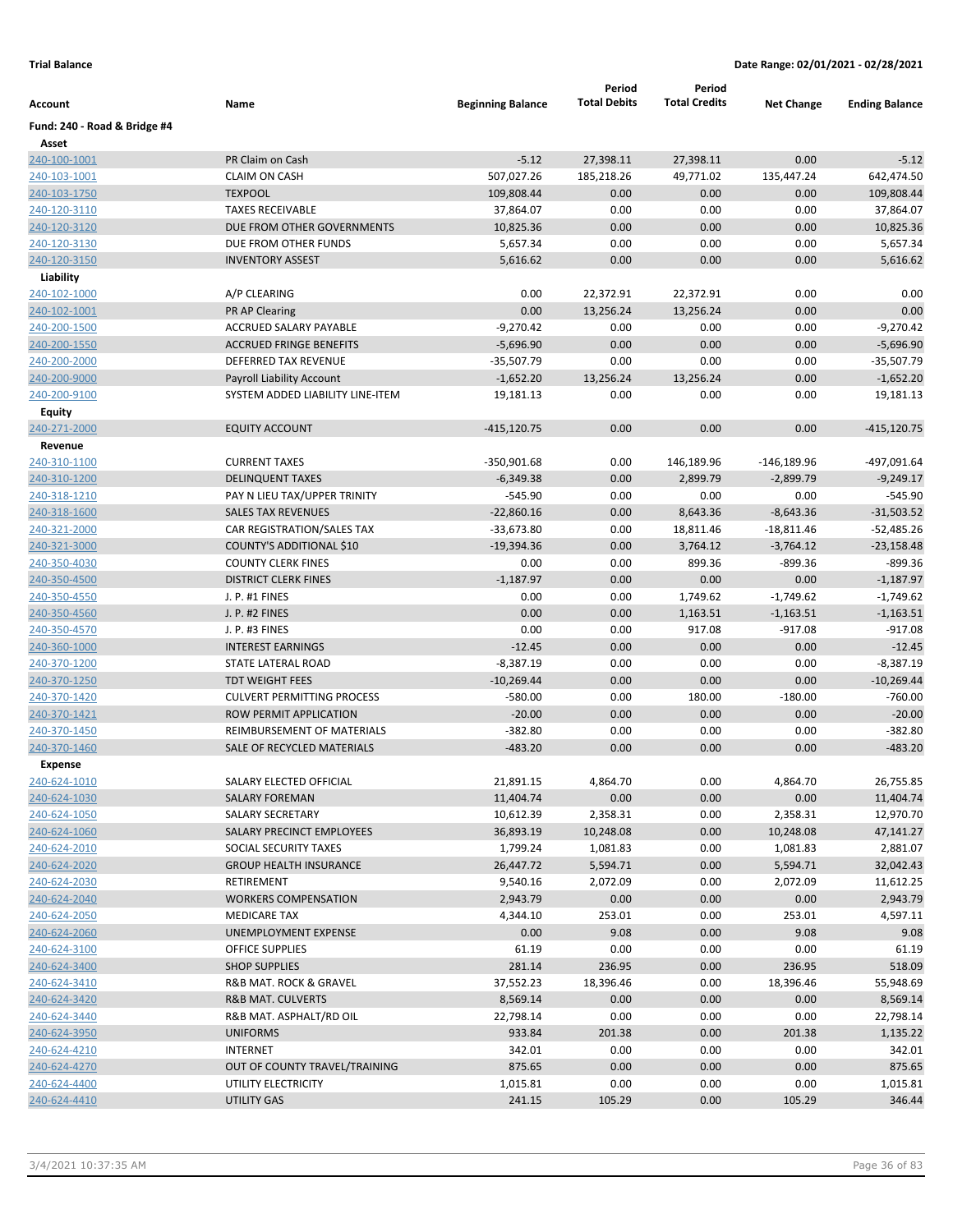| Account      | Name                                   | <b>Beginning Balance</b> | Period<br><b>Total Debits</b> | Period<br><b>Total Credits</b> | <b>Net Change</b> | <b>Ending Balance</b> |
|--------------|----------------------------------------|--------------------------|-------------------------------|--------------------------------|-------------------|-----------------------|
| 240-624-4420 | UTILITY WATER                          | 283.51                   | 57.58                         | 0.00                           | 57.58             | 341.09                |
| 240-624-4430 | TRASH PICK-UP                          | 1,202.25                 | 0.00                          | 0.00                           | 0.00              | 1,202.25              |
| 240-624-4570 | <b>R&amp;M MACHINERY GAS &amp; OIL</b> | 5,561.00                 | 0.00                          | 0.00                           | 0.00              | 5,561.00              |
| 240-624-4580 | <b>R&amp;M MACHINERY PARTS</b>         | 9,260.07                 | 2,961.17                      | 0.00                           | 2,961.17          | 12,221.24             |
| 240-624-4590 | <b>R&amp;M MACH. TIRES &amp; TUBES</b> | 487.00                   | 405.00                        | 0.00                           | 405.00            | 892.00                |
| 240-624-4600 | EQUIPMENT RENTAL/LEASE                 | 3,000.00                 | 0.00                          | 0.00                           | 0.00              | 3,000.00              |
| 240-624-4820 | <b>INSURANCE</b>                       | 2,777.63                 | 0.00                          | 0.00                           | 0.00              | 2,777.63              |
| 240-625-1050 | <b>SALARY SECRETARY</b>                | 3,555.12                 | 790.04                        | 0.00                           | 790.04            | 4,345.16              |
| 240-625-2010 | SOCIAL SECURITY TAXES                  | 50.70                    | 33.80                         | 0.00                           | 33.80             | 84.50                 |
| 240-625-2020 | <b>GROUP HEALTH INSURANCE</b>          | 1,017.56                 | 0.00                          | 0.00                           | 0.00              | 1,017.56              |
| 240-625-2030 | <b>RETIREMENT</b>                      | 419.56                   | 93.66                         | 0.00                           | 93.66             | 513.22                |
| 240-625-2040 | <b>WORKERS COMPENSATION</b>            | 14.74                    | 0.00                          | 0.00                           | 0.00              | 14.74                 |
| 240-625-2050 | <b>MEDICARE TAX</b>                    | 145.37                   | 7.88                          | 0.00                           | 7.88              | 153.25                |
|              | Fund 240 Total:                        | 0.00                     | 311,272.78                    | 311,272.78                     | 0.00              | 0.00                  |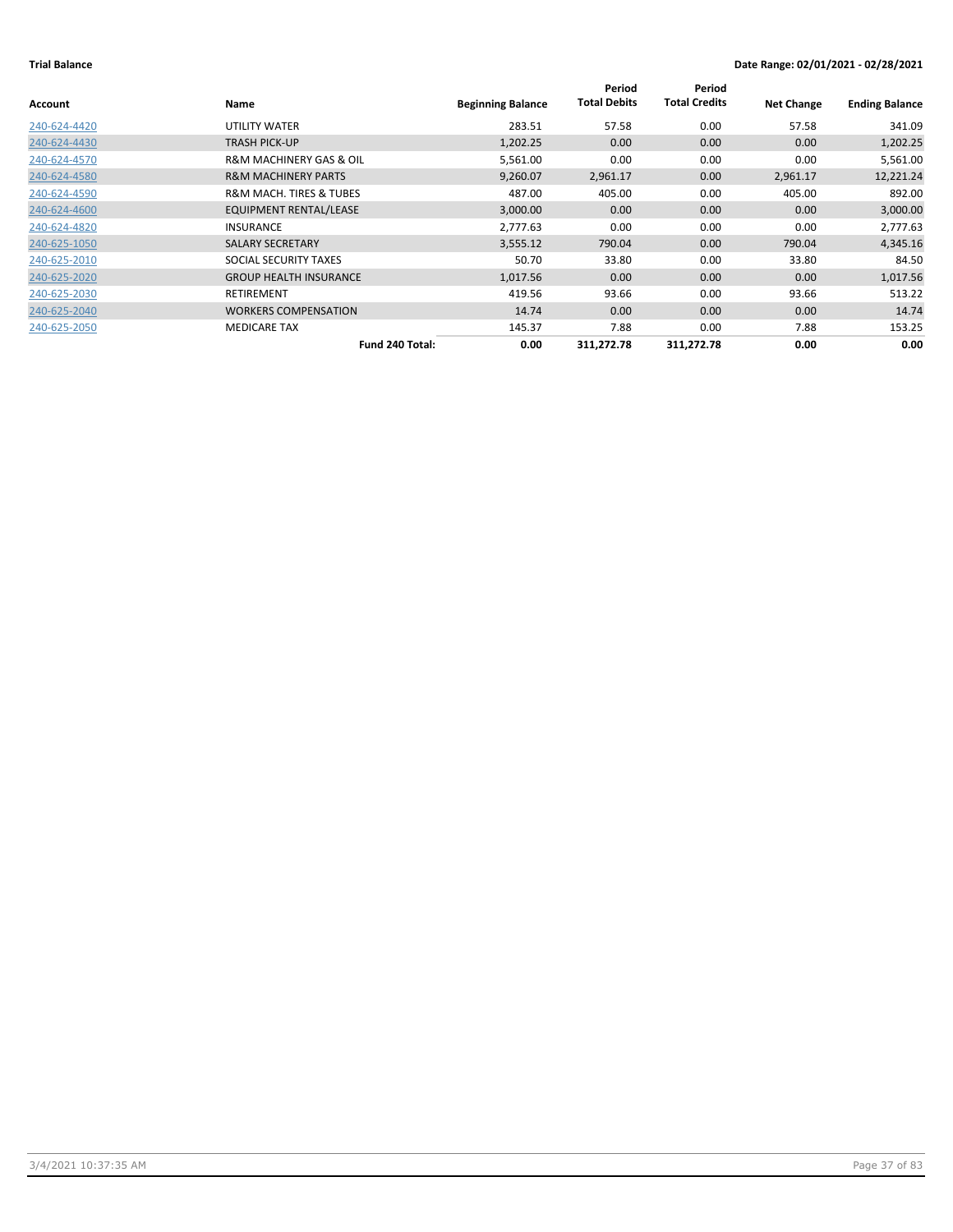|                                                       |                          |                          | Period              | Period               |                   |                       |
|-------------------------------------------------------|--------------------------|--------------------------|---------------------|----------------------|-------------------|-----------------------|
| Account                                               | <b>Name</b>              | <b>Beginning Balance</b> | <b>Total Debits</b> | <b>Total Credits</b> | <b>Net Change</b> | <b>Ending Balance</b> |
| Fund: 241 - Lake Road Impact/Raw Water PipelinePct. 4 |                          |                          |                     |                      |                   |                       |
| Asset                                                 |                          |                          |                     |                      |                   |                       |
| 241-103-1001                                          | <b>CLAIM ON CASH</b>     | 470,408.04               | 0.00                | 0.00                 | 0.00              | 470,408.04            |
| Equity                                                |                          |                          |                     |                      |                   |                       |
| 241-271-2000                                          | <b>EQUITY ACCOUNT</b>    | $-366,408.04$            | 0.00                | 0.00                 | 0.00              | $-366,408.04$         |
| Revenue                                               |                          |                          |                     |                      |                   |                       |
| 241-326-1830                                          | FOR MAINTENANCE OF ROADS | $-104,000.00$            | 0.00                | 0.00                 | 0.00              | $-104,000.00$         |
|                                                       | Fund 241 Total:          | 0.00                     | 0.00                | 0.00                 | 0.00              | 0.00                  |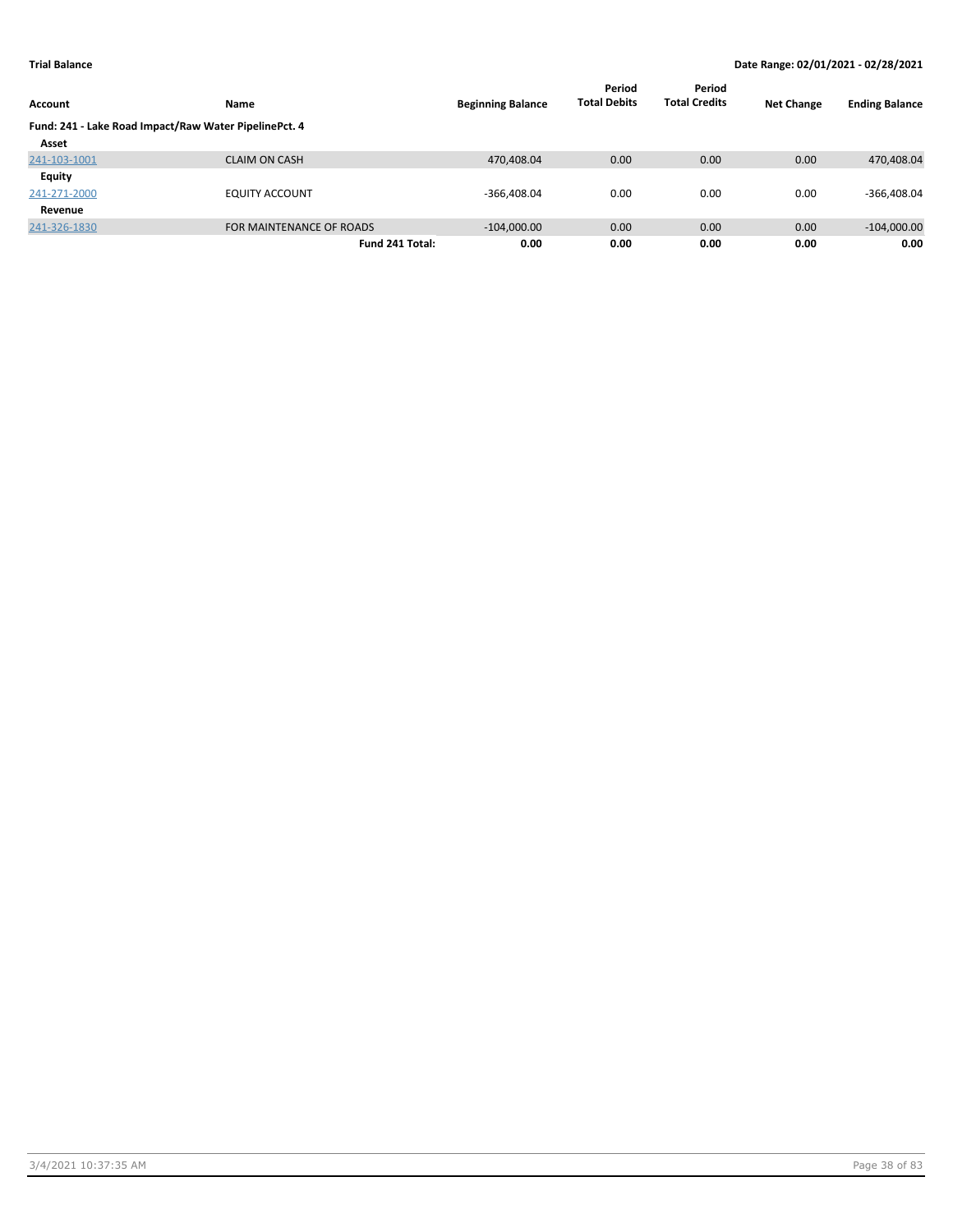|                                                   |                       |                 |                          | Period              | Period               |                   |                       |
|---------------------------------------------------|-----------------------|-----------------|--------------------------|---------------------|----------------------|-------------------|-----------------------|
| Account                                           | Name                  |                 | <b>Beginning Balance</b> | <b>Total Debits</b> | <b>Total Credits</b> | <b>Net Change</b> | <b>Ending Balance</b> |
| Fund: 250 - Raw Water Pipeline Rock for Pct.2,3,4 |                       |                 |                          |                     |                      |                   |                       |
| Asset                                             |                       |                 |                          |                     |                      |                   |                       |
| 250-103-1001                                      | <b>CLAIM ON CASH</b>  |                 | 39.31                    | 0.00                | 0.00                 | 0.00              | 39.31                 |
| Equity                                            |                       |                 |                          |                     |                      |                   |                       |
| 250-271-2000                                      | <b>EQUITY ACCOUNT</b> |                 | $-39.31$                 | 0.00                | 0.00                 | 0.00              | $-39.31$              |
|                                                   |                       | Fund 250 Total: | 0.00                     | 0.00                | 0.00                 | 0.00              | 0.00                  |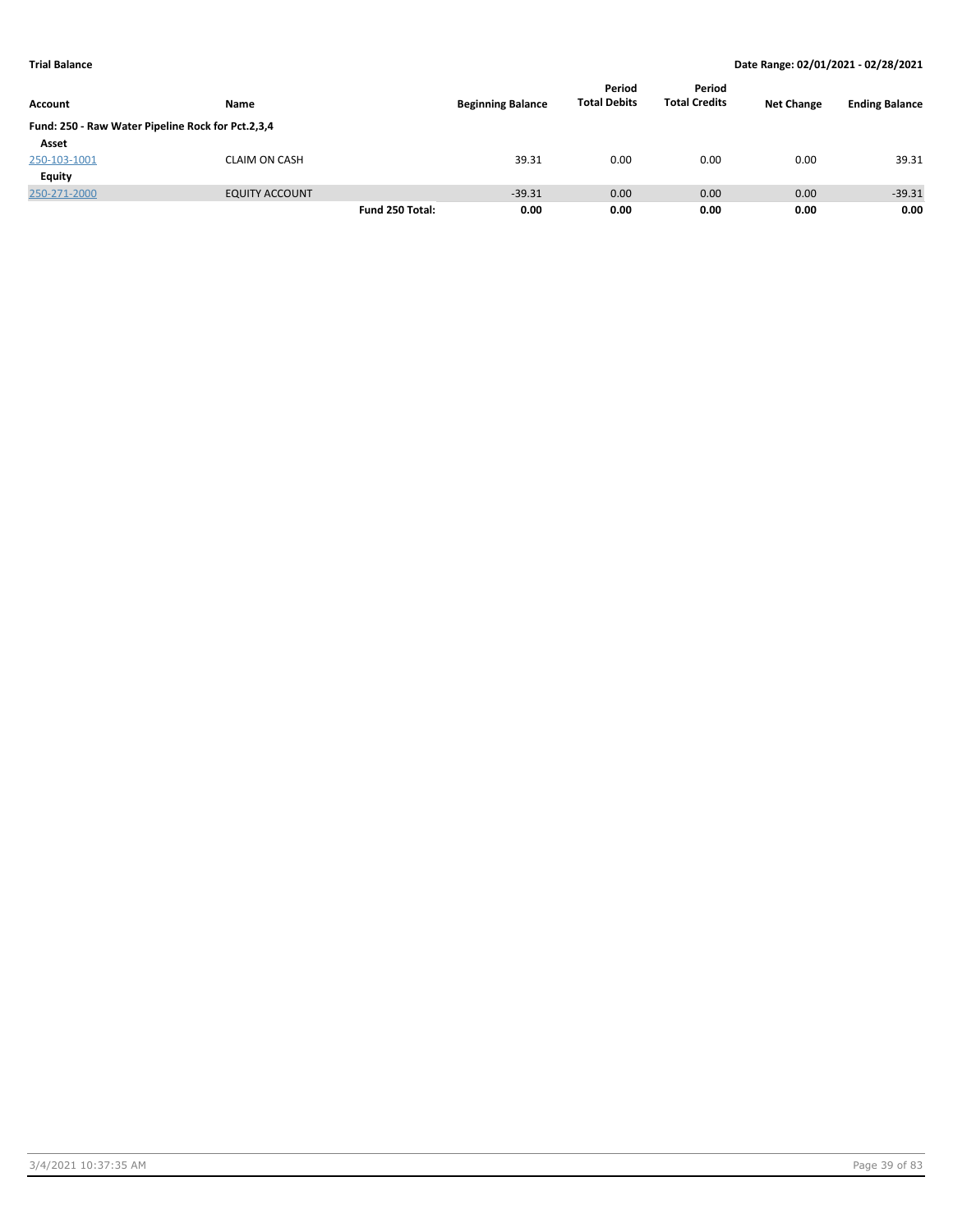| Account                                     | Name                             | <b>Beginning Balance</b> | Period<br><b>Total Debits</b> | Period<br><b>Total Credits</b> | <b>Net Change</b> | <b>Ending Balance</b> |
|---------------------------------------------|----------------------------------|--------------------------|-------------------------------|--------------------------------|-------------------|-----------------------|
| Fund: 260 - J.P.#1 Justice Court Technology |                                  |                          |                               |                                |                   |                       |
| Asset                                       |                                  |                          |                               |                                |                   |                       |
| 260-103-1001                                | <b>CLAIM ON CASH</b>             | 47,836.50                | 479.58                        | 0.00                           | 479.58            | 48,316.08             |
| 260-120-3130                                | DUE FROM OTHER FUNDS             | 437.79                   | 0.00                          | 0.00                           | 0.00              | 437.79                |
| Liability                                   |                                  |                          |                               |                                |                   |                       |
| 260-200-9100                                | SYSTEM ADDED LIABILITY LINE-ITEM | 30.56                    | 0.00                          | 0.00                           | 0.00              | 30.56                 |
| Equity                                      |                                  |                          |                               |                                |                   |                       |
| 260-271-2000                                | <b>EQUITY ACCOUNT</b>            | $-49,831.27$             | 0.00                          | 0.00                           | 0.00              | $-49,831.27$          |
| Revenue                                     |                                  |                          |                               |                                |                   |                       |
| 260-370-4550                                | J.P.#1 TECHNOLOGY FEES           | 0.00                     | 0.00                          | 479.58                         | $-479.58$         | $-479.58$             |
| Expense                                     |                                  |                          |                               |                                |                   |                       |
| 260-455-5720                                | <b>OFFICE EQUIPMENT</b>          | 1,526.42                 | 0.00                          | 0.00                           | 0.00              | 1,526.42              |
|                                             | Fund 260 Total:                  | 0.00                     | 479.58                        | 479.58                         | 0.00              | 0.00                  |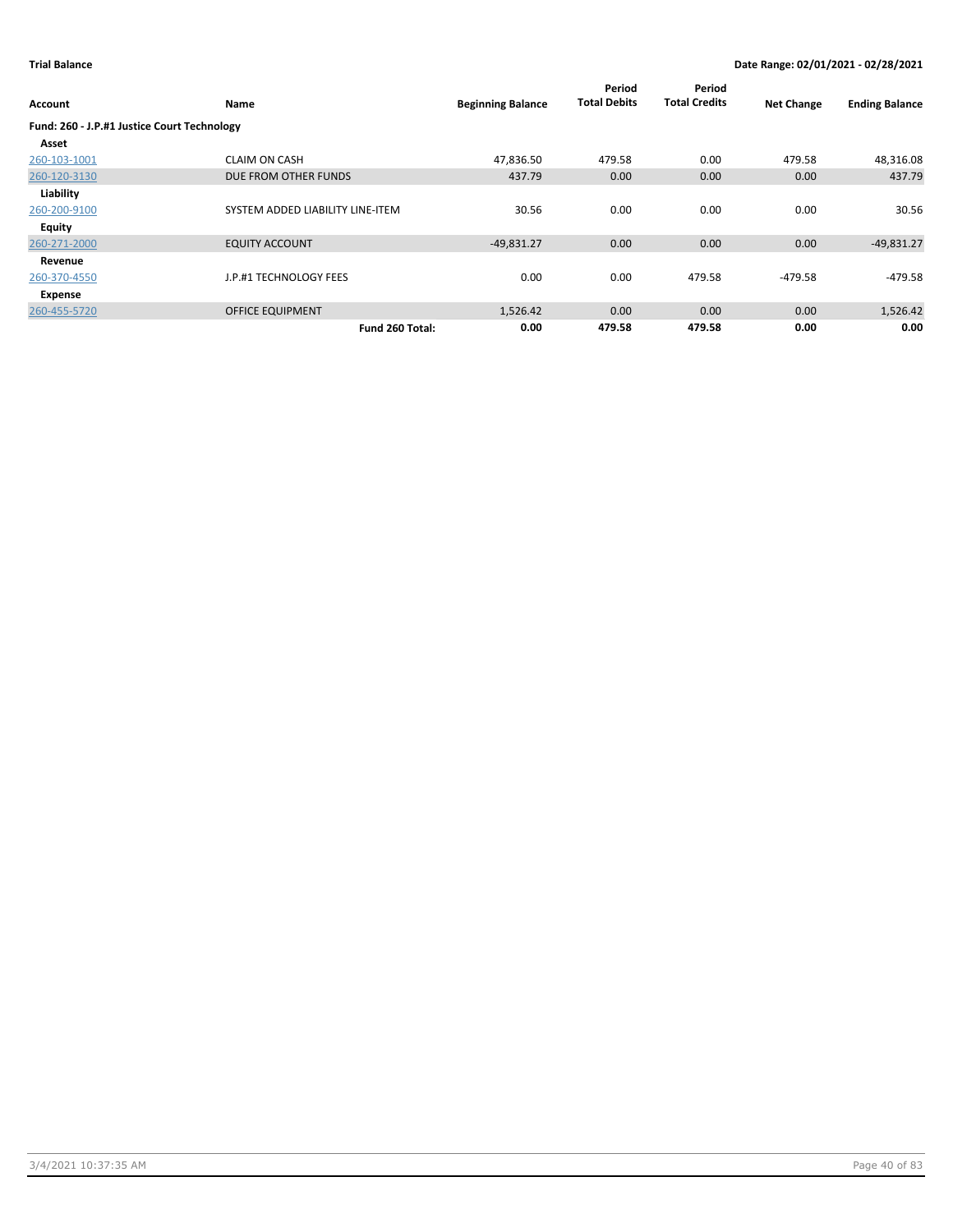|                                             |                        |                          | Period              | Period               |                   |                       |
|---------------------------------------------|------------------------|--------------------------|---------------------|----------------------|-------------------|-----------------------|
| <b>Account</b>                              | Name                   | <b>Beginning Balance</b> | <b>Total Debits</b> | <b>Total Credits</b> | <b>Net Change</b> | <b>Ending Balance</b> |
| Fund: 270 - J.P.#2 Justice Court Technology |                        |                          |                     |                      |                   |                       |
| Asset                                       |                        |                          |                     |                      |                   |                       |
| 270-103-1001                                | <b>CLAIM ON CASH</b>   | 9,759.38                 | 70.12               | 0.00                 | 70.12             | 9,829.50              |
| 270-120-3130                                | DUE FROM OTHER FUNDS   | 233.20                   | 0.00                | 0.00                 | 0.00              | 233.20                |
| <b>Equity</b>                               |                        |                          |                     |                      |                   |                       |
| 270-271-2000                                | <b>EQUITY ACCOUNT</b>  | $-9,992.58$              | 0.00                | 0.00                 | 0.00              | $-9,992.58$           |
| Revenue                                     |                        |                          |                     |                      |                   |                       |
| 270-370-4560                                | J.P.#2 TECHNOLOGY FEES | 0.00                     | 0.00                | 70.12                | $-70.12$          | $-70.12$              |
|                                             | Fund 270 Total:        | 0.00                     | 70.12               | 70.12                | 0.00              | 0.00                  |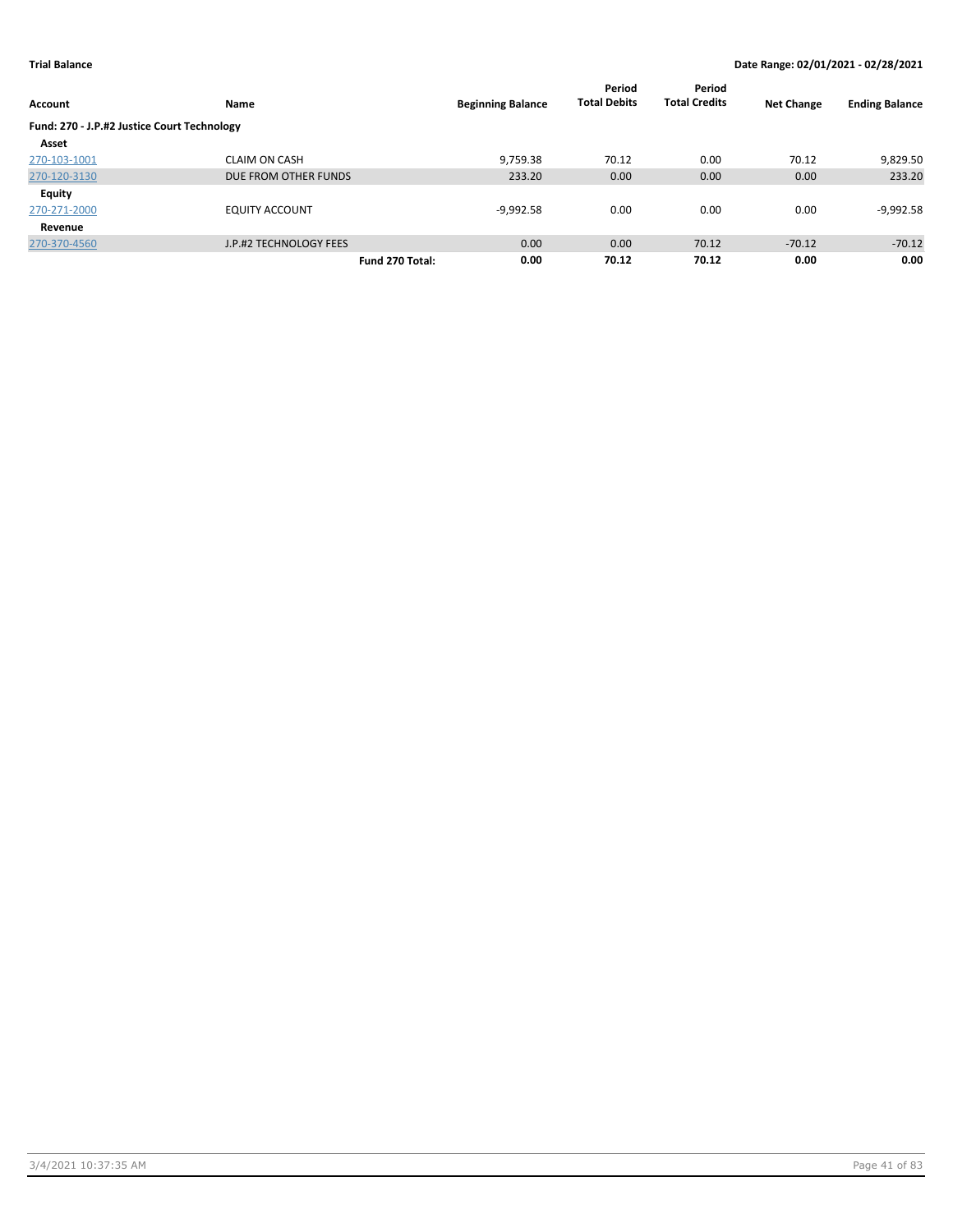| Account                                     | Name                             | <b>Beginning Balance</b> | Period<br><b>Total Debits</b> | Period<br><b>Total Credits</b> | <b>Net Change</b> | <b>Ending Balance</b> |
|---------------------------------------------|----------------------------------|--------------------------|-------------------------------|--------------------------------|-------------------|-----------------------|
| Fund: 280 - J.P.#3 Justice Court Technology |                                  |                          |                               |                                |                   |                       |
| Asset                                       |                                  |                          |                               |                                |                   |                       |
| 280-103-1001                                | <b>CLAIM ON CASH</b>             | 5,901.95                 | 316.01                        | 0.00                           | 316.01            | 6,217.96              |
| 280-120-3130                                | DUE FROM OTHER FUNDS             | 109.75                   | 0.00                          | 0.00                           | 0.00              | 109.75                |
| Liability                                   |                                  |                          |                               |                                |                   |                       |
| 280-200-9100                                | SYSTEM ADDED LIABILITY LINE-ITEM | $-859.99$                | 0.00                          | 0.00                           | 0.00              | $-859.99$             |
| Equity                                      |                                  |                          |                               |                                |                   |                       |
| 280-271-2000                                | <b>EQUITY ACCOUNT</b>            | $-5,151.71$              | 0.00                          | 0.00                           | 0.00              | $-5,151.71$           |
| Revenue                                     |                                  |                          |                               |                                |                   |                       |
| 280-370-4560                                | J.P.#3 TECHNOLOGY FEES           | 0.00                     | 0.00                          | 316.01                         | $-316.01$         | $-316.01$             |
|                                             | Fund 280 Total:                  | 0.00                     | 316.01                        | 316.01                         | 0.00              | 0.00                  |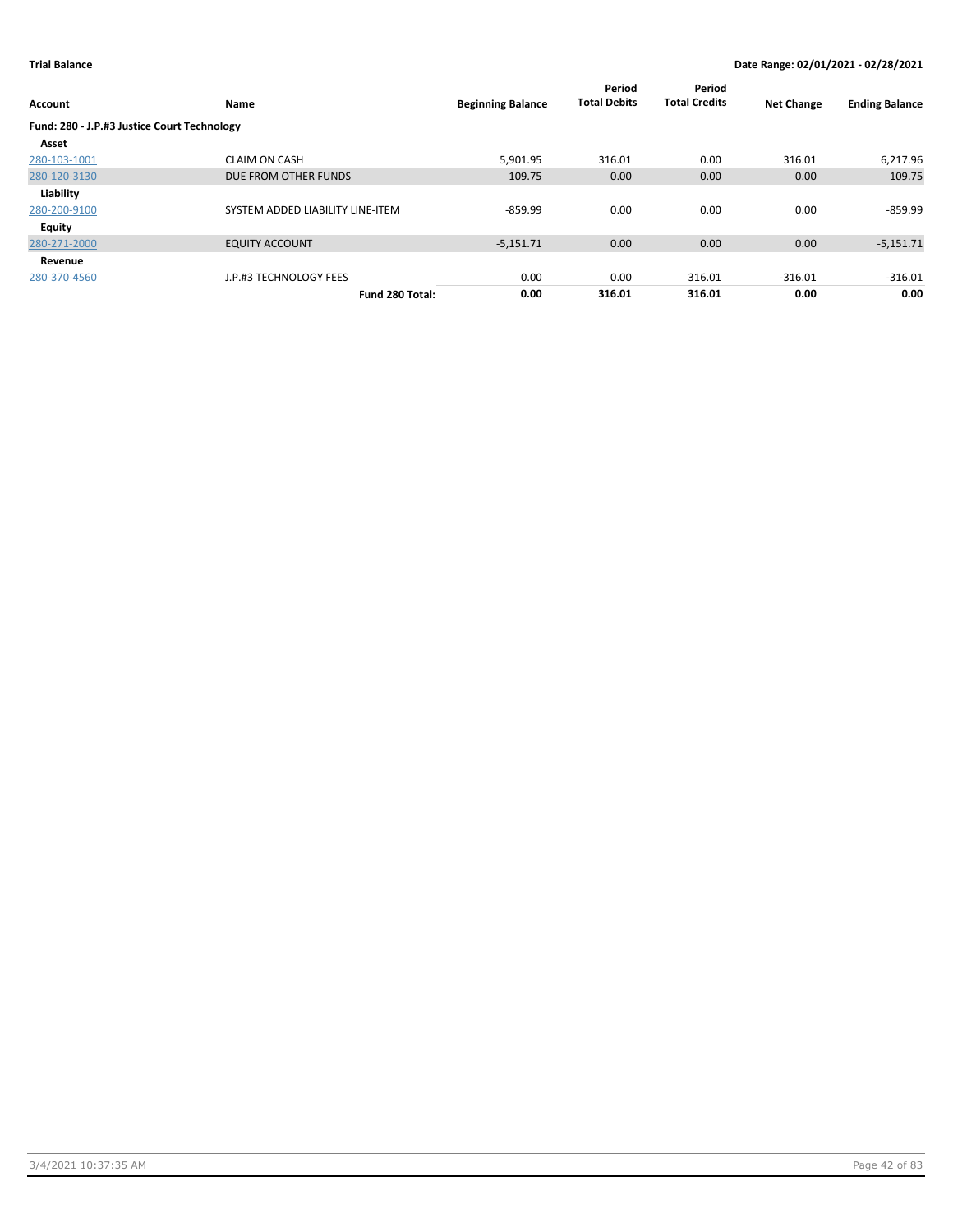| Account                                         | <b>Name</b>                        | <b>Beginning Balance</b> | Period<br><b>Total Debits</b> | Period<br><b>Total Credits</b> | <b>Net Change</b> | <b>Ending Balance</b> |
|-------------------------------------------------|------------------------------------|--------------------------|-------------------------------|--------------------------------|-------------------|-----------------------|
| Fund: 310 - F.C.Detention Center Annual Payment |                                    |                          |                               |                                |                   |                       |
| Asset                                           |                                    |                          |                               |                                |                   |                       |
| 310-103-1001                                    | <b>CLAIM ON CASH</b>               | 8,418.35                 | 0.00                          | 245.00                         | $-245.00$         | 8,173.35              |
| Liability                                       |                                    |                          |                               |                                |                   |                       |
| 310-102-1000                                    | A/P CLEARING                       | 0.00                     | 245.00                        | 245.00                         | 0.00              | 0.00                  |
| 310-200-9100                                    | SYSTEM ADDED LIABILITY LINE-ITEM   | 530.00                   | 0.00                          | 0.00                           | 0.00              | 530.00                |
| Equity                                          |                                    |                          |                               |                                |                   |                       |
| 310-271-2000                                    | <b>EQUITY ACCOUNT</b>              | $-12,308.85$             | 0.00                          | 0.00                           | 0.00              | $-12,308.85$          |
| Revenue                                         |                                    |                          |                               |                                |                   |                       |
| 310-370-1300                                    | <b>REFUNDS &amp; MISCELLANEOUS</b> | $-100.00$                | 0.00                          | 0.00                           | 0.00              | $-100.00$             |
| Expense                                         |                                    |                          |                               |                                |                   |                       |
| 310-560-4270                                    | OUT OF COUNTY TRAVEL/TRAINING      | 3,460.50                 | 245.00                        | 0.00                           | 245.00            | 3,705.50              |
|                                                 | Fund 310 Total:                    | 0.00                     | 490.00                        | 490.00                         | 0.00              | 0.00                  |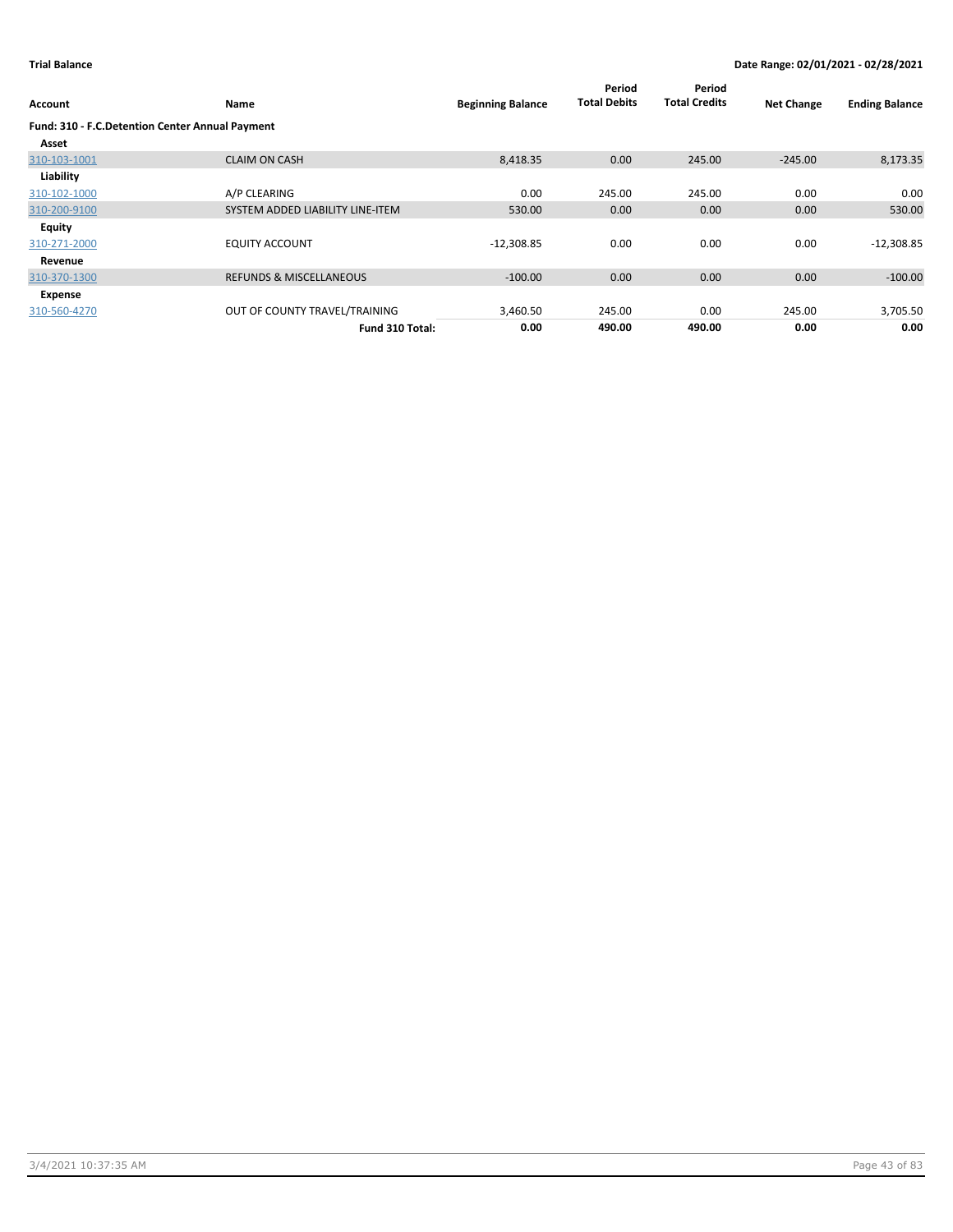| Account                                   | Name                   |                 | <b>Beginning Balance</b> | Period<br><b>Total Debits</b> | Period<br><b>Total Credits</b> | <b>Net Change</b> | <b>Ending Balance</b> |
|-------------------------------------------|------------------------|-----------------|--------------------------|-------------------------------|--------------------------------|-------------------|-----------------------|
| Fund: 330 - Bail Bondsman Application Fee |                        |                 |                          |                               |                                |                   |                       |
| Asset                                     |                        |                 |                          |                               |                                |                   |                       |
| 330-103-1001                              | <b>CLAIM ON CASH</b>   |                 | 8,928.03                 | 0.00                          | 0.00                           | 0.00              | 8,928.03              |
| Equity                                    |                        |                 |                          |                               |                                |                   |                       |
| 330-271-2000                              | <b>EQUITY ACCOUNT</b>  |                 | $-8,428.03$              | 0.00                          | 0.00                           | 0.00              | $-8,428.03$           |
| Revenue                                   |                        |                 |                          |                               |                                |                   |                       |
| 330-340-4800                              | <b>APPLICATION FEE</b> |                 | $-500.00$                | 0.00                          | 0.00                           | 0.00              | $-500.00$             |
|                                           |                        | Fund 330 Total: | 0.00                     | 0.00                          | 0.00                           | 0.00              | 0.00                  |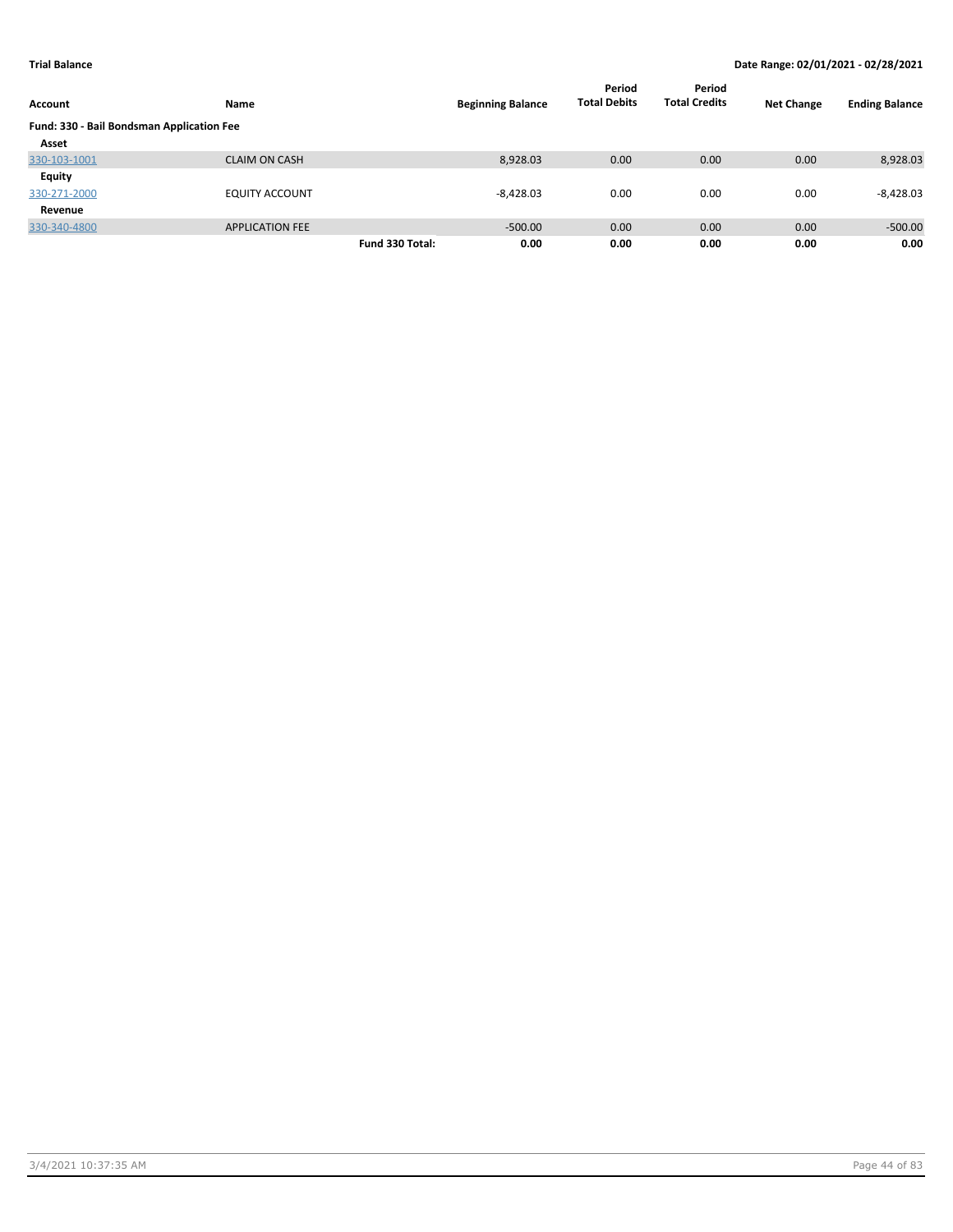| Account                 | Name                             | <b>Beginning Balance</b> | Period<br><b>Total Debits</b> | Period<br><b>Total Credits</b> | <b>Net Change</b> | <b>Ending Balance</b> |
|-------------------------|----------------------------------|--------------------------|-------------------------------|--------------------------------|-------------------|-----------------------|
| Fund: 350 - Law Library |                                  |                          |                               |                                |                   |                       |
| Asset                   |                                  |                          |                               |                                |                   |                       |
| 350-103-1001            | <b>CLAIM ON CASH</b>             | 195,562.80               | 1,155.00                      | 0.00                           | 1,155.00          | 196,717.80            |
| 350-120-3130            | DUE FROM OTHER FUNDS             | 1,803.63                 | 0.00                          | 0.00                           | 0.00              | 1,803.63              |
| Liability               |                                  |                          |                               |                                |                   |                       |
| 350-200-9100            | SYSTEM ADDED LIABILITY LINE-ITEM | $-300.00$                | 0.00                          | 0.00                           | 0.00              | $-300.00$             |
| <b>Equity</b>           |                                  |                          |                               |                                |                   |                       |
| 350-271-2000            | <b>EQUITY ACCOUNT</b>            | $-196,152.06$            | 0.00                          | 0.00                           | 0.00              | $-196, 152.06$        |
| Revenue                 |                                  |                          |                               |                                |                   |                       |
| 350-340-4030            | <b>COUNTY CLERK FEES</b>         | 0.00                     | 0.00                          | 1,155.00                       | $-1,155.00$       | $-1,155.00$           |
| 350-340-4500            | <b>DISTRICT CLERK FEES</b>       | $-914.37$                | 0.00                          | 0.00                           | 0.00              | $-914.37$             |
|                         | Fund 350 Total:                  | 0.00                     | 1,155.00                      | 1,155.00                       | 0.00              | 0.00                  |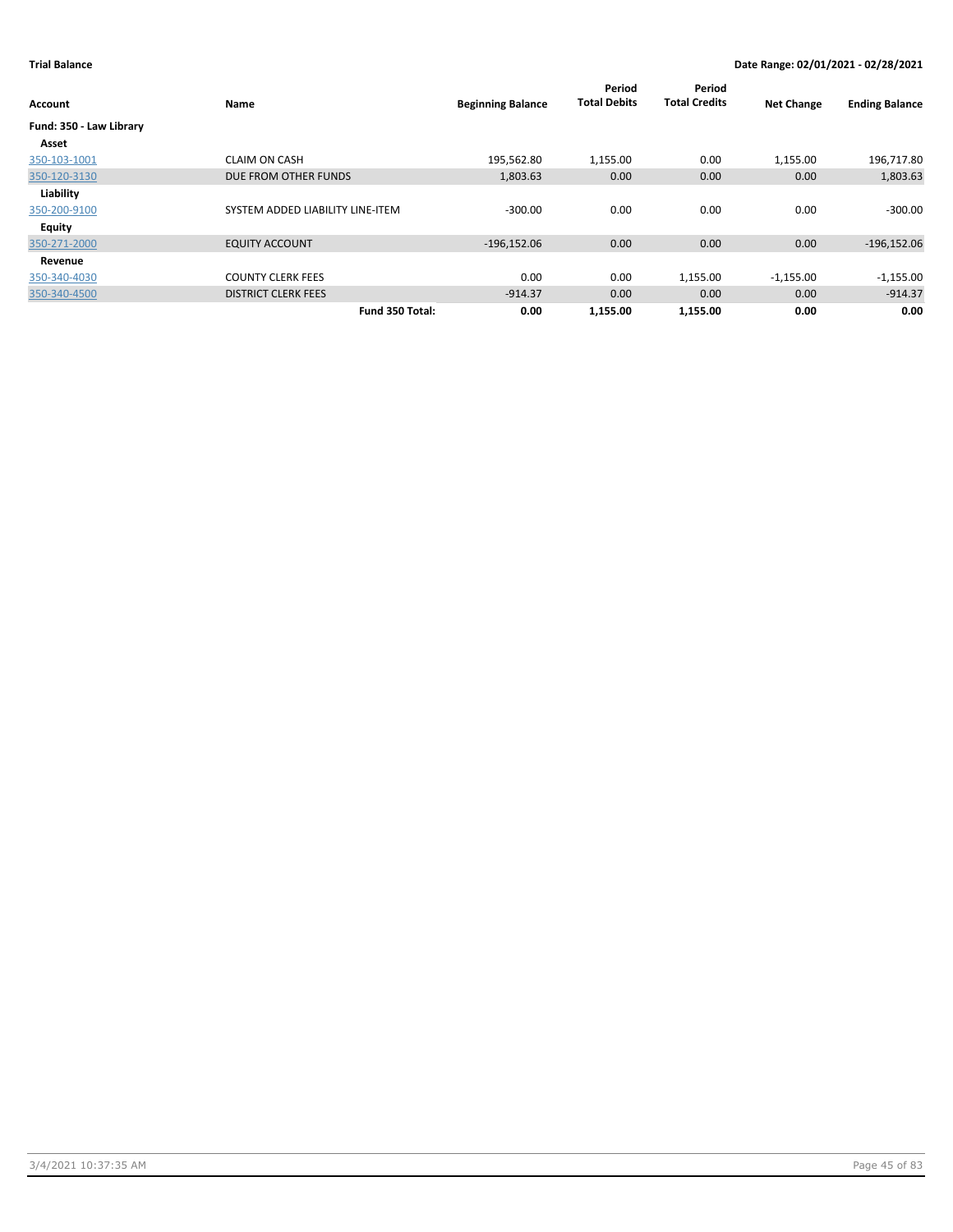| <b>Account</b>        | Name                               | <b>Beginning Balance</b> | Period<br><b>Total Debits</b> | Period<br><b>Total Credits</b> | <b>Net Change</b> | <b>Ending Balance</b> |
|-----------------------|------------------------------------|--------------------------|-------------------------------|--------------------------------|-------------------|-----------------------|
|                       |                                    |                          |                               |                                |                   |                       |
| Fund: 360 - D. A. Fee |                                    |                          |                               |                                |                   |                       |
| Asset                 |                                    |                          |                               |                                |                   |                       |
| 360-100-1001          | PR Claim on Cash                   | $-0.34$                  | 1,275.75                      | 1,275.75                       | 0.00              | $-0.34$               |
| 360-103-1360          | D.A. FEE CASH ACCOUNT              | 11,179.47                | 94.04                         | 120.00                         | $-25.96$          | 11,153.51             |
| 360-103-2360          | D.A. FEE SEIZURE FUND              | 31,836.05                | 0.00                          | 1,275.75                       | $-1,275.75$       | 30,560.30             |
| Liability             |                                    |                          |                               |                                |                   |                       |
| 360-102-1001          | <b>PR AP Clearing</b>              | 0.00                     | 629.65                        | 629.65                         | 0.00              | 0.00                  |
| 360-200-1500          | <b>ACCURED SALARY PAYABLE</b>      | $-689.96$                | 0.00                          | 0.00                           | 0.00              | $-689.96$             |
| 360-200-1550          | <b>ACCURED FRINGE BENEFITS</b>     | $-232.17$                | 0.00                          | 0.00                           | 0.00              | $-232.17$             |
| 360-200-9000          | Payroll Liability Account          | $-88.62$                 | 629.65                        | 629.65                         | 0.00              | $-88.62$              |
| <b>Equity</b>         |                                    |                          |                               |                                |                   |                       |
| 360-271-2000          | <b>EQUITY ACCOUNT</b>              | $-26,298.61$             | 0.00                          | 0.00                           | 0.00              | $-26,298.61$          |
| Revenue               |                                    |                          |                               |                                |                   |                       |
| 360-340-4750          | <b>DISTRICT ATTORNEY FEES</b>      | $-53.28$                 | 0.00                          | 30.00                          | $-30.00$          | $-83.28$              |
| 360-352-2000          | <b>CONTRABAND FORFEITURE</b>       | $-21,859.41$             | 0.00                          | 0.00                           | 0.00              | $-21,859.41$          |
| 360-360-1000          | INTEREST EARNINGS-D.A. FEE         | $-0.25$                  | 0.00                          | 0.00                           | 0.00              | $-0.25$               |
| 360-370-1300          | <b>REFUNDS &amp; MISCELLANEOUS</b> | $-362.11$                | 0.00                          | 64.04                          | $-64.04$          | $-426.15$             |
| <b>Expense</b>        |                                    |                          |                               |                                |                   |                       |
| 360-475-4900          | <b>MISCELLANEOUS</b>               | 899.20                   | 120.00                        | 0.00                           | 120.00            | 1,019.20              |
| 360-477-1012          | <b>SALARY SUPPLEMENT</b>           | 4,267.44                 | 948.32                        | 0.00                           | 948.32            | 5,215.76              |
| 360-477-2010          | SOCIAL SECURITY TAXES              | 81.81                    | 54.36                         | 0.00                           | 54.36             | 136.17                |
| 360-477-2020          | <b>GROUP HEALTH INSURANCE</b>      | 592.88                   | 148.18                        | 0.00                           | 148.18            | 741.06                |
| 360-477-2030          | <b>RETIREMENT</b>                  | 501.43                   | 112.17                        | 0.00                           | 112.17            | 613.60                |
| 360-477-2040          | <b>WORKERS COMPENSATION</b>        | 3.41                     | 0.00                          | 0.00                           | 0.00              | 3.41                  |
| 360-477-2050          | <b>MEDICARE TAX</b>                | 223.06                   | 12.72                         | 0.00                           | 12.72             | 235.78                |
|                       | Fund 360 Total:                    | 0.00                     | 4,024.84                      | 4,024.84                       | 0.00              | 0.00                  |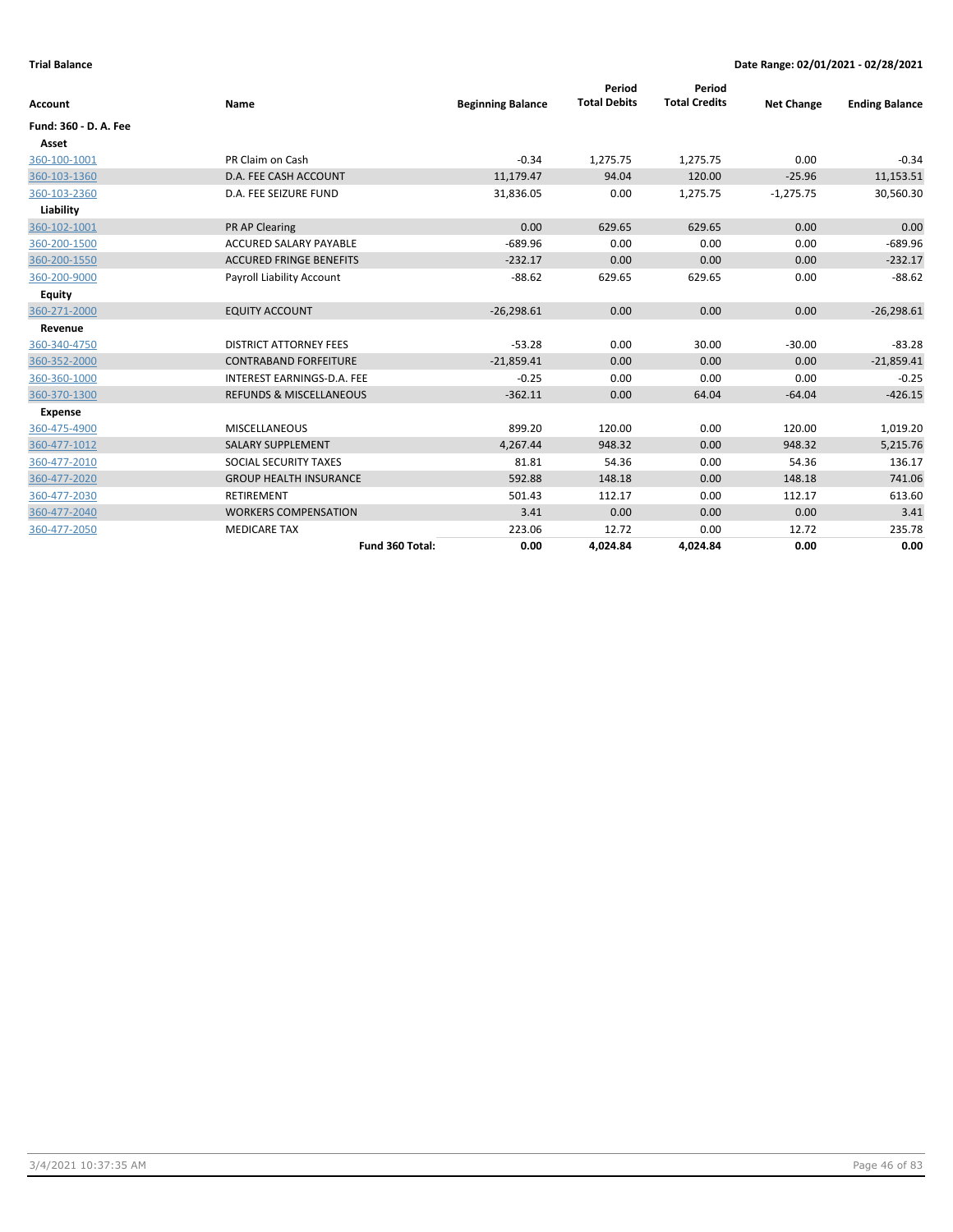| Account                               | Name                           | <b>Beginning Balance</b> | Period<br><b>Total Debits</b> | Period<br><b>Total Credits</b> | <b>Net Change</b> | <b>Ending Balance</b> |
|---------------------------------------|--------------------------------|--------------------------|-------------------------------|--------------------------------|-------------------|-----------------------|
| <b>Fund: 361 - Contraband Seizure</b> |                                |                          |                               |                                |                   |                       |
| Asset                                 |                                |                          |                               |                                |                   |                       |
| 361-103-1370                          | <b>CASH-CONTRABAND SEIZURE</b> | 21,710.30                | 0.00                          | 0.00                           | 0.00              | 21,710.30             |
| Liability                             |                                |                          |                               |                                |                   |                       |
| 361-207-0990                          | <b>HELD IN TRUST</b>           | $-19,258.60$             | 0.00                          | 0.00                           | 0.00              | $-19,258.60$          |
| Equity                                |                                |                          |                               |                                |                   |                       |
| 361-271-2000                          | <b>EQUITY ACCOUNT</b>          | $-2.451.48$              | 0.00                          | 0.00                           | 0.00              | $-2,451.48$           |
| Revenue                               |                                |                          |                               |                                |                   |                       |
| 361-360-1000                          | <b>INTEREST EARNINGS</b>       | $-0.22$                  | 0.00                          | 0.00                           | 0.00              | $-0.22$               |
|                                       | Fund 361 Total:                | 0.00                     | 0.00                          | 0.00                           | 0.00              | 0.00                  |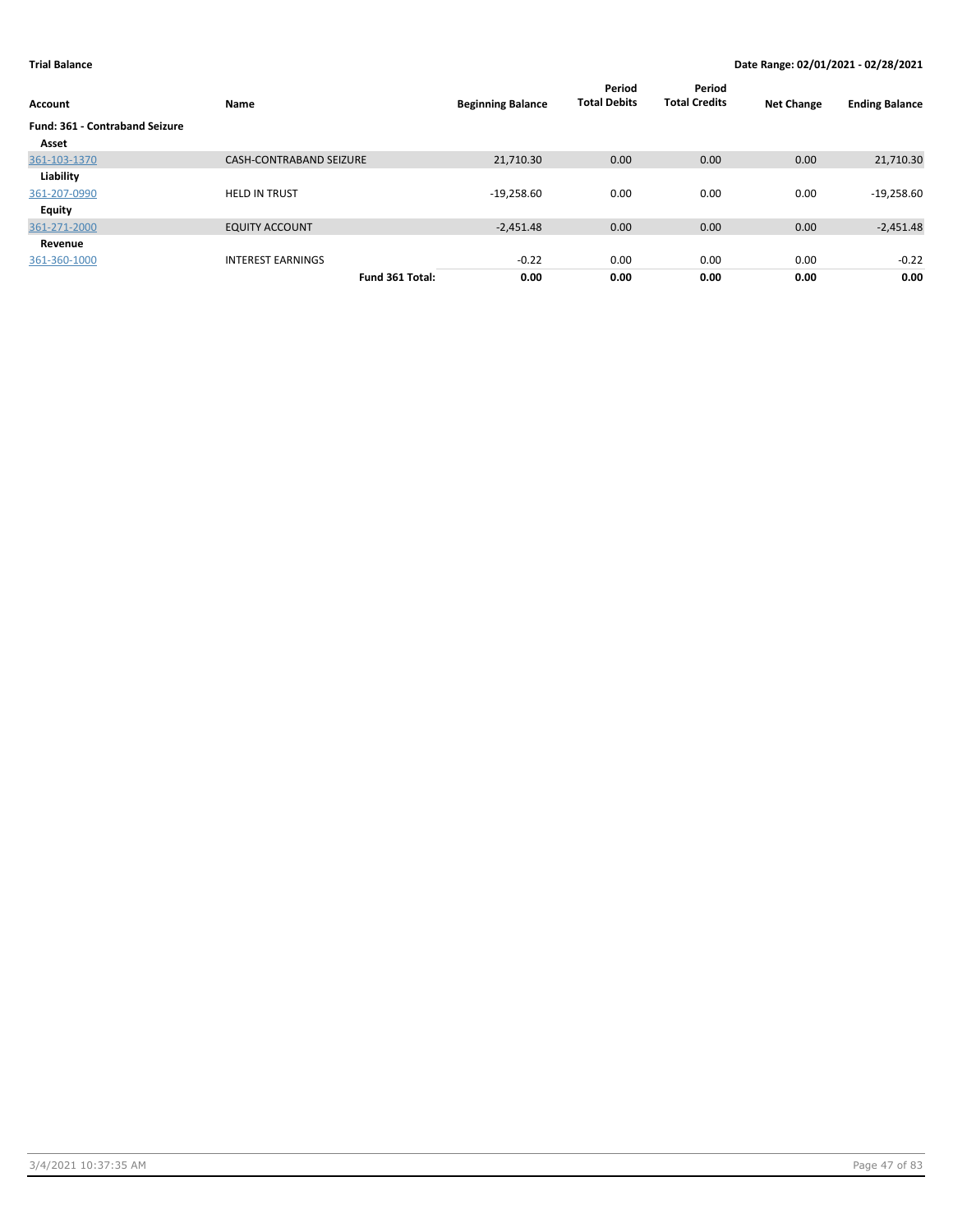| Account                        | Name                            | <b>Beginning Balance</b> | Period<br><b>Total Debits</b> | Period<br><b>Total Credits</b> | <b>Net Change</b> | <b>Ending Balance</b> |
|--------------------------------|---------------------------------|--------------------------|-------------------------------|--------------------------------|-------------------|-----------------------|
| Fund: 362 - Investigator/LEOSE |                                 |                          |                               |                                |                   |                       |
| Asset                          |                                 |                          |                               |                                |                   |                       |
| 362-103-1001                   | <b>CLAIM ON CASH</b>            | 685.36                   | 642.52                        | 0.00                           | 642.52            | 1,327.88              |
| Equity                         |                                 |                          |                               |                                |                   |                       |
| 362-271-2000                   | <b>EQUITY ACCOUNT</b>           | $-685.36$                | 0.00                          | 0.00                           | 0.00              | $-685.36$             |
| Revenue                        |                                 |                          |                               |                                |                   |                       |
| 362-330-4750                   | <b>INVESTIGATOR/LEOSE GRANT</b> | 0.00                     | 0.00                          | 642.52                         | $-642.52$         | $-642.52$             |
|                                | Fund 362 Total:                 | 0.00                     | 642.52                        | 642.52                         | 0.00              | 0.00                  |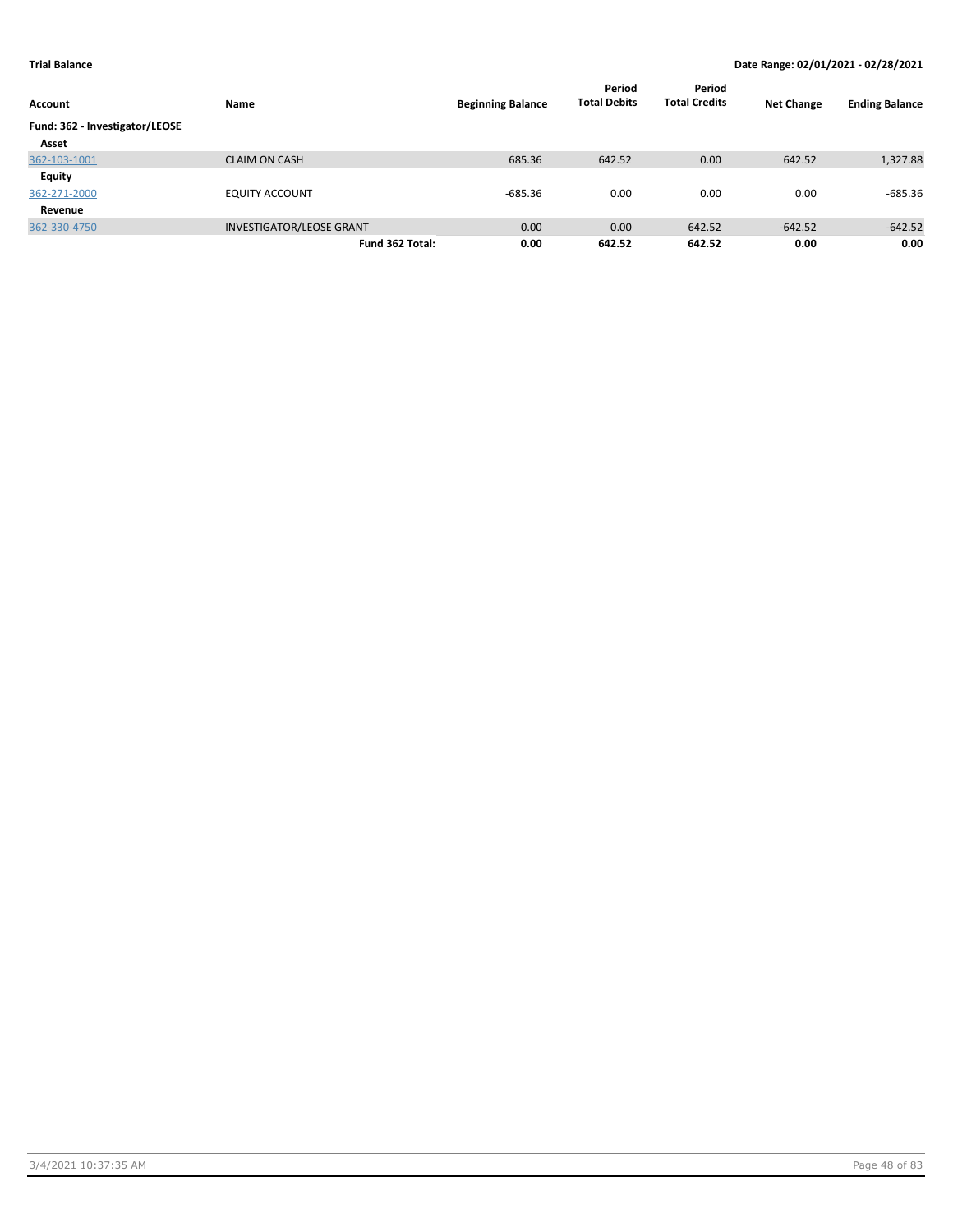|                           |                              |                 |                          | Period<br><b>Total Debits</b> | Period<br><b>Total Credits</b> |                   |                       |
|---------------------------|------------------------------|-----------------|--------------------------|-------------------------------|--------------------------------|-------------------|-----------------------|
| <b>Account</b>            | Name                         |                 | <b>Beginning Balance</b> |                               |                                | <b>Net Change</b> | <b>Ending Balance</b> |
| Fund: 380 - IHC Co-Op Gin |                              |                 |                          |                               |                                |                   |                       |
| Asset                     |                              |                 |                          |                               |                                |                   |                       |
| 380-103-1001              | <b>CLAIM ON CASH</b>         |                 | 521.67                   | 0.00                          | 0.00                           | 0.00              | 521.67                |
| 380-103-1750              | <b>IHC CO-OP GIN TEXPOOL</b> |                 | 19,216.73                | 0.00                          | 0.00                           | 0.00              | 19,216.73             |
| <b>Equity</b>             |                              |                 |                          |                               |                                |                   |                       |
| 380-271-2000              | <b>EQUITY ACCOUNT</b>        |                 | $-19,736.23$             | 0.00                          | 0.00                           | 0.00              | $-19,736.23$          |
| Revenue                   |                              |                 |                          |                               |                                |                   |                       |
| 380-360-1000              | <b>INTEREST EARNINGS</b>     |                 | $-2.17$                  | 0.00                          | 0.00                           | 0.00              | $-2.17$               |
|                           |                              | Fund 380 Total: | 0.00                     | 0.00                          | 0.00                           | 0.00              | 0.00                  |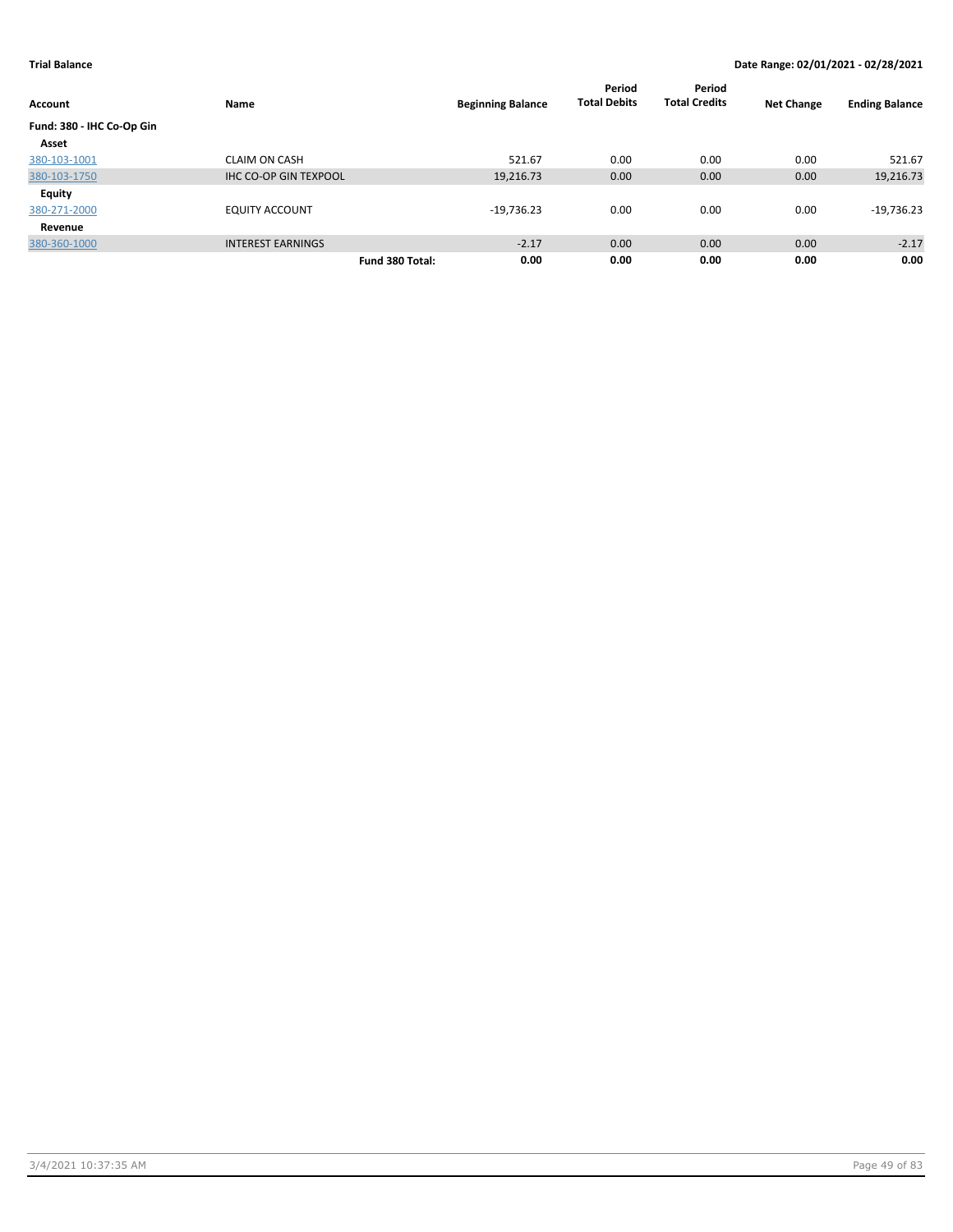| Account                            | <b>Name</b>                     | <b>Beginning Balance</b> | Period<br><b>Total Debits</b> | Period<br><b>Total Credits</b> | <b>Net Change</b> | <b>Ending Balance</b> |
|------------------------------------|---------------------------------|--------------------------|-------------------------------|--------------------------------|-------------------|-----------------------|
| Fund: 381 - IHC Bonnie Ruth Cooper |                                 |                          |                               |                                |                   |                       |
| Asset                              |                                 |                          |                               |                                |                   |                       |
| 381-103-1001                       | <b>CLAIM ON CASH</b>            | 1,450.87                 | 0.00                          | 326.57                         | $-326.57$         | 1,124.30              |
| 381-103-1750                       | <b>B.R. COOPER-TEXPOOL</b>      | 6,406.26                 | 0.00                          | 0.00                           | 0.00              | 6,406.26              |
| Equity                             |                                 |                          |                               |                                |                   |                       |
| 381-271-2000                       | <b>EQUITY ACCOUNT</b>           | $-7,032.06$              | 0.00                          | 0.00                           | 0.00              | -7,032.06             |
| Revenue                            |                                 |                          |                               |                                |                   |                       |
| 381-360-1000                       | <b>INTEREST EARNINGS</b>        | $-0.63$                  | 0.00                          | 0.00                           | 0.00              | $-0.63$               |
| 381-370-1500                       | <b>BONNIE RUTH COOPER TRUST</b> | $-1,186.56$              | 0.00                          | 0.00                           | 0.00              | $-1,186.56$           |
| Expense                            |                                 |                          |                               |                                |                   |                       |
| 381-645-4110                       | PHYSICIAN, NON-EMERGENCY        | 362.12                   | 258.68                        | 0.00                           | 258.68            | 620.80                |
| 381-645-4150                       | LABORATORY/X-RAY                | 0.00                     | 67.89                         | 0.00                           | 67.89             | 67.89                 |
|                                    | Fund 381 Total:                 | 0.00                     | 326.57                        | 326.57                         | 0.00              | 0.00                  |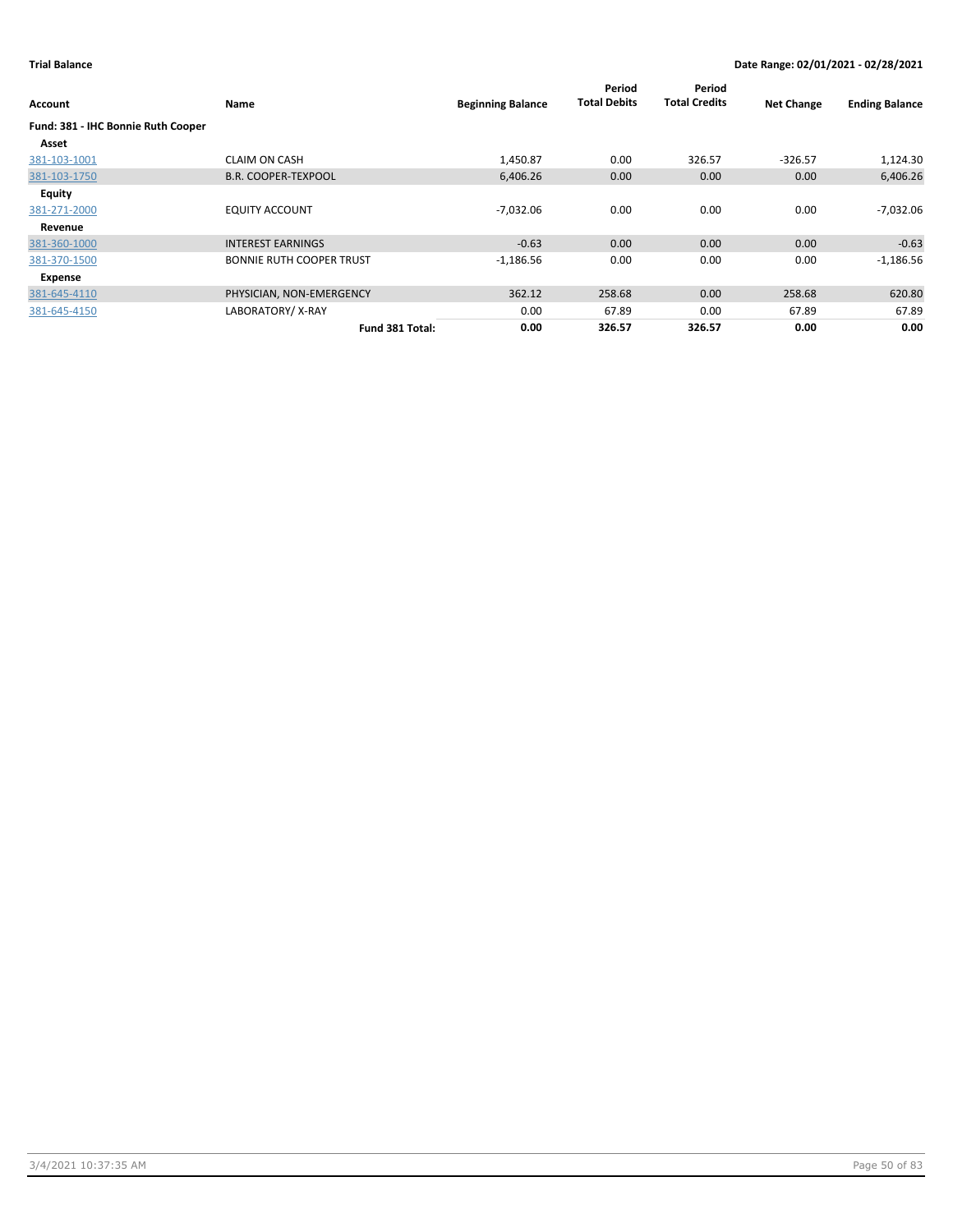| Account                 | Name                  |                 | <b>Beginning Balance</b> | Period<br><b>Total Debits</b> | Period<br><b>Total Credits</b> | <b>Net Change</b> | <b>Ending Balance</b> |
|-------------------------|-----------------------|-----------------|--------------------------|-------------------------------|--------------------------------|-------------------|-----------------------|
| <b>Fund: 410 - CERT</b> |                       |                 |                          |                               |                                |                   |                       |
| Asset                   |                       |                 |                          |                               |                                |                   |                       |
| 410-103-1001            | <b>CLAIM ON CASH</b>  |                 | 159.29                   | 0.00                          | 0.00                           | 0.00              | 159.29                |
| Equity                  |                       |                 |                          |                               |                                |                   |                       |
| 410-271-2000            | <b>EQUITY ACCOUNT</b> |                 | $-159.29$                | 0.00                          | 0.00                           | 0.00              | $-159.29$             |
|                         |                       | Fund 410 Total: | 0.00                     | 0.00                          | 0.00                           | 0.00              | 0.00                  |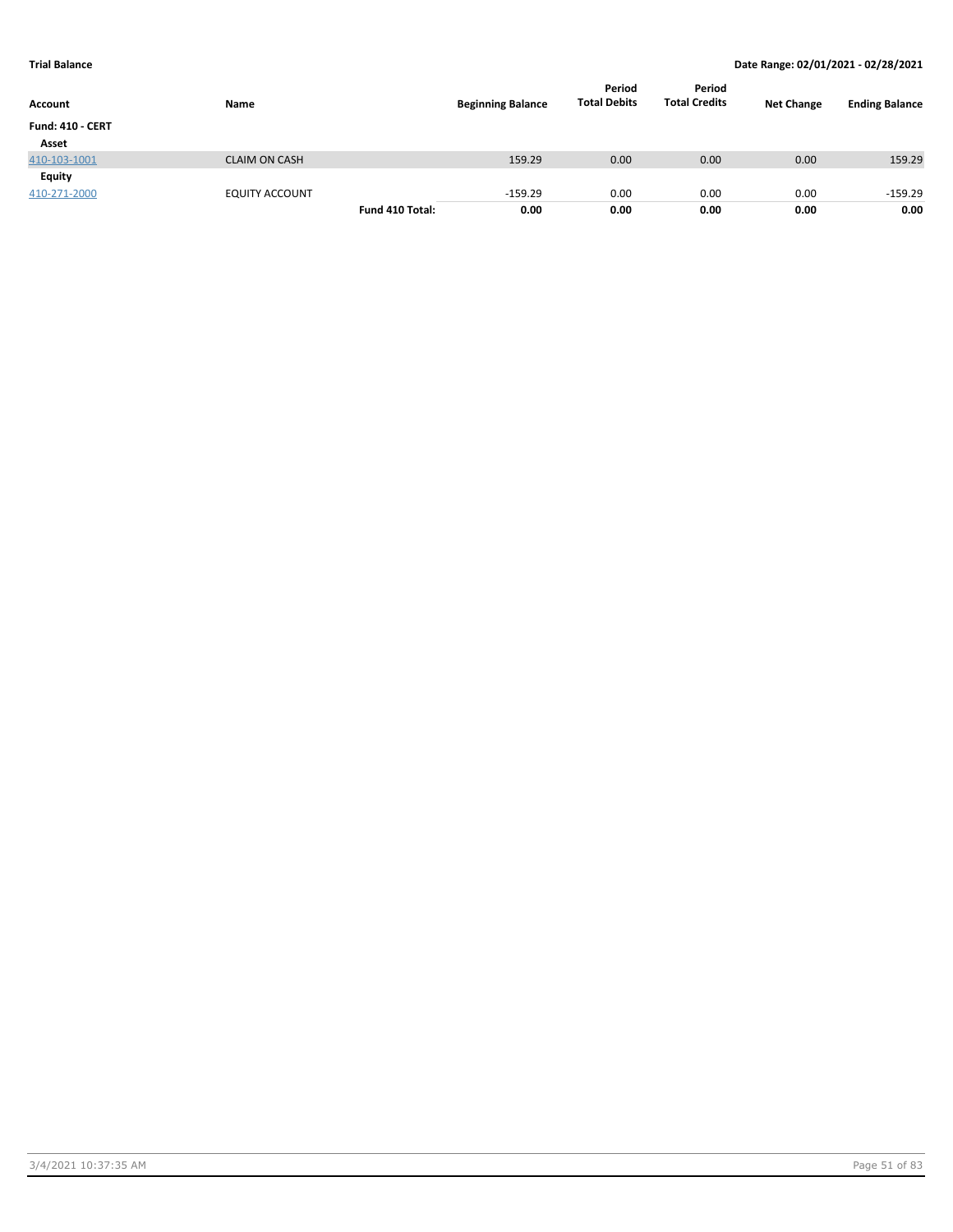| Account                                   | Name                             | <b>Beginning Balance</b> | Period<br><b>Total Debits</b> | Period<br><b>Total Credits</b> | <b>Net Change</b> | <b>Ending Balance</b> |
|-------------------------------------------|----------------------------------|--------------------------|-------------------------------|--------------------------------|-------------------|-----------------------|
| Fund: 412 - Safe Room Reimbursement Prog. |                                  |                          |                               |                                |                   |                       |
| Asset                                     |                                  |                          |                               |                                |                   |                       |
| 412-103-1001                              | <b>CLAIM ON CASH</b>             | 5.081.70                 | 0.00                          | 0.00                           | 0.00              | 5,081.70              |
| Liability                                 |                                  |                          |                               |                                |                   |                       |
| 412-200-9100                              | SYSTEM ADDED LIABILITY LINE-ITEM | 774.92                   | 0.00                          | 0.00                           | 0.00              | 774.92                |
| <b>Equity</b>                             |                                  |                          |                               |                                |                   |                       |
| 412-271-2000                              | <b>EQUITY ACCOUNT</b>            | $-9,856.62$              | 0.00                          | 0.00                           | 0.00              | $-9,856.62$           |
| Expense                                   |                                  |                          |                               |                                |                   |                       |
| 412-408-4540                              | <b>R&amp;M AUTO</b>              | 4,000.00                 | 0.00                          | 0.00                           | 0.00              | 4,000.00              |
|                                           | Fund 412 Total:                  | 0.00                     | 0.00                          | 0.00                           | 0.00              | 0.00                  |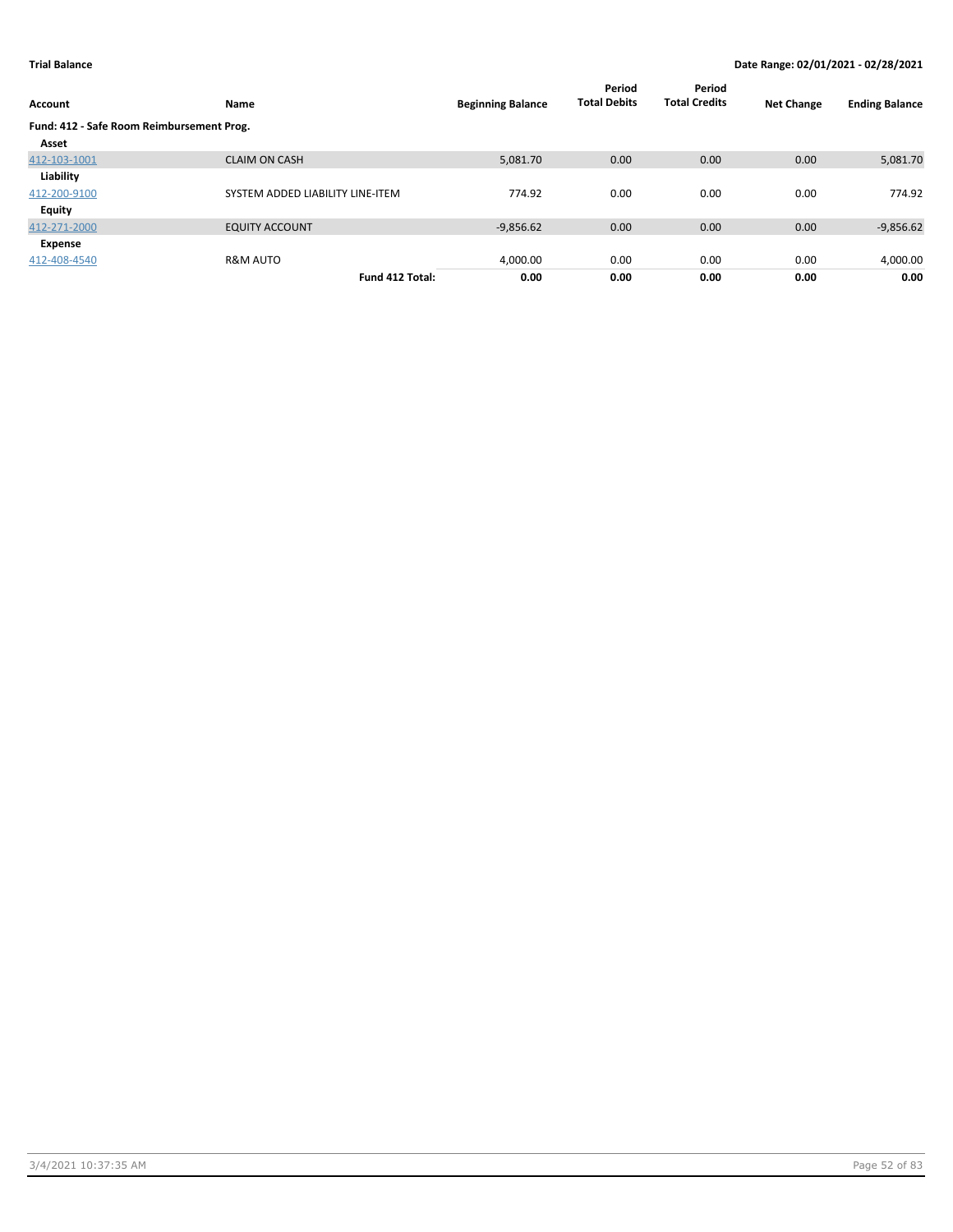| <b>Account</b>                           | Name                          | <b>Beginning Balance</b> | Period<br><b>Total Debits</b> | Period<br><b>Total Credits</b> | <b>Net Change</b> | <b>Ending Balance</b> |
|------------------------------------------|-------------------------------|--------------------------|-------------------------------|--------------------------------|-------------------|-----------------------|
| Fund: 413 - CARES ACT-CORONAVIRUS RELIEF |                               |                          |                               |                                |                   |                       |
| Asset                                    |                               |                          |                               |                                |                   |                       |
| 413-100-1001                             | PR Claim on Cash              | 0.00                     | 7,447.27                      | 7,447.27                       | 0.00              | 0.00                  |
| 413-103-1001                             | <b>CLAIM ON CASH</b>          | 93,279.87                | 0.00                          | 8,192.17                       | $-8,192.17$       | 85,087.70             |
| Liability                                |                               |                          |                               |                                |                   |                       |
| 413-102-1000                             | A/P CLEARING                  | $-1,258.99$              | 744.90                        | 744.90                         | 0.00              | $-1,258.99$           |
| 413-102-1001                             | PR AP Clearing                | 0.00                     | 1,604.06                      | 1,604.06                       | 0.00              | 0.00                  |
| 413-200-9000                             | Payroll Liability Account     | $-75.16$                 | 1,604.06                      | 1,604.06                       | 0.00              | $-75.16$              |
| Equity                                   |                               |                          |                               |                                |                   |                       |
| 413-271-2000                             | <b>EQUITY ACCOUNT</b>         | $-177,488.98$            | 0.00                          | 0.00                           | 0.00              | $-177,488.98$         |
| <b>Expense</b>                           |                               |                          |                               |                                |                   |                       |
| 413-413-2251                             | <b>JANITOR TRAVEL</b>         | 52.73                    | 0.00                          | 0.00                           | 0.00              | 52.73                 |
| 413-413-3100                             | <b>OFFICE SUPPLIES</b>        | 497.60                   | 0.00                          | 0.00                           | 0.00              | 497.60                |
| 413-413-3110                             | <b>POSTAGE</b>                | 467.50                   | 0.00                          | 0.00                           | 0.00              | 467.50                |
| 413-413-3970                             | <b>SANITIZING SUPPLIES</b>    | 20,023.45                | 0.00                          | 0.00                           | 0.00              | 20,023.45             |
| 413-413-3980                             | PERSONAL PROTECTIVE EQUIPMENT | 7,675.67                 | 0.00                          | 0.00                           | 0.00              | 7,675.67              |
| 413-413-3981                             | PUBLIC HEALTH EXPENSES        | 9,430.00                 | 594.95                        | 0.00                           | 594.95            | 10,024.95             |
| 413-413-3990                             | <b>OFFICE PROTECTION</b>      | 20,522.97                | 0.00                          | 0.00                           | 0.00              | 20,522.97             |
| 413-413-4420                             | OTHER PROFESSIONAL SERVICES   | 2,413.75                 | 149.95                        | 0.00                           | 149.95            | 2,563.70              |
| 413-413-5720                             | <b>OFFICE EQUIPMENT</b>       | 24,097.89                | 0.00                          | 0.00                           | 0.00              | 24,097.89             |
| 413-417-1070                             | SALARY PART-TIME TEMP         | 336.00                   | 6,918.00                      | 0.00                           | 6,918.00          | 7,254.00              |
| 413-417-2010                             | SOCIAL SECURITY TAXES         | 20.83                    | 428.94                        | 0.00                           | 428.94            | 449.77                |
| 413-417-2050                             | <b>MEDICARE TAX</b>           | 4.87                     | 100.33                        | 0.00                           | 100.33            | 105.20                |
|                                          | Fund 413 Total:               | 0.00                     | 19,592.46                     | 19,592.46                      | 0.00              | 0.00                  |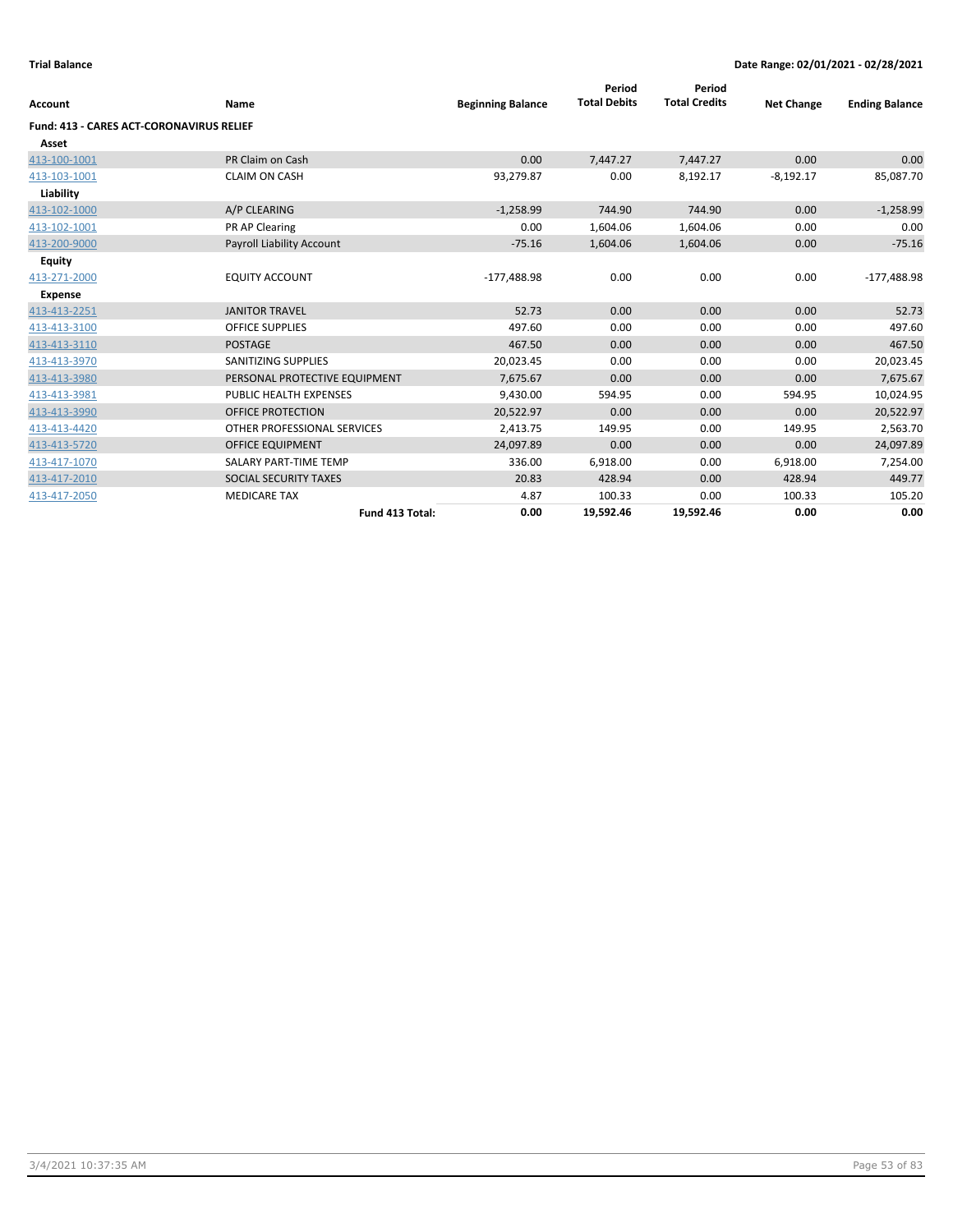| Account                        | Name                         | <b>Beginning Balance</b> | Period<br><b>Total Debits</b> | Period<br><b>Total Credits</b> | <b>Net Change</b> | <b>Ending Balance</b> |
|--------------------------------|------------------------------|--------------------------|-------------------------------|--------------------------------|-------------------|-----------------------|
| Fund: 414 - OOG COVID #4145401 |                              |                          |                               |                                |                   |                       |
| Asset                          |                              |                          |                               |                                |                   |                       |
| 414-103-1001                   | <b>CLAIM ON CASH</b>         | $-21,646.80$             | 21,993.50                     | 0.00                           | 21,993.50         | 346.70                |
| Revenue                        |                              |                          |                               |                                |                   |                       |
| 414-330-4772                   | <b>OOG CORONAVIRUS GRANT</b> | 0.00                     | 0.00                          | 21.993.50                      | $-21.993.50$      | $-21,993.50$          |
| Expense                        |                              |                          |                               |                                |                   |                       |
| 414-416-4530                   | <b>COMPUTER SOFTWARE</b>     | 208.02                   | 0.00                          | 0.00                           | 0.00              | 208.02                |
| 414-416-5740                   | <b>TECHNOLOGY</b>            | 21,438.78                | 0.00                          | 0.00                           | 0.00              | 21,438.78             |
|                                | Fund 414 Total:              | 0.00                     | 21,993.50                     | 21,993.50                      | 0.00              | 0.00                  |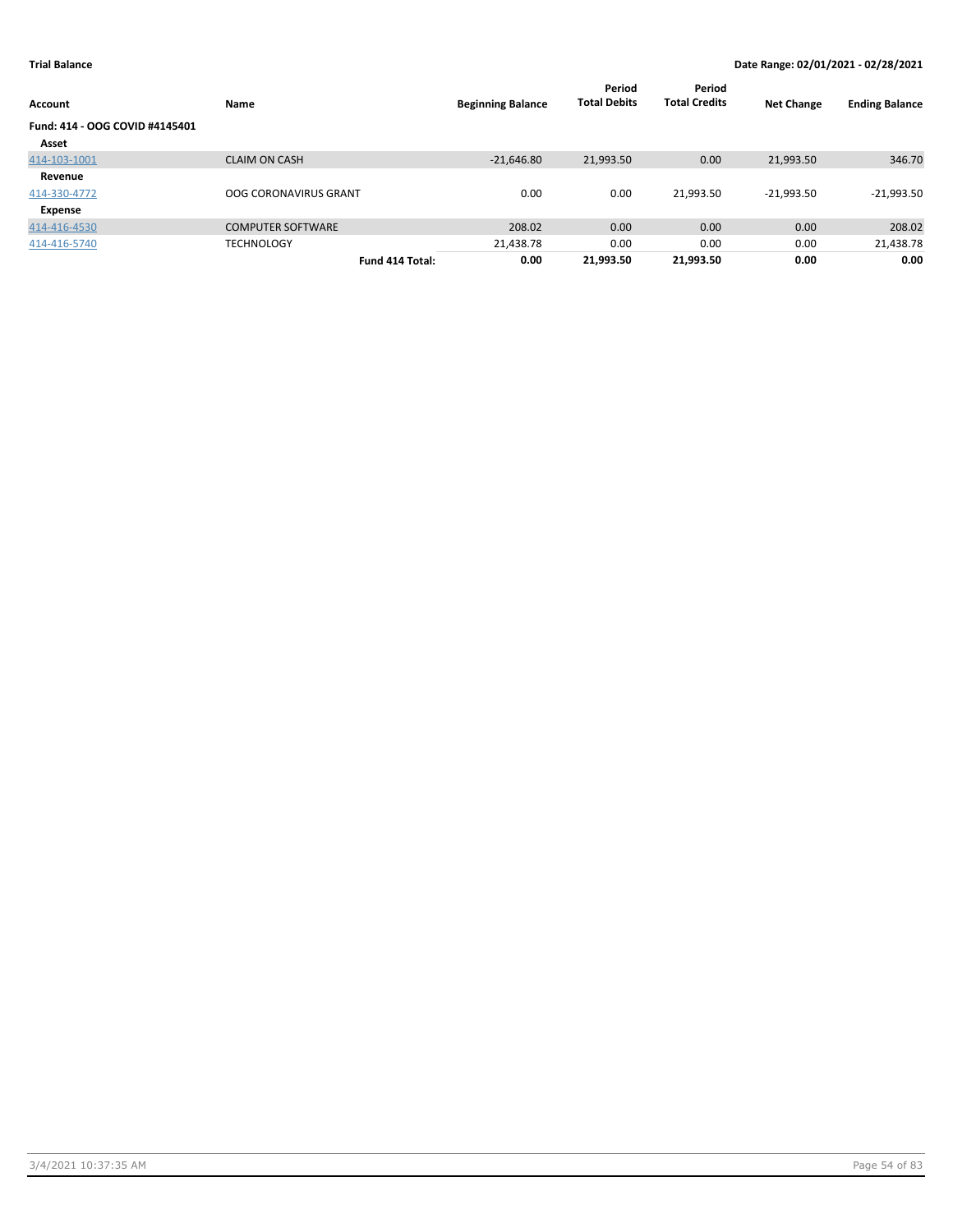| Account                               | Name                                   | <b>Beginning Balance</b> | Period<br><b>Total Debits</b> | Period<br><b>Total Credits</b> | <b>Net Change</b> | <b>Ending Balance</b> |
|---------------------------------------|----------------------------------------|--------------------------|-------------------------------|--------------------------------|-------------------|-----------------------|
| <b>Fund: 560 - Sheriff Forfeiture</b> |                                        |                          |                               |                                |                   |                       |
| Asset                                 |                                        |                          |                               |                                |                   |                       |
| 560-103-1560                          | <b>CASH-F.C. SHERIFF FORFEITURE</b>    | 62,566.83                | 0.00                          | 0.00                           | 0.00              | 62,566.83             |
| 560-103-1590                          | CASH-FEDERAL FORFEITURE 2018           | 12,006.19                | 0.00                          | 627.98                         | $-627.98$         | 11,378.21             |
| <b>Equity</b>                         |                                        |                          |                               |                                |                   |                       |
| 560-271-2000                          | <b>EQUITY ACCOUNT</b>                  | $-76,327.56$             | 0.00                          | 0.00                           | 0.00              | $-76,327.56$          |
| Revenue                               |                                        |                          |                               |                                |                   |                       |
| 560-352-2000                          | <b>CONTRABAND FORFEITURE</b>           | -54,284.88               | 0.00                          | 0.00                           | 0.00              | -54,284.88            |
| 560-360-1000                          | <b>INTEREST EARNINGS-SO FORFEITURE</b> | $-0.72$                  | 0.00                          | 0.00                           | 0.00              | $-0.72$               |
| <b>Expense</b>                        |                                        |                          |                               |                                |                   |                       |
| 560-560-4420                          | PROFESSIONAL SERVICES                  | 750.00                   | 0.00                          | 0.00                           | 0.00              | 750.00                |
| 560-560-4900                          | <b>MISCELLANEOUS</b>                   | 181.00                   | 0.00                          | 0.00                           | 0.00              | 181.00                |
| 560-560-4951                          | <b>CONTRABAND FORFEITURE DISBURSEM</b> | 8,246.67                 | 0.00                          | 0.00                           | 0.00              | 8,246.67              |
| 560-560-5790                          | <b>WEAPONS</b>                         | 1,775.00                 | 0.00                          | 0.00                           | 0.00              | 1,775.00              |
| 560-560-5800                          | <b>INVESTIGATIVE EQUIPMENT</b>         | 2,693.00                 | 0.00                          | 0.00                           | 0.00              | 2,693.00              |
| 560-561-3200                          | <b>WEAPON SUPPLIES</b>                 | 2,385.00                 | 0.00                          | 0.00                           | 0.00              | 2,385.00              |
| 560-561-5730                          | TELEPHONE/RADIO EQUIPMENT              | 4,202.93                 | 0.00                          | 0.00                           | 0.00              | 4,202.93              |
| 560-561-5740                          | <b>TECHNOLOGY</b>                      | 1,428.54                 | 627.98                        | 0.00                           | 627.98            | 2,056.52              |
| 560-561-5750                          | <b>AUTOMOBILES</b>                     | 9,170.00                 | 0.00                          | 0.00                           | 0.00              | 9,170.00              |
| 560-561-5790                          | <b>WEAPONS</b>                         | 25,208.00                | 0.00                          | 0.00                           | 0.00              | 25,208.00             |
|                                       | Fund 560 Total:                        | 0.00                     | 627.98                        | 627.98                         | 0.00              | 0.00                  |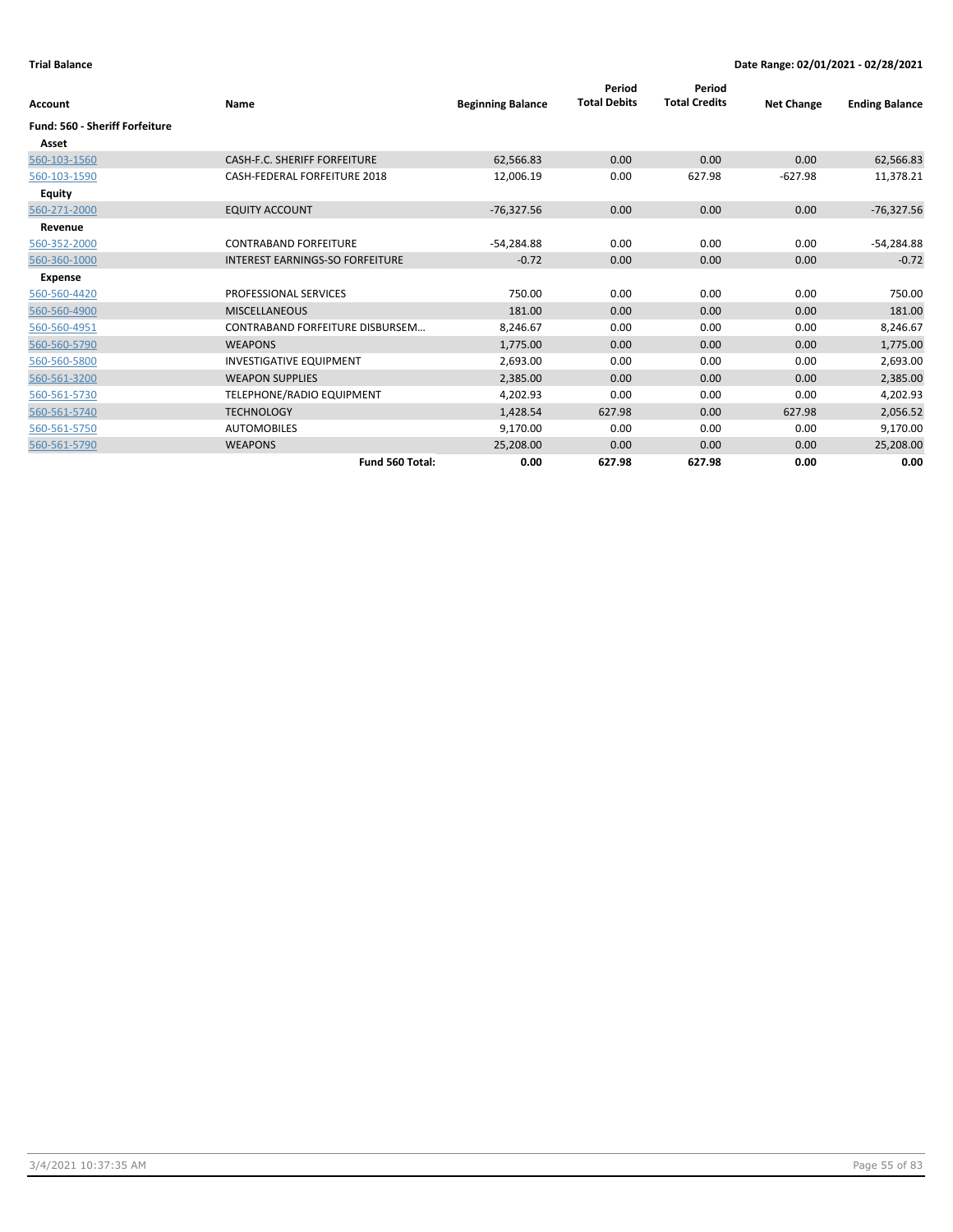| Account       | <b>Name</b>                                            | <b>Beginning Balance</b> | Period<br><b>Total Debits</b> | Period<br><b>Total Credits</b> | <b>Net Change</b> | <b>Ending Balance</b> |
|---------------|--------------------------------------------------------|--------------------------|-------------------------------|--------------------------------|-------------------|-----------------------|
|               | Fund: 561 - Law Enforcement Education Sheriff's Office |                          |                               |                                |                   |                       |
| Asset         |                                                        |                          |                               |                                |                   |                       |
| 561-103-1550  | F.C. LAW ENFORCEMENT EDUCATION                         | 0.09                     | 1.972.51                      | 0.00                           | 1.972.51          | 1,972.60              |
| <b>Equity</b> |                                                        |                          |                               |                                |                   |                       |
| 561-271-2000  | <b>EQUITY ACCOUNT</b>                                  | $-0.09$                  | 0.00                          | 0.00                           | 0.00              | $-0.09$               |
| Revenue       |                                                        |                          |                               |                                |                   |                       |
| 561-370-1600  | PEACE OFFICE ALLOCATION                                | 0.00                     | 0.00                          | 1,972.51                       | $-1,972.51$       | $-1,972.51$           |
|               | Fund 561 Total:                                        | 0.00                     | 1,972.51                      | 1,972.51                       | 0.00              | 0.00                  |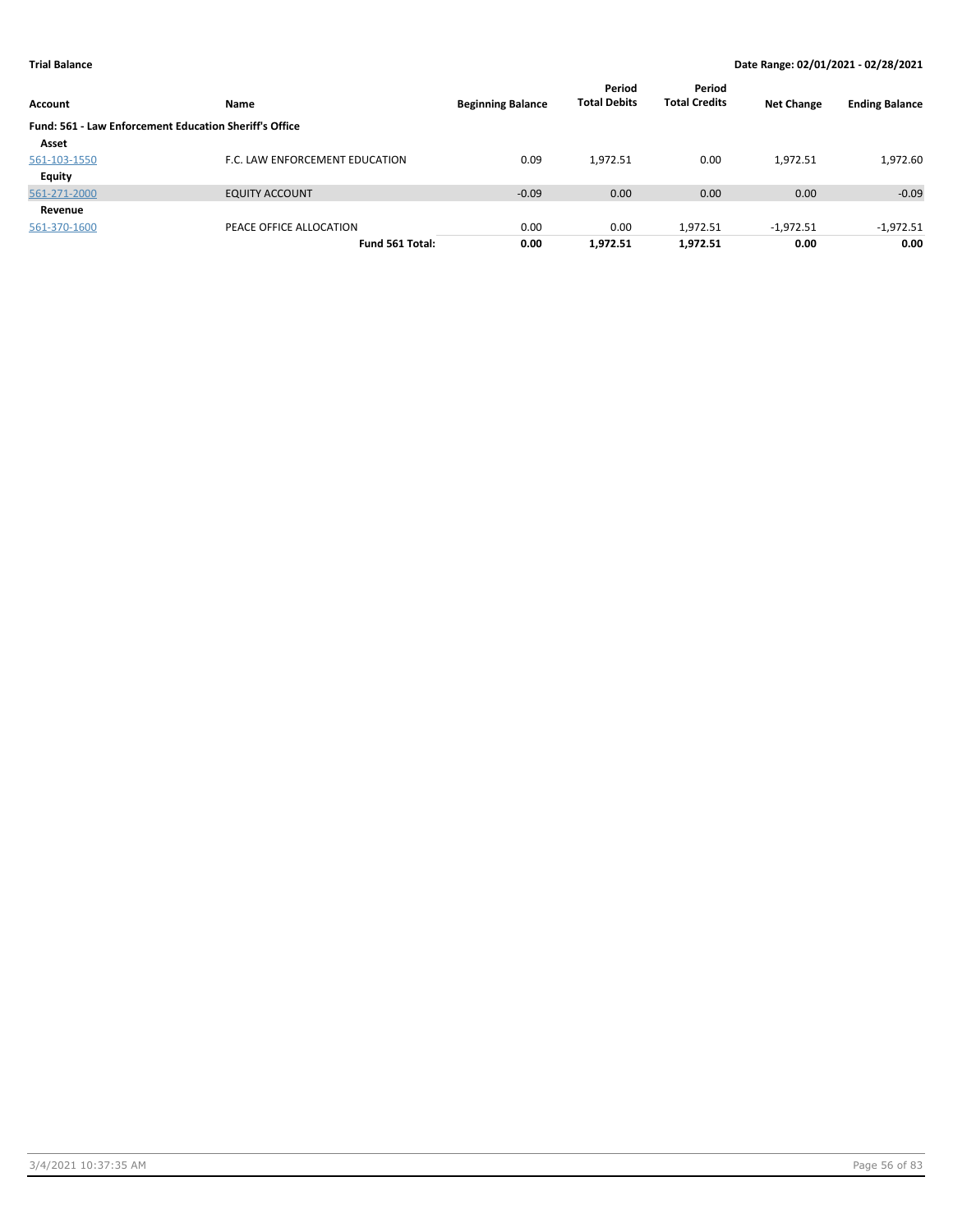| <b>Account</b>                             | Name                             | <b>Beginning Balance</b> | Period<br><b>Total Debits</b> | Period<br><b>Total Credits</b> | <b>Net Change</b> | <b>Ending Balance</b> |
|--------------------------------------------|----------------------------------|--------------------------|-------------------------------|--------------------------------|-------------------|-----------------------|
| Fund: 562 - Bois D'Arc Lake Reservoir (SO) |                                  |                          |                               |                                |                   |                       |
| Asset                                      |                                  |                          |                               |                                |                   |                       |
| 562-100-1001                               | PR Claim on Cash                 | 0.00                     | 9,313.37                      | 9,313.37                       | 0.00              | 0.00                  |
| 562-103-1001                               | <b>CLAIM ON CASH</b>             | 376,736.50               | 0.00                          | 9,313.37                       | $-9,313.37$       | 367,423.13            |
| Liability                                  |                                  |                          |                               |                                |                   |                       |
| 562-102-1001                               | PR AP Clearing                   | 0.00                     | 4,485.97                      | 4,485.97                       | 0.00              | 0.00                  |
| 562-200-1500                               | <b>ACCRUED SALARY PAYABLE</b>    | $-3,264.36$              | 0.00                          | 0.00                           | 0.00              | $-3,264.36$           |
| 562-200-1550                               | <b>ACCRUED FRINGE BENEFITS</b>   | $-1,702.08$              | 0.00                          | 0.00                           | 0.00              | $-1,702.08$           |
| 562-200-9000                               | Payroll Liability Account        | $-553.50$                | 4,485.97                      | 4,485.97                       | 0.00              | $-553.50$             |
| 562-200-9100                               | SYSTEM ADDED LIABILITY LINE-ITEM | 50,527.35                | 0.00                          | 0.00                           | 0.00              | 50,527.35             |
| <b>Equity</b>                              |                                  |                          |                               |                                |                   |                       |
| 562-271-2000                               | <b>EQUITY ACCOUNT</b>            | $-30,966.54$             | 0.00                          | 0.00                           | 0.00              | $-30,966.54$          |
| Revenue                                    |                                  |                          |                               |                                |                   |                       |
| 562-319-1840                               | PERSONNEL INCOME YEAR 2          | $-121,500.00$            | 0.00                          | 0.00                           | 0.00              | $-121,500.00$         |
| 562-319-1860                               | VEHICLE OR SPEC EQUIP INC YEAR 2 | $-276,000.00$            | 0.00                          | 0.00                           | 0.00              | $-276,000.00$         |
| 562-370-1840                               | <b>LOCAL FUNDING</b>             | $-36,287.76$             | 0.00                          | 0.00                           | 0.00              | $-36,287.76$          |
| <b>Expense</b>                             |                                  |                          |                               |                                |                   |                       |
| 562-560-1040                               | <b>SALARIES DEPUTIES</b>         | 28,240.94                | 6,185.76                      | 0.00                           | 6,185.76          | 34,426.70             |
| 562-560-2010                               | SOCIAL SECURITY TAXES            | 593.52                   | 383.51                        | 0.00                           | 383.51            | 977.03                |
| 562-560-2020                               | <b>GROUP HEALTH INSURANCE</b>    | 8,635.67                 | 1,920.77                      | 0.00                           | 1,920.77          | 10,556.44             |
| 562-560-2030                               | <b>RETIREMENT</b>                | 3,334.29                 | 733.62                        | 0.00                           | 733.62            | 4,067.91              |
| 562-560-2040                               | <b>WORKERS COMPENSATION</b>      | 639.09                   | 0.00                          | 0.00                           | 0.00              | 639.09                |
| 562-560-2050                               | <b>MEDICARE TAX</b>              | 1,566.88                 | 89.71                         | 0.00                           | 89.71             | 1,656.59              |
|                                            | Fund 562 Total:                  | 0.00                     | 27,598.68                     | 27,598.68                      | 0.00              | 0.00                  |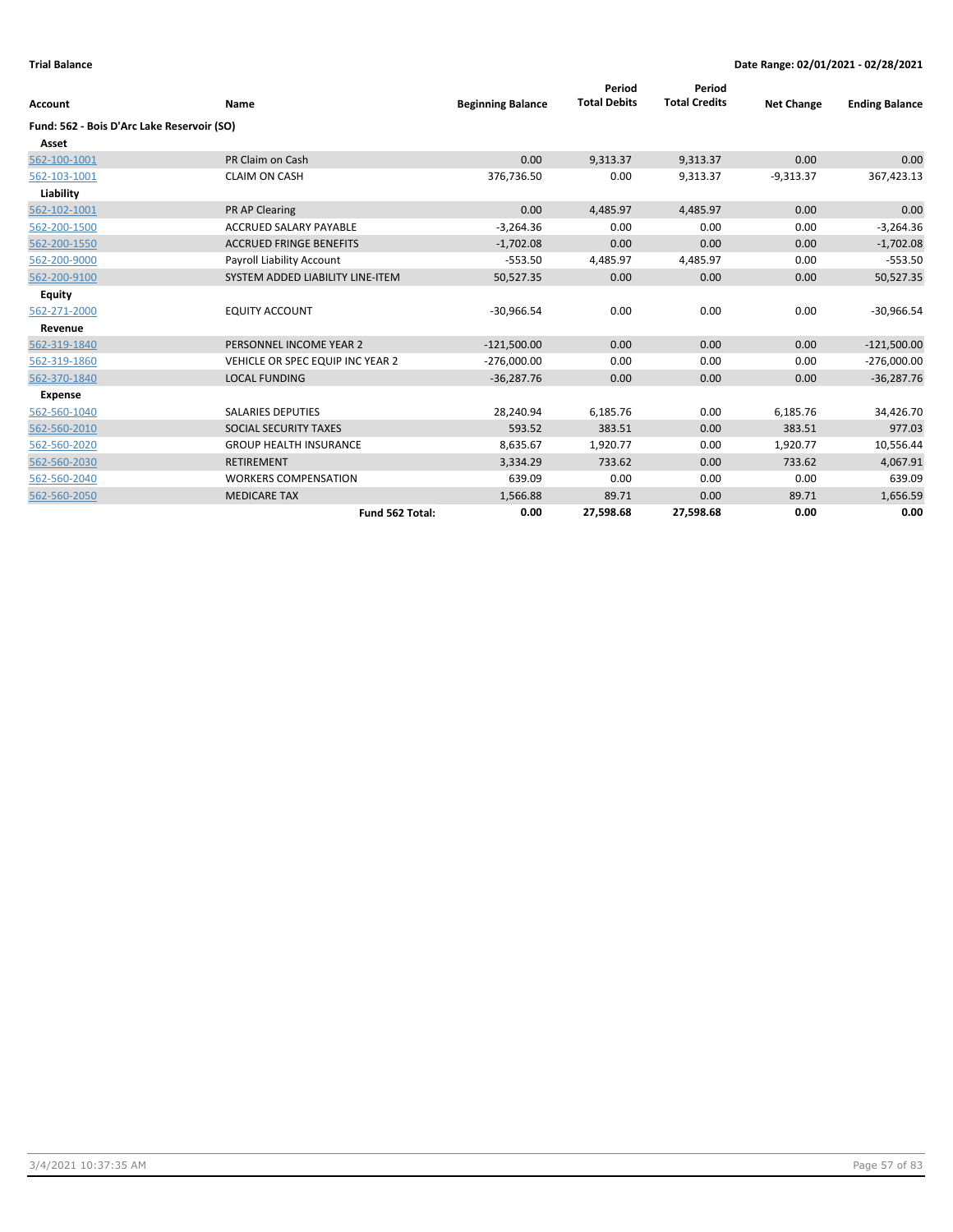| Account                                 | Name                  |                 | <b>Beginning Balance</b> | Period<br><b>Total Debits</b> | Period<br><b>Total Credits</b> | <b>Net Change</b> | <b>Ending Balance</b> |
|-----------------------------------------|-----------------------|-----------------|--------------------------|-------------------------------|--------------------------------|-------------------|-----------------------|
| Fund: 563 - Sheriff's Office Technology |                       |                 |                          |                               |                                |                   |                       |
| Asset                                   |                       |                 |                          |                               |                                |                   |                       |
| 563-103-1001                            | <b>CLAIM ON CASH</b>  |                 | 2,351.32                 | 0.00                          | 0.00                           | 0.00              | 2,351.32              |
| Equity                                  |                       |                 |                          |                               |                                |                   |                       |
| 563-271-2000                            | <b>EQUITY ACCOUNT</b> |                 | $-2,351.32$              | 0.00                          | 0.00                           | 0.00              | $-2,351.32$           |
|                                         |                       | Fund 563 Total: | 0.00                     | 0.00                          | 0.00                           | 0.00              | 0.00                  |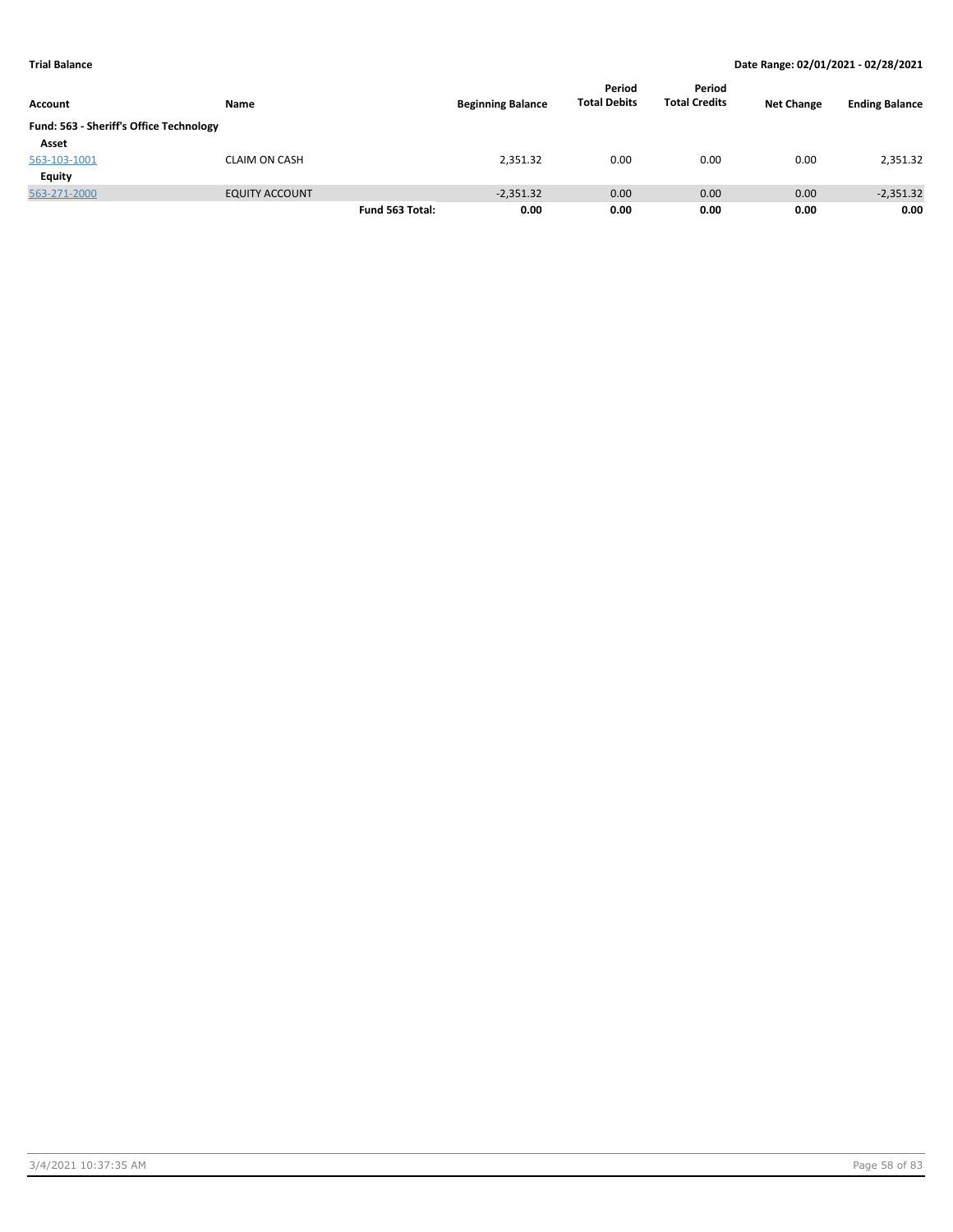| Account                                | Name                             | <b>Beginning Balance</b> | Period<br><b>Total Debits</b> | Period<br><b>Total Credits</b> | <b>Net Change</b> | <b>Ending Balance</b> |
|----------------------------------------|----------------------------------|--------------------------|-------------------------------|--------------------------------|-------------------|-----------------------|
| Fund: 590 - Specialty Court/Drug Court |                                  |                          |                               |                                |                   |                       |
| Asset                                  |                                  |                          |                               |                                |                   |                       |
| 590-103-1001                           | <b>CLAIM ON CASH</b>             | 28,499.15                | 119.03                        | 0.00                           | 119.03            | 28,618.18             |
| 590-120-3130                           | DUE FROM OTHER FUNDS             | 262.92                   | 0.00                          | 0.00                           | 0.00              | 262.92                |
| Liability                              |                                  |                          |                               |                                |                   |                       |
| 590-200-9100                           | SYSTEM ADDED LIABILITY LINE-ITEM | 1,277.50                 | 0.00                          | 0.00                           | 0.00              | 1,277.50              |
| Equity                                 |                                  |                          |                               |                                |                   |                       |
| 590-271-2000                           | <b>EQUITY ACCOUNT</b>            | $-30,460.29$             | 0.00                          | 0.00                           | 0.00              | $-30,460.29$          |
| Revenue                                |                                  |                          |                               |                                |                   |                       |
| 590-370-4250                           | <b>DRUG COURT FEE</b>            | $-133.59$                | 0.00                          | 99.03                          | $-99.03$          | $-232.62$             |
| 590-370-4260                           | <b>SPECIALTY COURT</b>           | $-40.69$                 | 0.00                          | 20.00                          | $-20.00$          | $-60.69$              |
| Expense                                |                                  |                          |                               |                                |                   |                       |
| 590-436-4370                           | ATTORNEY FEES DRUG COURT         | 595.00                   | 0.00                          | 0.00                           | 0.00              | 595.00                |
|                                        | Fund 590 Total:                  | 0.00                     | 119.03                        | 119.03                         | 0.00              | 0.00                  |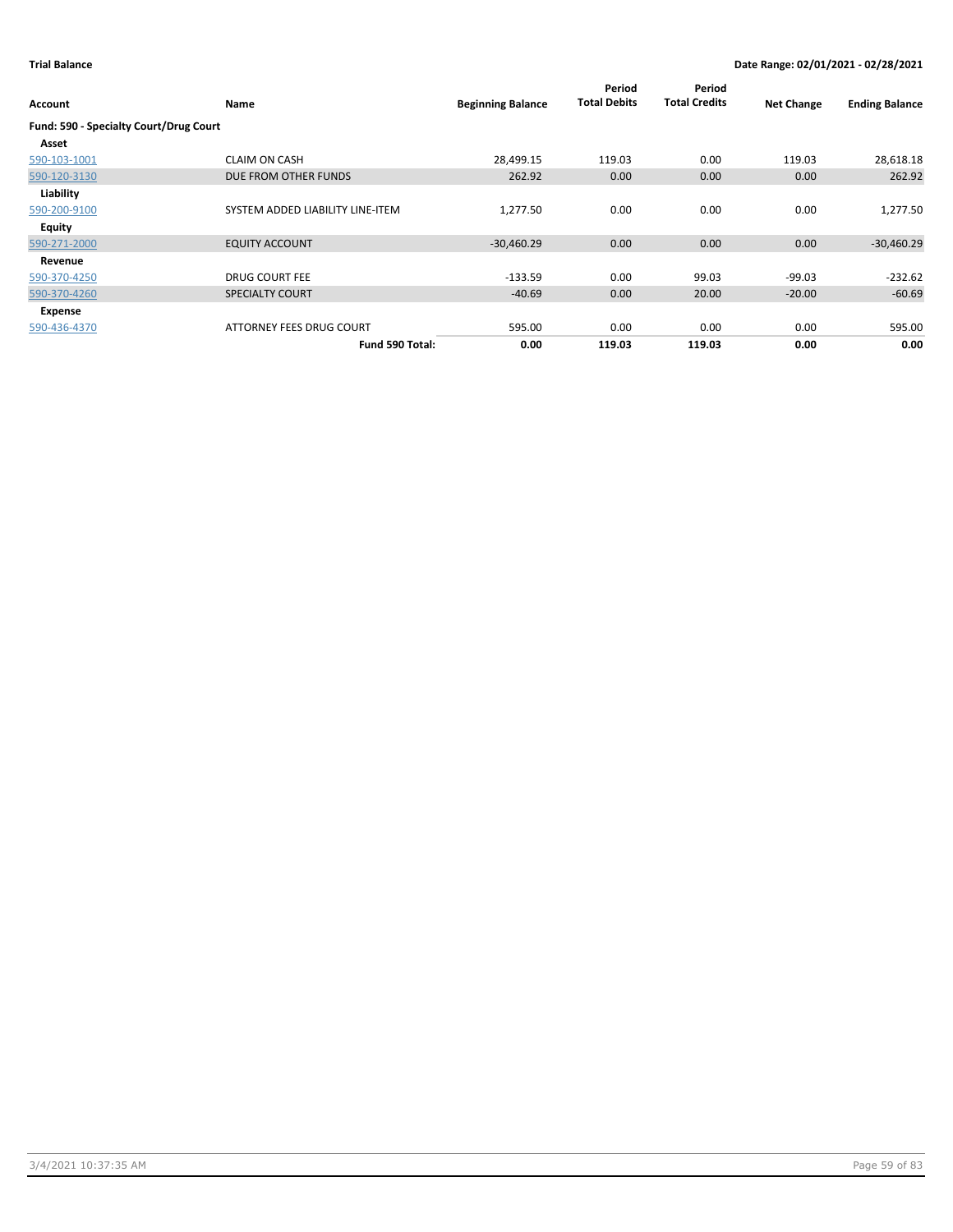| <b>Account</b>      | Name                               | <b>Beginning Balance</b> | Period<br><b>Total Debits</b> | Period<br><b>Total Credits</b> | <b>Net Change</b> | <b>Ending Balance</b> |
|---------------------|------------------------------------|--------------------------|-------------------------------|--------------------------------|-------------------|-----------------------|
| Fund: 600 - Sinking |                                    |                          |                               |                                |                   |                       |
| Asset               |                                    |                          |                               |                                |                   |                       |
| 600-103-1001        | <b>CLAIM ON CASH</b>               | 968,597.04               | 355,833.38                    | 507,714.81                     | $-151,881.43$     | 816,715.61            |
| 600-120-3110        | <b>TAXES RECEIVABLE</b>            | 18,250.88                | 0.00                          | 0.00                           | 0.00              | 18,250.88             |
| 600-120-3120        | DUE FROM OTHER GOVERNMENTS         | 78.56                    | 0.00                          | 0.00                           | 0.00              | 78.56                 |
| Liability           |                                    |                          |                               |                                |                   |                       |
| 600-102-1000        | A/P CLEARING                       | 0.00                     | 507,714.81                    | 507,714.81                     | 0.00              | 0.00                  |
| 600-200-2000        | <b>DEFERRED REVENUE</b>            | $-16,699.66$             | 0.00                          | 0.00                           | 0.00              | $-16,699.66$          |
| Equity              |                                    |                          |                               |                                |                   |                       |
| 600-271-2000        | <b>EQUITY ACCOUNT</b>              | $-244,575.54$            | 0.00                          | 0.00                           | 0.00              | $-244,575.54$         |
| Revenue             |                                    |                          |                               |                                |                   |                       |
| 600-310-1100        | <b>CURRENT TAXES</b>               | $-836,272.07$            | 0.00                          | 352,502.16                     | $-352,502.16$     | $-1,188,774.23$       |
| 600-310-1200        | <b>DELINQUENT TAXES</b>            | $-7,339.61$              | 0.00                          | 3,331.22                       | $-3,331.22$       | $-10,670.83$          |
| 600-318-1210        | PAY N LIEU TAX/UPPER TRINITY       | $-489.60$                | 0.00                          | 0.00                           | 0.00              | $-489.60$             |
| <b>Expense</b>      |                                    |                          |                               |                                |                   |                       |
| 600-620-3090        | ANNUAL PAYING AGENT REGISTRAR FEES | 200.00                   | 389.81                        | 0.00                           | 389.81            | 589.81                |
| 600-620-6270        | PRINCIPAL, 2017 GO BONDS           | 0.00                     | 175,000.00                    | 0.00                           | 175,000.00        | 175,000.00            |
| 600-660-6670        | INTEREST, 2017 GO BONDS            | 0.00                     | 99.837.50                     | 0.00                           | 99,837.50         | 99,837.50             |
| 600-660-6700        | INTEREST, 2018 GO BONDS            | 118,250.00               | 0.00                          | 0.00                           | 0.00              | 118,250.00            |
| 600-660-6710        | INTEREST, 2020 CO BONDS            | 0.00                     | 232,487.50                    | 0.00                           | 232,487.50        | 232,487.50            |
|                     | Fund 600 Total:                    | 0.00                     | 1,371,263.00                  | 1,371,263.00                   | 0.00              | 0.00                  |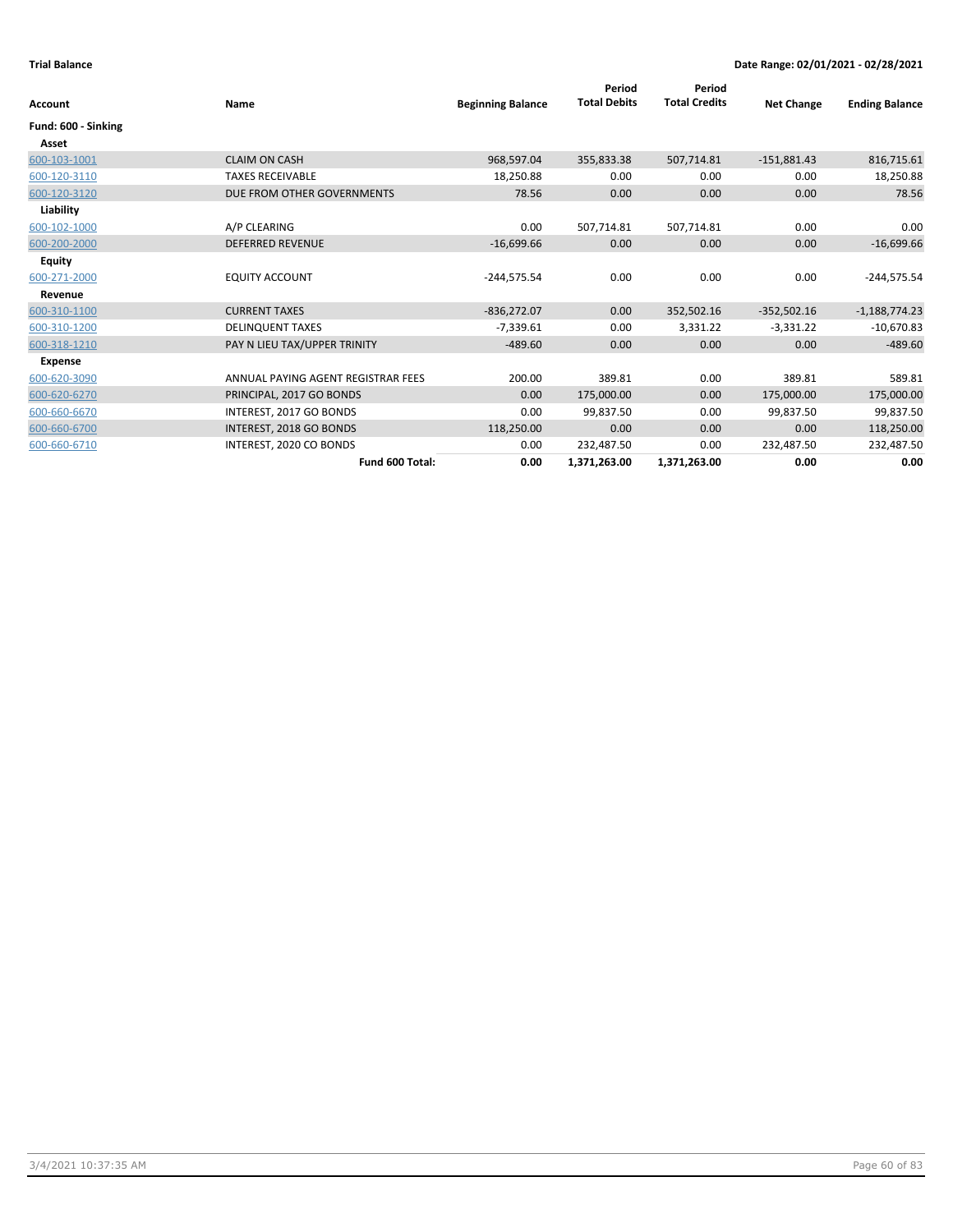| Account                                            | Name                     | <b>Beginning Balance</b> | Period<br><b>Total Debits</b> | Period<br><b>Total Credits</b> | <b>Net Change</b> | <b>Ending Balance</b> |
|----------------------------------------------------|--------------------------|--------------------------|-------------------------------|--------------------------------|-------------------|-----------------------|
| Fund: 630 - Law Enforcement Education Const. Pct.1 |                          |                          |                               |                                |                   |                       |
| Asset                                              |                          |                          |                               |                                |                   |                       |
| 630-103-1001                                       | <b>CLAIM ON CASH</b>     | 2,373.57                 | 642.52                        | 0.00                           | 642.52            | 3,016.09              |
| Equity                                             |                          |                          |                               |                                |                   |                       |
| 630-271-2000                                       | <b>EQUITY ACCOUNT</b>    | $-2,373.57$              | 0.00                          | 0.00                           | 0.00              | $-2,373.57$           |
| Revenue                                            |                          |                          |                               |                                |                   |                       |
| 630-370-1600                                       | PEACE OFFICER ALLOCATION | 0.00                     | 0.00                          | 642.52                         | $-642.52$         | $-642.52$             |
|                                                    | Fund 630 Total:          | 0.00                     | 642.52                        | 642.52                         | 0.00              | 0.00                  |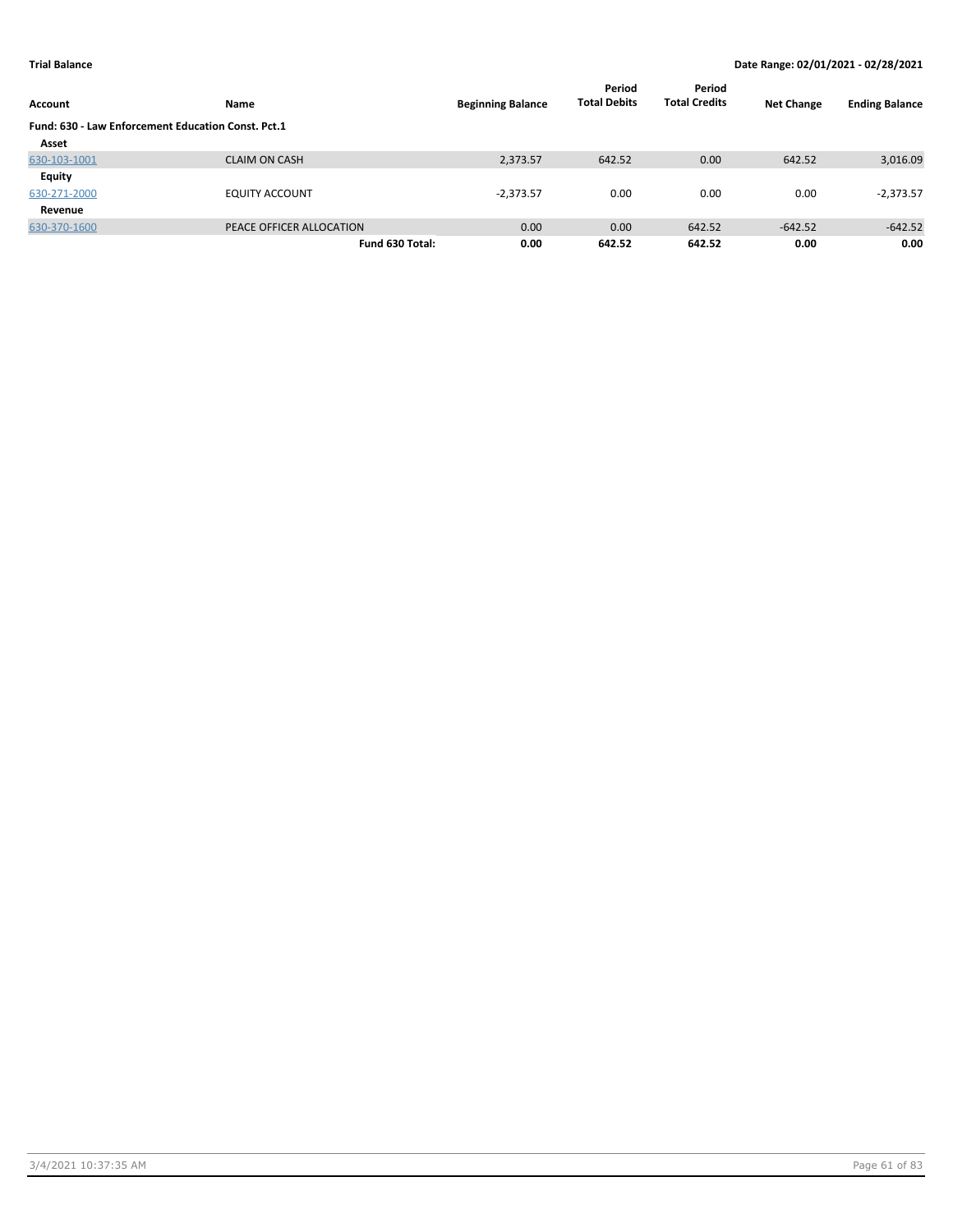| Account                                            | Name                     | <b>Beginning Balance</b> | Period<br><b>Total Debits</b> | Period<br><b>Total Credits</b> | <b>Net Change</b> | <b>Ending Balance</b> |
|----------------------------------------------------|--------------------------|--------------------------|-------------------------------|--------------------------------|-------------------|-----------------------|
| Fund: 640 - Law Enforcement Education Const. Pct.2 |                          |                          |                               |                                |                   |                       |
| Asset                                              |                          |                          |                               |                                |                   |                       |
| 640-103-1001                                       | <b>CLAIM ON CASH</b>     | 1,040.35                 | 642.52                        | 0.00                           | 642.52            | 1,682.87              |
| <b>Equity</b>                                      |                          |                          |                               |                                |                   |                       |
| 640-271-2000                                       | <b>EQUITY ACCOUNT</b>    | $-1,040.35$              | 0.00                          | 0.00                           | 0.00              | $-1,040.35$           |
| Revenue                                            |                          |                          |                               |                                |                   |                       |
| 640-370-1600                                       | PEACE OFFICER ALLOCATION | 0.00                     | 0.00                          | 642.52                         | $-642.52$         | $-642.52$             |
|                                                    | Fund 640 Total:          | 0.00                     | 642.52                        | 642.52                         | 0.00              | 0.00                  |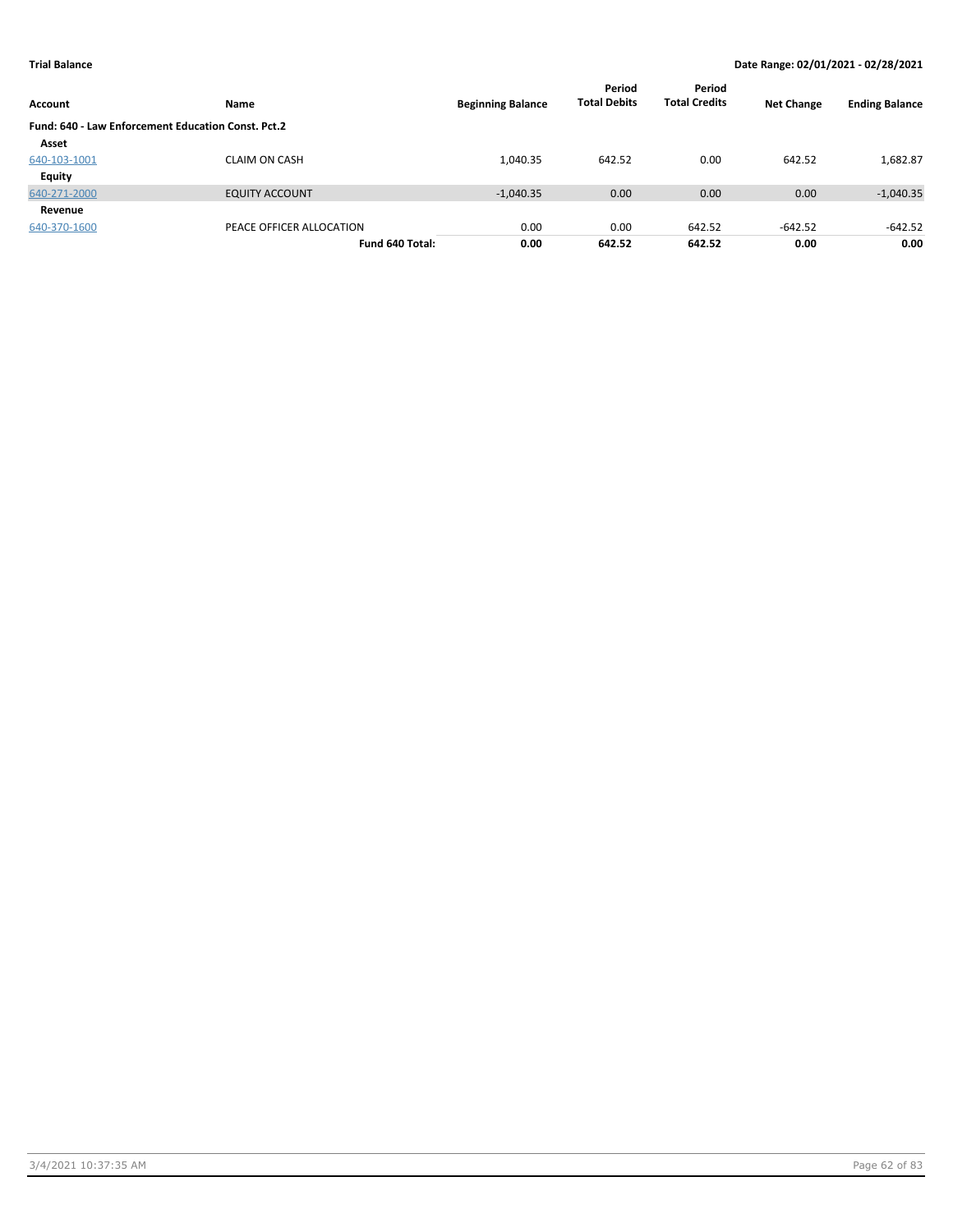| Account      | Name                                               | <b>Beginning Balance</b> | Period<br><b>Total Debits</b> | Period<br><b>Total Credits</b> | <b>Net Change</b> | <b>Ending Balance</b> |  |  |
|--------------|----------------------------------------------------|--------------------------|-------------------------------|--------------------------------|-------------------|-----------------------|--|--|
|              | Fund: 650 - Law Enforcement Education Const. Pct.3 |                          |                               |                                |                   |                       |  |  |
| Asset        |                                                    |                          |                               |                                |                   |                       |  |  |
| 650-103-1001 | <b>CLAIM ON CASH</b>                               | 3,376.80                 | 642.52                        | 0.00                           | 642.52            | 4,019.32              |  |  |
| Equity       |                                                    |                          |                               |                                |                   |                       |  |  |
| 650-271-2000 | <b>EQUITY ACCOUNT</b>                              | $-3,376.80$              | 0.00                          | 0.00                           | 0.00              | $-3,376.80$           |  |  |
| Revenue      |                                                    |                          |                               |                                |                   |                       |  |  |
| 650-370-1600 | PEACE OFFICER ALLOCATION                           | 0.00                     | 0.00                          | 642.52                         | $-642.52$         | $-642.52$             |  |  |
|              | Fund 650 Total:                                    | 0.00                     | 642.52                        | 642.52                         | 0.00              | 0.00                  |  |  |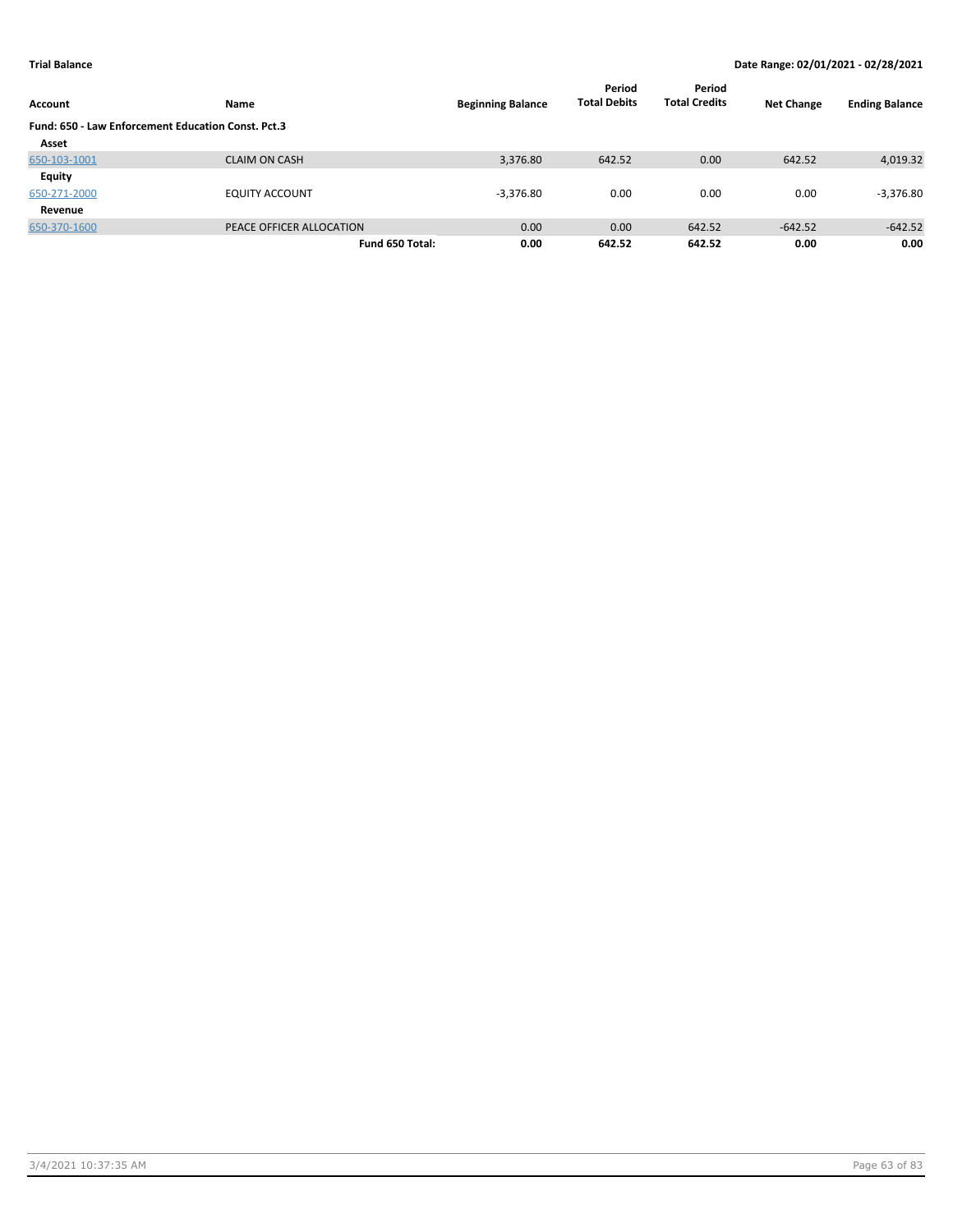| Account                                            | Name                             | <b>Beginning Balance</b> | Period<br><b>Total Debits</b> | Period<br><b>Total Credits</b> | <b>Net Change</b> | <b>Ending Balance</b> |
|----------------------------------------------------|----------------------------------|--------------------------|-------------------------------|--------------------------------|-------------------|-----------------------|
| Fund: 660 - 2017 GO Bonds-Construction Fund FY2017 |                                  |                          |                               |                                |                   |                       |
| Asset                                              |                                  |                          |                               |                                |                   |                       |
| 660-103-1001                                       | <b>CLAIM ON CASH</b>             | 1,668.94                 | 0.00                          | 0.00                           | 0.00              | 1,668.94              |
| 660-103-1660                                       | <b>ICS DEPOSIT</b>               | 12.87                    | 0.00                          | 0.00                           | 0.00              | 12.87                 |
| 660-120-3130                                       | DUE FROM OTHER FUNDS             | 160,470.65               | 0.00                          | 0.00                           | 0.00              | 160,470.65            |
| Liability                                          |                                  |                          |                               |                                |                   |                       |
| 660-200-9100                                       | SYSTEM ADDED LIABILITY LINE-ITEM | 118,487.23               | 0.00                          | 0.00                           | 0.00              | 118,487.23            |
| 660-200-9200                                       | <b>RETAINAGE PAYABLE</b>         | $-19,591.05$             | 0.00                          | 0.00                           | 0.00              | $-19,591.05$          |
| <b>Equity</b>                                      |                                  |                          |                               |                                |                   |                       |
| 660-271-2000                                       | <b>EQUITY ACCOUNT</b>            | $-261,048.64$            | 0.00                          | 0.00                           | 0.00              | $-261,048.64$         |
|                                                    | Fund 660 Total:                  | 0.00                     | 0.00                          | 0.00                           | 0.00              | 0.00                  |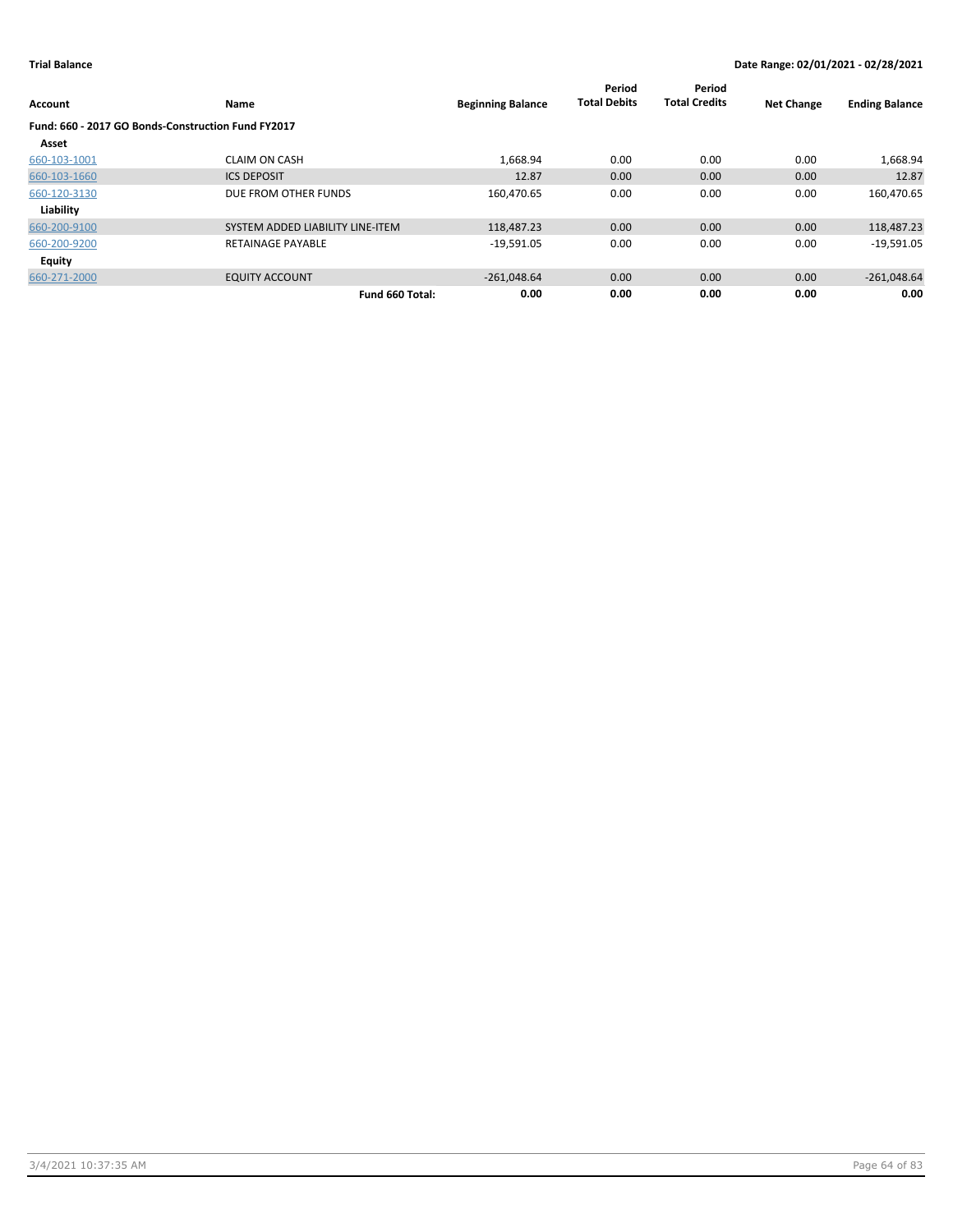| Account                                   | Name                             | <b>Beginning Balance</b> | Period<br><b>Total Debits</b> | Period<br><b>Total Credits</b> | <b>Net Change</b> | <b>Ending Balance</b> |
|-------------------------------------------|----------------------------------|--------------------------|-------------------------------|--------------------------------|-------------------|-----------------------|
| <b>Fund: 670 - Courthouse Restoration</b> |                                  |                          |                               |                                |                   |                       |
| Asset                                     |                                  |                          |                               |                                |                   |                       |
| 670-103-1001                              | <b>CLAIM ON CASH</b>             | 464,547.72               | 0.00                          | 0.00                           | 0.00              | 464,547.72            |
| 670-120-3100                              | <b>GRANT RECEIVED FROM THC</b>   | 21,732.49                | 0.00                          | 0.00                           | 0.00              | 21,732.49             |
| Liability                                 |                                  |                          |                               |                                |                   |                       |
| 670-200-9000                              | SYSTEM ADDED LIABILITY LINE-ITEM | 16,253.96                | 0.00                          | 0.00                           | 0.00              | 16,253.96             |
| 670-207-9500                              | DUE TO OTHER FUNDS               | $-160,470.65$            | 0.00                          | 0.00                           | 0.00              | $-160,470.65$         |
| <b>Equity</b>                             |                                  |                          |                               |                                |                   |                       |
| 670-271-2000                              | <b>EQUITY ACCOUNT</b>            | 94,958.74                | 0.00                          | 0.00                           | 0.00              | 94,958.74             |
| Revenue                                   |                                  |                          |                               |                                |                   |                       |
| 670-330-5100                              | <b>COURTHOUSE RESTORATION</b>    | $-437,022.26$            | 0.00                          | 0.00                           | 0.00              | $-437,022.26$         |
|                                           | Fund 670 Total:                  | 0.00                     | 0.00                          | 0.00                           | 0.00              | 0.00                  |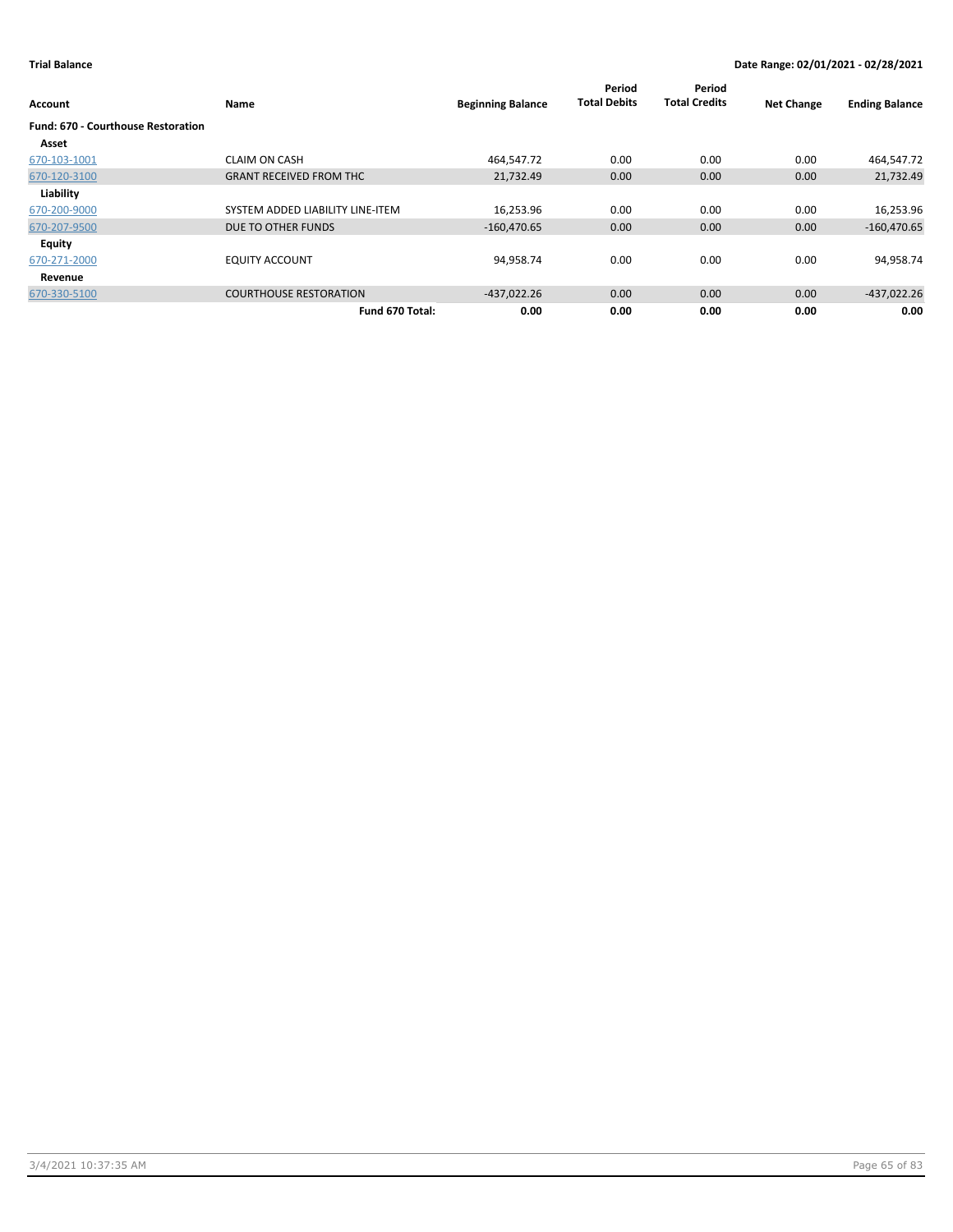|                                                    |                                           |                          | Period              | Period               |                   |                       |
|----------------------------------------------------|-------------------------------------------|--------------------------|---------------------|----------------------|-------------------|-----------------------|
| Account                                            | Name                                      | <b>Beginning Balance</b> | <b>Total Debits</b> | <b>Total Credits</b> | <b>Net Change</b> | <b>Ending Balance</b> |
| Fund: 680 - 2018 GO Bonds-Construction Fund FY2019 |                                           |                          |                     |                      |                   |                       |
| Asset                                              |                                           |                          |                     |                      |                   |                       |
| 680-103-1001                                       | <b>CLAIM ON CASH</b>                      | 1,004.13                 | 89,184.49           | 89,184.49            | 0.00              | 1,004.13              |
| 680-103-1680                                       | <b>BUSINESS MONEY FUND ACCOUNT</b>        | 96,663.53                | 0.00                | 89,184.49            | $-89,184.49$      | 7,479.04              |
| <b>Equity</b>                                      |                                           |                          |                     |                      |                   |                       |
| 680-271-2000                                       | <b>EQUITY ACCOUNT</b>                     | $-2,408,729.28$          | 0.00                | 0.00                 | 0.00              | $-2,408,729.28$       |
| Revenue                                            |                                           |                          |                     |                      |                   |                       |
| 680-360-1680                                       | <b>INTEREST EARNINGS BUSINESS MONEY F</b> | $-433.70$                | 0.00                | 0.00                 | 0.00              | $-433.70$             |
| Expense                                            |                                           |                          |                     |                      |                   |                       |
| 680-668-1650                                       | <b>CONSTRUCTION</b>                       | 1,769,138.98             | 0.00                | 0.00                 | 0.00              | 1,769,138.98          |
| 680-668-1670                                       | <b>CONSTRUCTION MANAGER AGENT</b>         | 245,510.02               | 87,470.29           | 0.00                 | 87,470.29         | 332,980.31            |
| 680-668-1680                                       | <b>MASONRY AND STONE</b>                  | 275,527.16               | 0.00                | 0.00                 | 0.00              | 275,527.16            |
| 680-668-4030                                       | <b>ARCHITECTURAL FEES</b>                 | 13,000.00                | 0.00                | 0.00                 | 0.00              | 13,000.00             |
| 680-668-4260                                       | PROFESSIONAL FEES                         | 5,142.60                 | 1,714.20            | 0.00                 | 1,714.20          | 6,856.80              |
| 680-668-4430                                       | <b>TRASH PICK UP</b>                      | 3,176.56                 | 0.00                | 0.00                 | 0.00              | 3,176.56              |
|                                                    | Fund 680 Total:                           | 0.00                     | 178,368.98          | 178,368.98           | 0.00              | 0.00                  |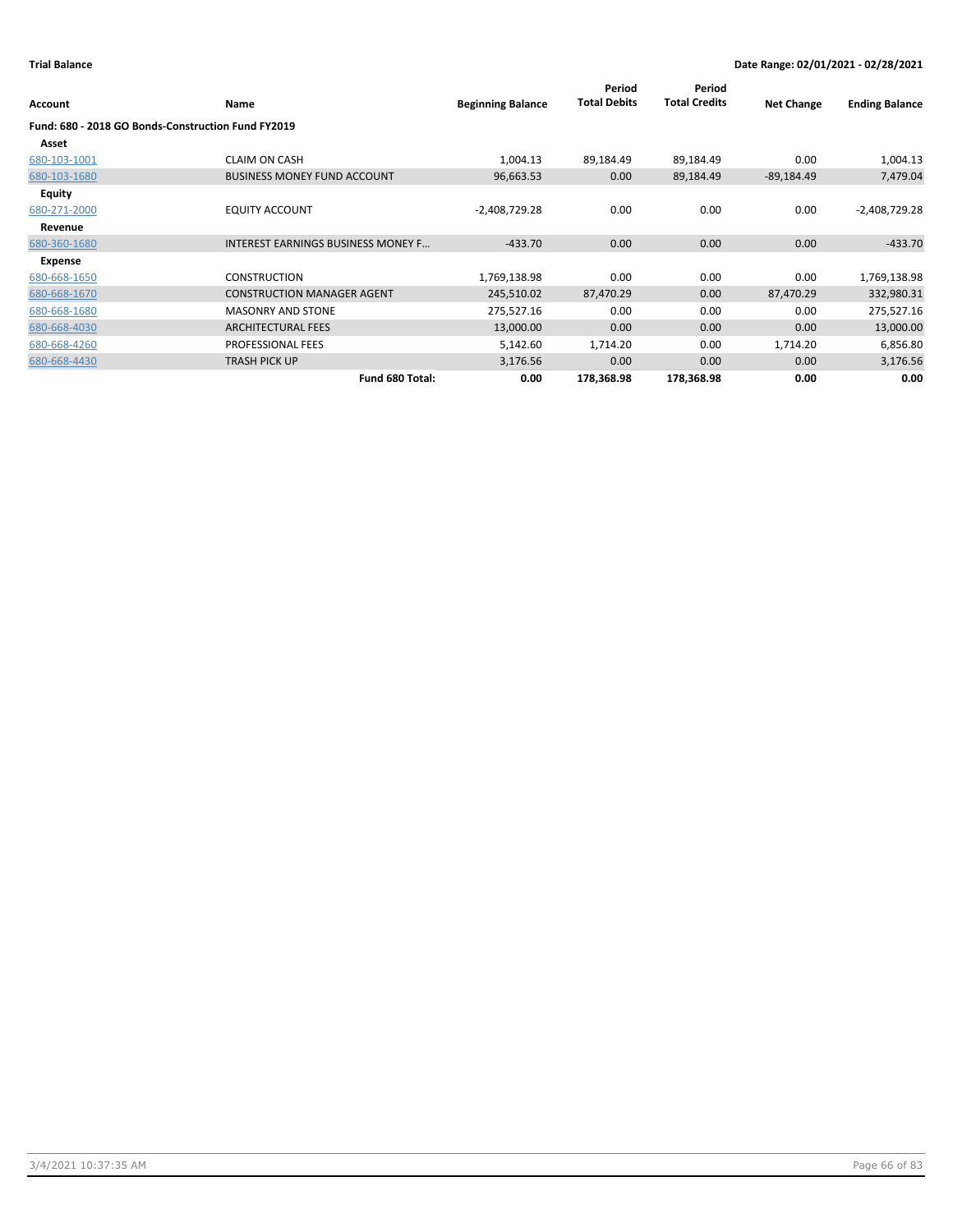| Account                                            | Name                            | <b>Beginning Balance</b> | Period<br><b>Total Debits</b> | Period<br><b>Total Credits</b> | <b>Net Change</b> | <b>Ending Balance</b> |
|----------------------------------------------------|---------------------------------|--------------------------|-------------------------------|--------------------------------|-------------------|-----------------------|
| Fund: 690 - 2020 CO Bonds-Construction Fund FY2020 |                                 |                          |                               |                                |                   |                       |
| Asset                                              |                                 |                          |                               |                                |                   |                       |
| 690-103-1001                                       | <b>CLAIM ON CASH</b>            | $-637,457.18$            | 1,965,143.53                  | 900,722.29                     | 1,064,421.24      | 426,964.06            |
| 690-103-1200                                       | CO BONDS CONST.2020-COMB. FUNDS | 100.07                   | 0.00                          | 0.00                           | 0.00              | 100.07                |
| 690-103-1690                                       | <b>ICS DEPOSIT</b>              | 9,904,991.31             | 0.00                          | 1,620,293.53                   | $-1,620,293.53$   | 8,284,697.78          |
| Liability                                          |                                 |                          |                               |                                |                   |                       |
| 690-102-1000                                       | A/P CLEARING                    | 0.00                     | 900,722.29                    | 1,245,572.29                   | $-344,850.00$     | $-344,850.00$         |
| <b>Equity</b>                                      |                                 |                          |                               |                                |                   |                       |
| 690-271-2000                                       | <b>EQUITY ACCOUNT</b>           | -9,903,829.75            | 0.00                          | 0.00                           | 0.00              | -9,903,829.75         |
| Revenue                                            |                                 |                          |                               |                                |                   |                       |
| 690-360-1690                                       | <b>INTEREST EARNINGS ICS</b>    | $-1,261.63$              | 0.00                          | 0.00                           | 0.00              | $-1,261.63$           |
| Expense                                            |                                 |                          |                               |                                |                   |                       |
| 690-669-1650                                       | <b>CONSTRUCTION</b>             | 411,922.31               | 893,689.76                    | 0.00                           | 893,689.76        | 1,305,612.07          |
| 690-669-1680                                       | <b>MASONRY AND STONE</b>        | 217,657.74               | 0.00                          | 0.00                           | 0.00              | 217,657.74            |
| 690-669-4030                                       | <b>ARCHITECTURAL FEE</b>        | 6,500.00                 | 6,500.00                      | 0.00                           | 6,500.00          | 13,000.00             |
| 690-669-4430                                       | <b>TRASH PICK UP</b>            | 1,377.13                 | 532.53                        | 0.00                           | 532.53            | 1,909.66              |
|                                                    | Fund 690 Total:                 | 0.00                     | 3,766,588.11                  | 3,766,588.11                   | 0.00              | 0.00                  |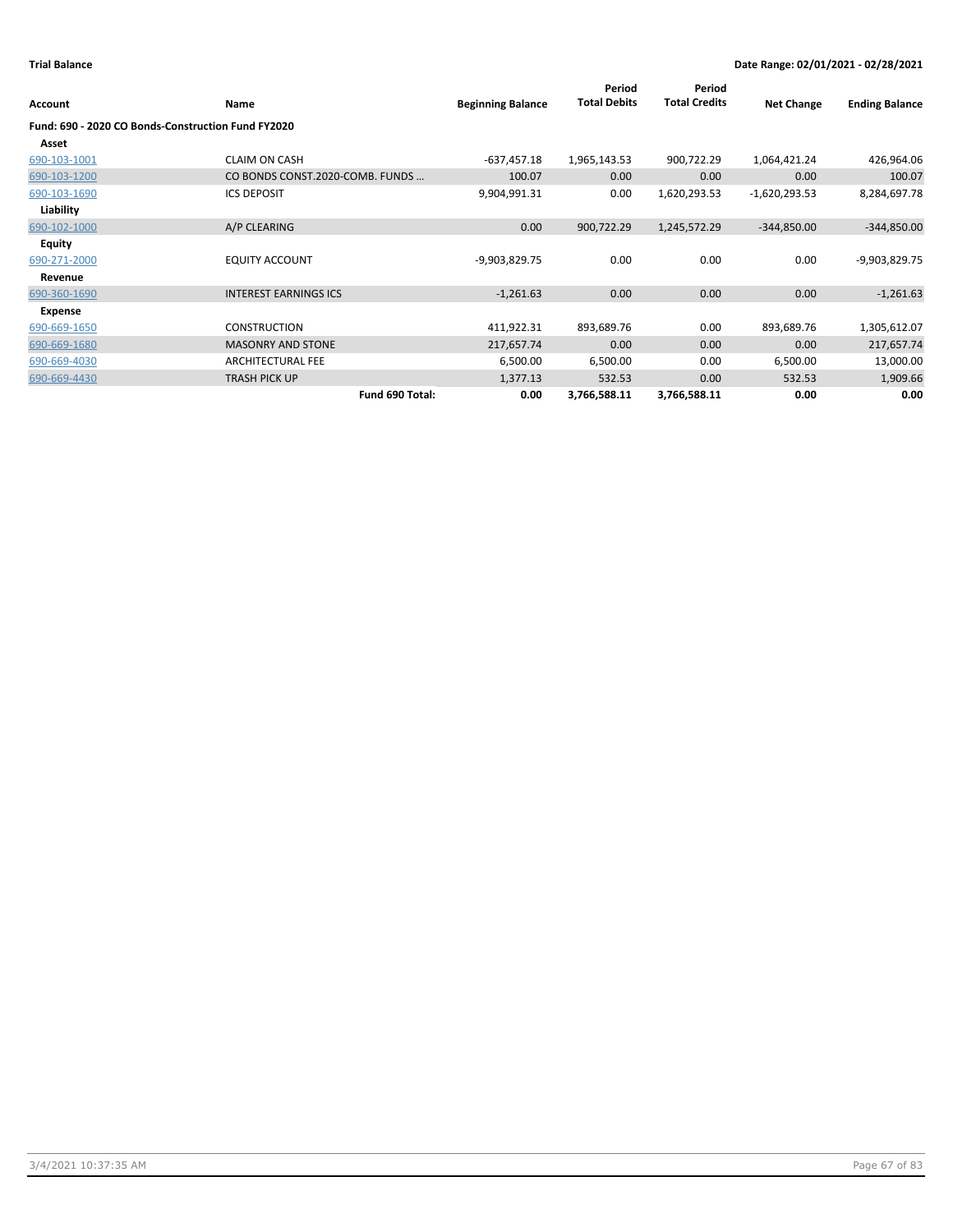| <b>Account</b>           | Name                     | <b>Beginning Balance</b> | Period<br><b>Total Debits</b> | Period<br><b>Total Credits</b> | <b>Net Change</b> | <b>Ending Balance</b> |
|--------------------------|--------------------------|--------------------------|-------------------------------|--------------------------------|-------------------|-----------------------|
| Fund: 700 - Right of Way |                          |                          |                               |                                |                   |                       |
| Asset                    |                          |                          |                               |                                |                   |                       |
| 700-103-1001             | <b>CLAIM ON CASH</b>     | 16,115.96                | 0.00                          | 0.00                           | 0.00              | 16,115.96             |
| 700-103-1750             | <b>TEXPOOL</b>           | 84,891.60                | 0.00                          | 0.00                           | 0.00              | 84,891.60             |
| <b>Equity</b>            |                          |                          |                               |                                |                   |                       |
| 700-271-2000             | <b>EQUITY ACCOUNT</b>    | $-100,997.91$            | 0.00                          | 0.00                           | 0.00              | $-100,997.91$         |
| Revenue                  |                          |                          |                               |                                |                   |                       |
| 700-360-1000             | <b>INTEREST EARNINGS</b> | $-9.65$                  | 0.00                          | 0.00                           | 0.00              | $-9.65$               |
|                          |                          | 0.00<br>Fund 700 Total:  | 0.00                          | 0.00                           | 0.00              | 0.00                  |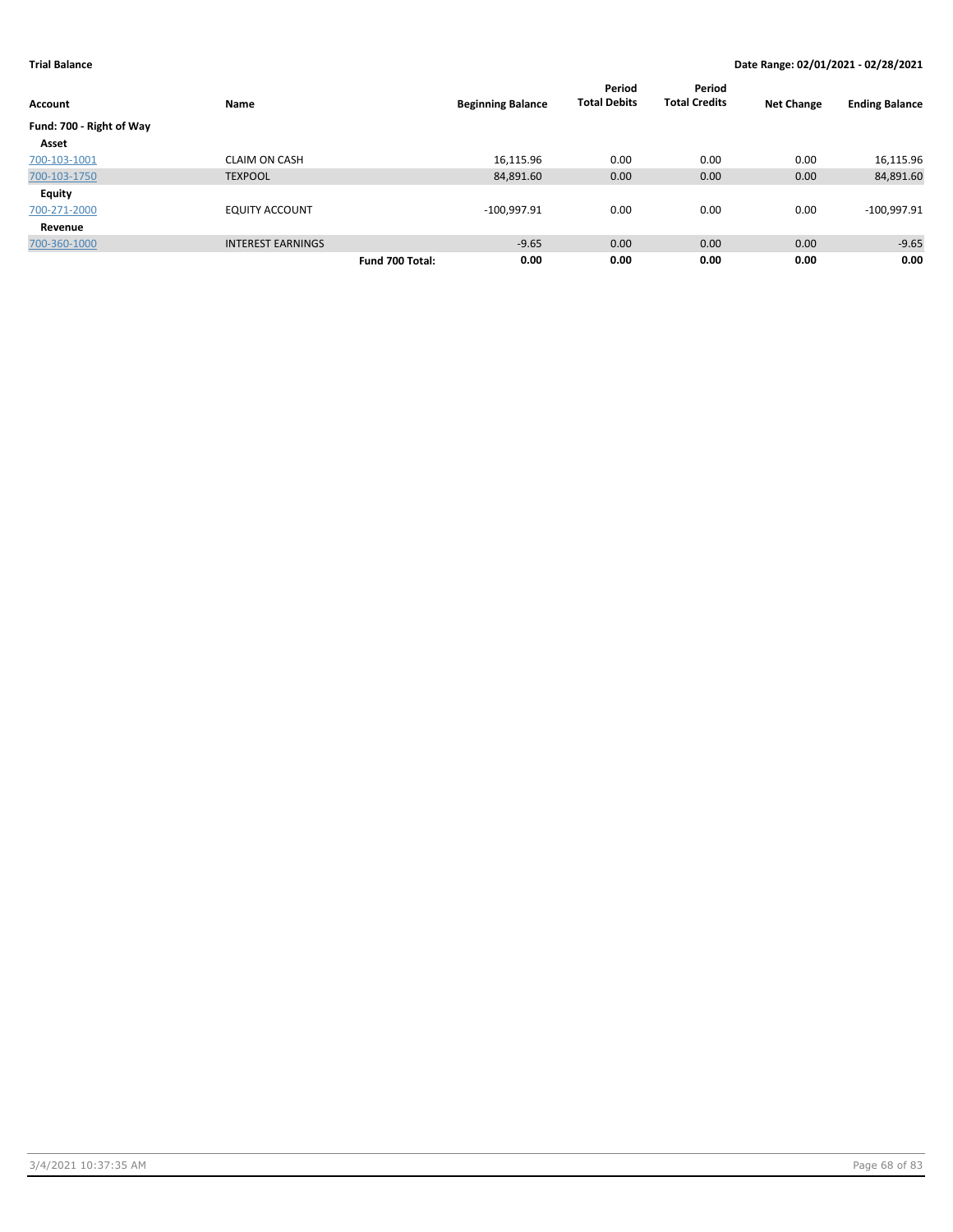| Account                            | Name                        | <b>Beginning Balance</b> | Period<br><b>Total Debits</b> | Period<br><b>Total Credits</b> | <b>Net Change</b> | <b>Ending Balance</b> |
|------------------------------------|-----------------------------|--------------------------|-------------------------------|--------------------------------|-------------------|-----------------------|
| Fund: 800 - Veterans Court Program |                             |                          |                               |                                |                   |                       |
| Asset                              |                             |                          |                               |                                |                   |                       |
| 800-103-1800                       | CASH-VETERANS COURT PROGRAM | 600.00                   | 0.00                          | 0.00                           | 0.00              | 600.00                |
| <b>Equity</b>                      |                             |                          |                               |                                |                   |                       |
| 800-271-2000                       | <b>EQUITY ACCOUNT</b>       | $-600.00$                | 0.00                          | 0.00                           | 0.00              | $-600.00$             |
|                                    | Fund 800 Total:             | 0.00                     | 0.00                          | 0.00                           | 0.00              | 0.00                  |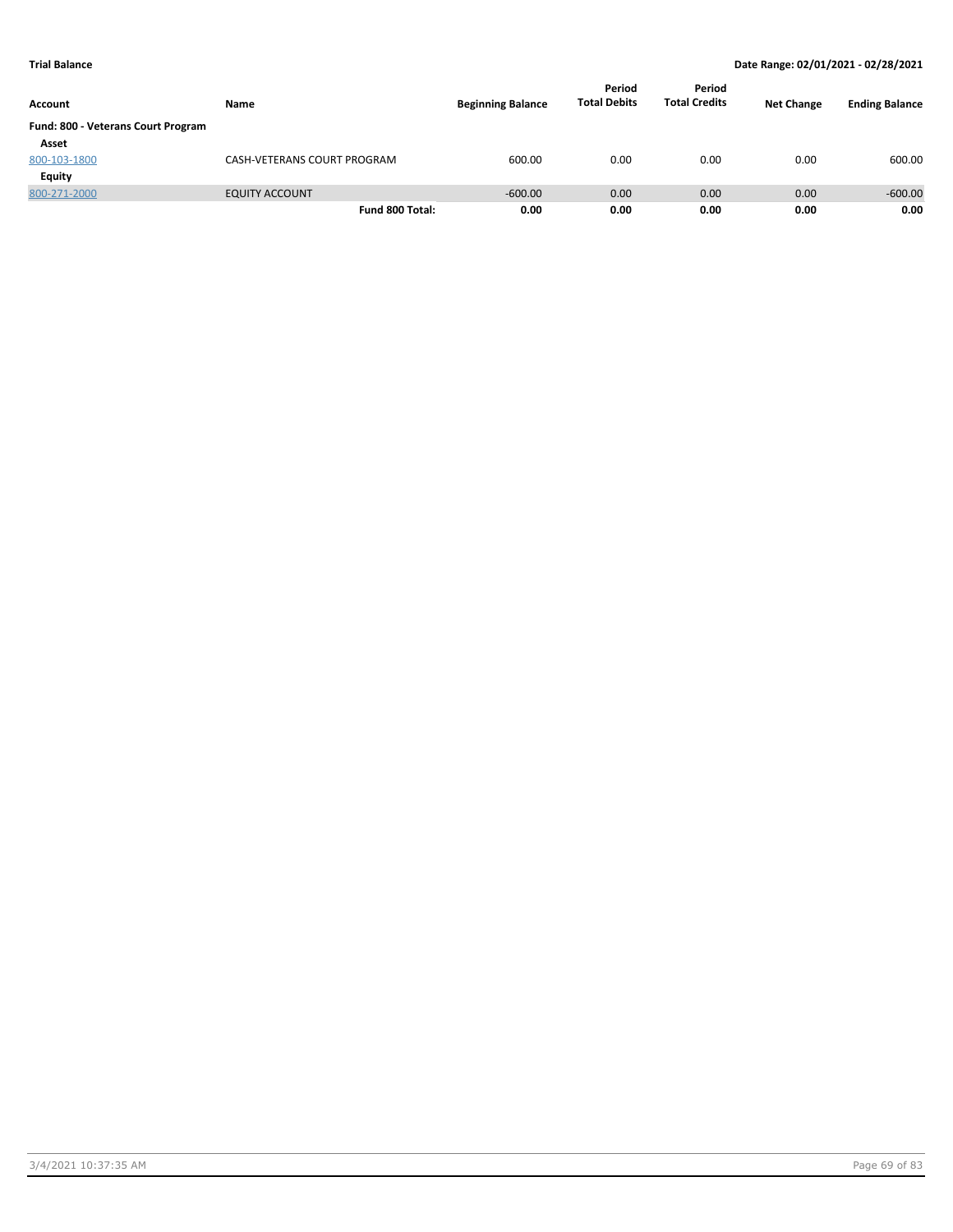| Account                                  | Name                             | <b>Beginning Balance</b> | Period<br><b>Total Debits</b> | Period<br><b>Total Credits</b> | <b>Net Change</b> | <b>Ending Balance</b> |
|------------------------------------------|----------------------------------|--------------------------|-------------------------------|--------------------------------|-------------------|-----------------------|
| Fund: 810 - County Lake Road Impact Fund |                                  |                          |                               |                                |                   |                       |
| Asset                                    |                                  |                          |                               |                                |                   |                       |
| 810-103-1001                             | <b>CLAIM ON CASH</b>             | 204.021.21               | 0.00                          | 0.00                           | 0.00              | 204,021.21            |
| Liability                                |                                  |                          |                               |                                |                   |                       |
| 810-200-9100                             | SYSTEM ADDED LIABILITY LINE-ITEM | 30,992.00                | 0.00                          | 0.00                           | 0.00              | 30,992.00             |
| <b>Equity</b>                            |                                  |                          |                               |                                |                   |                       |
| 810-271-2000                             | <b>EQUITY ACCOUNT</b>            | $-135,013.21$            | 0.00                          | 0.00                           | 0.00              | $-135,013.21$         |
| Revenue                                  |                                  |                          |                               |                                |                   |                       |
| 810-318-1830                             | <b>YEAR 3 PAYMENT</b>            | $-100,000.00$            | 0.00                          | 0.00                           | 0.00              | $-100,000.00$         |
|                                          | Fund 810 Total:                  | 0.00                     | 0.00                          | 0.00                           | 0.00              | 0.00                  |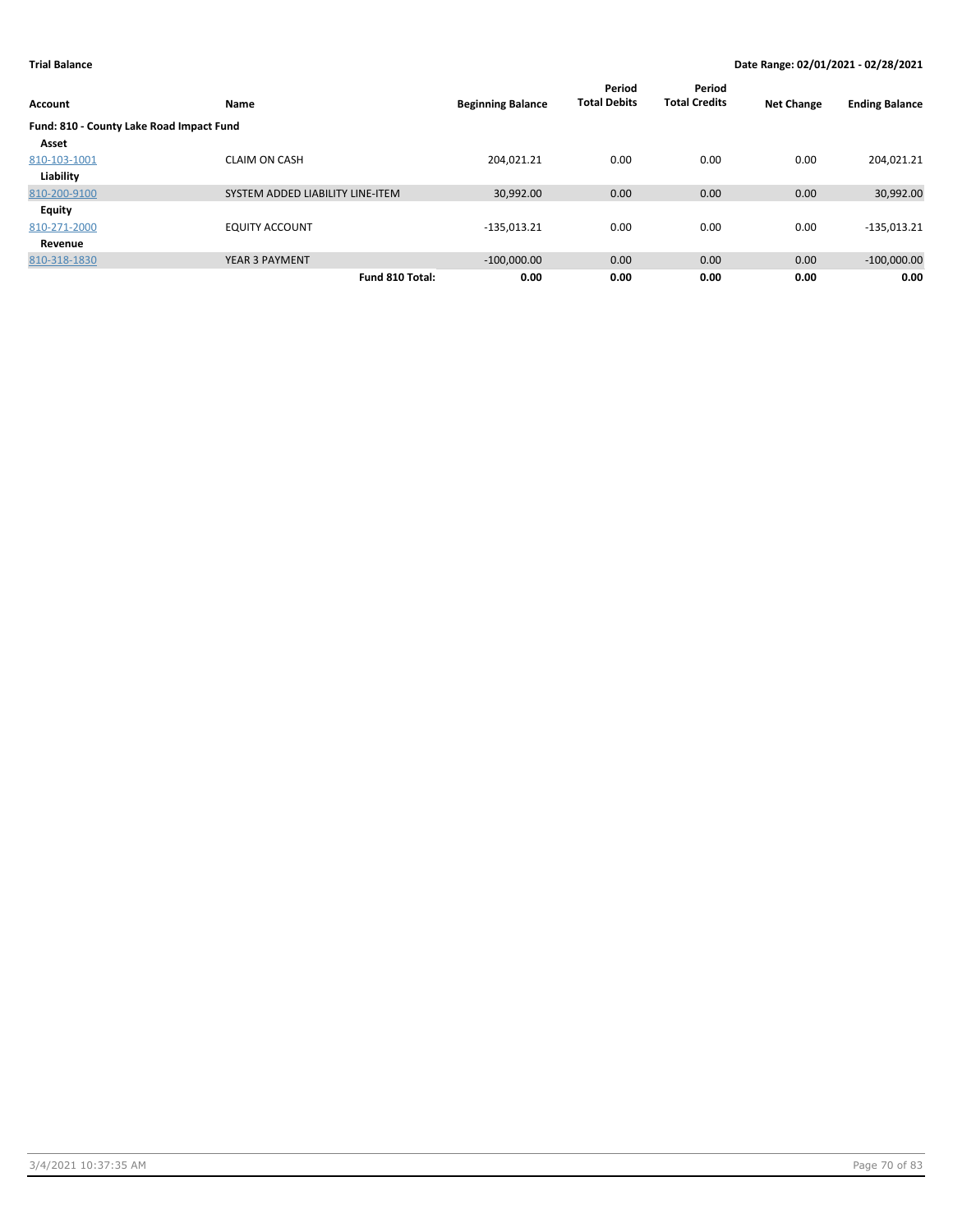| Account                 | <b>Name</b>                        | <b>Beginning Balance</b> | Period<br><b>Total Debits</b> | Period<br><b>Total Credits</b> | <b>Net Change</b> | <b>Ending Balance</b> |
|-------------------------|------------------------------------|--------------------------|-------------------------------|--------------------------------|-------------------|-----------------------|
| Fund: 850 - Lake Fannin |                                    |                          |                               |                                |                   |                       |
| Asset                   |                                    |                          |                               |                                |                   |                       |
| 850-103-1001            | <b>CLAIM ON CASH</b>               | 9,693.81                 | 150.00                        | 294.76                         | $-144.76$         | 9,549.05              |
| Liability               |                                    |                          |                               |                                |                   |                       |
| 850-102-1000            | A/P CLEARING                       | 0.00                     | 294.76                        | 294.76                         | 0.00              | 0.00                  |
| 850-200-9100            | SYSTEM ADDED LIABILITY LINE-ITEM   | 388.75                   | 0.00                          | 0.00                           | 0.00              | 388.75                |
| <b>Equity</b>           |                                    |                          |                               |                                |                   |                       |
| 850-271-2000            | <b>EQUITY ACCOUNT</b>              | $-4,955.78$              | 0.00                          | 0.00                           | 0.00              | $-4,955.78$           |
| Revenue                 |                                    |                          |                               |                                |                   |                       |
| 850-370-1500            | <b>DONATIONS</b>                   | $-2,319.12$              | 0.00                          | 0.00                           | 0.00              | $-2,319.12$           |
| 850-370-1830            | <b>VOLUNTEER MEMBERSHIP FEES</b>   | $-100.00$                | 0.00                          | 0.00                           | 0.00              | $-100.00$             |
| 850-370-1840            | <b>LOCAL FUNDING</b>               | $-5,000.00$              | 0.00                          | 0.00                           | 0.00              | $-5,000.00$           |
| 850-370-1850            | <b>RENTAL FEE</b>                  | $-1,212.50$              | 0.00                          | 0.00                           | 0.00              | $-1,212.50$           |
| 850-370-1860            | <b>DEPOSIT FEE</b>                 | $-150.00$                | 0.00                          | 150.00                         | $-150.00$         | $-300.00$             |
| Expense                 |                                    |                          |                               |                                |                   |                       |
| 850-520-1860            | <b>DEPOSIT REFUND</b>              | 600.00                   | 0.00                          | 0.00                           | 0.00              | 600.00                |
| 850-520-4400            | UTILITIES ELECTRICITY              | 138.66                   | 0.00                          | 0.00                           | 0.00              | 138.66                |
| 850-520-4420            | UTILITIES WATER                    | 131.69                   | 224.76                        | 0.00                           | 224.76            | 356.45                |
| 850-520-4430            | <b>TRASH PICK UP</b>               | 280.00                   | 70.00                         | 0.00                           | 70.00             | 350.00                |
| 850-520-4500            | <b>R&amp;M BUILDING</b>            | 344.49                   | 0.00                          | 0.00                           | 0.00              | 344.49                |
| 850-520-4840            | <b>GENERAL LIABILITY INSURANCE</b> | 2,160.00                 | 0.00                          | 0.00                           | 0.00              | 2,160.00              |
|                         | Fund 850 Total:                    | 0.00                     | 739.52                        | 739.52                         | 0.00              | 0.00                  |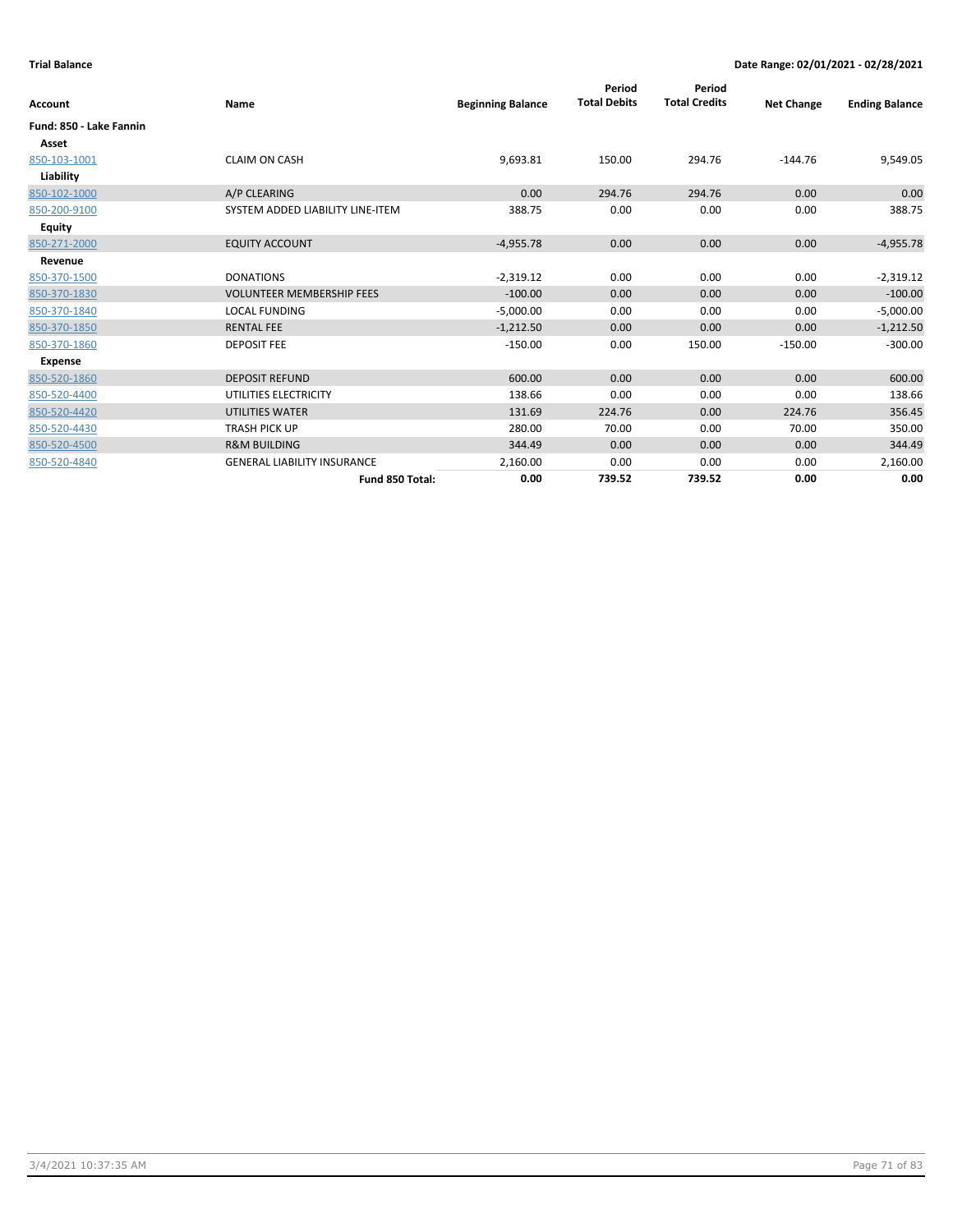|                      |                                         |                          | Period<br><b>Total Debits</b> | Period<br><b>Total Credits</b> |                   |                       |
|----------------------|-----------------------------------------|--------------------------|-------------------------------|--------------------------------|-------------------|-----------------------|
| Account              | Name                                    | <b>Beginning Balance</b> |                               |                                | <b>Net Change</b> | <b>Ending Balance</b> |
| Fund: 890 - T.J.J.D. |                                         |                          |                               |                                |                   |                       |
| Asset                |                                         |                          |                               |                                |                   |                       |
| 890-100-1001         | PR Claim on Cash                        | 3,252.86                 | 17,868.06                     | 17,868.06                      | 0.00              | 3,252.86              |
| 890-103-6890         | CASH-STRUCTURAL FAM.THER.GRANT O        | $-25,000.00$             | 12,500.00                     | 12,500.00                      | 0.00              | $-25,000.00$          |
| 890-103-9880         | CASH-LOCAL FUNDS CARRIED FORWARD        | 25,211.60                | 0.00                          | 0.00                           | 0.00              | 25,211.60             |
| 890-103-9920         | <b>CASH-INTEREST INCOME</b>             | 13,284.19                | 0.00                          | 0.00                           | 0.00              | 13,284.19             |
| 890-103-9930         | <b>CASH-BASIC PROBATION SUPERVISION</b> | 18,575.84                | 0.00                          | 9,227.76                       | $-9,227.76$       | 9,348.08              |
| 890-103-9940         | CASH-COMMUNITY PROGRAMS                 | 3,505.29                 | 0.00                          | 6,253.58                       | $-6,253.58$       | $-2,748.29$           |
| 890-103-9950         | CASH LOCAL FUNDING FY 2021              | 155,280.03               | 0.00                          | 32,806.69                      | $-32,806.69$      | 122,473.34            |
| 890-103-9960         | CASH-PRE/POST ADJUDICATION              | $-701.48$                | 0.00                          | 535.97                         | $-535.97$         | $-1,237.45$           |
| 890-103-9970         | CASH-COMMITMENT DIVERSION               | 1,077.74                 | 0.00                          | 714.75                         | $-714.75$         | 362.99                |
| 890-103-9980         | CASH-MENTAL HEALTH SERVICES             | 3,204.01                 | 0.00                          | 1,563.65                       | $-1,563.65$       | 1,640.36              |
| Liability            |                                         |                          |                               |                                |                   |                       |
| 890-102-1000         | A/P CLEARING                            | 0.00                     | 735.00                        | 735.00                         | 0.00              | 0.00                  |
| 890-102-1001         | PR AP Clearing                          | 0.00                     | 10,842.64                     | 10,842.64                      | 0.00              | 0.00                  |
| 890-200-9000         | Payroll Liability Account               | $-1,165.38$              | 10,842.64                     | 10,842.64                      | 0.00              | $-1,165.38$           |
| Equity               |                                         |                          |                               |                                |                   |                       |
| 890-271-2000         | EQUITY ACCOUNT                          | -92,798.10               | 0.00                          | 0.00                           | 0.00              | $-92,798.10$          |
| Revenue              |                                         |                          |                               |                                |                   |                       |
| 890-330-9080         | STRUCTURAL FAMILY THERAPY GRANT         | 0.00                     | 0.00                          | 12,500.00                      | $-12,500.00$      | $-12,500.00$          |
| 890-330-9150         | <b>BASIC PROBATION SUPERVISION</b>      | $-45,573.00$             | 0.00                          | 0.00                           | 0.00              | $-45,573.00$          |
| 890-330-9160         | <b>COMMUNITY PROGRAMS</b>               | $-25,000.00$             | 0.00                          | 0.00                           | 0.00              | $-25,000.00$          |
| 890-330-9170         | PRE/POST ADJUDICATION                   | $-1,458.00$              | 0.00                          | 0.00                           | 0.00              | $-1,458.00$           |
| 890-330-9180         | <b>COMMITMENT DIVERSION</b>             | $-3,333.00$              | 0.00                          | 0.00                           | 0.00              | $-3,333.00$           |
| 890-330-9190         | MENTAL HEALTH SERVICES                  | $-3,579.00$              | 0.00                          | 0.00                           | 0.00              | $-3,579.00$           |
| 890-370-9950         | <b>LOCAL FUNDING</b>                    | $-170,000.00$            | 0.00                          | 0.00                           | 0.00              | $-170,000.00$         |
| <b>Expense</b>       |                                         |                          |                               |                                |                   |                       |
| 890-581-4160         | STRUCTURAL FAMILY THERAPY               | 25,000.00                | 12,500.00                     | 0.00                           | 12,500.00         | 37,500.00             |
| 890-589-4530         | <b>COMPUTER SOFTWARE</b>                | 3,000.00                 | 0.00                          | 0.00                           | 0.00              | 3,000.00              |
| 890-592-1020         | SALARY APPOINTED OFFICIAL               | 743.88                   | 165.32                        | 0.00                           | 165.32            | 909.20                |
| 890-592-1030         | SALARY COMM.CORR.OFFICERS               | 930.67                   | 206.82                        | 0.00                           | 206.82            | 1,137.49              |
| 890-592-2010         | SOCIAL SECURITY TAX                     | 34.40                    | 22.90                         | 0.00                           | 22.90             | 57.30                 |
| 890-592-2020         | <b>GROUP HEALTH INSURANCE</b>           | 366.15                   | 91.50                         | 0.00                           | 91.50             | 457.65                |
| 890-592-2030         | RETIREMENT                              | 197.63                   | 44.11                         | 0.00                           | 44.11             | 241.74                |
| 890-592-2040         | <b>WORKERS COMPENSATION</b>             | 12.38                    | 0.00                          | 0.00                           | 0.00              | 12.38                 |
| 890-592-2050         | <b>MEDICARE TAX</b>                     | 91.53                    | 5.32                          | 0.00                           | 5.32              | 96.85                 |
| 890-593-1020         | <b>SALARY APPOINTED OFFICIAL</b>        | 991.81                   | 220.40                        | 0.00                           | 220.40            | 1,212.21              |
| 890-593-1030         | SALARY COMM.CORR.OFFICERS               | 1,240.93                 | 275.76                        | 0.00                           | 275.76            | 1,516.69              |
| 890-593-2010         | SOCIAL SECURITY TAX                     | 45.84                    | 30.50                         | 0.00                           | 30.50             | 76.34                 |
| 890-593-2020         | <b>GROUP HEALTH INSURANCE</b>           | 488.27                   | 122.10                        | 0.00                           | 122.10            | 610.37                |
| 890-593-2030         | RETIREMENT                              | 263.58                   | 58.85                         | 0.00                           | 58.85             | 322.43                |
| 890-593-2040         | <b>WORKERS COMPENSATION</b>             | 28.30                    | 0.00                          | 0.00                           | 0.00              | 28.30                 |
| 890-593-2050         | <b>MEDICARE TAX</b>                     | 122.09                   | 7.14                          | 0.00                           | 7.14              | 129.23                |
| 890-594-1020         | SALARY APPOINTED OFFICIAL               | 248.00                   | 55.12                         | 0.00                           | 55.12             | 303.12                |
| 890-594-1030         | SALARY COMM.CORR.OFFICERS               | 310.24                   | 68.95                         | 0.00                           | 68.95             | 379.19                |
| 890-594-2010         | SOCIAL SECURITY TAX                     | 11.47                    | 7.64                          | 0.00                           | 7.64              | 19.11                 |
| 890-594-2020         | <b>GROUP HEALTH INSURANCE</b>           | 121.97                   | 30.46                         | 0.00                           | 30.46             | 152.43                |
|                      |                                         |                          |                               |                                |                   |                       |
| 890-594-2030         | RETIREMENT                              | 65.91                    | 14.72                         | 0.00                           | 14.72             | 80.63                 |
| 890-594-2040         | <b>WORKERS COMPENSATION</b>             | 3.71                     | 0.00                          | 0.00                           | 0.00              | 3.71                  |
| 890-594-2050         | MEDICARE TAX                            | 30.54                    | 1.76                          | 0.00                           | 1.76              | 32.30                 |
| 890-594-4130         | PSYCHOLOGICAL                           | 0.00                     | 1,000.00                      | 0.00                           | 1,000.00          | 1,000.00              |
| 890-594-4140         | <b>COUNSELING</b>                       | 1,178.00                 | 385.00                        | 0.00                           | 385.00            | 1,563.00              |
| 890-994-4880         | LAW ENFORCEMENT INSURANCE               | 694.44                   | 0.00                          | 0.00                           | 0.00              | 694.44                |
| 890-995-1020         | SALARY APPOINTED OFFICIAL               | 1,735.73                 | 385.72                        | 0.00                           | 385.72            | 2,121.45              |
| 890-995-1030         | SALARY COMM.CORR.OFFICERS               | 2,171.60                 | 482.59                        | 0.00                           | 482.59            | 2,654.19              |
| 890-995-2010         | SOCIAL SECURITY TAX                     | 80.23                    | 53.39                         | 0.00                           | 53.39             | 133.62                |
| 890-995-2020         | <b>GROUP HEALTH INSURANCE</b>           | 854.43                   | 213.60                        | 0.00                           | 213.60            | 1,068.03              |
| 890-995-2030         | RETIREMENT                              | 461.28                   | 102.96                        | 0.00                           | 102.96            | 564.24                |
| 890-995-2040         | <b>WORKERS COMPENSATION</b>             | 44.72                    | 0.00                          | 0.00                           | 0.00              | 44.72                 |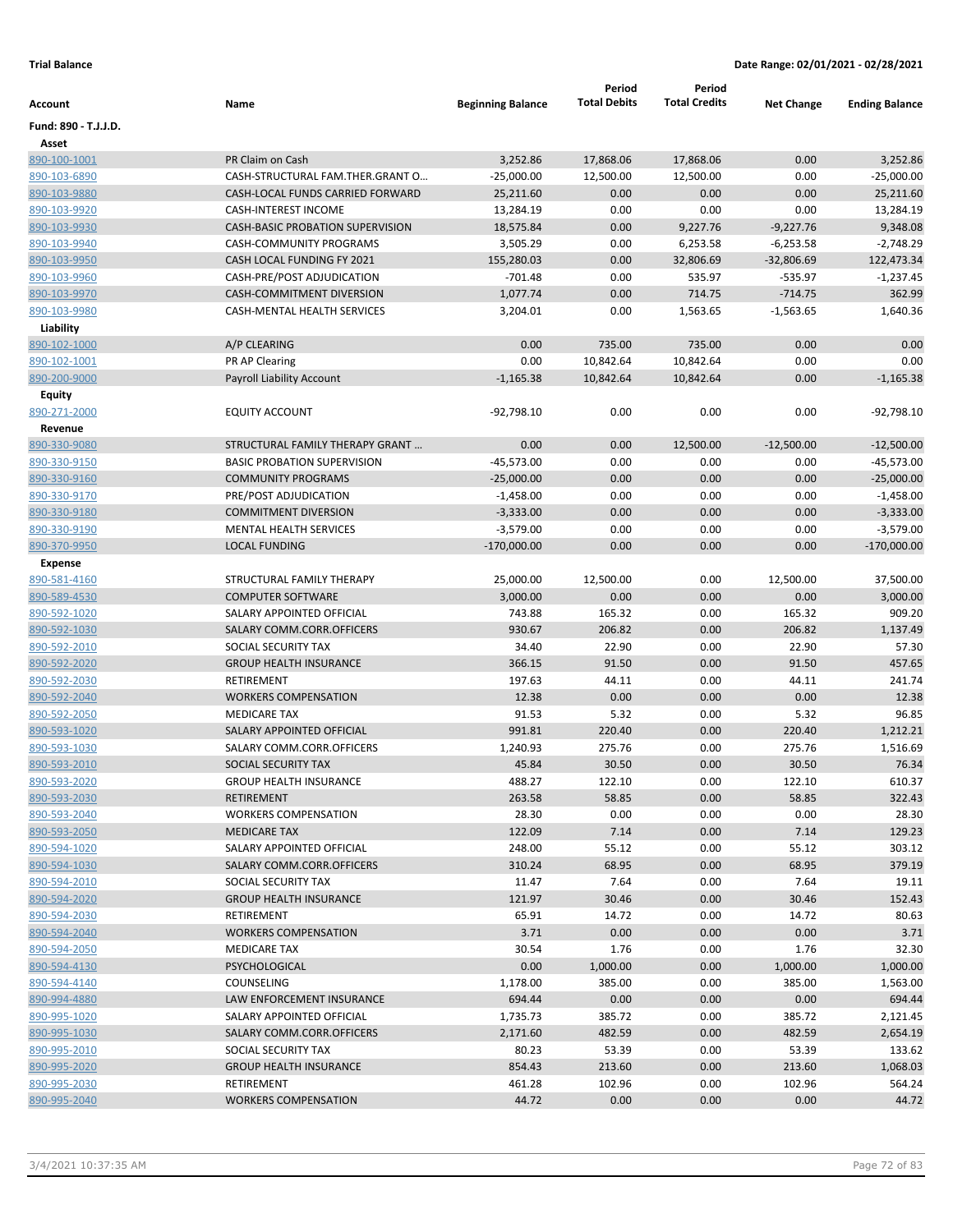|                |                                      |                          | Period              | Period               |                   |                       |
|----------------|--------------------------------------|--------------------------|---------------------|----------------------|-------------------|-----------------------|
| <b>Account</b> | Name                                 | <b>Beginning Balance</b> | <b>Total Debits</b> | <b>Total Credits</b> | <b>Net Change</b> | <b>Ending Balance</b> |
| 890-995-2050   | <b>MEDICARE TAX</b>                  | 213.73                   | 12.48               | 0.00                 | 12.48             | 226.21                |
| 890-995-4040   | <b>DETENTION OPERATING COST FY20</b> | 13,995.07                | 0.00                | 0.00                 | 0.00              | 13,995.07             |
| 890-995-4041   | <b>DETENTION OPERATING COST FY21</b> | 20,687.01                | 31,555.95           | 0.00                 | 31,555.95         | 52,242.96             |
| 890-995-4270   | OUT OF COUNTY TRAVEL/TRAINING        | 0.00                     | 167.44              | 167.44               | 0.00              | 0.00                  |
| 890-995-4530   | <b>COMPUTER SOFTWARE</b>             | 90.00                    | 0.00                | 0.00                 | 0.00              | 90.00                 |
| 890-996-1020   | SALARY APPOINTED OFFICIAL            | 12,397.96                | 2,755.10            | 0.00                 | 2,755.10          | 15,153.06             |
| 890-996-1030   | SALARY COMM.CORR.OFFICERS            | 15,511.59                | 3,447.04            | 0.00                 | 3,447.04          | 18,958.63             |
| 890-996-2010   | SOCIAL SECURITY TAX                  | 573.26                   | 381.38              | 0.00                 | 381.38            | 954.64                |
| 890-996-2020   | <b>GROUP HEALTH INSURANCE</b>        | 6,103.70                 | 1,525.99            | 0.00                 | 1,525.99          | 7,629.69              |
| 890-996-2030   | <b>RETIREMENT</b>                    | 3,294.99                 | 735.62              | 0.00                 | 735.62            | 4,030.61              |
| 890-996-2040   | <b>WORKERS COMPENSATION</b>          | 351.80                   | 0.00                | 0.00                 | 0.00              | 351.80                |
| 890-996-2050   | <b>MEDICARE TAX</b>                  | 1,526.39                 | 89.24               | 0.00                 | 89.24             | 1,615.63              |
| 890-996-3100   | <b>OFFICE SUPPLIES</b>               | 118.48                   | 0.00                | 0.00                 | 0.00              | 118.48                |
| 890-996-4210   | <b>INTERNET</b>                      | 435.95                   | 93.94               | 0.00                 | 93.94             | 529.89                |
| 890-996-4230   | CELL PHONE ALLOWANCE                 | 132.34                   | 32.01               | 0.00                 | 32.01             | 164.35                |
| 890-996-4270   | OUT OF COUNTY TRAVEL/TRAINING        | 418.04                   | 167.44              | 0.00                 | 167.44            | 585.48                |
| 890-997-1020   | SALARY APPOINTED OFFICIAL            | 8,678.41                 | 1,928.52            | 0.00                 | 1,928.52          | 10,606.93             |
| 890-997-1030   | SALARY COMM.CORR.OFFICERS            | 10,857.95                | 2,412.84            | 0.00                 | 2,412.84          | 13,270.79             |
| 890-997-2010   | SOCIAL SECURITY TAX                  | 401.25                   | 266.89              | 0.00                 | 266.89            | 668.14                |
| 890-997-2020   | <b>GROUP HEALTH INSURANCE</b>        | 4,272.12                 | 1,068.01            | 0.00                 | 1,068.01          | 5,340.13              |
| 890-997-2030   | <b>RETIREMENT</b>                    | 2,306.35                 | 514.88              | 0.00                 | 514.88            | 2,821.23              |
| 890-997-2040   | <b>WORKERS COMPENSATION</b>          | 212.27                   | 0.00                | 0.00                 | 0.00              | 212.27                |
| 890-997-2050   | <b>MEDICARE TAX</b>                  | 1,068.01                 | 62.44               | 0.00                 | 62.44             | 1,130.45              |
|                | Fund 890 Total:                      | 0.00                     | 116,558.18          | 116,558.18           | 0.00              | 0.00                  |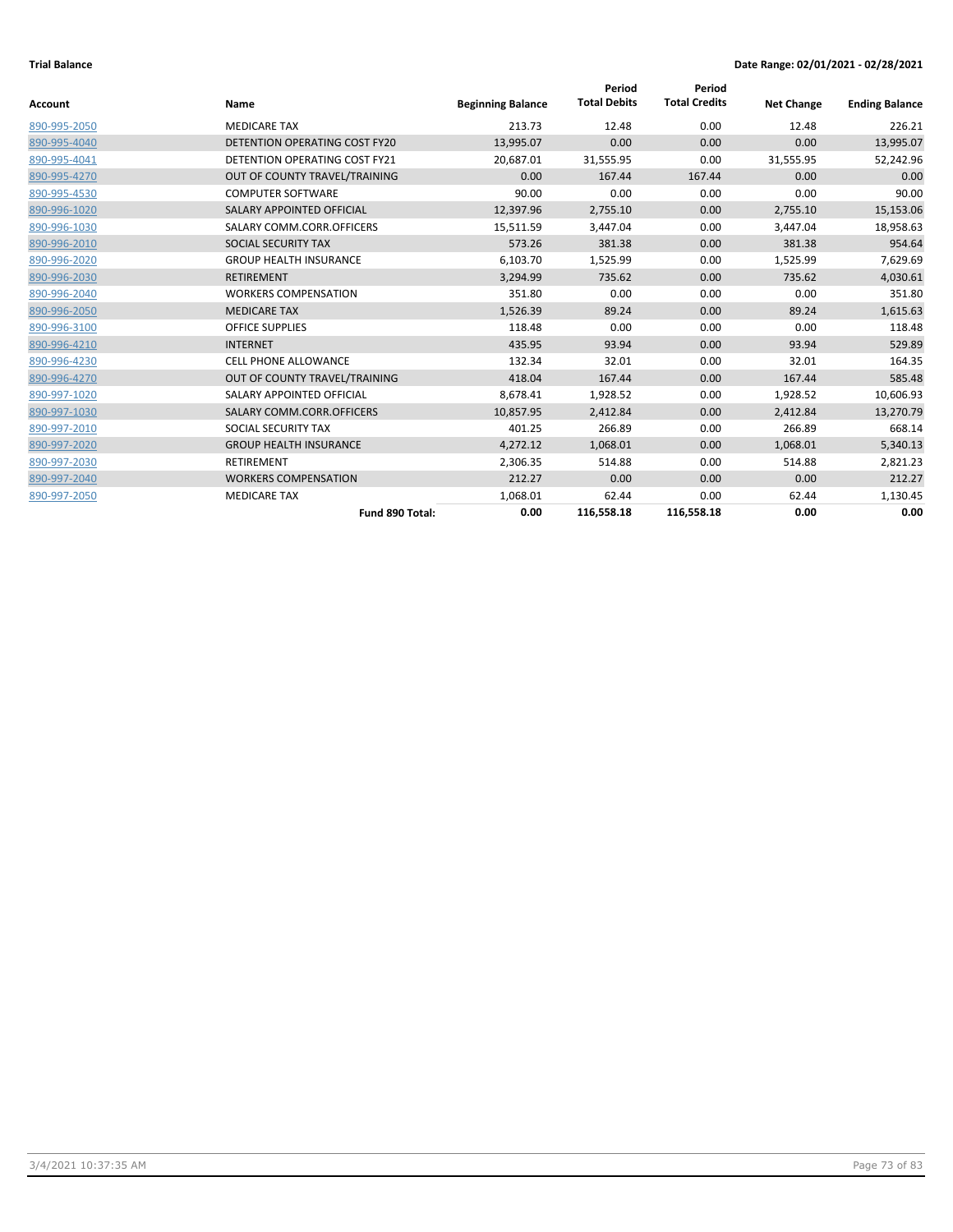| Account                                           | Name                                  | <b>Beginning Balance</b> | Period<br><b>Total Debits</b> | Period<br><b>Total Credits</b> | <b>Net Change</b> | <b>Ending Balance</b> |
|---------------------------------------------------|---------------------------------------|--------------------------|-------------------------------|--------------------------------|-------------------|-----------------------|
| <b>Fund: 891 - Juvenile Probation-Restitution</b> |                                       |                          |                               |                                |                   |                       |
| Asset                                             |                                       |                          |                               |                                |                   |                       |
| 891-103-1870                                      | <b>CASH-JUVENILE PROBATION</b>        | 3,602.64                 | 80.00                         | 339.47                         | $-259.47$         | 3,343.17              |
| <b>Equity</b>                                     |                                       |                          |                               |                                |                   |                       |
| 891-271-2000                                      | <b>EQUITY ACCOUNT</b>                 | $-3,754.92$              | 0.00                          | 0.00                           | 0.00              | $-3,754.92$           |
| Revenue                                           |                                       |                          |                               |                                |                   |                       |
| 891-340-5750                                      | <b>JUVENILE PROBATION FEES</b>        | $-120.00$                | 0.00                          | 30.00                          | $-30.00$          | $-150.00$             |
| 891-340-5760                                      | <b>JUVENILE PROBATION RESTITUTION</b> | $-461.78$                | 0.00                          | 0.00                           | 0.00              | $-461.78$             |
| 891-340-5770                                      | <b>JUVENILE PROBATION COURT COSTS</b> | $-60.00$                 | 0.00                          | 0.00                           | 0.00              | $-60.00$              |
| 891-340-5790                                      | REIMBURSEMENT OF EXPENSES             | $-471.98$                | 0.00                          | 50.00                          | $-50.00$          | $-521.98$             |
| Expense                                           |                                       |                          |                               |                                |                   |                       |
| 891-891-3100                                      | OFFICE SUPPLIES/MISC.                 | 721.60                   | 319.47                        | 0.00                           | 319.47            | 1,041.07              |
| 891-891-3190                                      | <b>RESTITUTION</b>                    | 484.44                   | 0.00                          | 0.00                           | 0.00              | 484.44                |
| 891-891-3200                                      | <b>COURT COSTS</b>                    | 60.00                    | 20.00                         | 0.00                           | 20.00             | 80.00                 |
|                                                   | Fund 891 Total:                       | 0.00                     | 419.47                        | 419.47                         | 0.00              | 0.00                  |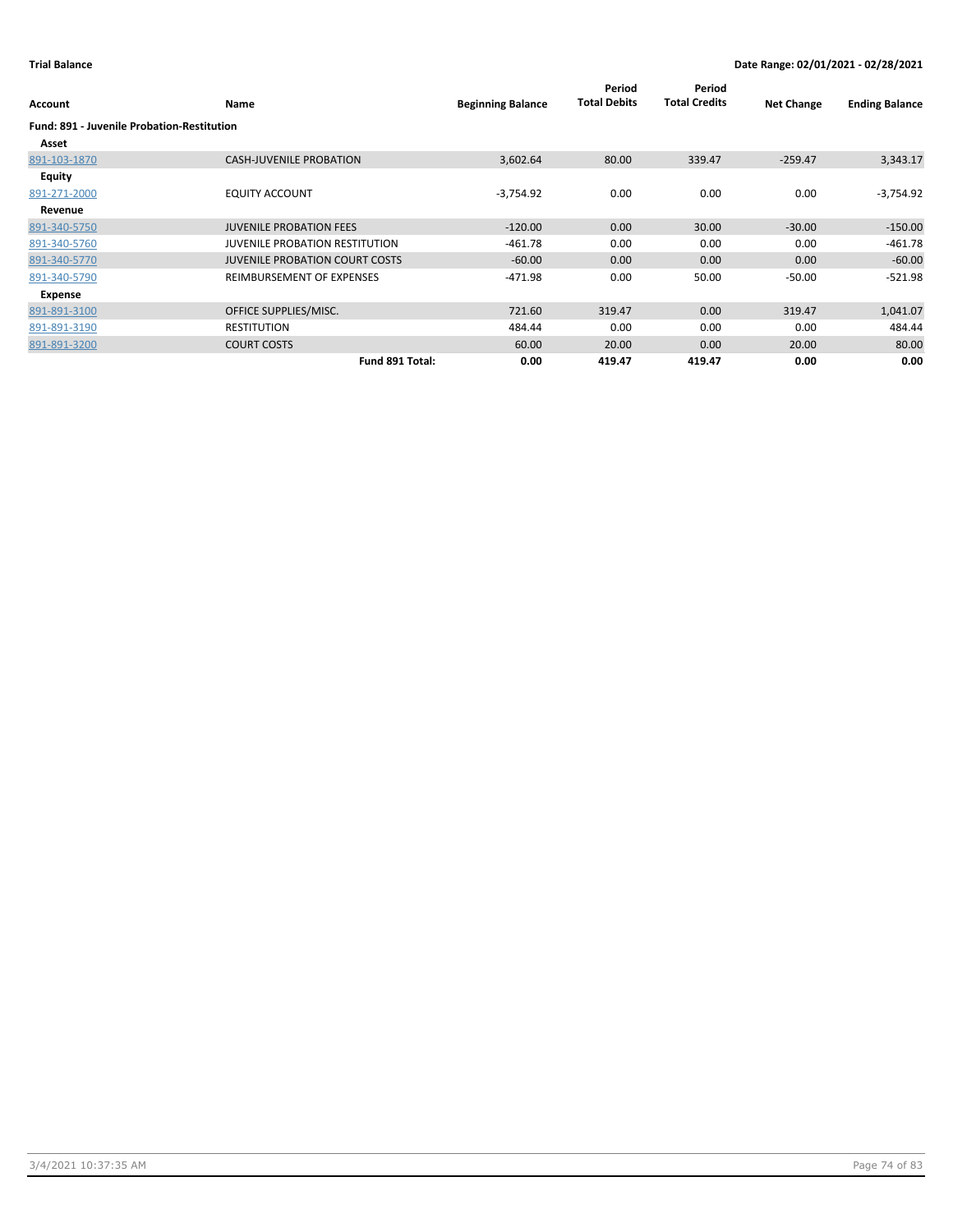| <b>Account</b>      | Name                     | <b>Beginning Balance</b> | Period<br><b>Total Debits</b> | Period<br><b>Total Credits</b> | <b>Net Change</b> | <b>Ending Balance</b> |
|---------------------|--------------------------|--------------------------|-------------------------------|--------------------------------|-------------------|-----------------------|
| Fund: 920 - Statzer |                          |                          |                               |                                |                   |                       |
| Asset               |                          |                          |                               |                                |                   |                       |
| 920-103-1001        | <b>CLAIM ON CASH</b>     | 6,080.58                 | 0.00                          | 0.00                           | 0.00              | 6,080.58              |
| 920-103-1750        | <b>TEXPOOL</b>           | 41,407.75                | 0.00                          | 0.00                           | 0.00              | 41,407.75             |
| Equity              |                          |                          |                               |                                |                   |                       |
| 920-271-2000        | <b>EQUITY ACCOUNT</b>    | -47,483.68               | 0.00                          | 0.00                           | 0.00              | -47,483.68            |
| Revenue             |                          |                          |                               |                                |                   |                       |
| 920-360-1000        | <b>INTEREST EARNINGS</b> | $-4.65$                  | 0.00                          | 0.00                           | 0.00              | $-4.65$               |
|                     |                          | 0.00<br>Fund 920 Total:  | 0.00                          | 0.00                           | 0.00              | 0.00                  |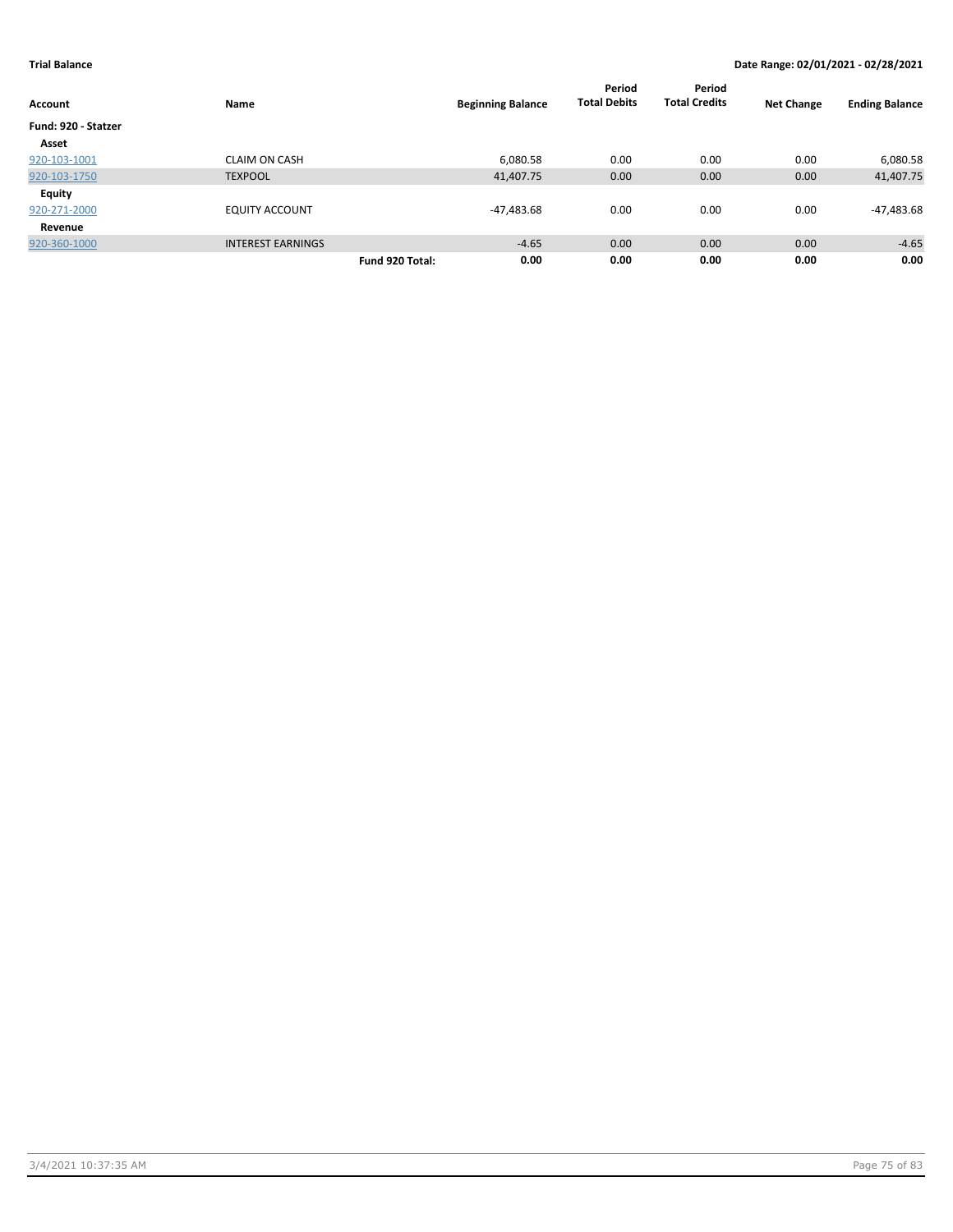| Account                               | Name                                | <b>Beginning Balance</b> | Period<br><b>Total Debits</b> | Period<br><b>Total Credits</b> | <b>Net Change</b> | <b>Ending Balance</b> |
|---------------------------------------|-------------------------------------|--------------------------|-------------------------------|--------------------------------|-------------------|-----------------------|
| Fund: 930 - Texas Community Dev.Prog. |                                     |                          |                               |                                |                   |                       |
| Asset                                 |                                     |                          |                               |                                |                   |                       |
| 930-103-9090                          | CASH-#7219149 HICKORY CREEK         | 100.00                   | 0.00                          | 0.00                           | 0.00              | 100.00                |
| <b>Equity</b>                         |                                     |                          |                               |                                |                   |                       |
| 930-271-2000                          | <b>EQUITY ACCOUNT</b>               | $-100.00$                | 0.00                          | 0.00                           | 0.00              | $-100.00$             |
| Revenue                               |                                     |                          |                               |                                |                   |                       |
| 930-330-9090                          | <b>GRANT #7219149 HICKORY CREEK</b> | $-212,816.59$            | 0.00                          | 0.00                           | 0.00              | $-212,816.59$         |
| Expense                               |                                     |                          |                               |                                |                   |                       |
| 930-909-4140                          | <b>GRANT ADMINISTRATION</b>         | 4,750.00                 | 0.00                          | 0.00                           | 0.00              | 4,750.00              |
| 930-909-4150                          | <b>CONSTRUCTION EXPENSE</b>         | 178,666.59               | 0.00                          | 0.00                           | 0.00              | 178,666.59            |
| 930-909-4160                          | <b>ENGINEERING</b>                  | 29,400.00                | 0.00                          | 0.00                           | 0.00              | 29,400.00             |
|                                       | Fund 930 Total:                     | 0.00                     | 0.00                          | 0.00                           | 0.00              | 0.00                  |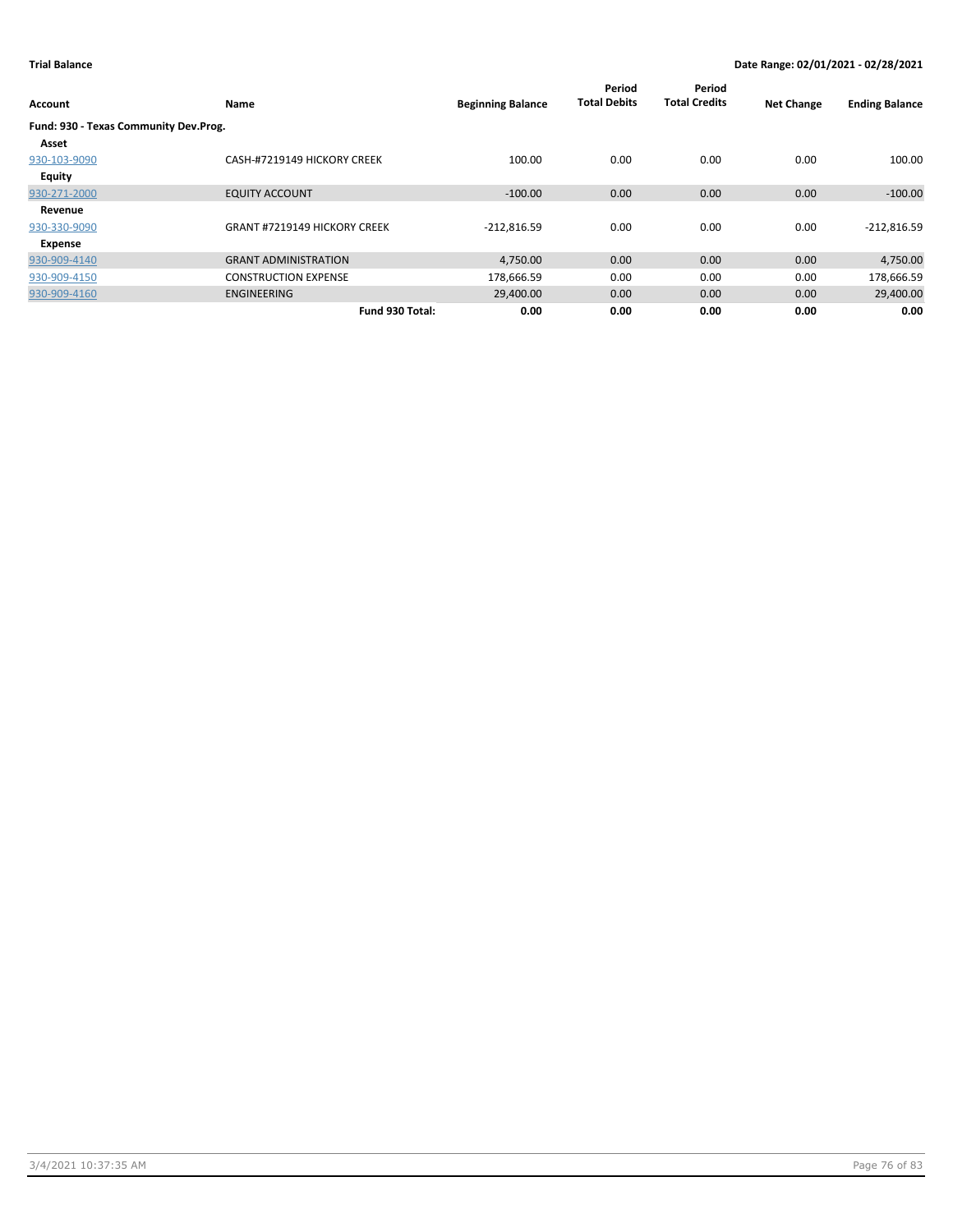| Account             | Name                                | <b>Beginning Balance</b> | Period<br><b>Total Debits</b> | Period<br><b>Total Credits</b> | <b>Net Change</b> | <b>Ending Balance</b> |
|---------------------|-------------------------------------|--------------------------|-------------------------------|--------------------------------|-------------------|-----------------------|
| Fund: 950 - Payroll |                                     |                          |                               |                                |                   |                       |
| Asset               |                                     |                          |                               |                                |                   |                       |
| 950-100-1001        | PR Claim on cash                    | 23.03                    | 1,463.16                      | 1,463.13                       | 0.03              | 23.06                 |
| Liability           |                                     |                          |                               |                                |                   |                       |
| 950-102-1001        | <b>PR AP Clearing</b>               | 0.00                     | 1,463.13                      | 1,463.13                       | 0.00              | 0.00                  |
| 950-271-2000        | <b>DEPOSITS</b>                     | $-20.64$                 | 0.00                          | 0.00                           | 0.00              | $-20.64$              |
| Revenue             |                                     |                          |                               |                                |                   |                       |
| 950-370-1300        | <b>REFUNDS &amp; MISCELLANEOUS</b>  | $-4,418.28$              | 0.00                          | 1,463.16                       | $-1,463.16$       | $-5,881.44$           |
| Expense             |                                     |                          |                               |                                |                   |                       |
| 950-415-2020        | <b>COBRA Group Health Insurance</b> | 5,378.35                 | 1,463.13                      | 0.00                           | 1,463.13          | 6,841.48              |
|                     | Fund 950 Total:                     | 962.46                   | 4,389.42                      | 4,389.42                       | 0.00              | 962.46                |

**\*\*\*Error: Fund 950 Out of Balance\*\*\***

**\*\*\*Warning: Account Authorization is turned on. Please run the Unauthorized Account Listing Report to see if you are out of balance due to missing accounts \*\*\***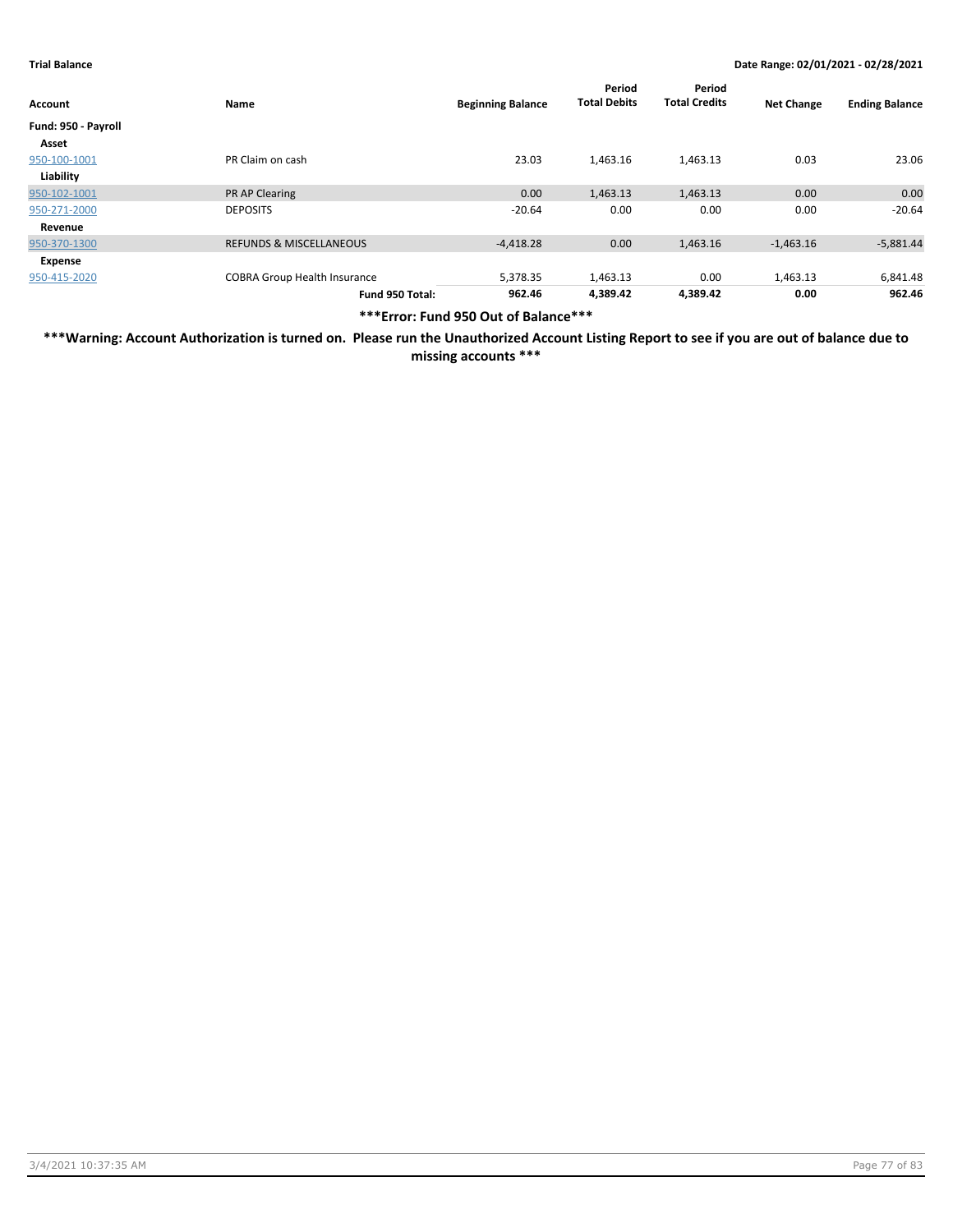|                            | Name                             | <b>Beginning Balance</b> | Period<br><b>Total Debits</b> | Period<br><b>Total Credits</b> | <b>Net Change</b> |                       |
|----------------------------|----------------------------------|--------------------------|-------------------------------|--------------------------------|-------------------|-----------------------|
| <b>Account</b>             |                                  |                          |                               |                                |                   | <b>Ending Balance</b> |
| Fund: 990 - Capital Assets |                                  |                          |                               |                                |                   |                       |
| Asset                      |                                  |                          |                               |                                |                   |                       |
| 990-160-1000               | LAND                             | 341,561.30               | 0.00                          | 0.00                           | 0.00              | 341,561.30            |
| 990-160-2000               | <b>BUILDINGS</b>                 | 4,737,000.00             | 0.00                          | 0.00                           | 0.00              | 4,737,000.00          |
| 990-160-2010               | ACCUM. DEPRECIATION-BUILDINGS    | $-3,612,211.08$          | 0.00                          | 0.00                           | 0.00              | $-3,612,211.08$       |
| 990-160-2100               | <b>AUTOMOBILES AND TRUCKS</b>    | 2,339,603.69             | 0.00                          | 0.00                           | 0.00              | 2,339,603.69          |
| 990-160-2110               | ACCUM. DEPR.AUTOS AND TRUCKS     | $-1,460,778.27$          | 0.00                          | 0.00                           | 0.00              | $-1,460,778.27$       |
| 990-160-2150               | <b>TECHNOLOGY</b>                | 753,474.11               | 0.00                          | 0.00                           | 0.00              | 753,474.11            |
| 990-160-2160               | ACCUM. DEPR.-COMPUTER EQUIPMENT  | $-678,197.41$            | 0.00                          | 0.00                           | 0.00              | $-678,197.41$         |
| 990-160-2200               | <b>OFFICE EQUIPMENT</b>          | 164,640.04               | 0.00                          | 0.00                           | 0.00              | 164,640.04            |
| 990-160-2210               | ACCUM. DEPR.-OFFICE EQUIPMENT    | $-100,426.88$            | 0.00                          | 0.00                           | 0.00              | $-100,426.88$         |
| 990-160-2250               | <b>RADIO EQUIPMENT</b>           | 213,359.45               | 0.00                          | 0.00                           | 0.00              | 213,359.45            |
| 990-160-2260               | ACCUM. DEPR.-RADIO EQUIPMENT     | $-212,477.68$            | 0.00                          | 0.00                           | 0.00              | $-212,477.68$         |
| 990-160-2270               | SECURITY EQUIPMENT               | 159,027.15               | 0.00                          | 0.00                           | 0.00              | 159,027.15            |
| 990-160-2280               | ACCUM.DEP.-SECURITY EQUIPMENT    | $-62,677.46$             | 0.00                          | 0.00                           | 0.00              | $-62,677.46$          |
| 990-160-2300               | <b>ROADS</b>                     | 18,733,686.23            | 0.00                          | 0.00                           | 0.00              | 18,733,686.23         |
| 990-160-2310               | ACCUM. DEPRECIATION-ROADS        | $-14,295,608.64$         | 0.00                          | 0.00                           | 0.00              | $-14,295,608.64$      |
| 990-160-2350               | <b>BRIDGES</b>                   | 11,295,230.21            | 0.00                          | 0.00                           | 0.00              | 11,295,230.21         |
| 990-160-2360               | ACCUM. DEPRECIATION-BRIDGES      | $-4,099,667.06$          | 0.00                          | 0.00                           | 0.00              | $-4,099,667.06$       |
| 990-160-3000               | <b>ROAD EQUIPMENT</b>            | 3,883,975.23             | 0.00                          | 0.00                           | 0.00              | 3,883,975.23          |
| 990-160-3010               | ACCUM. DEPRECIATION-ROAD EQUIPME | $-2,902,802.40$          | 0.00                          | 0.00                           | 0.00              | $-2,902,802.40$       |
| 990-160-4000               | <b>CONSTRUCTION IN PROGRESS</b>  | 2,124,972.50             | 0.00                          | 0.00                           | 0.00              | 2,124,972.50          |
| <b>Equity</b>              |                                  |                          |                               |                                |                   |                       |
| 990-271-2000               | <b>EQUITY ACCOUNT</b>            | $-17,321,683.03$         | 0.00                          | 0.00                           | 0.00              | $-17,321,683.03$      |
|                            | Fund 990 Total:                  | 0.00                     | 0.00                          | 0.00                           | 0.00              | 0.00                  |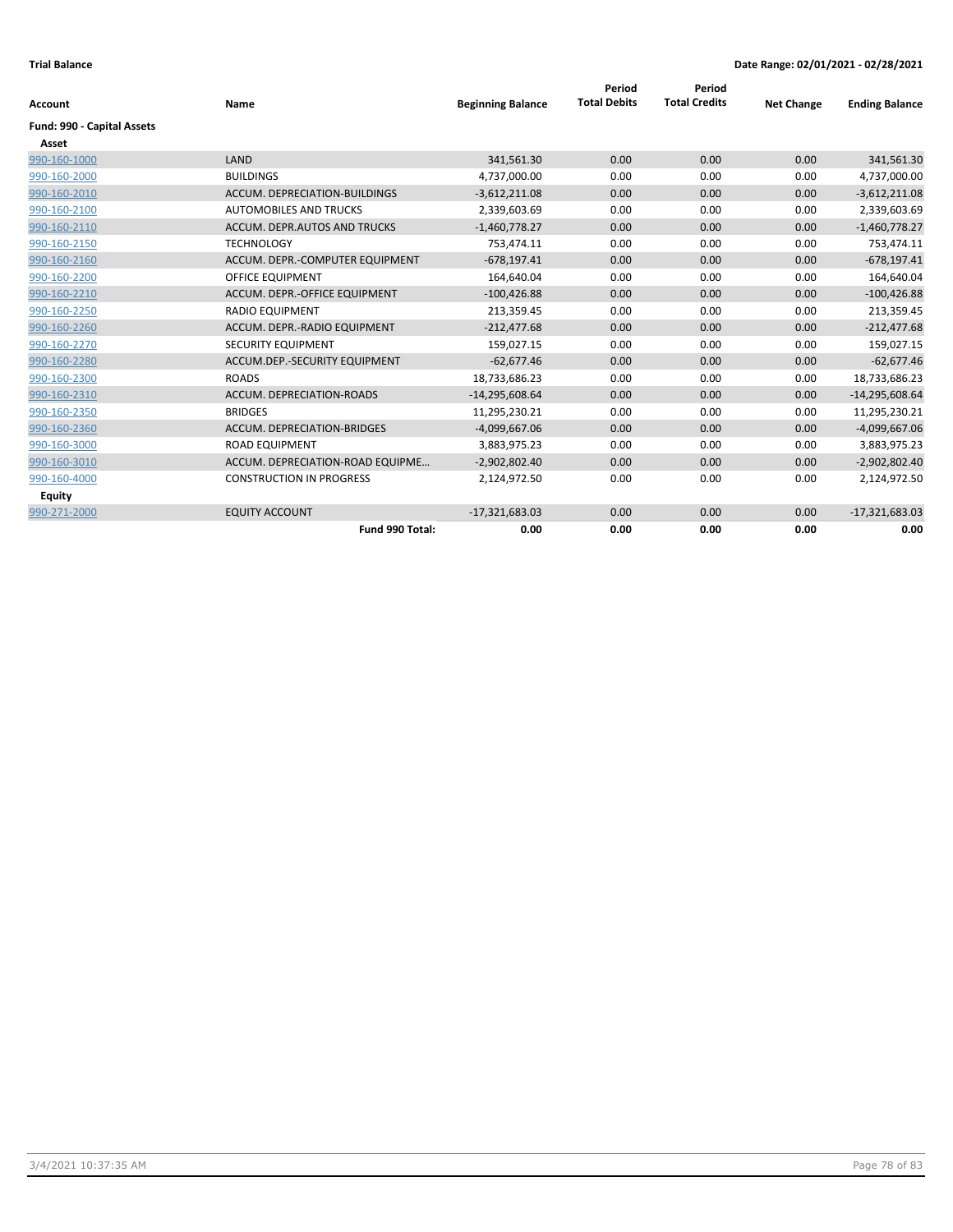|                                      |                                |                          | Period<br><b>Total Debits</b> | Period<br><b>Total Credits</b> |                   |                       |
|--------------------------------------|--------------------------------|--------------------------|-------------------------------|--------------------------------|-------------------|-----------------------|
| <b>Account</b>                       | Name                           | <b>Beginning Balance</b> |                               |                                | <b>Net Change</b> | <b>Ending Balance</b> |
| <b>Fund: 991 - Governmental Debt</b> |                                |                          |                               |                                |                   |                       |
| Asset                                |                                |                          |                               |                                |                   |                       |
| 991-170-2000                         | DEFERRED PENSION OUTFLOW       | 38,725.00                | 0.00                          | 0.00                           | 0.00              | 38,725.00             |
| Liability                            |                                |                          |                               |                                |                   |                       |
| 991-200-2400                         | <b>ACCRUED INTEREST</b>        | 235,755.00               | 0.00                          | 0.00                           | 0.00              | 235,755.00            |
| 991-200-2500                         | <b>GENERAL OBLIGATION BOND</b> | 80,000.00                | 0.00                          | 0.00                           | 0.00              | 80,000.00             |
| 991-200-2510                         | <b>GOB-CURRENT PORTION</b>     | $-120,000.00$            | 0.00                          | 0.00                           | 0.00              | $-120,000.00$         |
| 991-200-2550                         | <b>BOND DISCOUNT CURRENT</b>   | $-288.24$                | 0.00                          | 0.00                           | 0.00              | $-288.24$             |
| 991-200-2560                         | <b>BOND DISCOUNT</b>           | $-6,773.47$              | 0.00                          | 0.00                           | 0.00              | $-6,773.47$           |
| 991-200-2570                         | <b>BOND PREMIUM CURRENT</b>    | $-2,904.78$              | 0.00                          | 0.00                           | 0.00              | $-2,904.78$           |
| 991-200-2580                         | <b>BOND PREMIUM</b>            | $-68,262.53$             | 0.00                          | 0.00                           | 0.00              | $-68,262.53$          |
| 991-200-3500                         | <b>ACCRUED COMPENSATION</b>    | $-186,904.13$            | 0.00                          | 0.00                           | 0.00              | $-186,904.13$         |
| 991-200-4000                         | <b>NET PENSION LIABILITY</b>   | 1,126,333.00             | 0.00                          | 0.00                           | 0.00              | 1,126,333.00          |
| 991-200-4500                         | DEFERRED PENSION IN FLOW       | $-1,467,676.00$          | 0.00                          | 0.00                           | 0.00              | $-1,467,676.00$       |
| Equity                               |                                |                          |                               |                                |                   |                       |
| 991-271-2000                         | <b>EQUITY ACCOUNT</b>          | 371,996.15               | 0.00                          | 0.00                           | 0.00              | 371,996.15            |
|                                      | Fund 991 Total:                | 0.00                     | 0.00                          | 0.00                           | 0.00              | 0.00                  |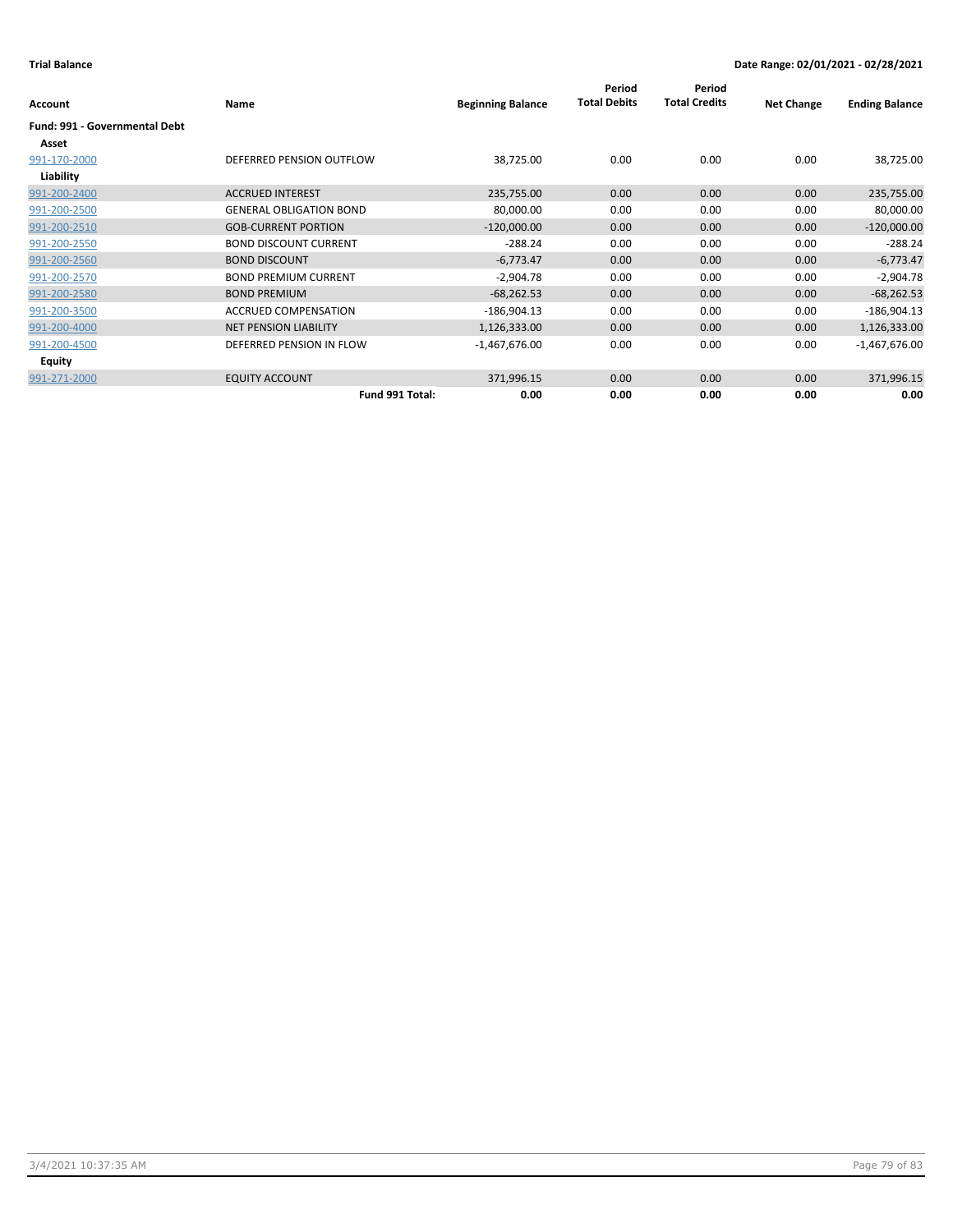|                                 |                         |                 |                          | Period              | Period               |                   |                       |
|---------------------------------|-------------------------|-----------------|--------------------------|---------------------|----------------------|-------------------|-----------------------|
| <b>Account</b>                  | Name                    |                 | <b>Beginning Balance</b> | <b>Total Debits</b> | <b>Total Credits</b> | <b>Net Change</b> | <b>Ending Balance</b> |
| Fund: 998 - Payroll Pooled Cash |                         |                 |                          |                     |                      |                   |                       |
| Asset                           |                         |                 |                          |                     |                      |                   |                       |
| 998-100-1001                    | <b>PR Combined Cash</b> |                 | 2,065.73                 | 665,711.73          | 665,711.73           | 0.00              | 2,065.73              |
| 998-120-3100                    | Due From 100            |                 | 0.00                     | 257,900.49          | 257,900.49           | 0.00              | 0.00                  |
| 998-120-3121                    | Due From 121            |                 | 0.00                     | 1,887.92            | 1,887.92             | 0.00              | 0.00                  |
| 998-120-3190                    | Due From 190            |                 | 0.00                     | 408.60              | 408.60               | 0.00              | 0.00                  |
| 998-120-3200                    | Due From 200            |                 | 0.00                     | 245.96              | 245.96               | 0.00              | 0.00                  |
| 998-120-3210                    | Due From 210            |                 | 0.00                     | 15,753.51           | 15,753.51            | 0.00              | 0.00                  |
| 998-120-3220                    | Due From 220            |                 | 0.00                     | 21,626.62           | 21,626.62            | 0.00              | 0.00                  |
| 998-120-3230                    | Due From 230            |                 | 0.00                     | 23,398.46           | 23,398.46            | 0.00              | 0.00                  |
| 998-120-3240                    | Due From 240            |                 | 0.00                     | 13,256.24           | 13,256.24            | 0.00              | 0.00                  |
| 998-120-3360                    | Due From 360            |                 | 0.00                     | 629.65              | 629.65               | 0.00              | 0.00                  |
| 998-120-3562                    | Due From 562            |                 | 0.00                     | 4,485.97            | 4,485.97             | 0.00              | 0.00                  |
| 998-120-3890                    | Due From 890            |                 | 0.00                     | 10,842.64           | 10,842.64            | 0.00              | 0.00                  |
| Liability                       |                         |                 |                          |                     |                      |                   |                       |
| 998-102-1000                    | A/P CLEARING            |                 | 0.00                     | 353,503.25          | 353,503.25           | 0.00              | 0.00                  |
| 998-120-3413                    | Due From 413            |                 | 0.00                     | 1,604.06            | 1,604.06             | 0.00              | 0.00                  |
| 998-120-3950                    | Due From 950            |                 | 0.00                     | 1,463.13            | 1,463.13             | 0.00              | 0.00                  |
| 998-200-1400                    | Wages Payable           |                 | 606.65                   | 312,208.48          | 312,208.48           | 0.00              | 606.65                |
| 998-207-9900                    | Due To Other Funds      |                 | $-2,672.38$              | 665,550.12          | 665,550.12           | 0.00              | $-2,672.38$           |
|                                 |                         | Fund 998 Total: | 0.00                     | 2,350,476.83        | 2,350,476.83         | 0.00              | 0.00                  |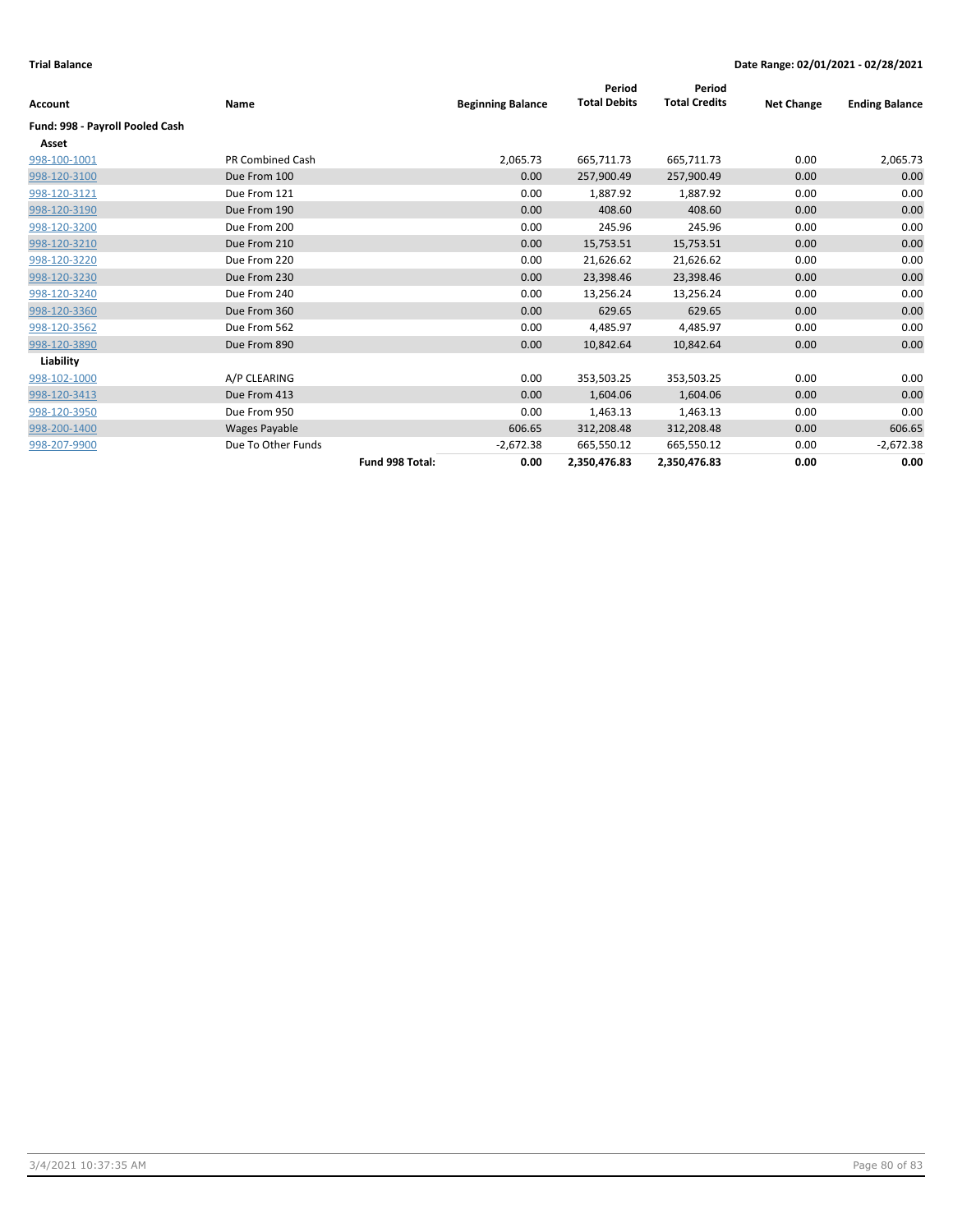| Account                 | Name                        |                      | <b>Beginning Balance</b> | Period<br><b>Total Debits</b> | Period<br><b>Total Credits</b> | <b>Net Change</b> | <b>Ending Balance</b> |
|-------------------------|-----------------------------|----------------------|--------------------------|-------------------------------|--------------------------------|-------------------|-----------------------|
| Fund: 999 - Pooled Cash |                             |                      |                          |                               |                                |                   |                       |
| Asset                   |                             |                      |                          |                               |                                |                   |                       |
| 999-103-1000            | <b>Combined Checking AP</b> |                      | 9,817,921.62             | 6,381,043.03                  | 2,778,310.34                   | 3,602,732.69      | 13,420,654.31         |
| 999-120-3100            | DUE FROM 100                |                      | 0.00                     | 491,808.43                    | 491,808.43                     | 0.00              | 0.00                  |
| 999-120-3125            | DUE FROM 125                |                      | 0.00                     | 300.00                        | 300.00                         | 0.00              | 0.00                  |
| 999-120-3190            | DUE FROM 190                |                      | 0.00                     | 140.85                        | 140.85                         | 0.00              | 0.00                  |
| 999-120-3191            | DUE FROM 191                |                      | 56.34                    | 0.00                          | 0.00                           | 0.00              | 56.34                 |
| 999-120-3200            | DUE FROM 200                |                      | 0.00                     | 219.56                        | 219.56                         | 0.00              | 0.00                  |
| 999-120-3210            | DUE FROM 210                |                      | 0.00                     | 10,383.76                     | 10,383.76                      | 0.00              | 0.00                  |
| 999-120-3220            | DUE FROM 220                |                      | 0.00                     | 49,720.75                     | 49,720.75                      | 0.00              | 0.00                  |
| 999-120-3230            | DUE FROM 230                |                      | 0.00                     | 31,035.47                     | 31,035.47                      | 0.00              | 0.00                  |
| 999-120-3240            | DUE FROM 240                |                      | 0.00                     | 22,372.91                     | 22,372.91                      | 0.00              | 0.00                  |
| 999-120-3310            | DUE FROM 310                |                      | 0.00                     | 245.00                        | 245.00                         | 0.00              | 0.00                  |
| 999-120-3413            | DUE FROM 413                |                      | 1,258.99                 | 744.90                        | 744.90                         | 0.00              | 1,258.99              |
| 999-120-3600            | DUE FROM 600                |                      | 0.00                     | 507,714.81                    | 507,714.81                     | 0.00              | 0.00                  |
| 999-120-3690            | DUE FROM 690                |                      | 0.00                     | 1,245,572.29                  | 900,722.29                     | 344,850.00        | 344,850.00            |
| 999-120-3850            | DUE FROM 850                |                      | 0.00                     | 294.76                        | 294.76                         | 0.00              | 0.00                  |
| Liability               |                             |                      |                          |                               |                                |                   |                       |
| 999-102-1000            | A/P CLEARING                |                      | $-1,258.99$              | 2,015,470.00                  | 2,360,320.00                   | $-344,850.00$     | $-346,108.99$         |
| 999-207-9900            | DUE TO OTHER FUNDS          |                      | $-9,817,977.96$          | 2,778,870.40                  | 6,381,603.09                   | $-3,602,732.69$   | $-13,420,710.65$      |
|                         |                             | Fund 999 Total:      | 0.00                     | 13,535,936.92                 | 13,535,936.92                  | 0.00              | 0.00                  |
|                         |                             | <b>Report Total:</b> | 962.46                   | 28,517,848.26                 | 28,517,848.26                  | 0.00              | 962.46                |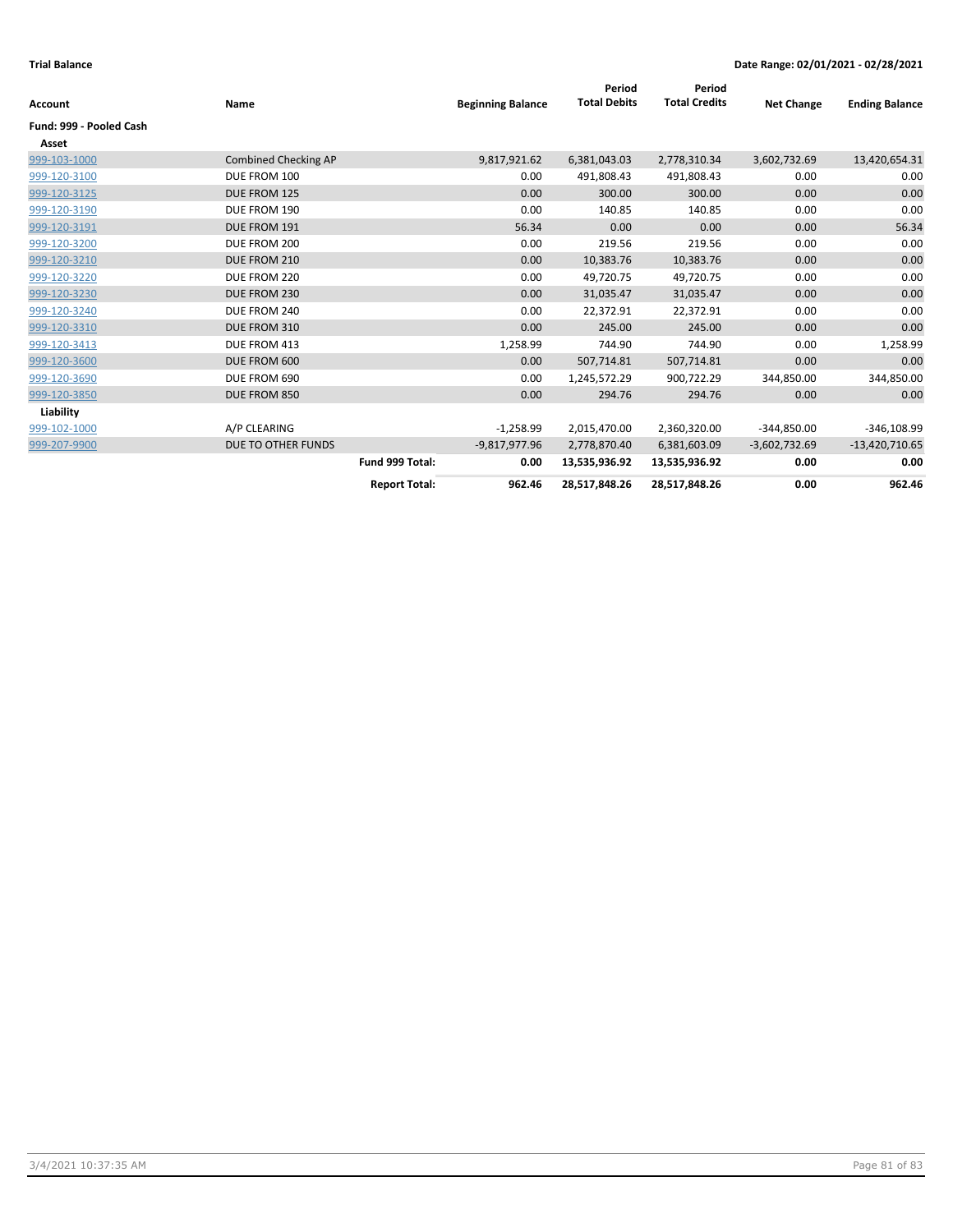# **Fund Summary**

| Fund                                                 | <b>Beginning Balance</b> | <b>Total Debits</b> | <b>Total Credits</b> | <b>Ending Balance</b> |
|------------------------------------------------------|--------------------------|---------------------|----------------------|-----------------------|
| 100 - General                                        | 0.00                     | 5,480,356.37        | 5,480,356.37         | 0.00                  |
| 110 - Courthouse Security                            | 0.00                     | 2,824.04            | 2,824.04             | 0.00                  |
| 111 - Justice Court Building Security                | 0.00                     | 915.92              | 915.92               | 0.00                  |
| 120 - County Clerk Vital Statistics                  | 0.00                     | 130.00              | 130.00               | 0.00                  |
| 121 - County Clerk Records Management                | 0.00                     | 21,034.45           | 21,034.45            | 0.00                  |
| 122 - Chapter 19 Funds                               | 0.00                     | 0.00                | 0.00                 | 0.00                  |
| 123 - Election Equipment Fund                        | 0.00                     | 670.13              | 670.13               | 0.00                  |
| 125 - County Clerk Co.& Dist.CourtTechnology         | 0.00                     | 634.43              | 634.43               | 0.00                  |
| 126 - County Clerk Court Records Preservation        | 0.00                     | 310.00              | 310.00               | 0.00                  |
| 127 - County Clerk Records Archive                   | 0.00                     | 16,770.00           | 16,770.00            | 0.00                  |
| 130 - Bail Bond Trust Fund                           | 0.00                     | 360.00              | 360.00               | 0.00                  |
| 160 - County Judge Excess Supplement                 | 0.00                     | 0.00                | 0.00                 | 0.00                  |
| 161 - Probate Judges Education                       | 0.00                     | 145.00              | 145.00               | 0.00                  |
| 190 - District Clerk Records Management              | 0.00                     | 2,581.02            | 2,581.02             | 0.00                  |
| 191 - District Court Records Archive                 | 0.00                     | 0.00                | 0.00                 | 0.00                  |
| 192 - District Clerk Co.& Dist.Court Technology      | 0.00                     | 0.00                | 0.00                 | 0.00                  |
| 193 - District Clerk Court Records Preservation      | 0.00                     | 0.00                | 0.00                 | 0.00                  |
| 200 - County Offices Records Mangement               | 0.00                     | 11,196.56           | 11,196.56            | 0.00                  |
| 210 - Road & Bridge #1                               | 0.00                     | 294,929.38          | 294,929.38           | 0.00                  |
| 220 - Road & Bridge #2                               | 0.00                     | 440,597.50          | 440,597.50           | 0.00                  |
| 221 - Raw Water Pipeline Road and Bridge #2          | 0.00                     | 0.00                | 0.00                 | 0.00                  |
| 230 - Road & Bridge #3                               | 0.00                     | 527,043.89          | 527,043.89           | 0.00                  |
| 231 - Lake Road Impact/Raw Water PipelinePct. 3      | 0.00                     | 0.00                | 0.00                 | 0.00                  |
| 240 - Road & Bridge #4                               | 0.00                     | 311,272.78          | 311,272.78           | 0.00                  |
| 241 - Lake Road Impact/Raw Water PipelinePct. 4      | 0.00                     | 0.00                | 0.00                 | 0.00                  |
| 250 - Raw Water Pipeline Rock for Pct.2,3,4          | 0.00                     | 0.00                | 0.00                 | 0.00                  |
| 260 - J.P.#1 Justice Court Technology                | 0.00                     | 479.58              | 479.58               | 0.00                  |
| 270 - J.P.#2 Justice Court Technology                | 0.00                     | 70.12               | 70.12                | 0.00                  |
| 280 - J.P.#3 Justice Court Technology                | 0.00                     | 316.01              | 316.01               | 0.00                  |
| 310 - F.C.Detention Center Annual Payment            | 0.00                     | 490.00              | 490.00               | 0.00                  |
| 330 - Bail Bondsman Application Fee                  | 0.00                     | 0.00                | 0.00                 | 0.00                  |
| 350 - Law Library<br>360 - D. A. Fee                 | 0.00<br>0.00             | 1,155.00            | 1,155.00             | 0.00<br>0.00          |
|                                                      | 0.00                     | 4,024.84            | 4,024.84<br>0.00     | 0.00                  |
| 361 - Contraband Seizure<br>362 - Investigator/LEOSE | 0.00                     | 0.00<br>642.52      | 642.52               | 0.00                  |
| 380 - IHC Co-Op Gin                                  | 0.00                     | 0.00                | 0.00                 | 0.00                  |
| 381 - IHC Bonnie Ruth Cooper                         | 0.00                     | 326.57              | 326.57               | 0.00                  |
| 410 - CERT                                           | 0.00                     | 0.00                | 0.00                 | 0.00                  |
| 412 - Safe Room Reimbursement Prog.                  | 0.00                     | 0.00                | 0.00                 | 0.00                  |
| 413 - CARES ACT-CORONAVIRUS RELIEF                   | 0.00                     | 19,592.46           | 19,592.46            | 0.00                  |
| 414 - OOG COVID #4145401                             | 0.00                     | 21,993.50           | 21,993.50            | 0.00                  |
| 560 - Sheriff Forfeiture                             | 0.00                     | 627.98              | 627.98               | 0.00                  |
| 561 - Law Enforcement Education Sheriff's Office     | 0.00                     | 1,972.51            | 1,972.51             | 0.00                  |
| 562 - Bois D'Arc Lake Reservoir (SO)                 | 0.00                     | 27,598.68           | 27,598.68            | 0.00                  |
| 563 - Sheriff's Office Technology                    | 0.00                     | 0.00                | 0.00                 | 0.00                  |
| 590 - Specialty Court/Drug Court                     | 0.00                     | 119.03              | 119.03               | 0.00                  |
| 600 - Sinking                                        | 0.00                     | 1,371,263.00        | 1,371,263.00         | 0.00                  |
| 630 - Law Enforcement Education Const. Pct.1         | 0.00                     | 642.52              | 642.52               | 0.00                  |
| 640 - Law Enforcement Education Const. Pct.2         | 0.00                     | 642.52              | 642.52               | 0.00                  |
| 650 - Law Enforcement Education Const. Pct.3         | 0.00                     | 642.52              | 642.52               | 0.00                  |
| 660 - 2017 GO Bonds-Construction Fund FY2017         | 0.00                     | 0.00                | 0.00                 | 0.00                  |
| 670 - Courthouse Restoration                         | 0.00                     | 0.00                | 0.00                 | 0.00                  |
| 680 - 2018 GO Bonds-Construction Fund FY2019         | 0.00                     | 178,368.98          | 178,368.98           | 0.00                  |
| 690 - 2020 CO Bonds-Construction Fund FY2020         | 0.00                     | 3,766,588.11        | 3,766,588.11         | 0.00                  |
| 700 - Right of Way                                   | 0.00                     | 0.00                | 0.00                 | 0.00                  |
| 800 - Veterans Court Program                         | 0.00                     | 0.00                | 0.00                 | 0.00                  |
| 810 - County Lake Road Impact Fund                   | 0.00                     | 0.00                | 0.00                 | 0.00                  |
| 850 - Lake Fannin                                    | 0.00                     | 739.52              | 739.52               | 0.00                  |
| 890 - T.J.J.D.                                       | 0.00                     | 116,558.18          | 116,558.18           | 0.00                  |